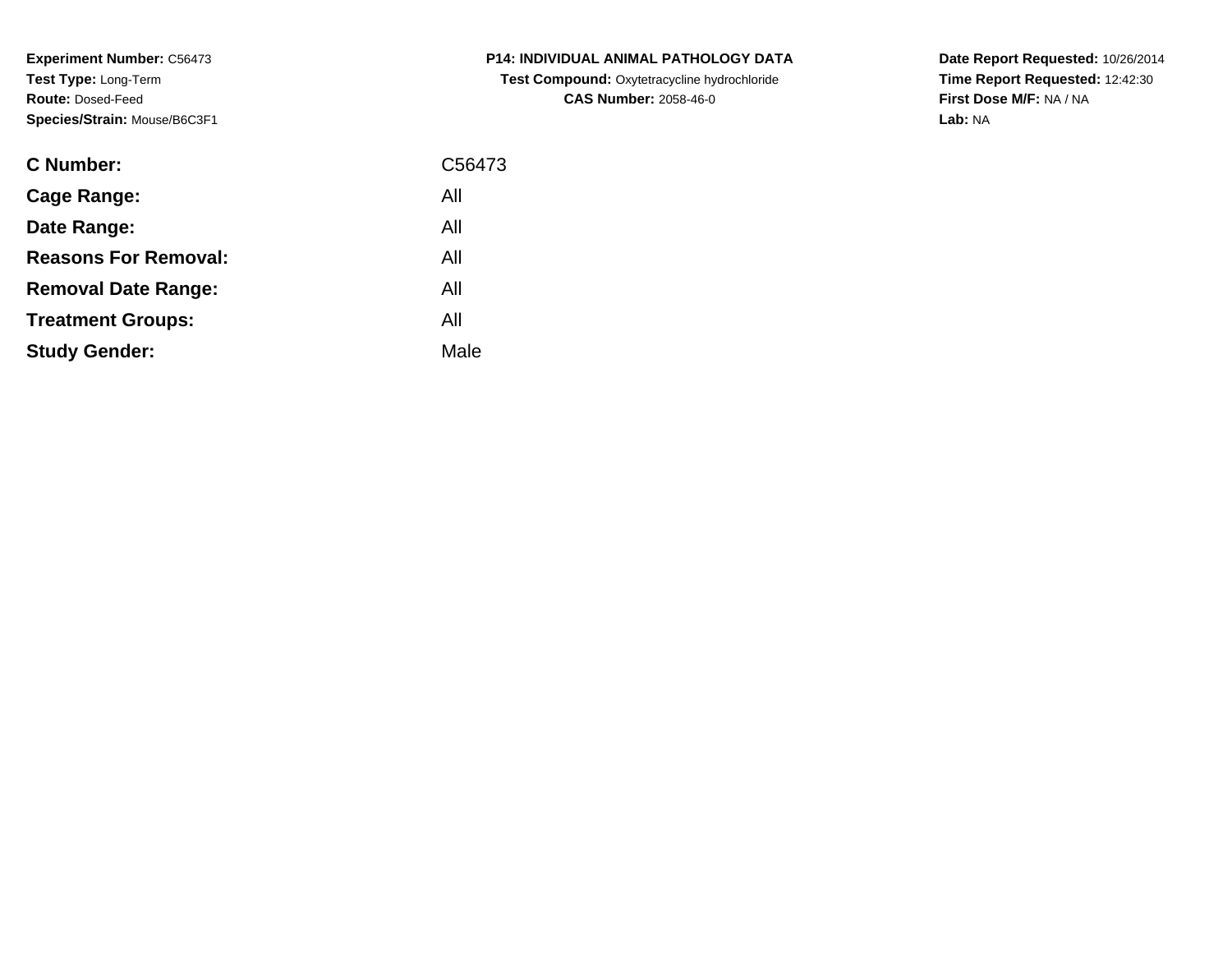**Test Type:** Long-Term

**Route:** Dosed-Feed

**Species/Strain:** Mouse/B6C3F1

## **P14: INDIVIDUAL ANIMAL PATHOLOGY DATA**

# **Test Compound:** Oxytetracycline hydrochloride**CAS Number:** 2058-46-0

| <b>ANIMAL ID: 1_051</b> | <b>TRT#: 1</b><br><b>DOSE: 12500 PPM</b> | <b>SEX: Male</b><br><b>DISP: Terminal Sacrifice</b> | DAY ON TEST:<br>HISTO: |
|-------------------------|------------------------------------------|-----------------------------------------------------|------------------------|
| <b>OBSERVATIONS</b>     |                                          |                                                     |                        |
| Adrenal gland           | Capsule                                  | Hyperplasia, Nos                                    |                        |
| Bone marrow             |                                          | Hyperplasia, Granulocytic                           |                        |
| Kidney                  |                                          | Inflammation, Chronic                               |                        |
|                         | Tubule                                   | Mineralization                                      |                        |
|                         | Tubule                                   | Necrosis, Nos                                       |                        |
| Liver                   |                                          | Hematopoiesis                                       |                        |
| Lung                    |                                          | Hyperplasia, Alveolar Epithelium                    |                        |
| Pancreas                | Acinus                                   | Cytoplasmic Vacuolization                           |                        |
| Preputial gland         |                                          | Inflammation, Chronic                               |                        |
| Salivary gland          |                                          | Inflammation, Chronic                               |                        |
| Spleen                  |                                          | Hematopoiesis                                       |                        |
| Thyroid                 |                                          | Hyperplasia, C Cell                                 |                        |
| Unspecified             | Multiple Organs Nos                      | Lymphoma, Mixed-Malignant Type                      |                        |
| PRIMARY CAUSE OF DEATH  |                                          |                                                     |                        |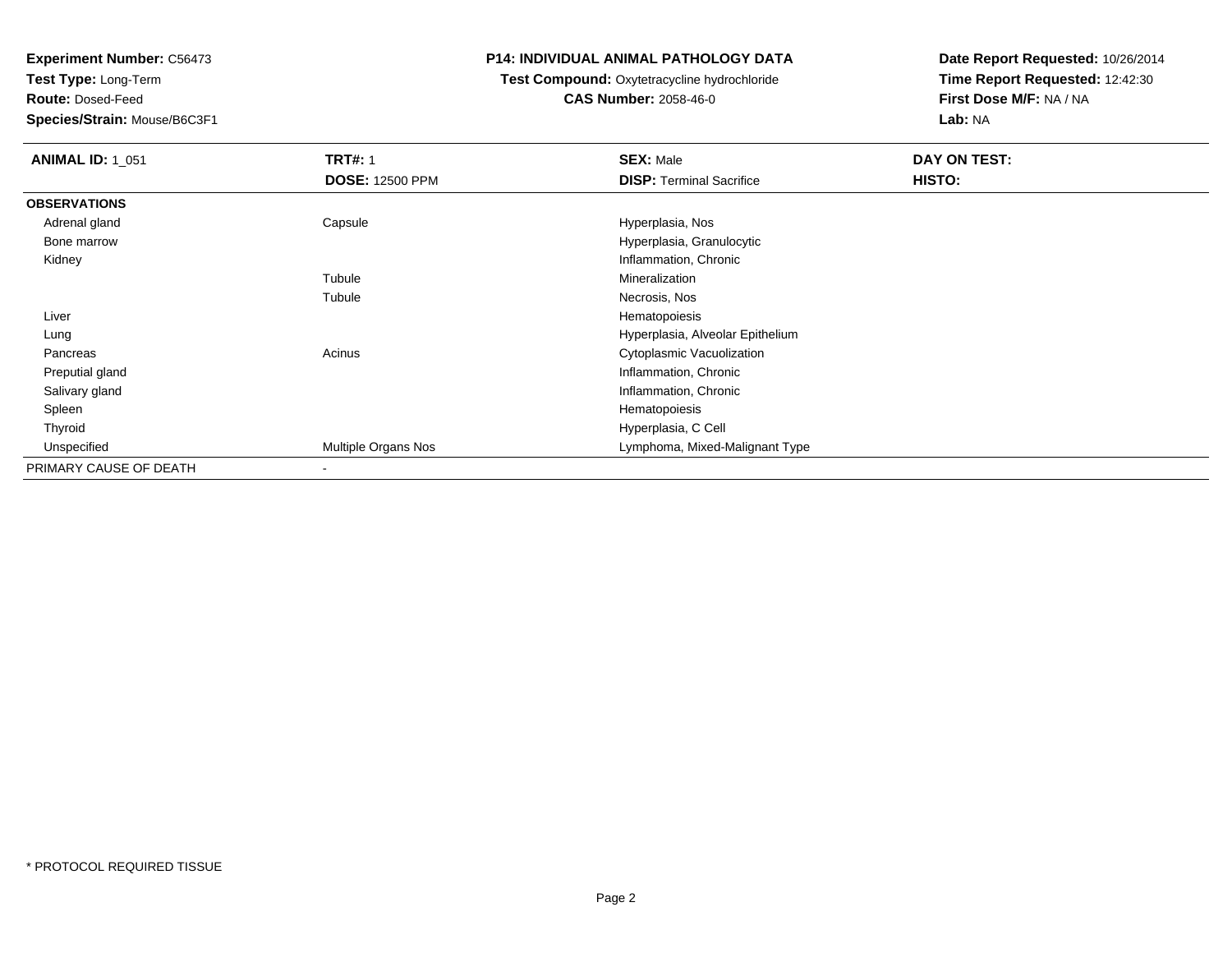**Test Type:** Long-Term

**Route:** Dosed-Feed

**Species/Strain:** Mouse/B6C3F1

### **P14: INDIVIDUAL ANIMAL PATHOLOGY DATA**

## **Test Compound:** Oxytetracycline hydrochloride**CAS Number:** 2058-46-0

| <b>ANIMAL ID: 1_052</b> | <b>TRT#: 1</b>           | <b>SEX: Male</b>                | DAY ON TEST: |
|-------------------------|--------------------------|---------------------------------|--------------|
|                         | <b>DOSE: 12500 PPM</b>   | <b>DISP: Natural Death</b>      | HISTO:       |
| <b>OBSERVATIONS</b>     |                          |                                 |              |
| Adrenal gland           | Capsule                  | Hyperplasia, Nos                |              |
| Brain                   |                          | Hemorrhage                      |              |
| Kidney                  |                          | Inflammation, Chronic           |              |
|                         | Tubule                   | Mineralization                  |              |
| Liver                   |                          | Necrosis, Coagulative           |              |
|                         |                          | Regeneration, Nos               |              |
| Lung                    |                          | Hemorrhage                      |              |
|                         |                          | Pneumonia, Interstitial Chronic |              |
| Lymph node              | Mandibular Lymph Node    | Hemosiderosis                   |              |
| Preputial gland         |                          | Inflammation, Active Chronic    |              |
| Salivary gland          |                          | Inflammation, Chronic           |              |
| Spleen                  |                          | Hematopoiesis                   |              |
| Thyroid                 |                          | <b>Cystic Follicles</b>         |              |
| Unspecified             | Multiple Organs Nos      | Lymphoma, Mixed-Malignant Type  |              |
| PRIMARY CAUSE OF DEATH  | $\overline{\phantom{a}}$ |                                 |              |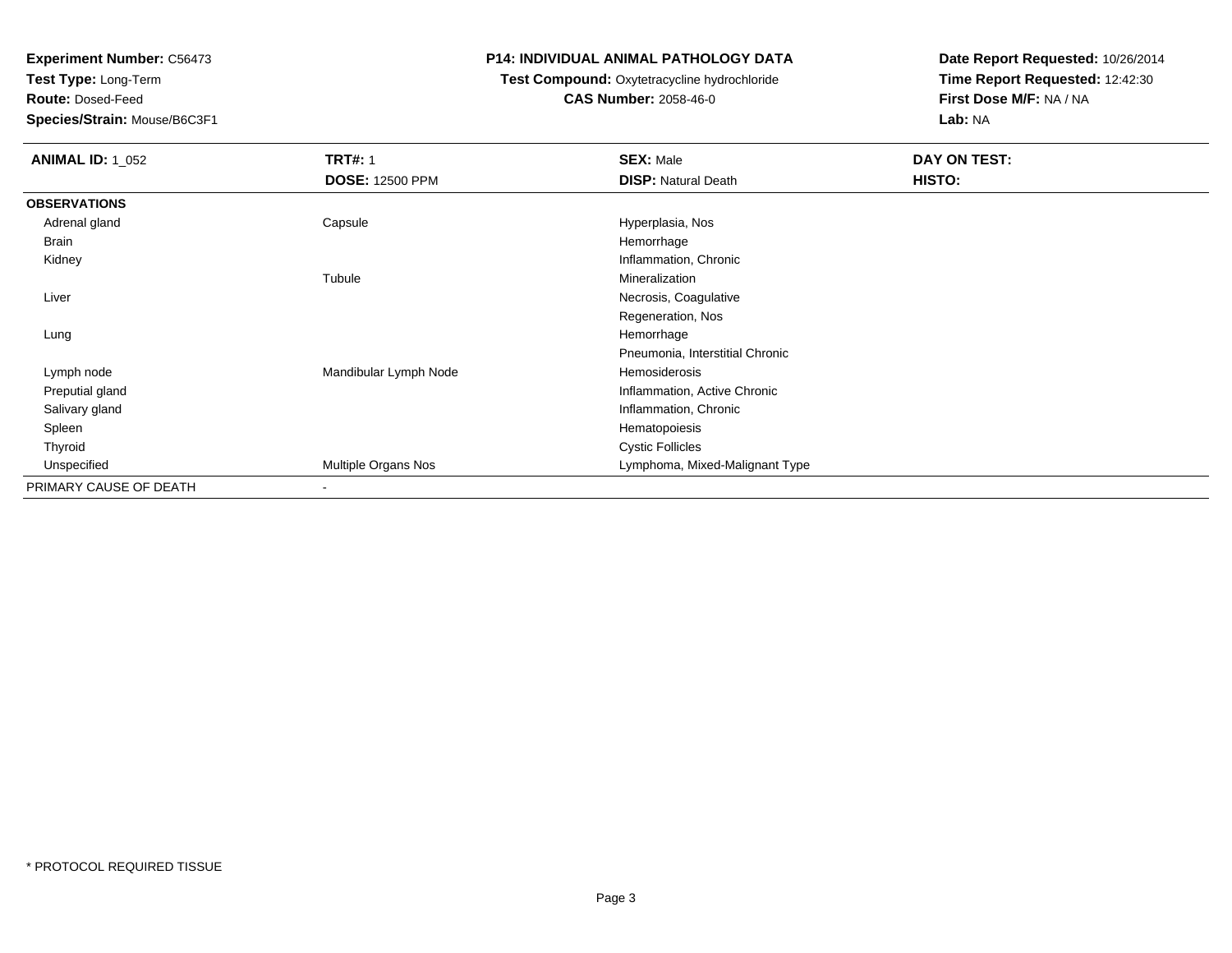**Test Type:** Long-Term

**Route:** Dosed-Feed

**Species/Strain:** Mouse/B6C3F1

### **P14: INDIVIDUAL ANIMAL PATHOLOGY DATA**

# **Test Compound:** Oxytetracycline hydrochloride**CAS Number:** 2058-46-0

| <b>ANIMAL ID: 1_053</b> | <b>TRT#: 1</b>         | <b>SEX: Male</b>                  | DAY ON TEST: |  |
|-------------------------|------------------------|-----------------------------------|--------------|--|
|                         | <b>DOSE: 12500 PPM</b> | <b>DISP: Terminal Sacrifice</b>   | HISTO:       |  |
| <b>OBSERVATIONS</b>     |                        |                                   |              |  |
| Adrenal gland           | Capsule                | Hyperplasia, Nos                  |              |  |
| Bone marrow             |                        | Hyperplasia, Granulocytic         |              |  |
| Kidney                  | Tubule                 | Mineralization                    |              |  |
|                         | Tubule                 | Regeneration, Nos                 |              |  |
| Liver                   |                        | Hematopoiesis                     |              |  |
| Penis                   |                        | Calculus, Microscopic Examination |              |  |
| Spleen                  |                        | Hematopoiesis                     |              |  |
|                         |                        | Pigmentation, Nos                 |              |  |
| <b>Testis</b>           | Tubule                 | Degeneration, Nos                 |              |  |
| Thyroid                 |                        | <b>Cystic Follicles</b>           |              |  |
| Unspecified             | Multiple Organs Nos    | Inflammation, Chronic             |              |  |
| PRIMARY CAUSE OF DEATH  |                        |                                   |              |  |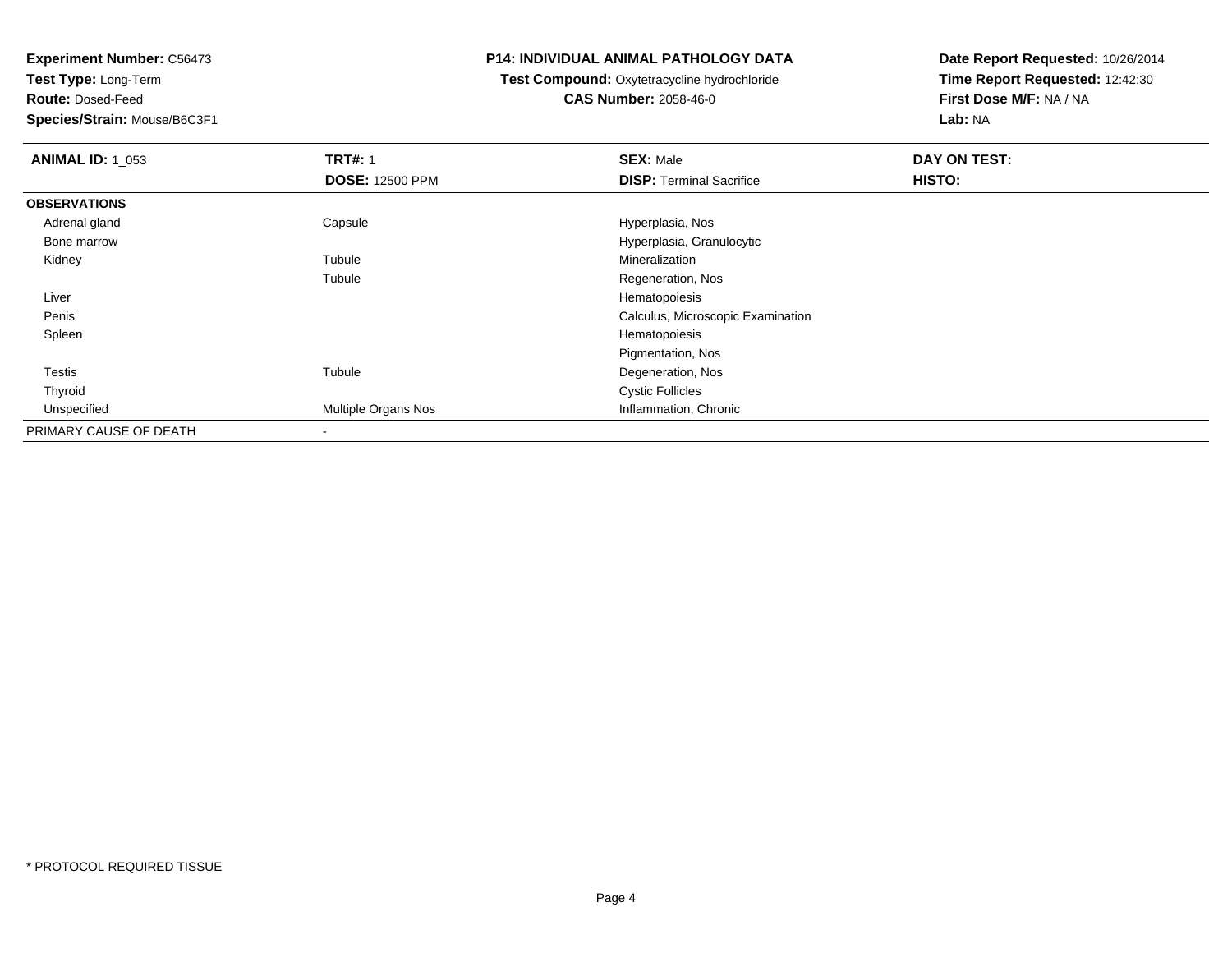**Test Type:** Long-Term

**Route:** Dosed-Feed

**Species/Strain:** Mouse/B6C3F1

## **P14: INDIVIDUAL ANIMAL PATHOLOGY DATA**

**Test Compound:** Oxytetracycline hydrochloride**CAS Number:** 2058-46-0

| <b>ANIMAL ID: 1 054</b> | <b>TRT#: 1</b><br><b>DOSE: 12500 PPM</b> | <b>SEX: Male</b><br><b>DISP: Terminal Sacrifice</b> | DAY ON TEST:<br>HISTO: |
|-------------------------|------------------------------------------|-----------------------------------------------------|------------------------|
| <b>OBSERVATIONS</b>     |                                          |                                                     |                        |
| Adrenal gland           | Capsule                                  | Hyperplasia, Nos                                    |                        |
|                         | Cortex Nos                               | Hyperplasia, Nos                                    |                        |
|                         | Medulla                                  | Hyperplasia, Nos                                    |                        |
| Brain                   |                                          | Mineralization                                      |                        |
| Kidney                  |                                          | Nephropathy                                         |                        |
| Liver                   |                                          | Hematopoiesis                                       |                        |
|                         |                                          | Hepatocellular Carcinoma                            |                        |
| Salivary gland          |                                          | Inflammation, Chronic                               |                        |
| Spleen                  |                                          | Hematopoiesis                                       |                        |
|                         |                                          | Pigmentation, Nos                                   |                        |
| <b>Testis</b>           | Tubule                                   | Degeneration, Nos                                   |                        |
| Urethra                 |                                          | Calculus, Microscopic Examination                   |                        |
| PRIMARY CAUSE OF DEATH  | $\overline{\phantom{a}}$                 |                                                     |                        |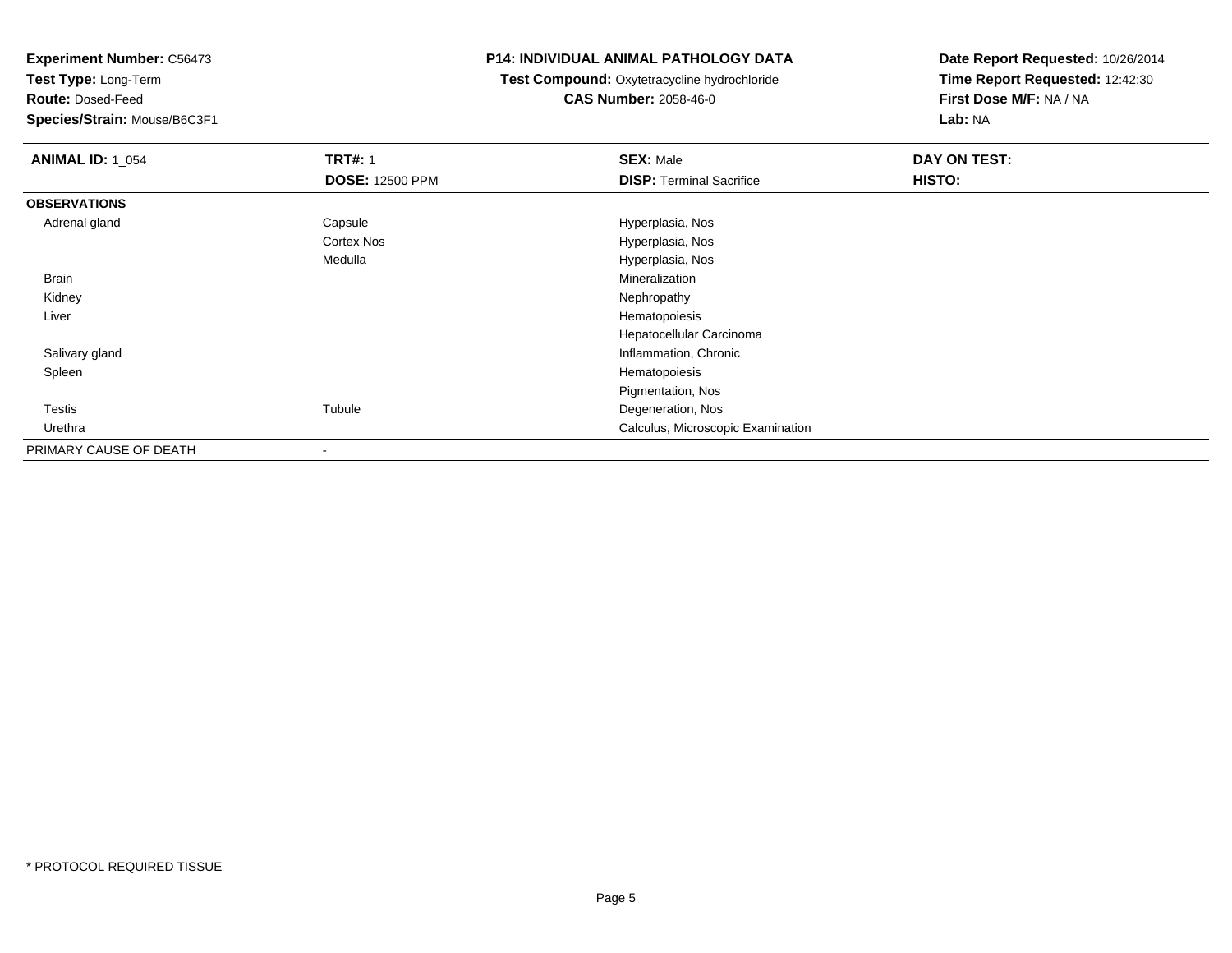**Test Type:** Long-Term

**Route:** Dosed-Feed

**Species/Strain:** Mouse/B6C3F1

## **P14: INDIVIDUAL ANIMAL PATHOLOGY DATA**

# **Test Compound:** Oxytetracycline hydrochloride**CAS Number:** 2058-46-0

| <b>ANIMAL ID: 1_055</b> | <b>TRT#: 1</b>         | <b>SEX: Male</b>                     | DAY ON TEST: |  |
|-------------------------|------------------------|--------------------------------------|--------------|--|
|                         | <b>DOSE: 12500 PPM</b> | <b>DISP:</b> Moribund Sacrifice      | HISTO:       |  |
| <b>OBSERVATIONS</b>     |                        |                                      |              |  |
| Brain                   |                        | Hemorrhage                           |              |  |
| Heart                   |                        | Inflammation, Chronic                |              |  |
| Kidney                  |                        | Inflammation, Chronic                |              |  |
|                         | Tubule                 | Mineralization                       |              |  |
| Liver                   |                        | Necrosis, Coagulative                |              |  |
|                         |                        | Regeneration, Nos                    |              |  |
| Lung                    |                        | Bronchopneumonia, Chronic            |              |  |
|                         |                        | <b>Cholesterol Deposit</b>           |              |  |
| Spleen                  |                        | Hematopoiesis                        |              |  |
| Testis                  | Tubule                 | Cyst, Nos                            |              |  |
| Thyroid                 |                        | <b>Cystic Follicles</b>              |              |  |
| Unspecified             | Multiple Organs Nos    | Lymphoma, Histiocytic-Malignant Type |              |  |
| Urethra                 |                        | Calculus, Microscopic Examination    |              |  |
| PRIMARY CAUSE OF DEATH  |                        |                                      |              |  |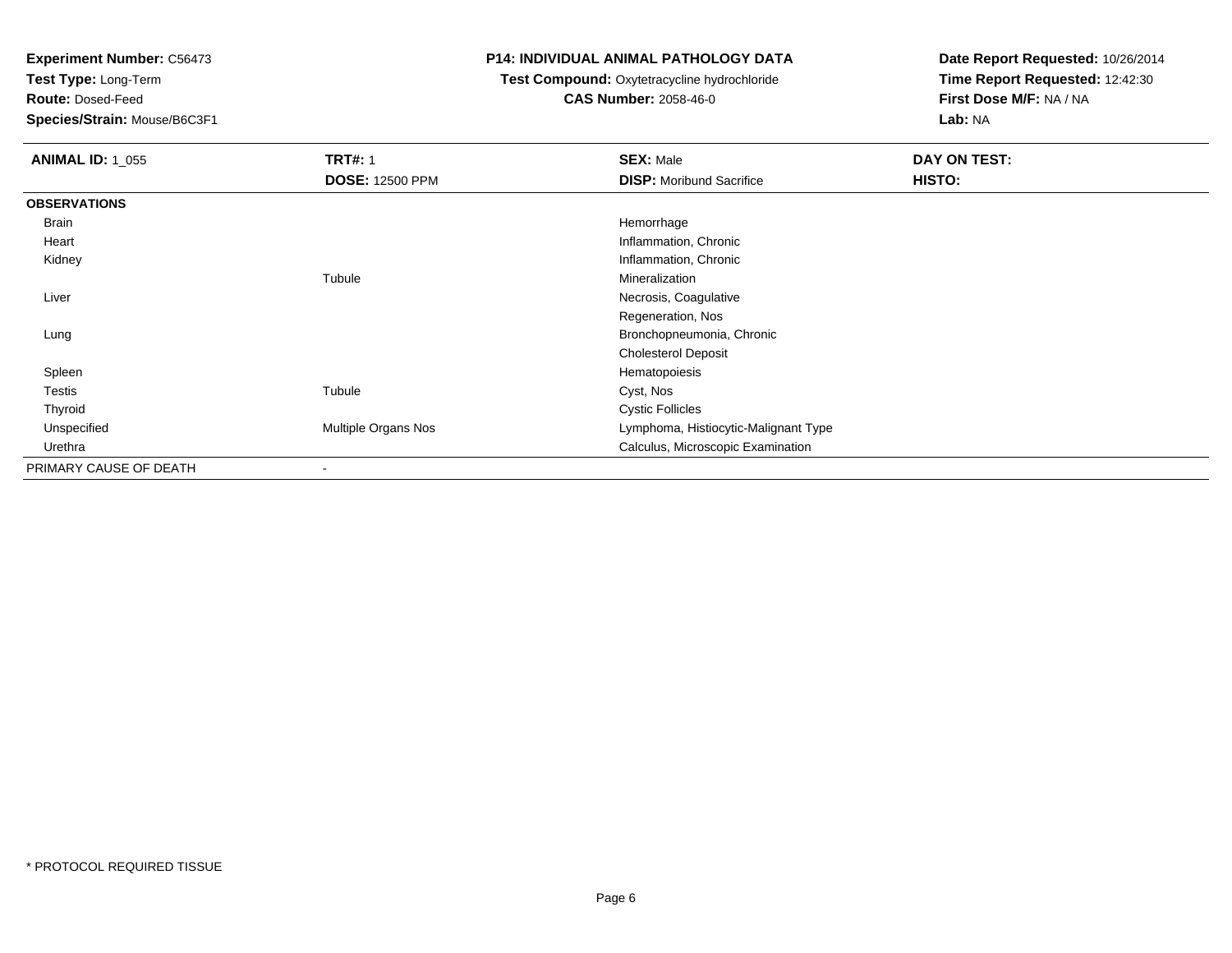**Test Type:** Long-Term

**Route:** Dosed-Feed

**Species/Strain:** Mouse/B6C3F1

## **P14: INDIVIDUAL ANIMAL PATHOLOGY DATA**

 **Test Compound:** Oxytetracycline hydrochloride**CAS Number:** 2058-46-0

| <b>ANIMAL ID: 1 056</b> | <b>TRT#: 1</b>         | <b>SEX: Male</b>                | DAY ON TEST: |  |
|-------------------------|------------------------|---------------------------------|--------------|--|
|                         | <b>DOSE: 12500 PPM</b> | <b>DISP: Terminal Sacrifice</b> | HISTO:       |  |
| <b>OBSERVATIONS</b>     |                        |                                 |              |  |
| Adrenal gland           | Capsule                | Hyperplasia, Nos                |              |  |
| Kidney                  |                        | Inflammation, Chronic           |              |  |
|                         | Tubule                 | Regeneration, Nos               |              |  |
| Liver                   |                        | Hepatocellular Adenoma          |              |  |
| Lymph node              | Mandibular Lymph Node  | Hemosiderosis                   |              |  |
| Pancreas                | Acinus                 | Cytoplasmic Vacuolization       |              |  |
|                         | Acinus                 | Hyperplasia, Nos                |              |  |
| Prostate                |                        | Inflammation, Chronic           |              |  |
| Salivary gland          |                        | Inflammation, Chronic           |              |  |
| Spleen                  |                        | Hematopoiesis                   |              |  |
|                         |                        | Pigmentation, Nos               |              |  |
| Unspecified             |                        | Fibroma                         |              |  |
| PRIMARY CAUSE OF DEATH  | $\,$                   |                                 |              |  |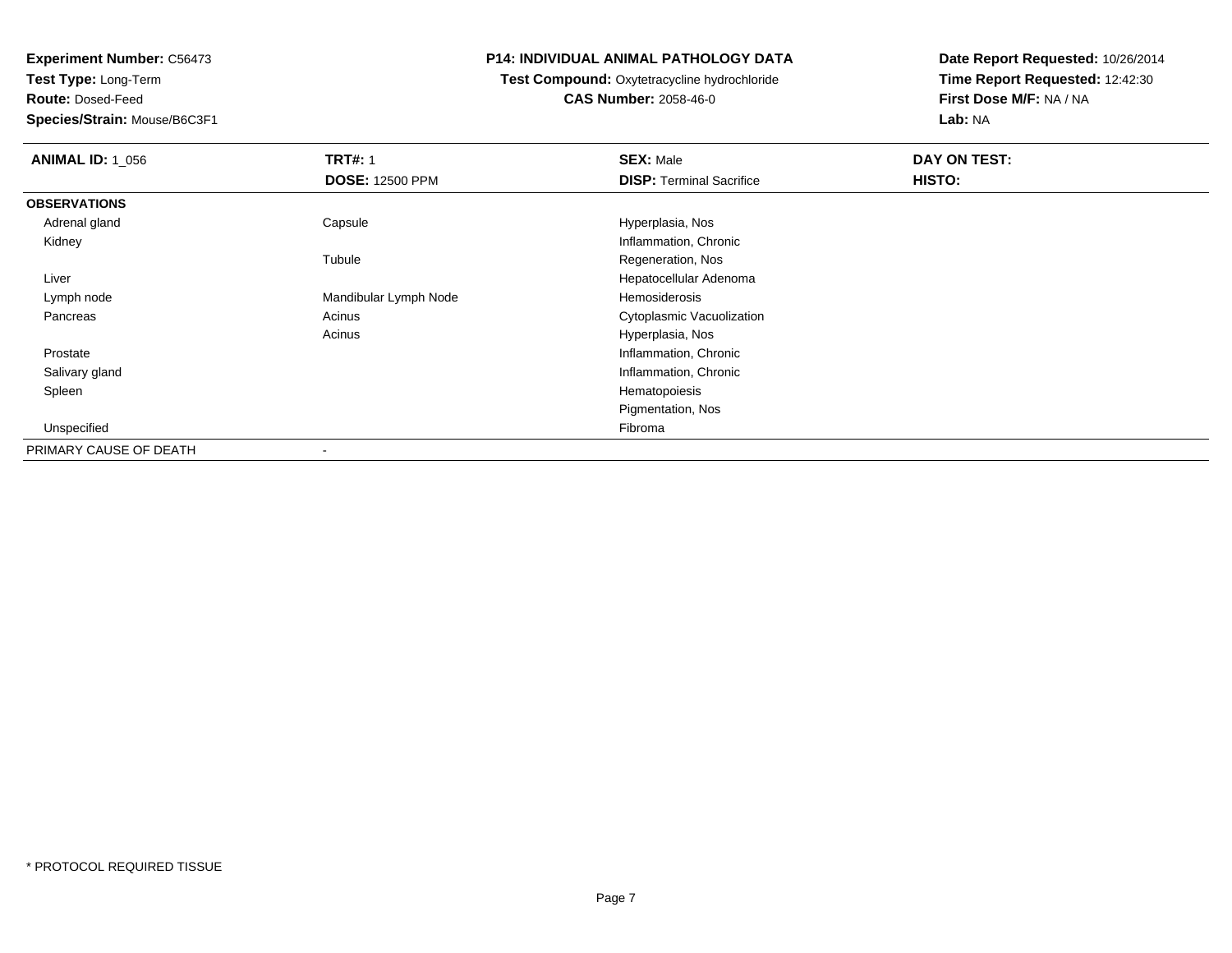| <b>Experiment Number: C56473</b><br><b>Test Type: Long-Term</b><br><b>Route: Dosed-Feed</b><br>Species/Strain: Mouse/B6C3F1 | <b>P14: INDIVIDUAL ANIMAL PATHOLOGY DATA</b><br>Test Compound: Oxytetracycline hydrochloride<br><b>CAS Number: 2058-46-0</b> |                                 | Date Report Requested: 10/26/2014<br>Time Report Requested: 12:42:30<br>First Dose M/F: NA / NA<br>Lab: NA |
|-----------------------------------------------------------------------------------------------------------------------------|------------------------------------------------------------------------------------------------------------------------------|---------------------------------|------------------------------------------------------------------------------------------------------------|
| <b>ANIMAL ID: 1 057</b>                                                                                                     | <b>TRT#: 1</b>                                                                                                               | <b>SEX: Male</b>                | DAY ON TEST:                                                                                               |
|                                                                                                                             | <b>DOSE: 12500 PPM</b>                                                                                                       | <b>DISP:</b> Moribund Sacrifice | HISTO:                                                                                                     |
| <b>OBSERVATIONS</b>                                                                                                         |                                                                                                                              |                                 |                                                                                                            |
| Adrenal gland                                                                                                               | Capsule                                                                                                                      | Hyperplasia, Nos                |                                                                                                            |
| Lung                                                                                                                        |                                                                                                                              | Congestion, Nos                 |                                                                                                            |
| Penis                                                                                                                       | Prepuce Nos                                                                                                                  | Inflammation, Active Chronic    |                                                                                                            |
|                                                                                                                             | Prepuce Nos                                                                                                                  | Ulcer, Chronic                  |                                                                                                            |
| Spleen                                                                                                                      |                                                                                                                              | Hematopoiesis                   |                                                                                                            |
| PRIMARY CAUSE OF DEATH                                                                                                      |                                                                                                                              |                                 |                                                                                                            |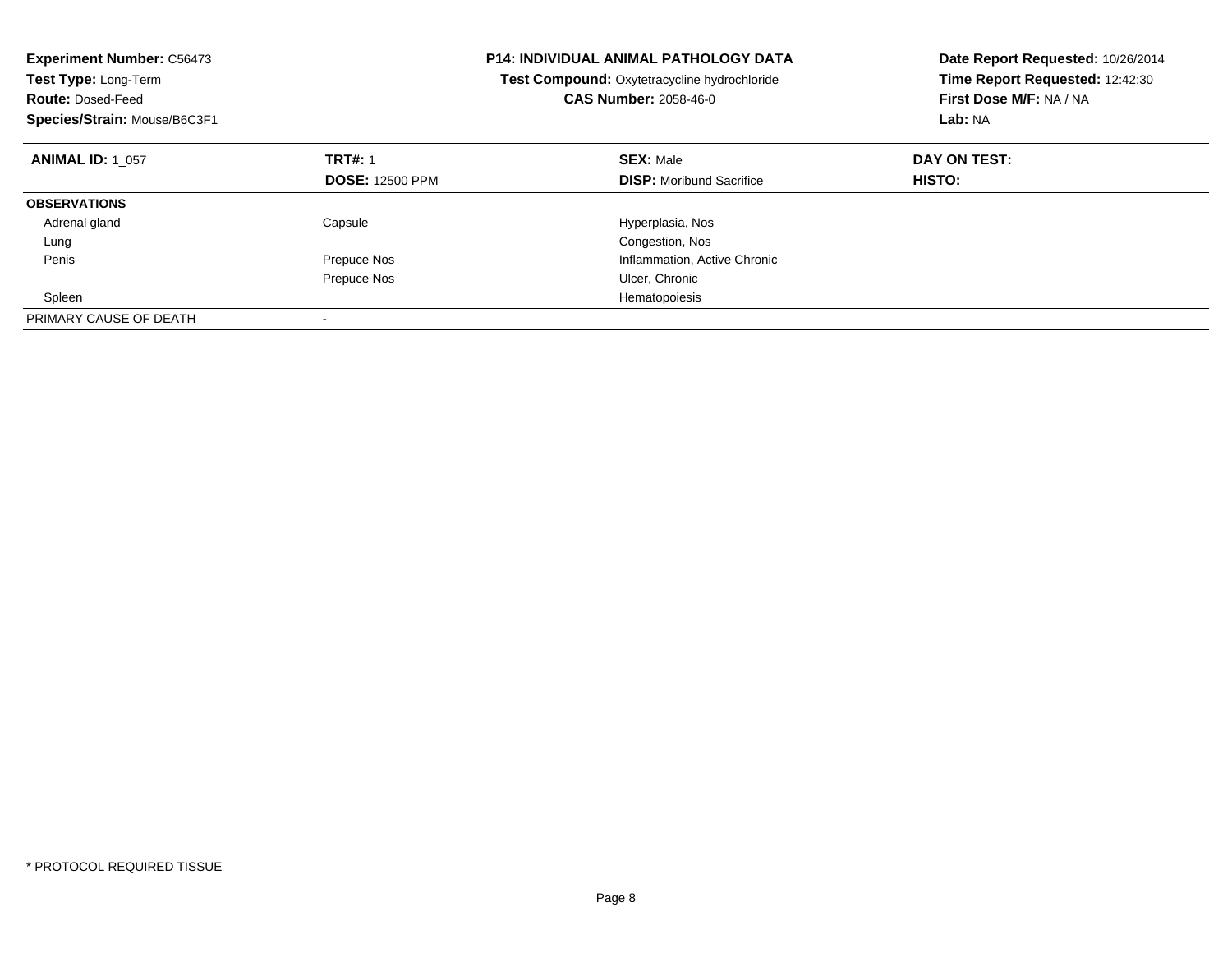**Test Type:** Long-Term

**Route:** Dosed-Feed

**Species/Strain:** Mouse/B6C3F1

### **P14: INDIVIDUAL ANIMAL PATHOLOGY DATA**

# **Test Compound:** Oxytetracycline hydrochloride**CAS Number:** 2058-46-0

| <b>ANIMAL ID: 1 058</b> | <b>TRT#: 1</b><br><b>DOSE: 12500 PPM</b> | <b>SEX: Male</b><br><b>DISP: Terminal Sacrifice</b> | DAY ON TEST:<br>HISTO: |
|-------------------------|------------------------------------------|-----------------------------------------------------|------------------------|
| <b>OBSERVATIONS</b>     |                                          |                                                     |                        |
| Adrenal gland           | Capsule                                  | Hyperplasia, Nos                                    |                        |
| Bone marrow             |                                          | Hyperplasia, Granulocytic                           |                        |
| Brain                   |                                          | Mineralization                                      |                        |
| Kidney                  |                                          | Inflammation, Chronic                               |                        |
|                         | Tubule                                   | Mineralization                                      |                        |
|                         | Tubule                                   | Regeneration, Nos                                   |                        |
| Lung                    |                                          | Alveolar/Bronchiolar Adenoma                        |                        |
| Pancreas                | Acinus                                   | Cytoplasmic Vacuolization                           |                        |
| Preputial gland         |                                          | Inflammation, Active Chronic                        |                        |
| Salivary gland          |                                          | Inflammation, Chronic                               |                        |
| Spleen                  |                                          | Hematopoiesis                                       |                        |
|                         |                                          | Pigmentation, Nos                                   |                        |
| PRIMARY CAUSE OF DEATH  | $\overline{\phantom{a}}$                 |                                                     |                        |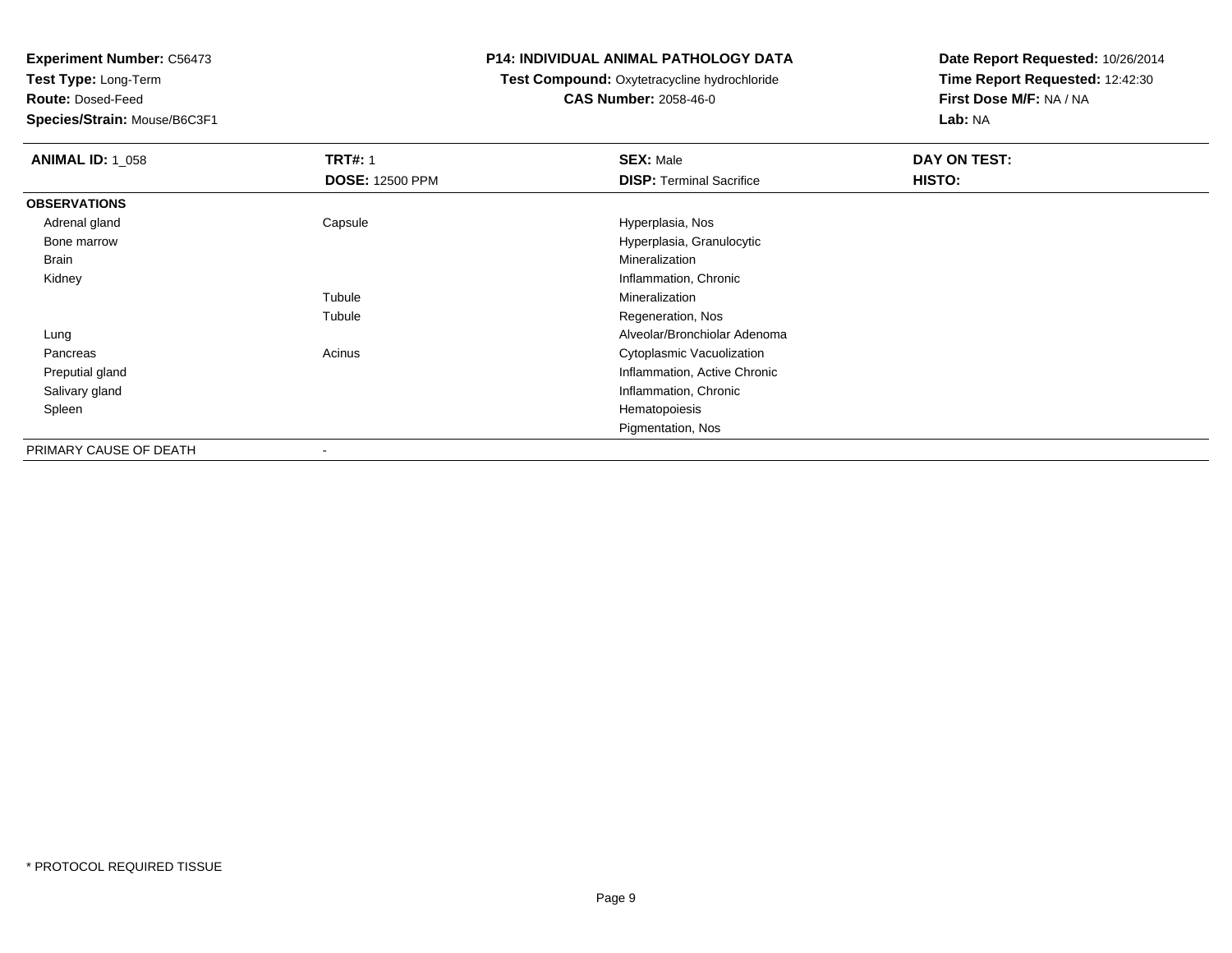**Test Type:** Long-Term

**Route:** Dosed-Feed

**Species/Strain:** Mouse/B6C3F1

## **P14: INDIVIDUAL ANIMAL PATHOLOGY DATA**

**Test Compound:** Oxytetracycline hydrochloride**CAS Number:** 2058-46-0

| <b>ANIMAL ID: 1_059</b> | <b>TRT#: 1</b>            | <b>SEX: Male</b>                  | DAY ON TEST: |
|-------------------------|---------------------------|-----------------------------------|--------------|
|                         | <b>DOSE: 12500 PPM</b>    | <b>DISP: Terminal Sacrifice</b>   | HISTO:       |
| <b>OBSERVATIONS</b>     |                           |                                   |              |
| Adrenal gland           | Capsule                   | Hyperplasia, Nos                  |              |
|                         | Medulla                   | Hyperplasia, Nos                  |              |
| Bone marrow             |                           | Hyperplasia, Granulocytic         |              |
| Kidney                  | Tubule                    | Regeneration, Nos                 |              |
| Liver                   |                           | Hepatocellular Carcinoma          |              |
|                         |                           | Necrosis, Coagulative             |              |
| Lung                    |                           | Alveolar/Bronchiolar Adenoma      |              |
|                         |                           | Alveolar/Bronchiolar Carcinoma    |              |
|                         |                           | Histiocytosis                     |              |
| Lymph node              | Mandibular Lymph Node     | <b>Hemosiderosis</b>              |              |
|                         | Inguinal Lymph Node       | Hyperplasia, Lymphoid             |              |
|                         | Inguinal Lymph Node       | Mineralization                    |              |
| Pancreas                | Acinus                    | Cytoplasmic Vacuolization         |              |
| Pituitary gland         | <b>Anterior Pituitary</b> | Cyst, Nos                         |              |
| Skin                    |                           | <b>Granulation Tissue</b>         |              |
|                         |                           | Metaplasia, Osseous               |              |
| Spleen                  |                           | Hematopoiesis                     |              |
|                         |                           | Pigmentation, Nos                 |              |
| <b>Testis</b>           |                           | Hyperplasia, Interstitial Cell    |              |
| Thyroid                 |                           | Cyst, Embryonal Duct              |              |
| Unspecified             | Multiple Organs Nos       | Inflammation, Chronic             |              |
| Urethra                 |                           | Calculus, Microscopic Examination |              |
| PRIMARY CAUSE OF DEATH  |                           |                                   |              |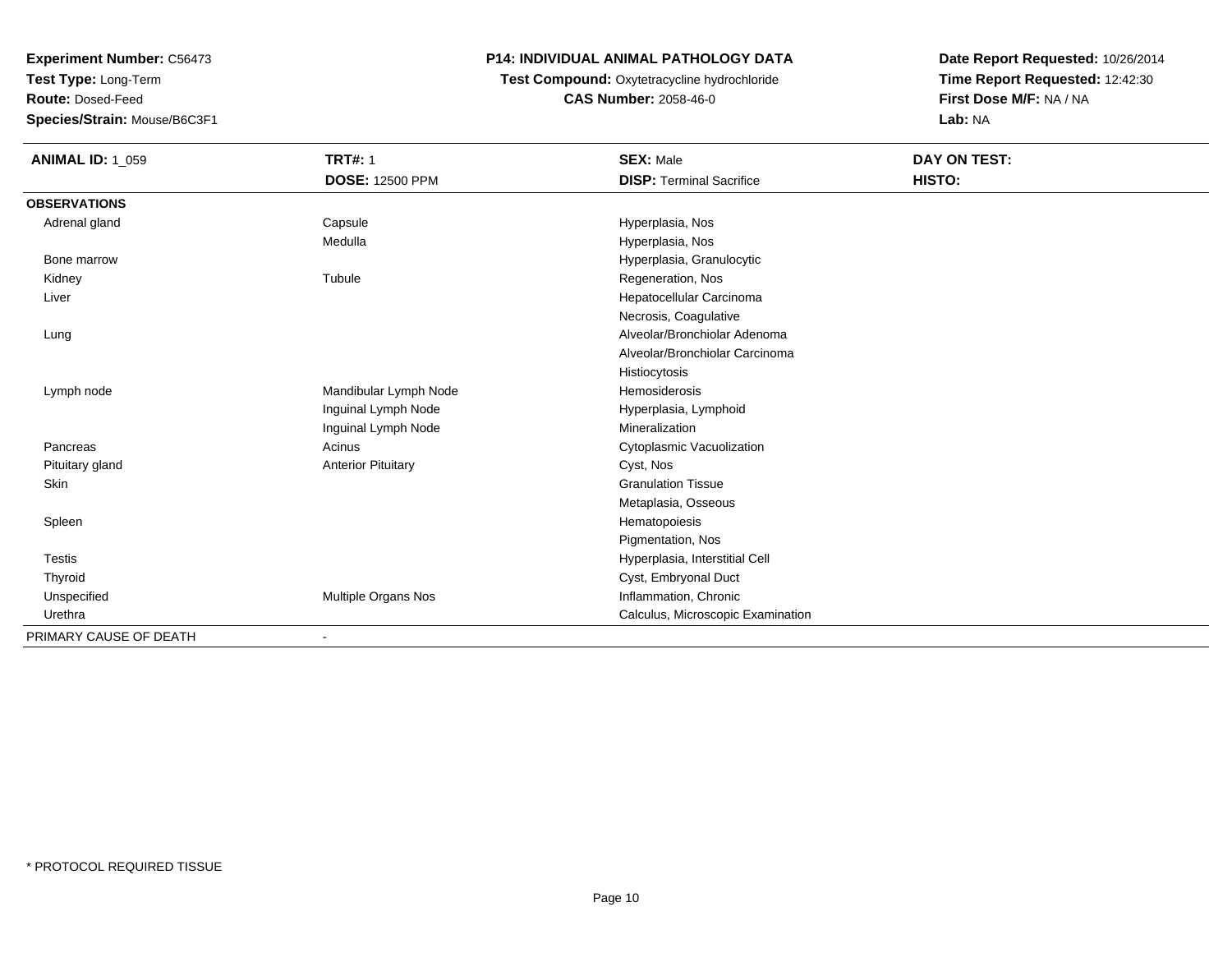**Test Type:** Long-Term

**Route:** Dosed-Feed

**Species/Strain:** Mouse/B6C3F1

### **P14: INDIVIDUAL ANIMAL PATHOLOGY DATA**

**Test Compound:** Oxytetracycline hydrochloride**CAS Number:** 2058-46-0

| <b>ANIMAL ID: 1_060</b> | <b>TRT#: 1</b>         | <b>SEX: Male</b>             | DAY ON TEST: |
|-------------------------|------------------------|------------------------------|--------------|
|                         | <b>DOSE: 12500 PPM</b> | <b>DISP: Natural Death</b>   | HISTO:       |
| <b>OBSERVATIONS</b>     |                        |                              |              |
| Bone marrow             |                        | Hyperplasia, Granulocytic    |              |
| Kidney                  |                        | Inflammation, Chronic        |              |
|                         | Tubule                 | Mineralization               |              |
| Penis                   | Prepuce Nos            | Inflammation, Active Chronic |              |
|                         | Prepuce Nos            | Ulcer, Chronic               |              |
| Prostate                |                        | Inflammation, Active Chronic |              |
| Spleen                  |                        | Hematopoiesis                |              |
|                         |                        | Hyperplasia, Reticulum Cell  |              |
| Thymus                  |                        | Necrosis, Nos                |              |
| Ureter                  |                        | Inflammation, Acute          |              |
| Urinary bladder         |                        | Inflammation, Active Chronic |              |
| PRIMARY CAUSE OF DEATH  |                        |                              |              |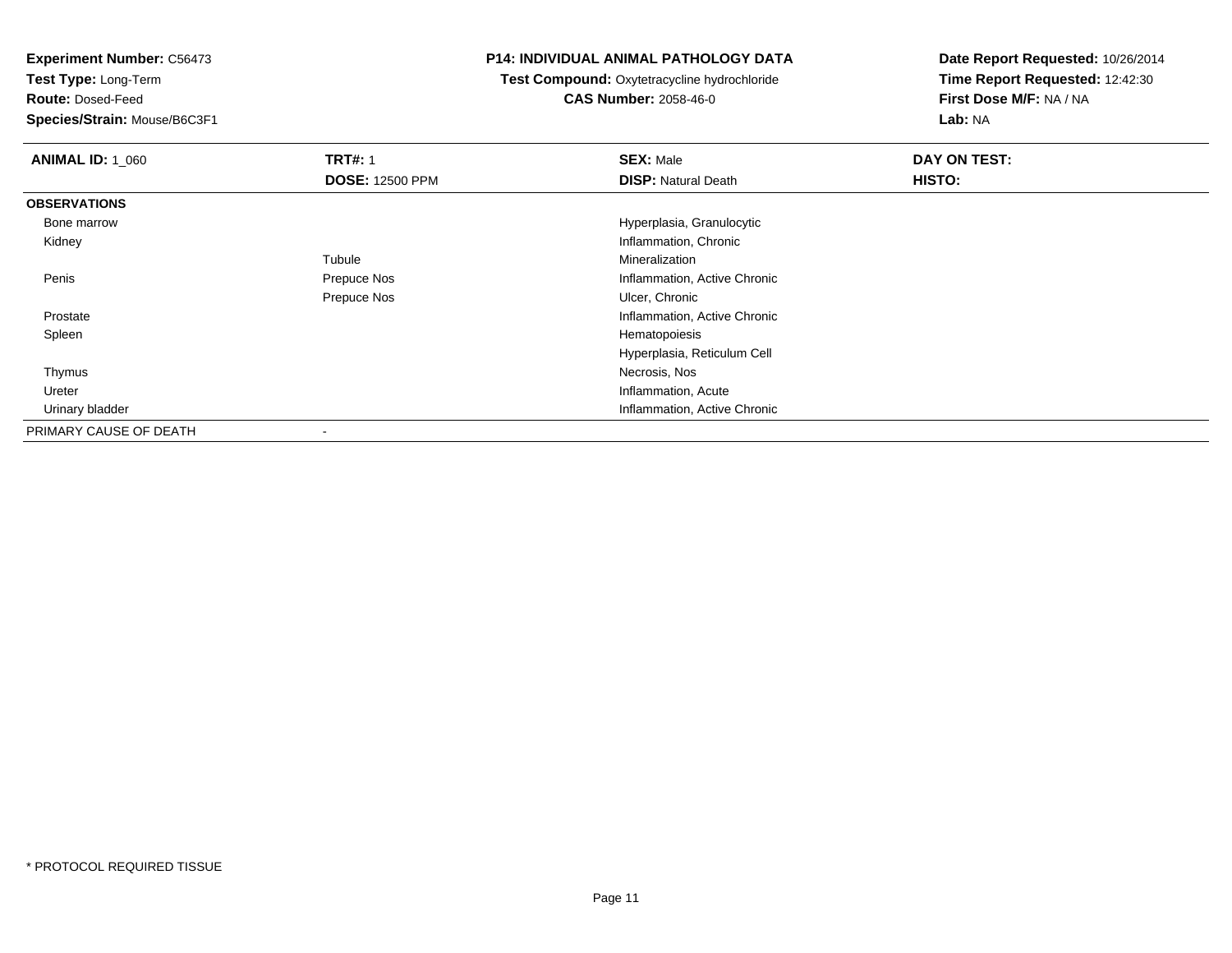**Test Type:** Long-Term

**Route:** Dosed-Feed

**Species/Strain:** Mouse/B6C3F1

## **P14: INDIVIDUAL ANIMAL PATHOLOGY DATA**

**Test Compound:** Oxytetracycline hydrochloride**CAS Number:** 2058-46-0

| <b>ANIMAL ID: 1_061</b> | <b>TRT#: 1</b>         | <b>SEX: Male</b>                  | DAY ON TEST: |  |
|-------------------------|------------------------|-----------------------------------|--------------|--|
|                         | <b>DOSE: 12500 PPM</b> | <b>DISP: Terminal Sacrifice</b>   | HISTO:       |  |
| <b>OBSERVATIONS</b>     |                        |                                   |              |  |
| Adrenal gland           | Capsule                | Hyperplasia, Nos                  |              |  |
|                         | <b>Cortex Nos</b>      | Pigmentation, Nos                 |              |  |
| Bone marrow             |                        | Hyperplasia, Granulocytic         |              |  |
| <b>Brain</b>            |                        | Mineralization                    |              |  |
| Kidney                  |                        | Inflammation, Chronic             |              |  |
|                         | Tubule                 | Necrosis, Nos                     |              |  |
|                         | Tubule                 | Regeneration, Nos                 |              |  |
| Liver                   |                        | Cytoplasmic Vacuolization         |              |  |
|                         |                        | Hematopoiesis                     |              |  |
|                         |                        | Hepatocellular Carcinoma          |              |  |
|                         |                        | Inflammation, Acute               |              |  |
| Lung                    |                        | Hemorrhage                        |              |  |
|                         |                        | Hyperplasia, Alveolar Epithelium  |              |  |
| Lymph node              | Mandibular Lymph Node  | Hemosiderosis                     |              |  |
| Pancreas                | Acinus                 | Cytoplasmic Vacuolization         |              |  |
| Preputial gland         |                        | Inflammation, Active Chronic      |              |  |
| Salivary gland          |                        | Inflammation, Chronic             |              |  |
| Spleen                  |                        | Hematopoiesis                     |              |  |
|                         |                        | Pigmentation, Nos                 |              |  |
| <b>Testis</b>           | Tubule                 | Degeneration, Nos                 |              |  |
| Urethra                 |                        | Calculus, Microscopic Examination |              |  |
| PRIMARY CAUSE OF DEATH  | $\blacksquare$         |                                   |              |  |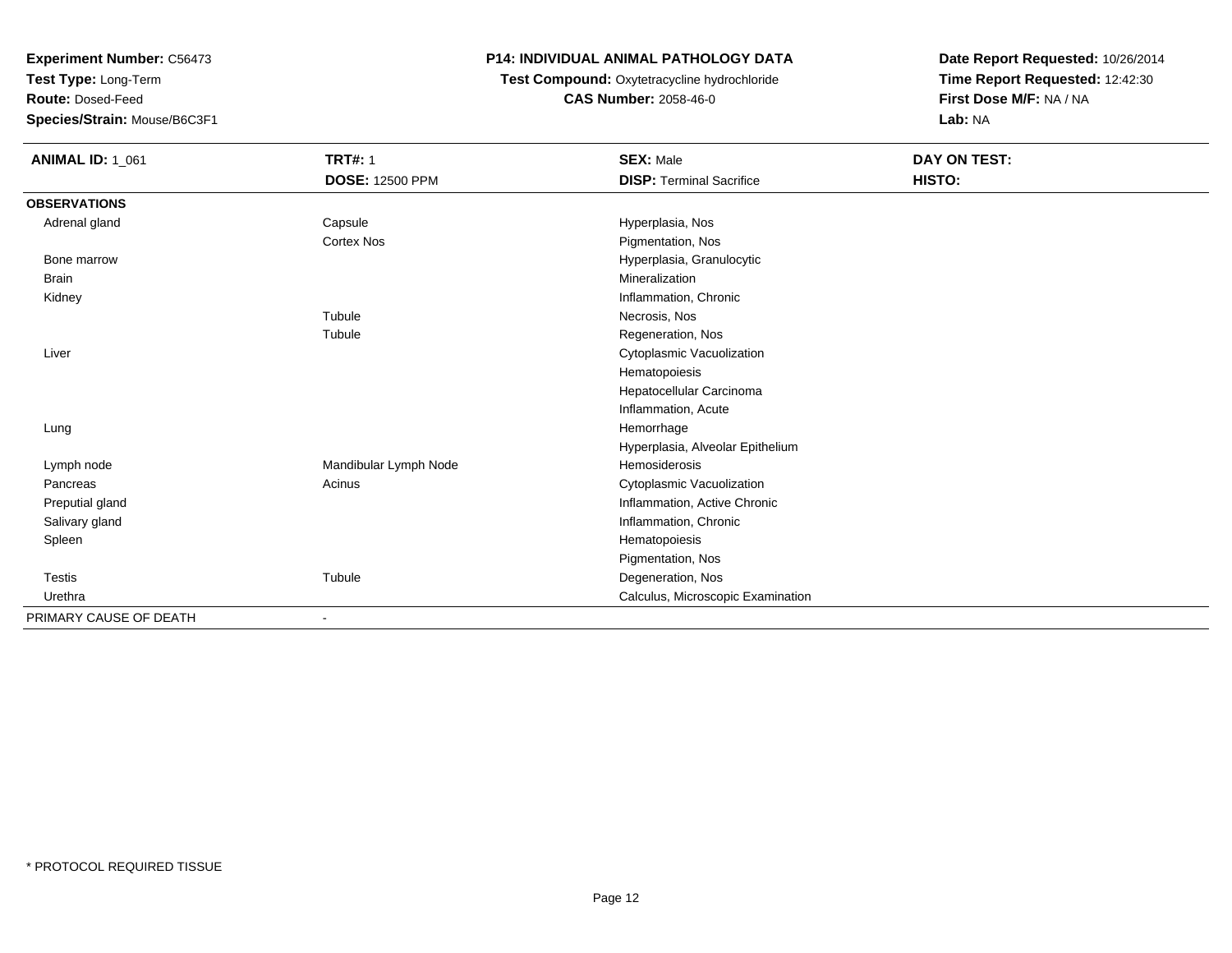| <b>Experiment Number: C56473</b><br><b>Test Type: Long-Term</b><br><b>Route: Dosed-Feed</b><br>Species/Strain: Mouse/B6C3F1 | <b>P14: INDIVIDUAL ANIMAL PATHOLOGY DATA</b><br>Test Compound: Oxytetracycline hydrochloride<br><b>CAS Number: 2058-46-0</b> |                                 | Date Report Requested: 10/26/2014<br>Time Report Requested: 12:42:30<br>First Dose M/F: NA / NA<br>Lab: NA |
|-----------------------------------------------------------------------------------------------------------------------------|------------------------------------------------------------------------------------------------------------------------------|---------------------------------|------------------------------------------------------------------------------------------------------------|
| <b>ANIMAL ID: 1 062</b>                                                                                                     | <b>TRT#: 1</b>                                                                                                               | <b>SEX: Male</b>                | DAY ON TEST:                                                                                               |
|                                                                                                                             | <b>DOSE: 12500 PPM</b>                                                                                                       | <b>DISP:</b> Terminal Sacrifice | <b>HISTO:</b>                                                                                              |
| <b>OBSERVATIONS</b>                                                                                                         |                                                                                                                              |                                 |                                                                                                            |
| Adrenal gland                                                                                                               | Capsule                                                                                                                      | Hyperplasia, Nos                |                                                                                                            |
| Kidney                                                                                                                      | Tubule                                                                                                                       | Regeneration, Nos               |                                                                                                            |
| Pancreas                                                                                                                    | Acinus                                                                                                                       | Cytoplasmic Vacuolization       |                                                                                                            |
| Thyroid                                                                                                                     |                                                                                                                              | <b>Cystic Follicles</b>         |                                                                                                            |
| Unspecified                                                                                                                 | <b>Multiple Organs Nos</b>                                                                                                   | Inflammation, Chronic           |                                                                                                            |
| PRIMARY CAUSE OF DEATH                                                                                                      |                                                                                                                              |                                 |                                                                                                            |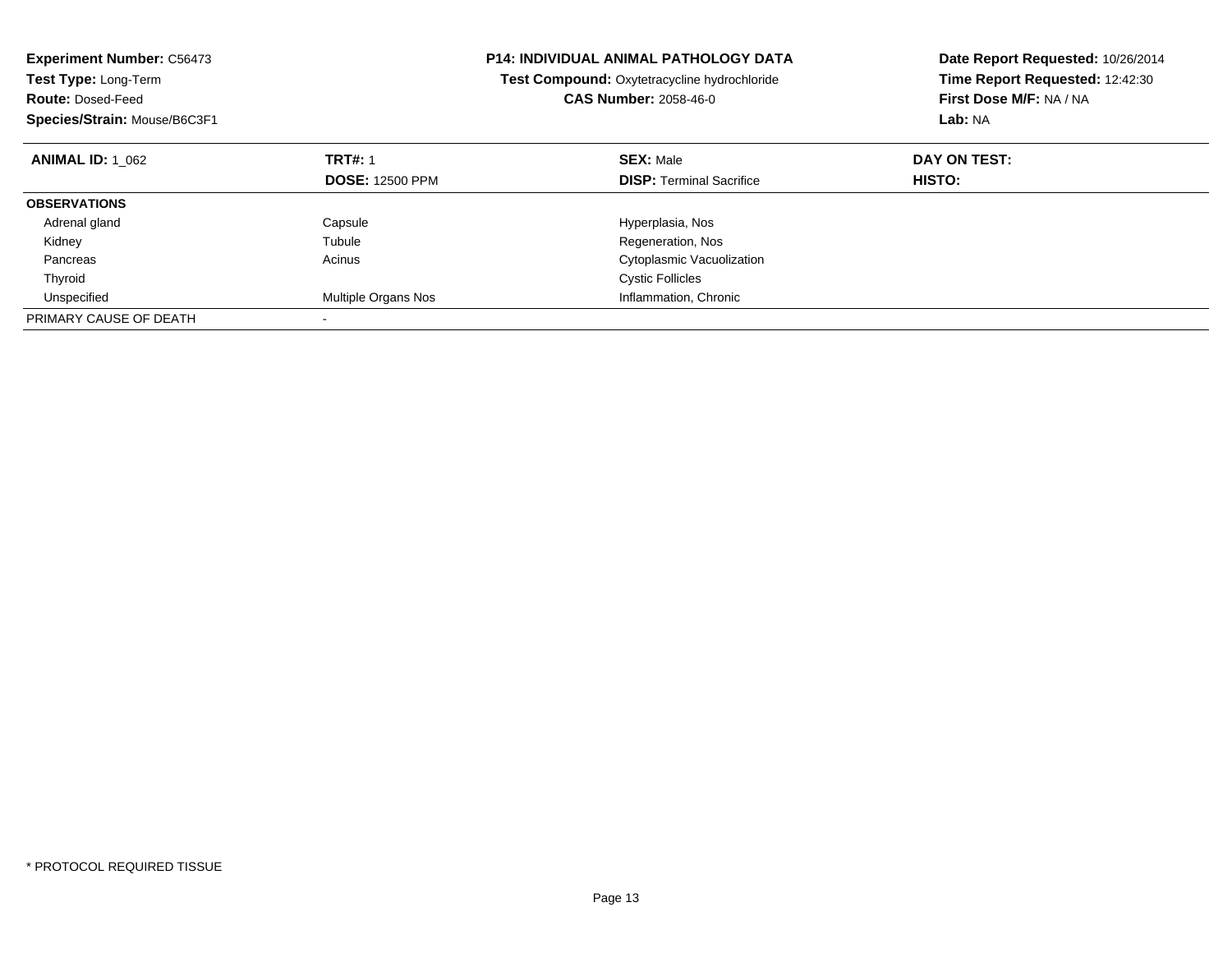**Test Type:** Long-Term

**Route:** Dosed-Feed

**Species/Strain:** Mouse/B6C3F1

### **P14: INDIVIDUAL ANIMAL PATHOLOGY DATA**

# **Test Compound:** Oxytetracycline hydrochloride**CAS Number:** 2058-46-0

| <b>ANIMAL ID: 1 063</b> | <b>TRT#: 1</b>           | <b>SEX: Male</b>                | DAY ON TEST: |  |
|-------------------------|--------------------------|---------------------------------|--------------|--|
|                         | <b>DOSE: 12500 PPM</b>   | <b>DISP: Terminal Sacrifice</b> | HISTO:       |  |
| <b>OBSERVATIONS</b>     |                          |                                 |              |  |
| Adrenal gland           | Capsule                  | Hyperplasia, Nos                |              |  |
| Bone marrow             |                          | Hyperplasia, Granulocytic       |              |  |
| Brain                   |                          | Mineralization                  |              |  |
| Kidney                  |                          | Inflammation, Chronic           |              |  |
|                         | Tubule                   | Mineralization                  |              |  |
|                         | Tubule                   | Regeneration, Nos               |              |  |
| Liver                   |                          | Cytoplasmic Vacuolization       |              |  |
|                         |                          | Hepatocellular Adenoma          |              |  |
| Pancreas                | Acinus                   | Cytoplasmic Vacuolization       |              |  |
| Salivary gland          |                          | Inflammation, Chronic           |              |  |
| Spleen                  |                          | Hematopoiesis                   |              |  |
| Stomach                 | <b>Glandular Stomach</b> | Degeneration, Cystic            |              |  |
| PRIMARY CAUSE OF DEATH  | $\overline{\phantom{a}}$ |                                 |              |  |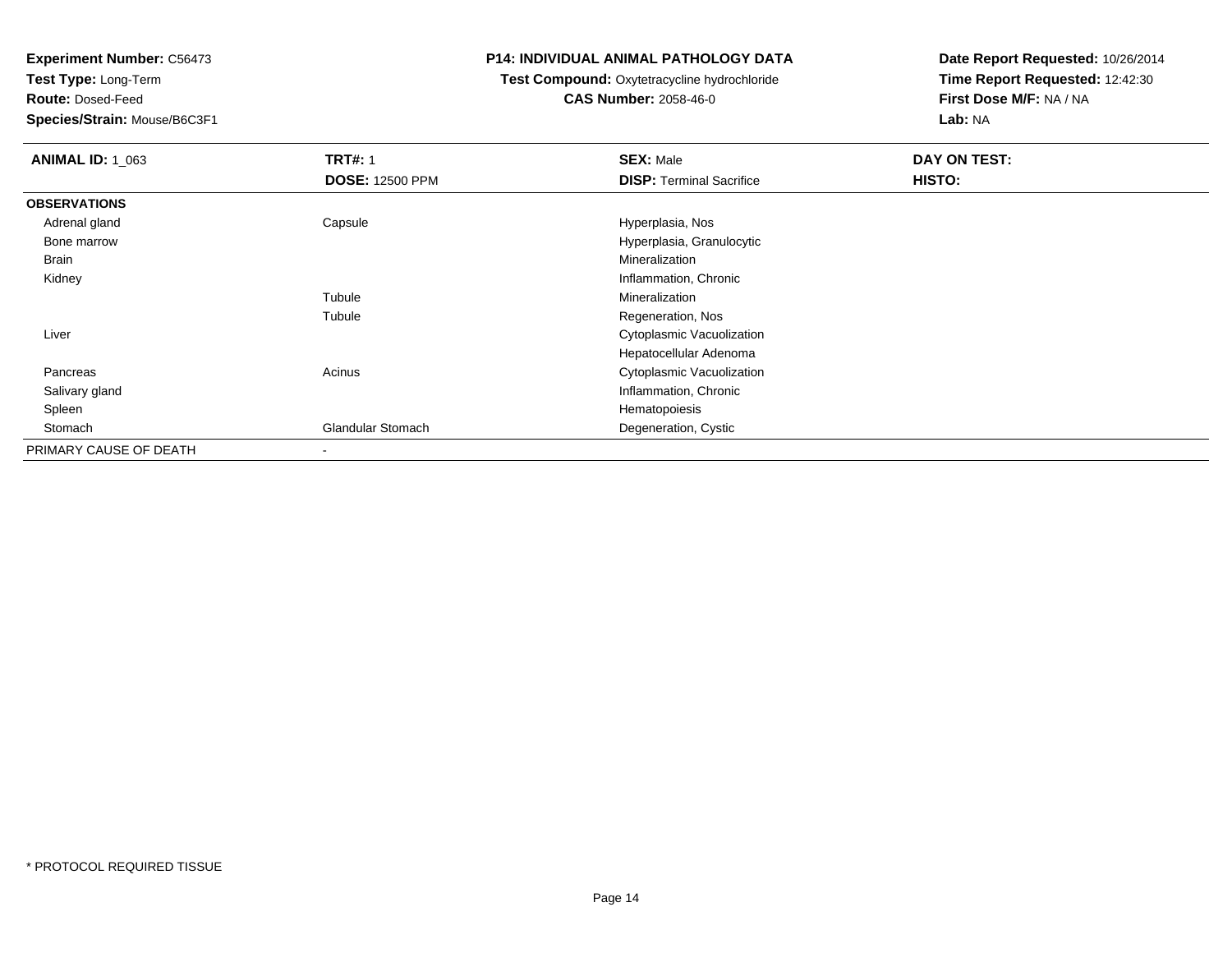**Test Type:** Long-Term

**Route:** Dosed-Feed

**Species/Strain:** Mouse/B6C3F1

### **P14: INDIVIDUAL ANIMAL PATHOLOGY DATA**

**Test Compound:** Oxytetracycline hydrochloride**CAS Number:** 2058-46-0

| <b>ANIMAL ID: 1_064</b> | <b>TRT#: 1</b>         | <b>SEX: Male</b>                | DAY ON TEST: |  |
|-------------------------|------------------------|---------------------------------|--------------|--|
|                         | <b>DOSE: 12500 PPM</b> | <b>DISP: Terminal Sacrifice</b> | HISTO:       |  |
| <b>OBSERVATIONS</b>     |                        |                                 |              |  |
| Brain                   |                        | Mineralization                  |              |  |
| Intestine Small         | <b>Mesentery Nos</b>   | <b>Steatitis</b>                |              |  |
| Kidney                  | Tubule                 | Mineralization                  |              |  |
|                         | Tubule                 | Regeneration, Nos               |              |  |
| Liver                   |                        | Hepatocellular Carcinoma        |              |  |
|                         |                        | Metamorphosis, Fatty            |              |  |
| Lymph node              | Mandibular Lymph Node  | Hemosiderosis                   |              |  |
| Pancreas                | Acinus                 | Cytoplasmic Vacuolization       |              |  |
| Spleen                  |                        | Hematopoiesis                   |              |  |
|                         |                        | Pigmentation, Nos               |              |  |
| Thyroid                 |                        | <b>Cystic Follicles</b>         |              |  |
| Unspecified             | Multiple Organs Nos    | Inflammation, Chronic           |              |  |
| PRIMARY CAUSE OF DEATH  |                        |                                 |              |  |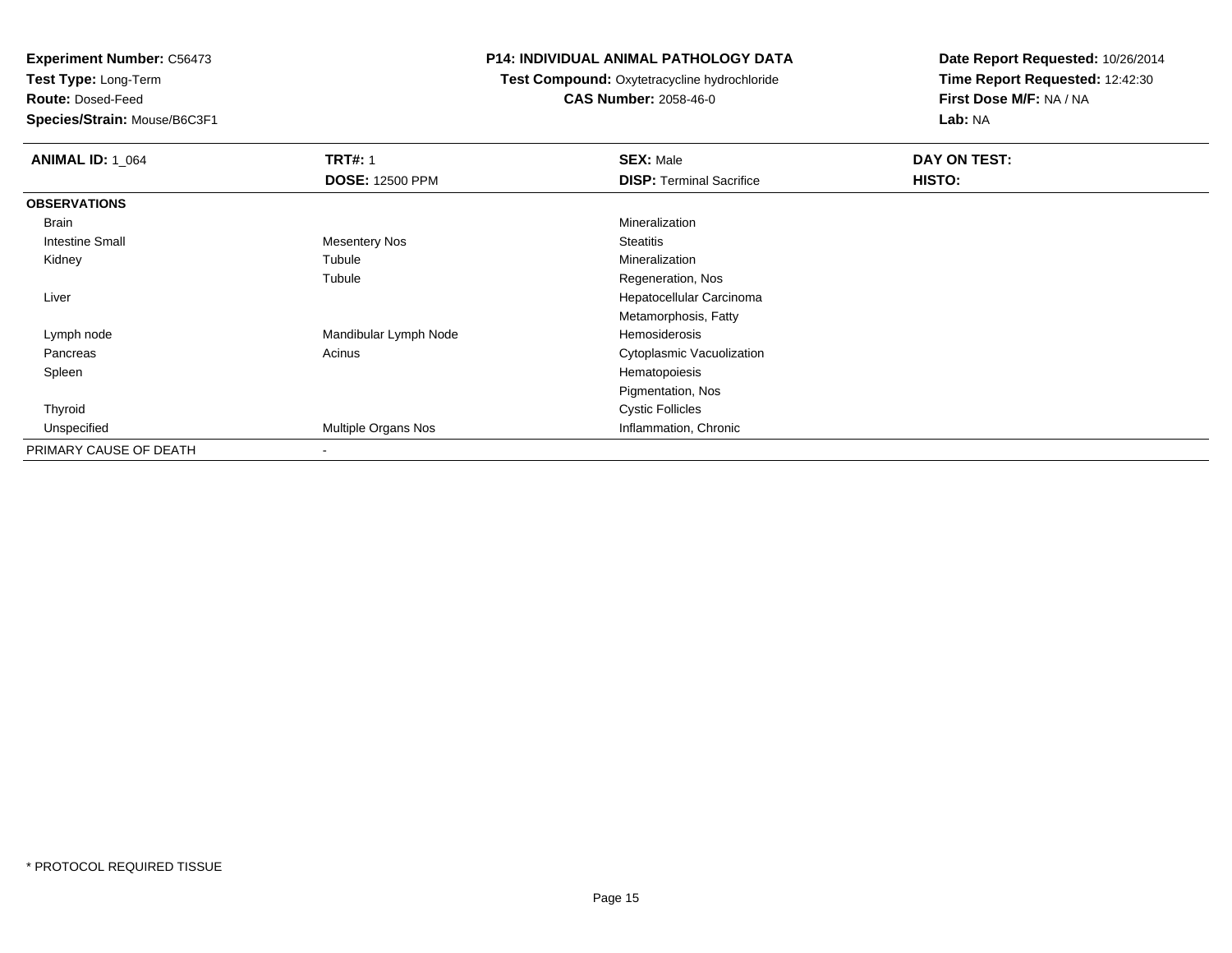**Test Type:** Long-Term

**Route:** Dosed-Feed

**Species/Strain:** Mouse/B6C3F1

### **P14: INDIVIDUAL ANIMAL PATHOLOGY DATA**

# **Test Compound:** Oxytetracycline hydrochloride**CAS Number:** 2058-46-0

| <b>ANIMAL ID: 1 065</b> | <b>TRT#: 1</b>         | <b>SEX: Male</b>                | DAY ON TEST: |  |
|-------------------------|------------------------|---------------------------------|--------------|--|
|                         | <b>DOSE: 12500 PPM</b> | <b>DISP: Terminal Sacrifice</b> | HISTO:       |  |
| <b>OBSERVATIONS</b>     |                        |                                 |              |  |
| Adrenal gland           | Capsule                | Hyperplasia, Nos                |              |  |
| Bone marrow             |                        | Hyperplasia, Granulocytic       |              |  |
| Brain                   |                        | Mineralization                  |              |  |
| Kidney                  |                        | Inflammation, Chronic           |              |  |
| Lung                    |                        | Congestion, Nos                 |              |  |
| Pancreas                | Acinus                 | Cytoplasmic Vacuolization       |              |  |
| Salivary gland          |                        | Inflammation, Chronic           |              |  |
| Spleen                  |                        | Hematopoiesis                   |              |  |
| <b>Testis</b>           | Tubule                 | Degeneration, Nos               |              |  |
|                         |                        | Hyperplasia, Interstitial Cell  |              |  |
| Unspecified             | Multiple Organs Nos    | Lymphoma, Mixed-Malignant Type  |              |  |
| PRIMARY CAUSE OF DEATH  |                        |                                 |              |  |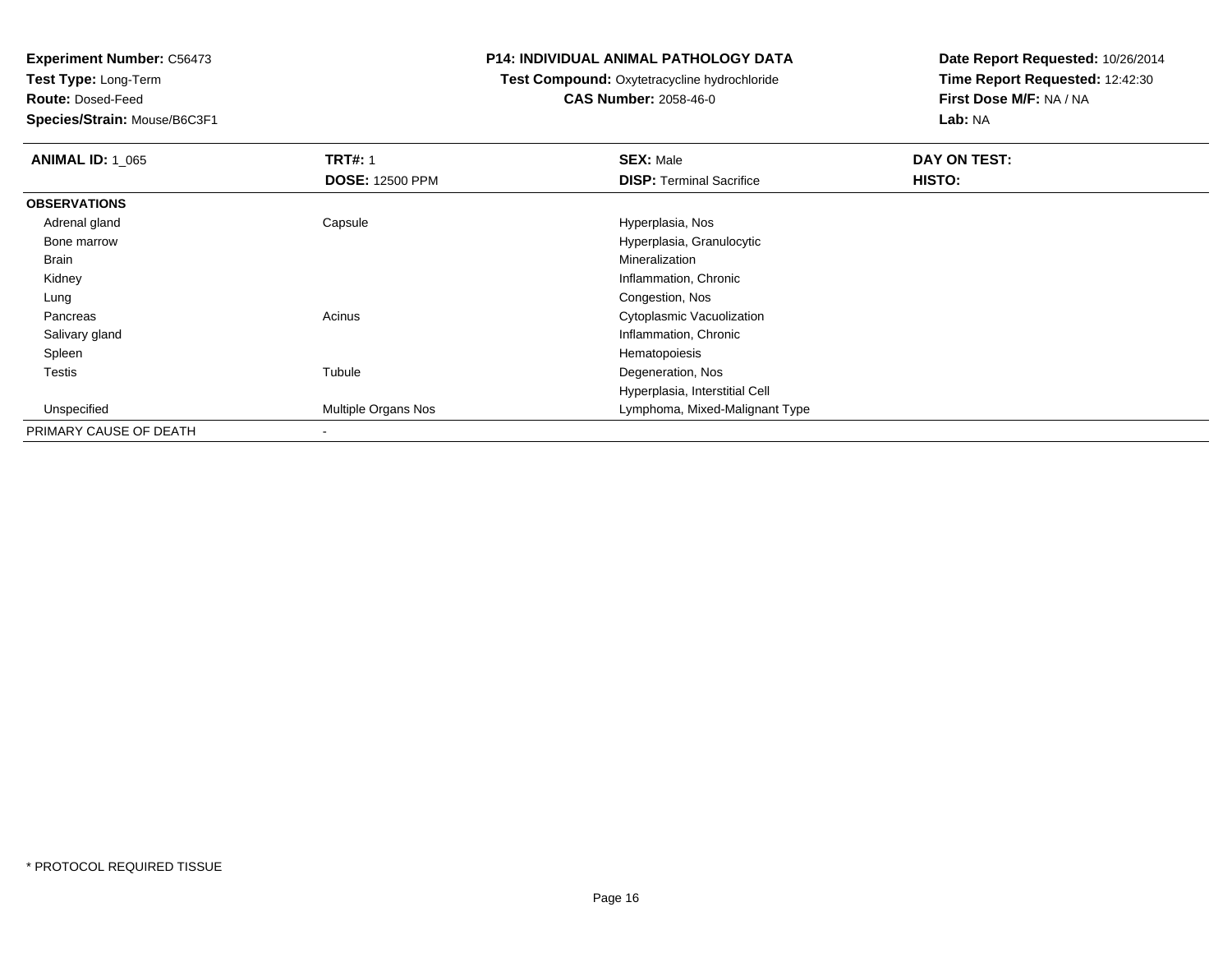**Test Type:** Long-Term

**Route:** Dosed-Feed

**Species/Strain:** Mouse/B6C3F1

### **P14: INDIVIDUAL ANIMAL PATHOLOGY DATA**

**Test Compound:** Oxytetracycline hydrochloride**CAS Number:** 2058-46-0

| <b>ANIMAL ID: 1 066</b> | <b>TRT#: 1</b>             | <b>SEX: Male</b>                     | DAY ON TEST: |  |
|-------------------------|----------------------------|--------------------------------------|--------------|--|
|                         | <b>DOSE: 12500 PPM</b>     | <b>DISP: Natural Death</b>           | HISTO:       |  |
| <b>OBSERVATIONS</b>     |                            |                                      |              |  |
| Adrenal gland           | Capsule                    | Hyperplasia, Nos                     |              |  |
| Bone marrow             |                            | Hyperplasia, Granulocytic            |              |  |
| Liver                   |                            | Inflammation, Chronic                |              |  |
| Lung                    |                            | Congestion, Nos                      |              |  |
| Lymph node              | Mandibular Lymph Node      | Hemosiderosis                        |              |  |
| Preputial gland         |                            | Inflammation, Active Chronic         |              |  |
| Seminal vesicle         |                            | Inflammation, Active Chronic         |              |  |
| Spleen                  |                            | Hematopoiesis                        |              |  |
| Unspecified             | <b>Multiple Organs Nos</b> | Lymphoma, Histiocytic-Malignant Type |              |  |
| PRIMARY CAUSE OF DEATH  | $\overline{\phantom{a}}$   |                                      |              |  |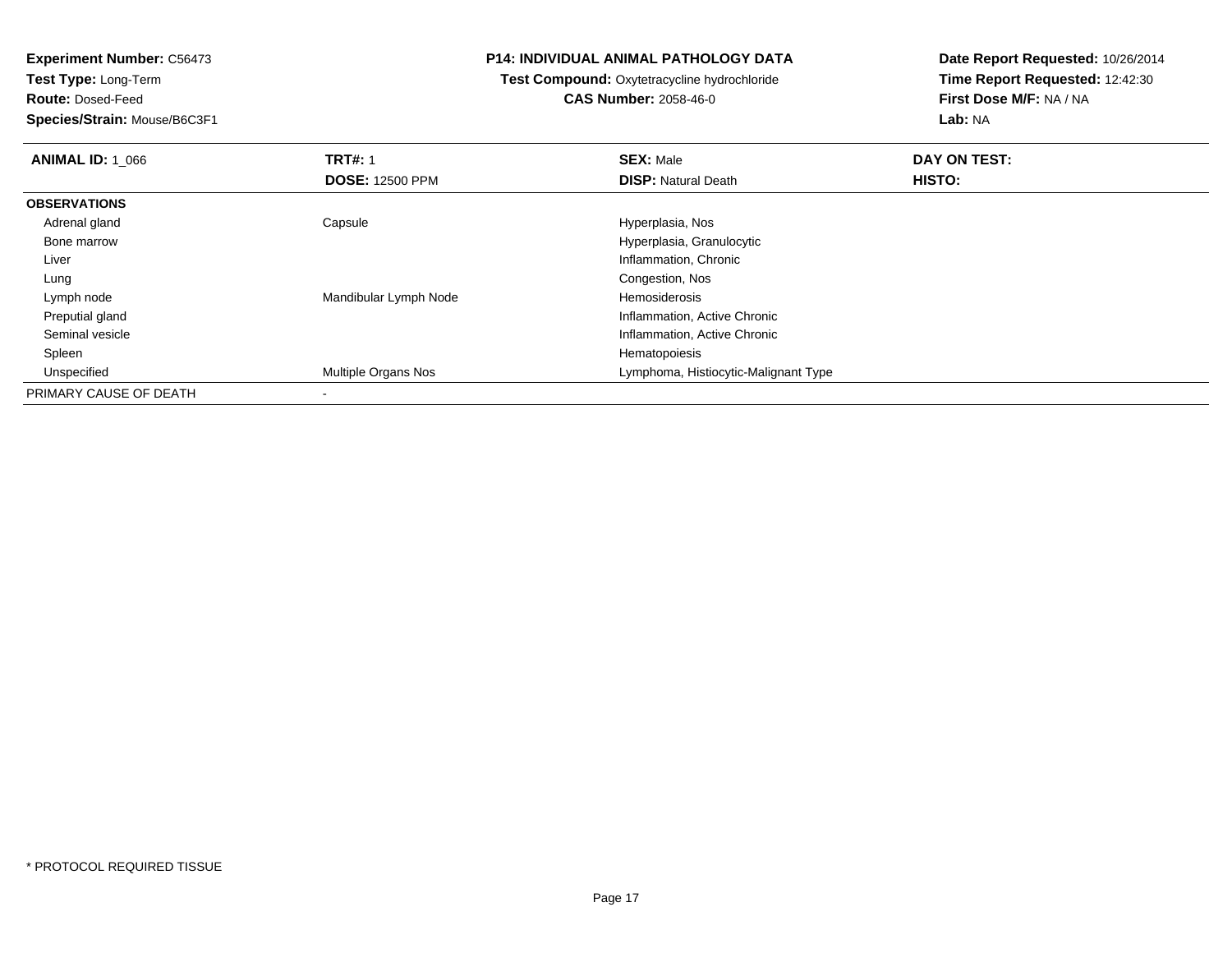**Test Type:** Long-Term

**Route:** Dosed-Feed

**Species/Strain:** Mouse/B6C3F1

### **P14: INDIVIDUAL ANIMAL PATHOLOGY DATA**

**Test Compound:** Oxytetracycline hydrochloride**CAS Number:** 2058-46-0

| <b>ANIMAL ID: 1_067</b> | <b>TRT#: 1</b>             | <b>SEX: Male</b>                | DAY ON TEST: |  |
|-------------------------|----------------------------|---------------------------------|--------------|--|
|                         | <b>DOSE: 12500 PPM</b>     | <b>DISP: Terminal Sacrifice</b> | HISTO:       |  |
| <b>OBSERVATIONS</b>     |                            |                                 |              |  |
| Adrenal gland           | Capsule                    | Hyperplasia, Nos                |              |  |
| Brain                   |                            | Mineralization                  |              |  |
| Kidney                  | Tubule                     | Mineralization                  |              |  |
|                         | Tubule                     | Regeneration, Nos               |              |  |
| Lung                    |                            | Alveolar/Bronchiolar Adenoma    |              |  |
| Pancreas                | Acinus                     | Cytoplasmic Vacuolization       |              |  |
| Spleen                  |                            | Hematopoiesis                   |              |  |
|                         |                            | Pigmentation, Nos               |              |  |
| <b>Testis</b>           | Tubule                     | Degeneration, Nos               |              |  |
|                         |                            | Hemangioma                      |              |  |
|                         | Tubule                     | Mineralization                  |              |  |
| Unspecified             | <b>Multiple Organs Nos</b> | Inflammation, Chronic           |              |  |
| PRIMARY CAUSE OF DEATH  | $\blacksquare$             |                                 |              |  |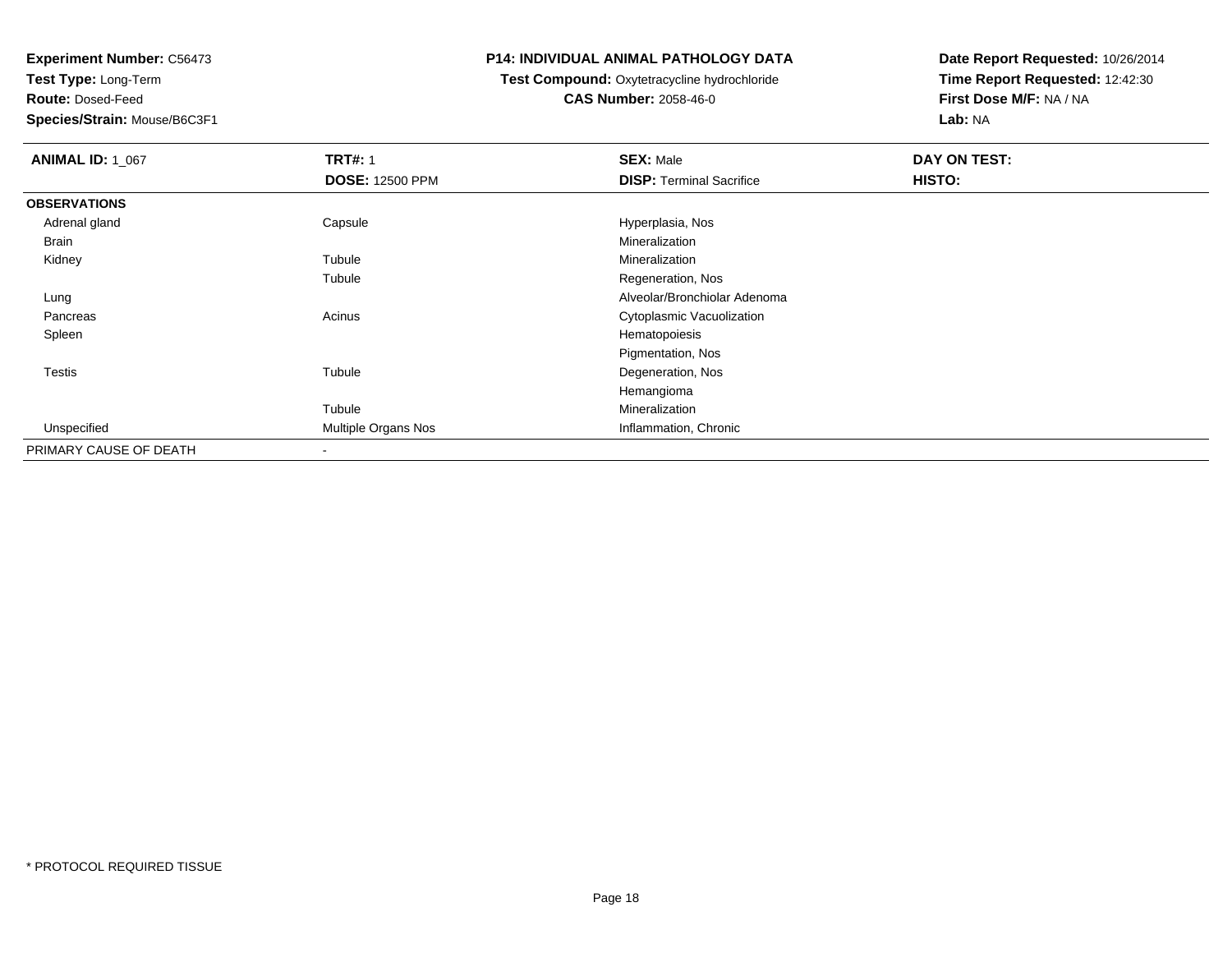**Test Type:** Long-Term

**Route:** Dosed-Feed

**Species/Strain:** Mouse/B6C3F1

### **P14: INDIVIDUAL ANIMAL PATHOLOGY DATA**

**Test Compound:** Oxytetracycline hydrochloride**CAS Number:** 2058-46-0

| <b>ANIMAL ID: 1_068</b> | <b>TRT#: 1</b>           | <b>SEX: Male</b>                | DAY ON TEST: |  |
|-------------------------|--------------------------|---------------------------------|--------------|--|
|                         | <b>DOSE: 12500 PPM</b>   | <b>DISP:</b> Moribund Sacrifice | HISTO:       |  |
| <b>OBSERVATIONS</b>     |                          |                                 |              |  |
| Adrenal gland           | Capsule                  | Hyperplasia, Nos                |              |  |
| Bone marrow             |                          | Hyperplasia, Granulocytic       |              |  |
| Brain                   |                          | Mineralization                  |              |  |
| Lymph node              | Mandibular Lymph Node    | Hemosiderosis                   |              |  |
| Salivary gland          |                          | Inflammation, Chronic           |              |  |
| Spleen                  |                          | Hematopoiesis                   |              |  |
| Stomach                 | <b>Glandular Stomach</b> | Degeneration, Cystic            |              |  |
| Unspecified             |                          | Fibrosarcoma                    |              |  |
| PRIMARY CAUSE OF DEATH  | $\overline{\phantom{a}}$ |                                 |              |  |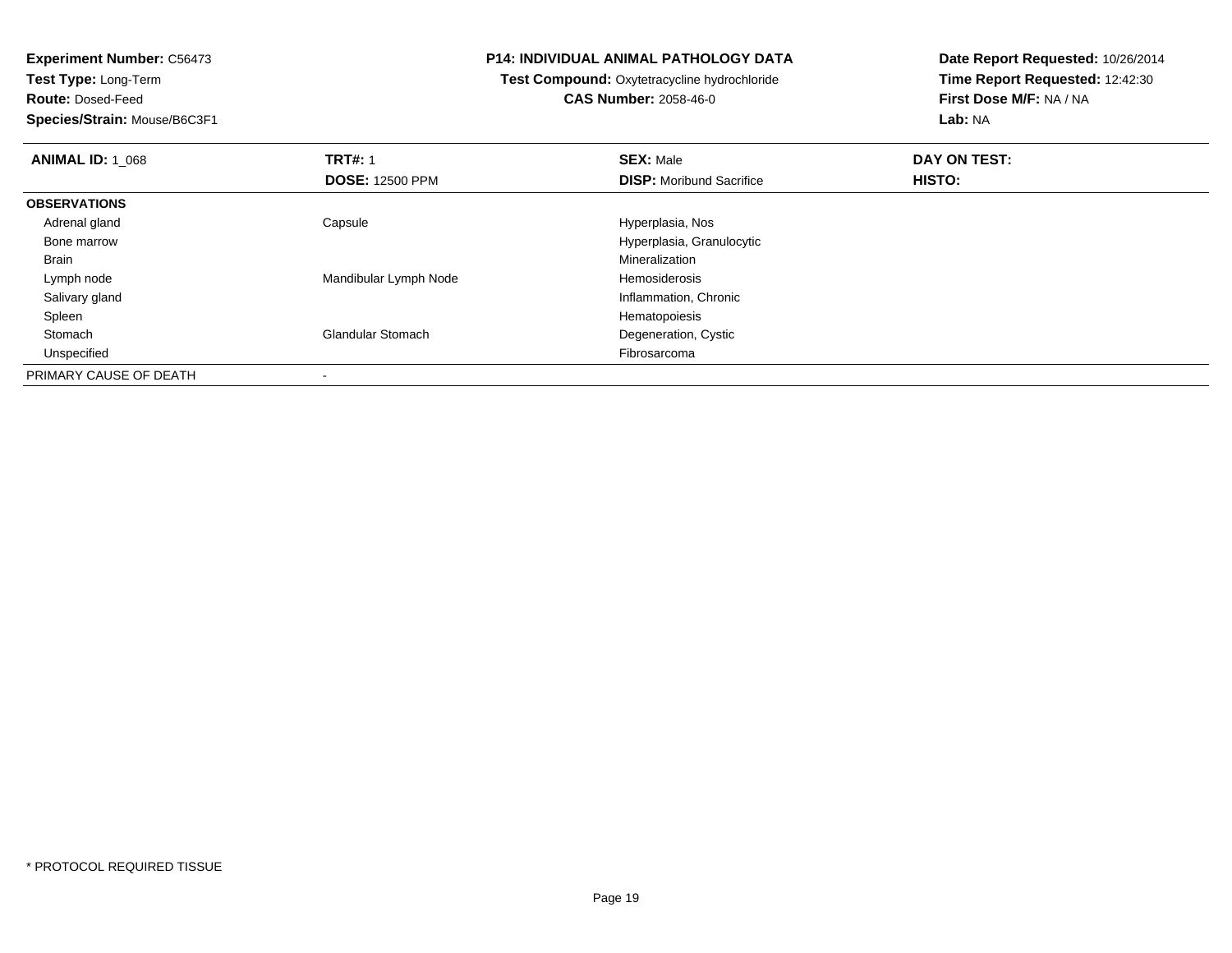**Test Type:** Long-Term

**Route:** Dosed-Feed

**Species/Strain:** Mouse/B6C3F1

### **P14: INDIVIDUAL ANIMAL PATHOLOGY DATA**

# **Test Compound:** Oxytetracycline hydrochloride**CAS Number:** 2058-46-0

| <b>ANIMAL ID: 1_069</b> | <b>TRT#: 1</b>         | <b>SEX: Male</b>                     | DAY ON TEST: |
|-------------------------|------------------------|--------------------------------------|--------------|
|                         | <b>DOSE: 12500 PPM</b> | <b>DISP:</b> Moribund Sacrifice      | HISTO:       |
| <b>OBSERVATIONS</b>     |                        |                                      |              |
| Adrenal gland           | Capsule                | Hyperplasia, Nos                     |              |
| Brain                   |                        | Mineralization                       |              |
| Epididymis              |                        | Granuloma, Spermatic                 |              |
| Kidney                  |                        | Lymphoma, Lymphocytic-Malignant Type |              |
|                         | Tubule                 | Mineralization                       |              |
| Liver                   |                        | Hepatocellular Carcinoma             |              |
| Lung                    |                        | Hemorrhage                           |              |
|                         |                        | Hepatocellular Carcinoma, Metastatic |              |
| Lymph node              | Mandibular Lymph Node  | Hemosiderosis                        |              |
| Pancreas                |                        | Inflammation, Chronic                |              |
| Prostate                |                        | Inflammation, Chronic                |              |
| Spleen                  |                        | Hematopoiesis                        |              |
|                         |                        | Hyperplasia, Lymphoid                |              |
| PRIMARY CAUSE OF DEATH  | ٠                      |                                      |              |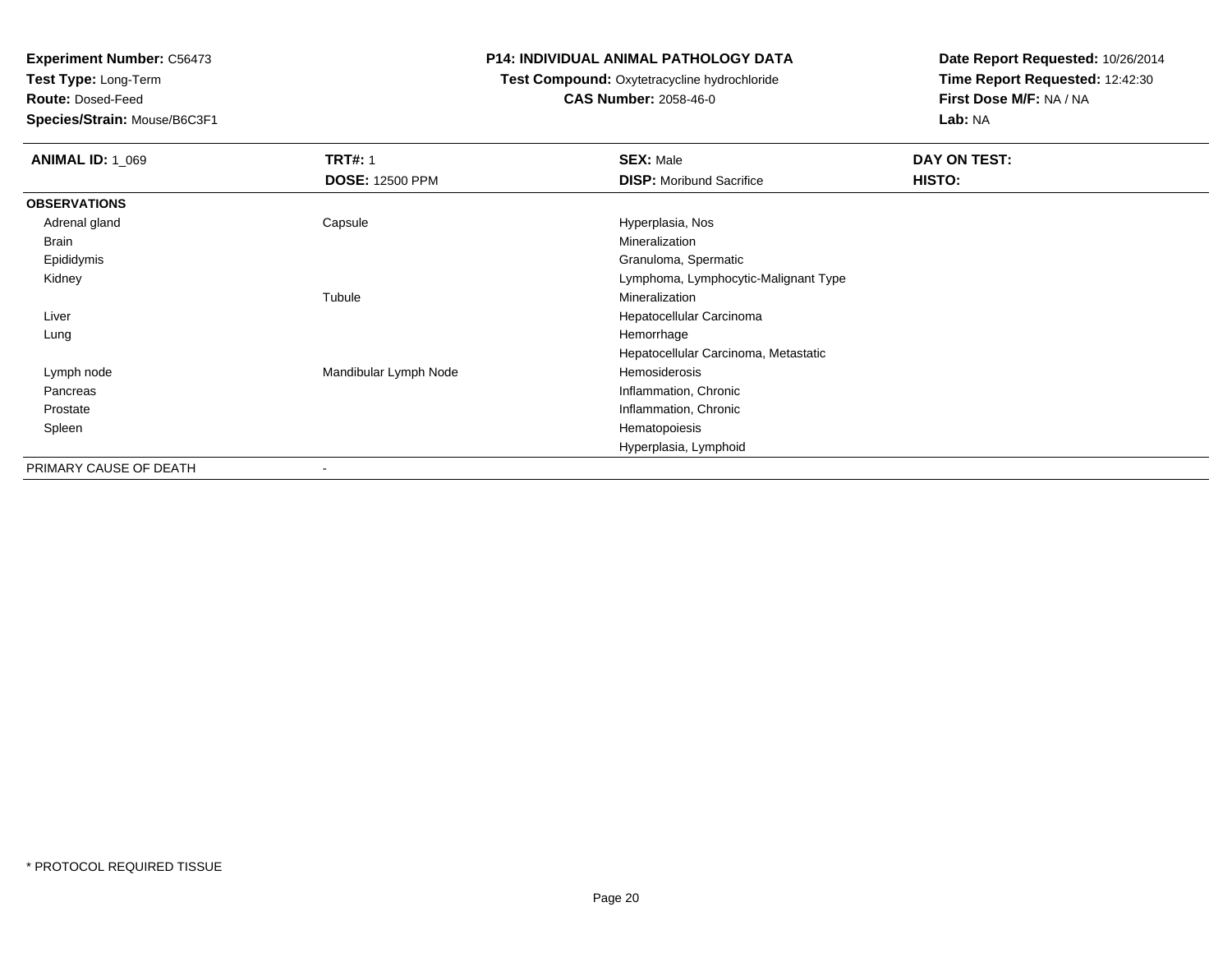**Test Type:** Long-Term

**Route:** Dosed-Feed

**Species/Strain:** Mouse/B6C3F1

## **P14: INDIVIDUAL ANIMAL PATHOLOGY DATA**

### **Test Compound:** Oxytetracycline hydrochloride**CAS Number:** 2058-46-0

| <b>ANIMAL ID: 1_070</b> | <b>TRT#: 1</b>           | <b>SEX: Male</b>                | DAY ON TEST: |  |
|-------------------------|--------------------------|---------------------------------|--------------|--|
|                         | <b>DOSE: 12500 PPM</b>   | <b>DISP: Terminal Sacrifice</b> | HISTO:       |  |
| <b>OBSERVATIONS</b>     |                          |                                 |              |  |
| Adrenal gland           | Capsule                  | Hyperplasia, Nos                |              |  |
| Bone marrow             |                          | Hyperplasia, Granulocytic       |              |  |
| Brain                   |                          | Mineralization                  |              |  |
| <b>Intestine Small</b>  | <b>Mesentery Nos</b>     | <b>Steatitis</b>                |              |  |
| Kidney                  |                          | Inflammation, Chronic           |              |  |
|                         | Tubule                   | Regeneration, Nos               |              |  |
| Liver                   |                          | Inflammation, Chronic           |              |  |
| Lung                    |                          | Hemorrhage                      |              |  |
| Pancreas                | Acinus                   | Cytoplasmic Vacuolization       |              |  |
| Preputial gland         |                          | Inflammation, Active Chronic    |              |  |
| Salivary gland          |                          | Inflammation, Chronic           |              |  |
| Spleen                  |                          | Hematopoiesis                   |              |  |
|                         |                          | Pigmentation, Nos               |              |  |
| Testis                  | Tubule                   | Degeneration, Nos               |              |  |
| Thymus                  |                          | Cyst, Nos                       |              |  |
| Unspecified             |                          | Fibroma                         |              |  |
| PRIMARY CAUSE OF DEATH  | $\overline{\phantom{a}}$ |                                 |              |  |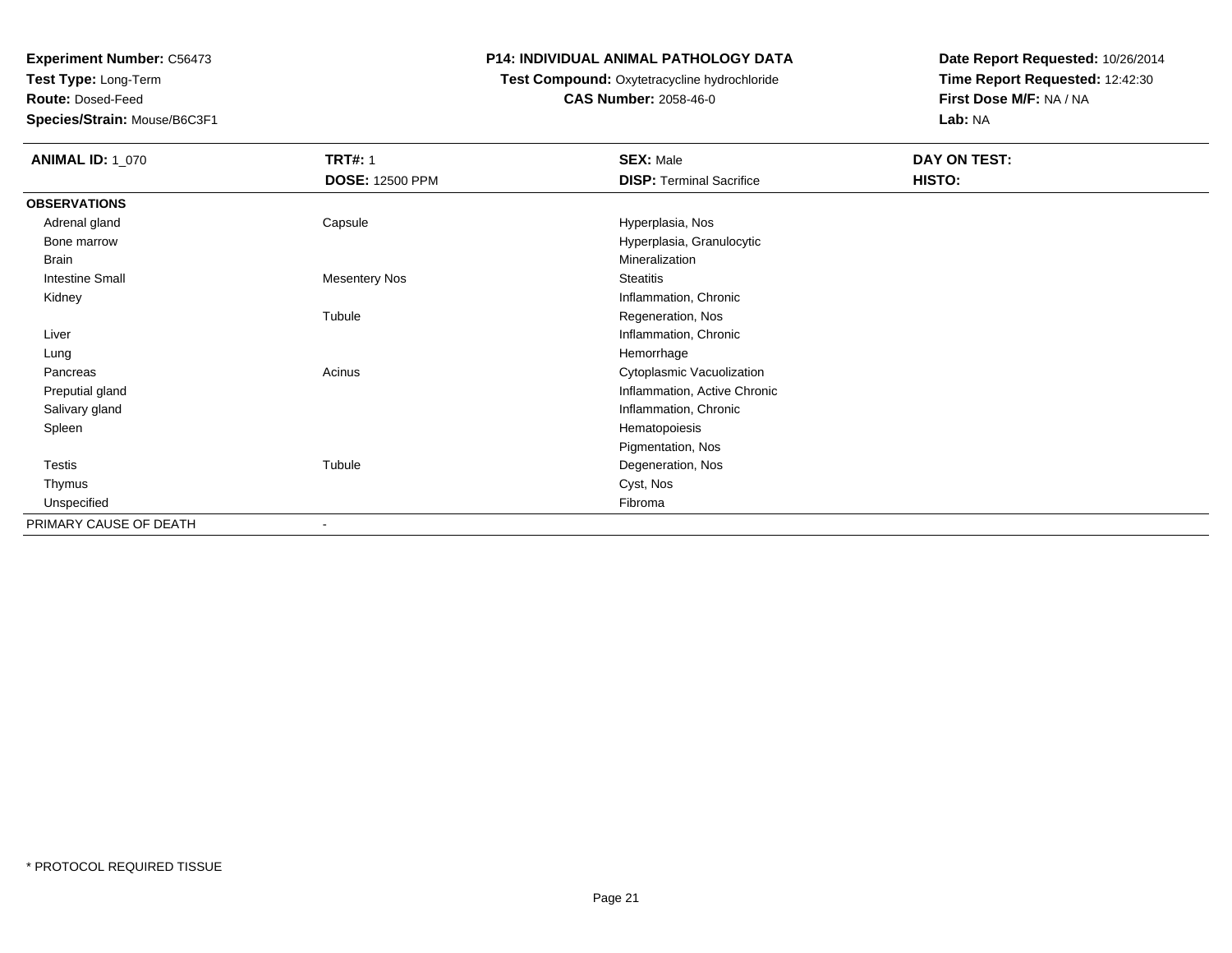| <b>Experiment Number: C56473</b><br>Test Type: Long-Term<br><b>Route: Dosed-Feed</b><br>Species/Strain: Mouse/B6C3F1 |                                          | P14: INDIVIDUAL ANIMAL PATHOLOGY DATA<br>Test Compound: Oxytetracycline hydrochloride<br><b>CAS Number: 2058-46-0</b> | Date Report Requested: 10/26/2014<br>Time Report Requested: 12:42:30<br>First Dose M/F: NA / NA<br>Lab: NA |
|----------------------------------------------------------------------------------------------------------------------|------------------------------------------|-----------------------------------------------------------------------------------------------------------------------|------------------------------------------------------------------------------------------------------------|
| <b>ANIMAL ID: 1 071</b>                                                                                              | <b>TRT#: 1</b><br><b>DOSE: 12500 PPM</b> | <b>SEX: Male</b><br><b>DISP:</b> Moribund Sacrifice                                                                   | DAY ON TEST:<br>HISTO:                                                                                     |
| <b>OBSERVATIONS</b>                                                                                                  |                                          |                                                                                                                       |                                                                                                            |
| Adrenal gland                                                                                                        | Capsule                                  | Hyperplasia, Nos                                                                                                      |                                                                                                            |
| Unspecified                                                                                                          | Multiple Organs Nos                      | Lymphoma, Lymphocytic-Malignant Type                                                                                  |                                                                                                            |
| PRIMARY CAUSE OF DEATH                                                                                               |                                          |                                                                                                                       |                                                                                                            |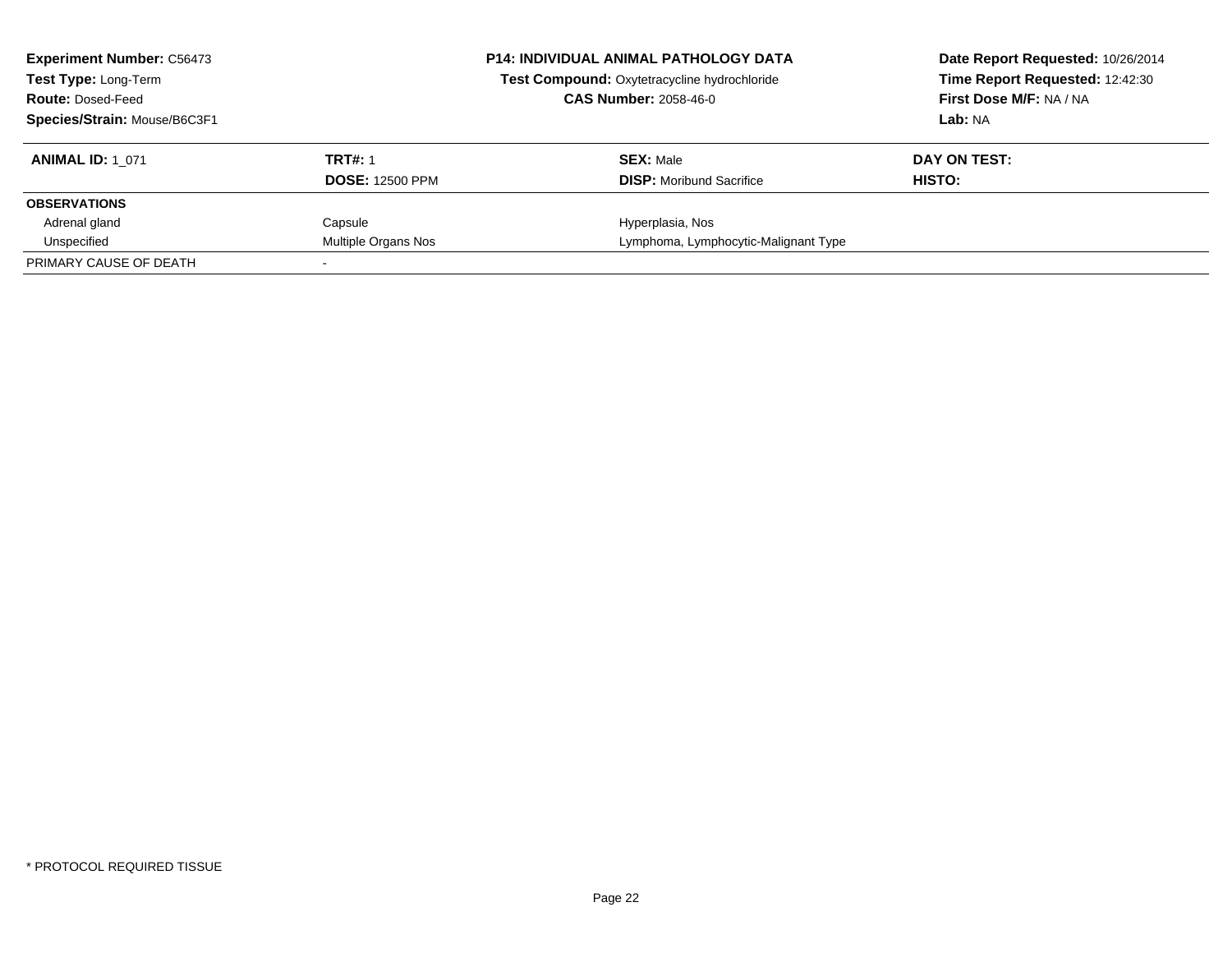**Test Type:** Long-Term

**Route:** Dosed-Feed

**Species/Strain:** Mouse/B6C3F1

### **P14: INDIVIDUAL ANIMAL PATHOLOGY DATA**

# **Test Compound:** Oxytetracycline hydrochloride**CAS Number:** 2058-46-0

| <b>ANIMAL ID: 1 072</b> | <b>TRT#: 1</b><br><b>DOSE: 12500 PPM</b> | <b>SEX: Male</b><br><b>DISP: Terminal Sacrifice</b> | <b>DAY ON TEST:</b><br>HISTO: |
|-------------------------|------------------------------------------|-----------------------------------------------------|-------------------------------|
| <b>OBSERVATIONS</b>     |                                          |                                                     |                               |
| Adrenal gland           | Capsule                                  | Hyperplasia, Nos                                    |                               |
| Bone marrow             |                                          | Hyperplasia, Granulocytic                           |                               |
| Brain                   |                                          | Mineralization                                      |                               |
| Kidney                  |                                          | Inflammation, Chronic                               |                               |
|                         | Tubule                                   | Regeneration, Nos                                   |                               |
| Lung                    |                                          | Alveolar/Bronchiolar Adenoma                        |                               |
| Pancreas                | Acinus                                   | Cytoplasmic Vacuolization                           |                               |
| Salivary gland          |                                          | Inflammation, Chronic                               |                               |
| Spleen                  |                                          | Hematopoiesis                                       |                               |
|                         |                                          | Pigmentation, Nos                                   |                               |
| Thyroid                 |                                          | <b>Cystic Follicles</b>                             |                               |
| Unspecified             |                                          | Inflammation, Chronic                               |                               |
| PRIMARY CAUSE OF DEATH  | $\,$                                     |                                                     |                               |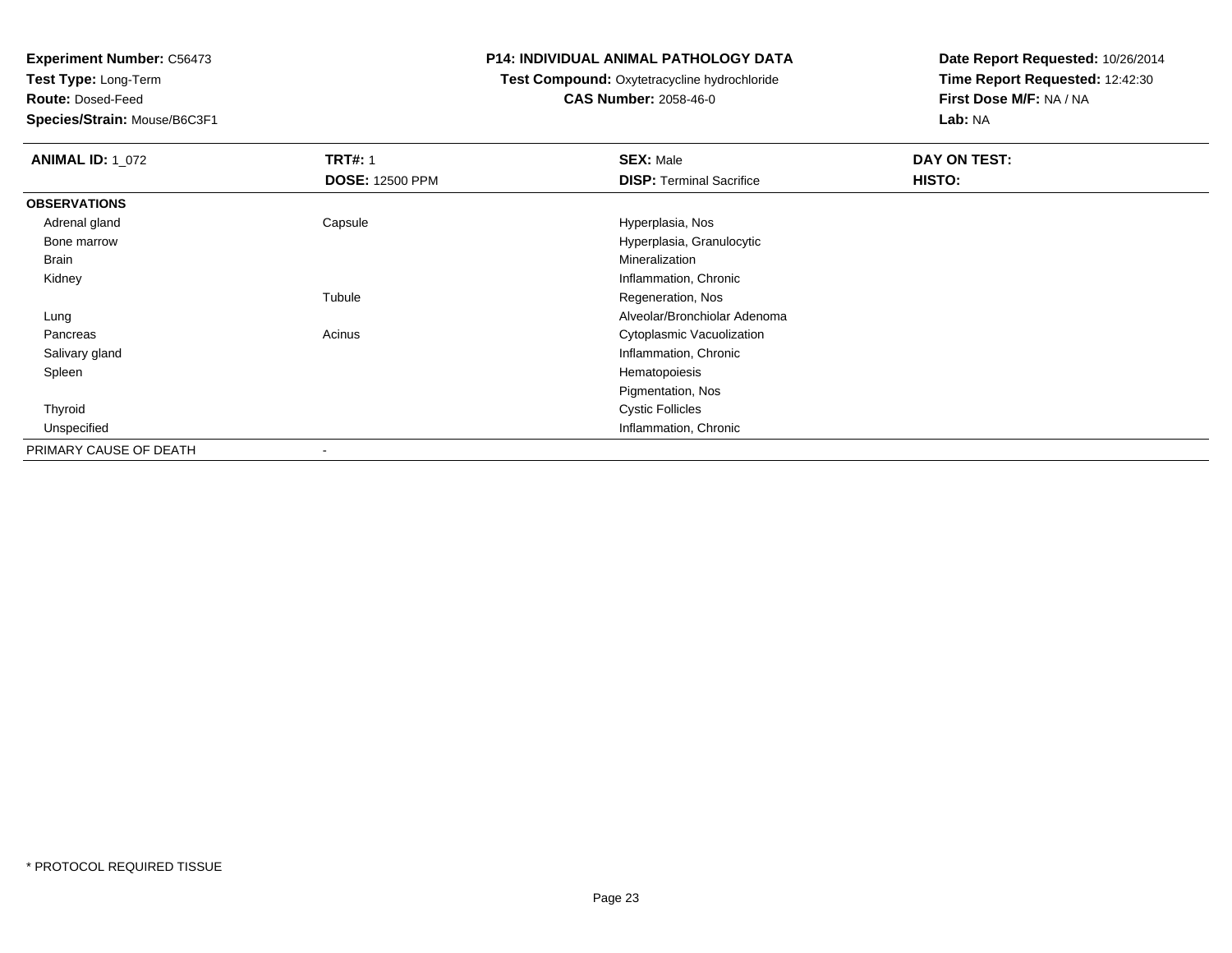**Test Type:** Long-Term

**Route:** Dosed-Feed

**Species/Strain:** Mouse/B6C3F1

## **P14: INDIVIDUAL ANIMAL PATHOLOGY DATA**

# **Test Compound:** Oxytetracycline hydrochloride**CAS Number:** 2058-46-0

| <b>ANIMAL ID: 1_073</b> | <b>TRT#: 1</b>         | <b>SEX: Male</b>                | DAY ON TEST: |
|-------------------------|------------------------|---------------------------------|--------------|
|                         | <b>DOSE: 12500 PPM</b> | <b>DISP:</b> Moribund Sacrifice | HISTO:       |
| <b>OBSERVATIONS</b>     |                        |                                 |              |
| Adrenal gland           | Capsule                | Hyperplasia, Nos                |              |
| Bone marrow             |                        | Hyperplasia, Granulocytic       |              |
| Brain                   |                        | Mineralization                  |              |
| Kidney                  |                        | Inflammation, Chronic           |              |
| Liver                   |                        | Cytoplasmic Vacuolization       |              |
|                         |                        | Hepatocellular Adenoma          |              |
|                         |                        | Inflammation, Acute             |              |
| Salivary gland          |                        | Inflammation, Chronic           |              |
| Spleen                  |                        | Hematopoiesis                   |              |
|                         |                        | Hyperplasia, Lymphoid           |              |
| Testis                  | Tubule                 | Degeneration, Nos               |              |
|                         | Tubule                 | Mineralization                  |              |
| Thyroid                 |                        | <b>Cystic Follicles</b>         |              |
| Unspecified             |                        | Fibrosarcoma                    |              |
| PRIMARY CAUSE OF DEATH  | $\blacksquare$         |                                 |              |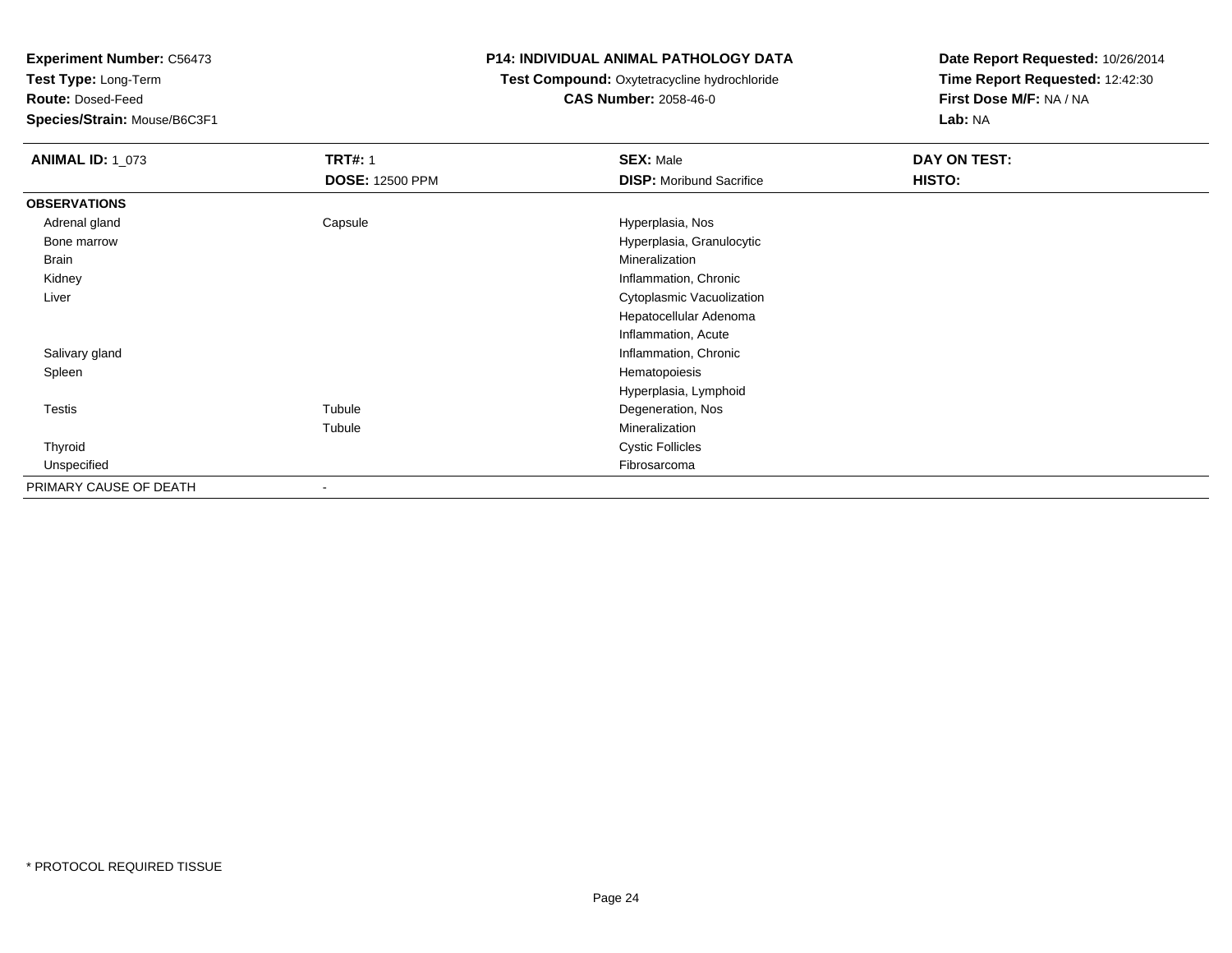**Test Type:** Long-Term

**Route:** Dosed-Feed

**Species/Strain:** Mouse/B6C3F1

## **P14: INDIVIDUAL ANIMAL PATHOLOGY DATA**

# **Test Compound:** Oxytetracycline hydrochloride**CAS Number:** 2058-46-0

| <b>ANIMAL ID: 1_074</b> | <b>TRT#: 1</b>           | <b>SEX: Male</b>                 | DAY ON TEST: |  |
|-------------------------|--------------------------|----------------------------------|--------------|--|
|                         | <b>DOSE: 12500 PPM</b>   | <b>DISP: Terminal Sacrifice</b>  | HISTO:       |  |
| <b>OBSERVATIONS</b>     |                          |                                  |              |  |
| Adrenal gland           | Capsule                  | Hyperplasia, Nos                 |              |  |
| Bone marrow             |                          | Hyperplasia, Granulocytic        |              |  |
| Heart                   | Atrium                   | Hemangioma                       |              |  |
| Kidney                  |                          | Inflammation, Chronic            |              |  |
|                         | Tubule                   | Regeneration, Nos                |              |  |
| Lung                    |                          | Hemorrhage                       |              |  |
|                         |                          | Histiocytosis                    |              |  |
|                         |                          | Hyperplasia, Alveolar Epithelium |              |  |
| Pancreas                | Acinus                   | Cytoplasmic Vacuolization        |              |  |
| Preputial gland         |                          | Inflammation, Active Chronic     |              |  |
| Salivary gland          |                          | Inflammation, Chronic            |              |  |
| Spleen                  |                          | Hematopoiesis                    |              |  |
|                         |                          | Pigmentation, Nos                |              |  |
| Stomach                 | Glandular Stomach        | Cyst, Nos                        |              |  |
| Testis                  | Tubule                   | Degeneration, Nos                |              |  |
| Thyroid                 |                          | <b>Cystic Follicles</b>          |              |  |
| PRIMARY CAUSE OF DEATH  | $\overline{\phantom{a}}$ |                                  |              |  |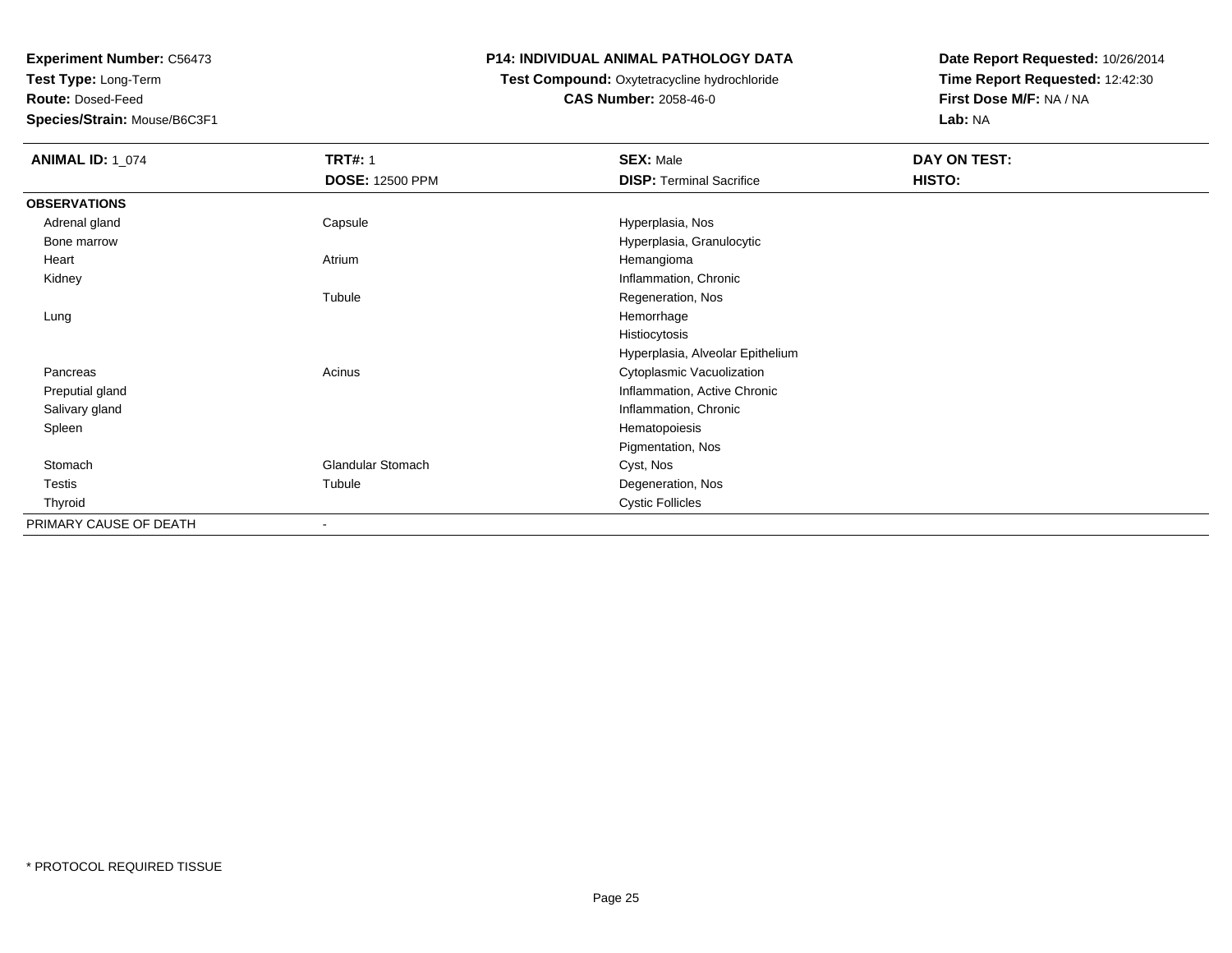**Test Type:** Long-Term

**Route:** Dosed-Feed

**Species/Strain:** Mouse/B6C3F1

## **P14: INDIVIDUAL ANIMAL PATHOLOGY DATA**

### **Test Compound:** Oxytetracycline hydrochloride**CAS Number:** 2058-46-0

| <b>ANIMAL ID: 1_075</b> | <b>TRT#: 1</b>           | <b>SEX: Male</b>                | DAY ON TEST: |  |
|-------------------------|--------------------------|---------------------------------|--------------|--|
|                         | <b>DOSE: 12500 PPM</b>   | <b>DISP:</b> Moribund Sacrifice | HISTO:       |  |
| <b>OBSERVATIONS</b>     |                          |                                 |              |  |
| Adrenal gland           | Cortex Nos               | Angiectasis                     |              |  |
|                         | Capsule                  | Hyperplasia, Nos                |              |  |
| Bone marrow             |                          | Hyperplasia, Granulocytic       |              |  |
| Intestine Large         | Colon                    | Inflammation, Chronic           |              |  |
| Kidney                  |                          | Inflammation, Chronic           |              |  |
| Pancreas                | Acinus                   | Cytoplasmic Vacuolization       |              |  |
|                         | Acinus                   | Hyperplasia, Nos                |              |  |
| Spleen                  |                          | Hematopoiesis                   |              |  |
|                         |                          | Inflammation, Acute             |              |  |
|                         |                          | Pigmentation, Nos               |              |  |
| Stomach                 | <b>Glandular Stomach</b> | Degeneration, Cystic            |              |  |
| Thyroid                 |                          | <b>Cystic Follicles</b>         |              |  |
|                         |                          | Hyperplasia, Follicular Cell    |              |  |
| Unspecified             |                          | Fibrosarcoma                    |              |  |
| PRIMARY CAUSE OF DEATH  | $\overline{\phantom{a}}$ |                                 |              |  |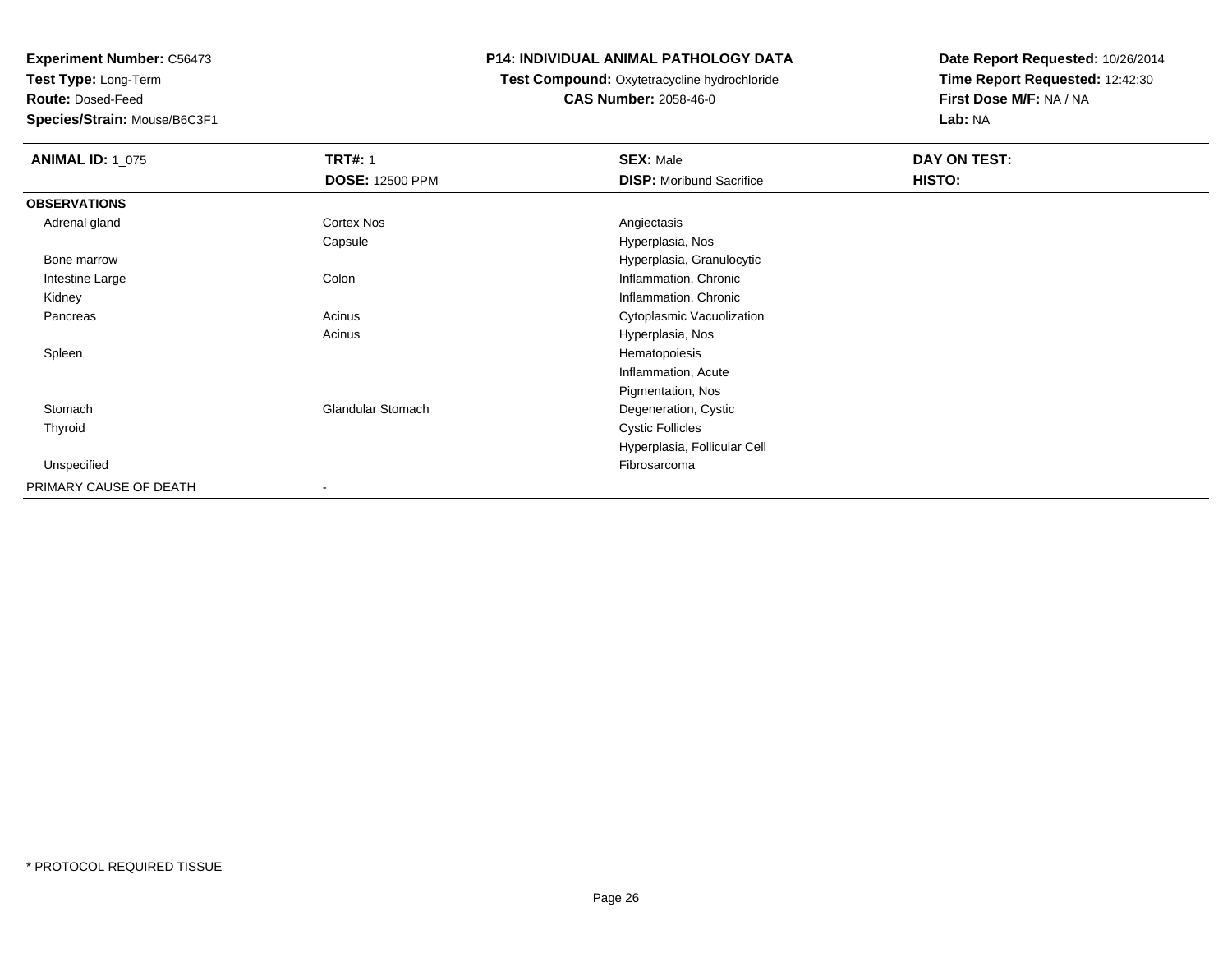**Test Type:** Long-Term

**Route:** Dosed-Feed

**Species/Strain:** Mouse/B6C3F1

### **P14: INDIVIDUAL ANIMAL PATHOLOGY DATA**

# **Test Compound:** Oxytetracycline hydrochloride**CAS Number:** 2058-46-0

| <b>ANIMAL ID: 1 076</b> | <b>TRT#: 1</b>           | <b>SEX: Male</b>                 | DAY ON TEST: |
|-------------------------|--------------------------|----------------------------------|--------------|
|                         | <b>DOSE: 12500 PPM</b>   | <b>DISP: Natural Death</b>       | HISTO:       |
| <b>OBSERVATIONS</b>     |                          |                                  |              |
| Adrenal gland           | Capsule                  | Hyperplasia, Nos                 |              |
| Bone marrow             |                          | Hyperplasia, Granulocytic        |              |
| Kidney                  |                          | Pyelonephritis, Chronic          |              |
| Liver                   |                          | Cytoplasmic Vacuolization        |              |
| Lung                    |                          | Congestion, Nos                  |              |
| Prostate                |                          | Inflammation, Active Chronic     |              |
| Seminal vesicle         |                          | Inflammation, Active Chronic     |              |
| Spleen                  |                          | Hematopoiesis                    |              |
| Urinary bladder         |                          | Calculus, Gross Observation Only |              |
|                         |                          | Inflammation, Active Chronic     |              |
|                         |                          | Metaplasia, Squamous             |              |
| PRIMARY CAUSE OF DEATH  | $\overline{\phantom{a}}$ |                                  |              |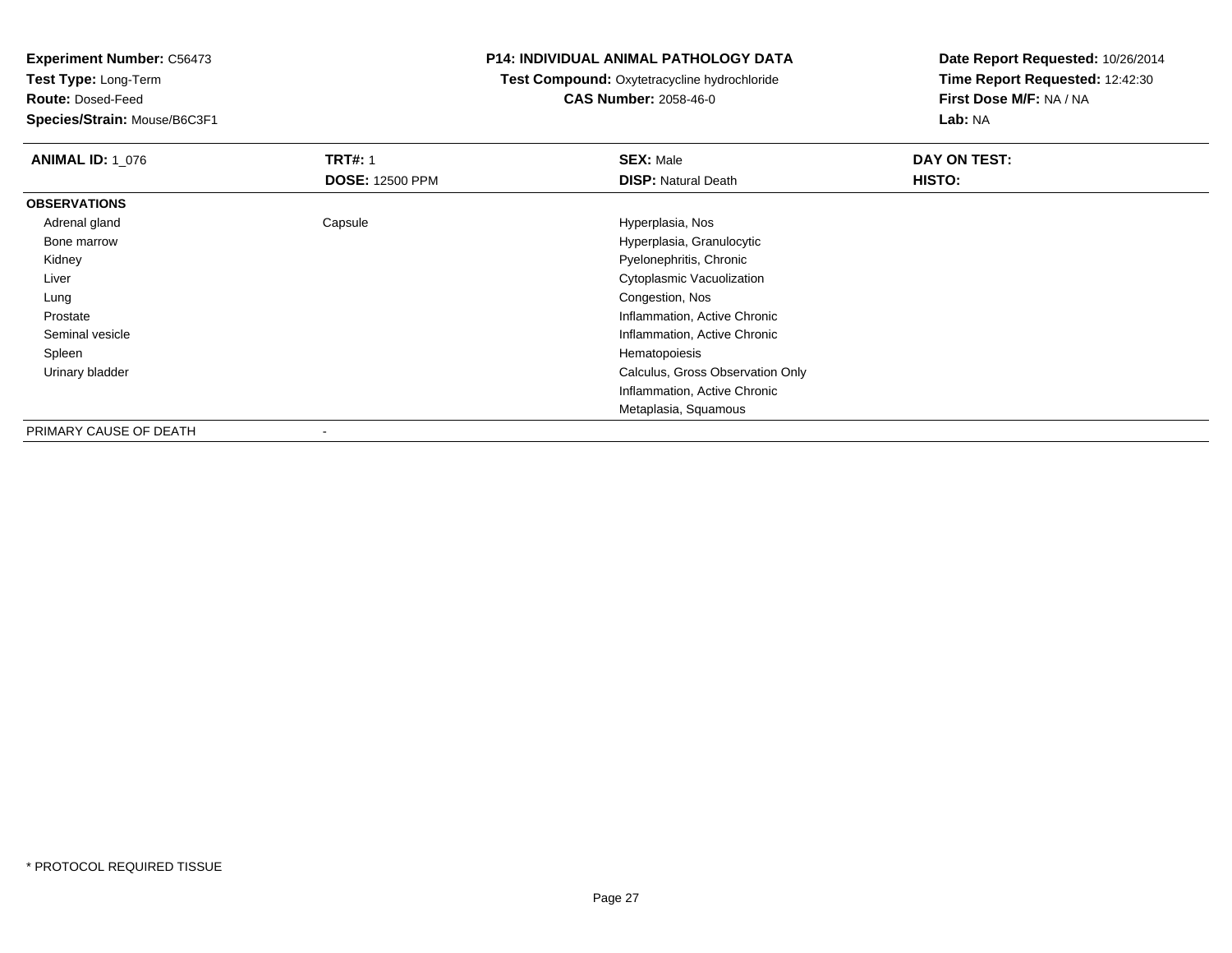**Test Type:** Long-Term

**Route:** Dosed-Feed

**Species/Strain:** Mouse/B6C3F1

## **P14: INDIVIDUAL ANIMAL PATHOLOGY DATA**

## **Test Compound:** Oxytetracycline hydrochloride**CAS Number:** 2058-46-0

| <b>ANIMAL ID: 1_077</b> | <b>TRT#: 1</b>         | <b>SEX: Male</b>                | DAY ON TEST: |
|-------------------------|------------------------|---------------------------------|--------------|
|                         | <b>DOSE: 12500 PPM</b> | <b>DISP:</b> Moribund Sacrifice | HISTO:       |
| <b>OBSERVATIONS</b>     |                        |                                 |              |
| Adrenal gland           | Capsule                | Hyperplasia, Nos                |              |
|                         | Medulla                | Hyperplasia, Nos                |              |
| Bone marrow             |                        | Hyperplasia, Granulocytic       |              |
| Brain                   |                        | Mineralization                  |              |
| Heart                   |                        | Inflammation, Chronic           |              |
|                         |                        | Mineralization                  |              |
| Kidney                  | Tubule                 | Dilatation, Nos                 |              |
|                         |                        | Inflammation, Chronic           |              |
| Pancreas                | Acinus                 | Cytoplasmic Vacuolization       |              |
|                         | Acinus                 | Hyperplasia, Nos                |              |
| Spleen                  |                        | Hematopoiesis                   |              |
|                         |                        | Pigmentation, Nos               |              |
| Thyroid                 |                        | <b>Cystic Follicles</b>         |              |
| Unspecified             | Pelvis                 | Sarcoma, Nos                    |              |
| Urinary bladder         |                        | Inflammation, Chronic           |              |
| PRIMARY CAUSE OF DEATH  | $\blacksquare$         |                                 |              |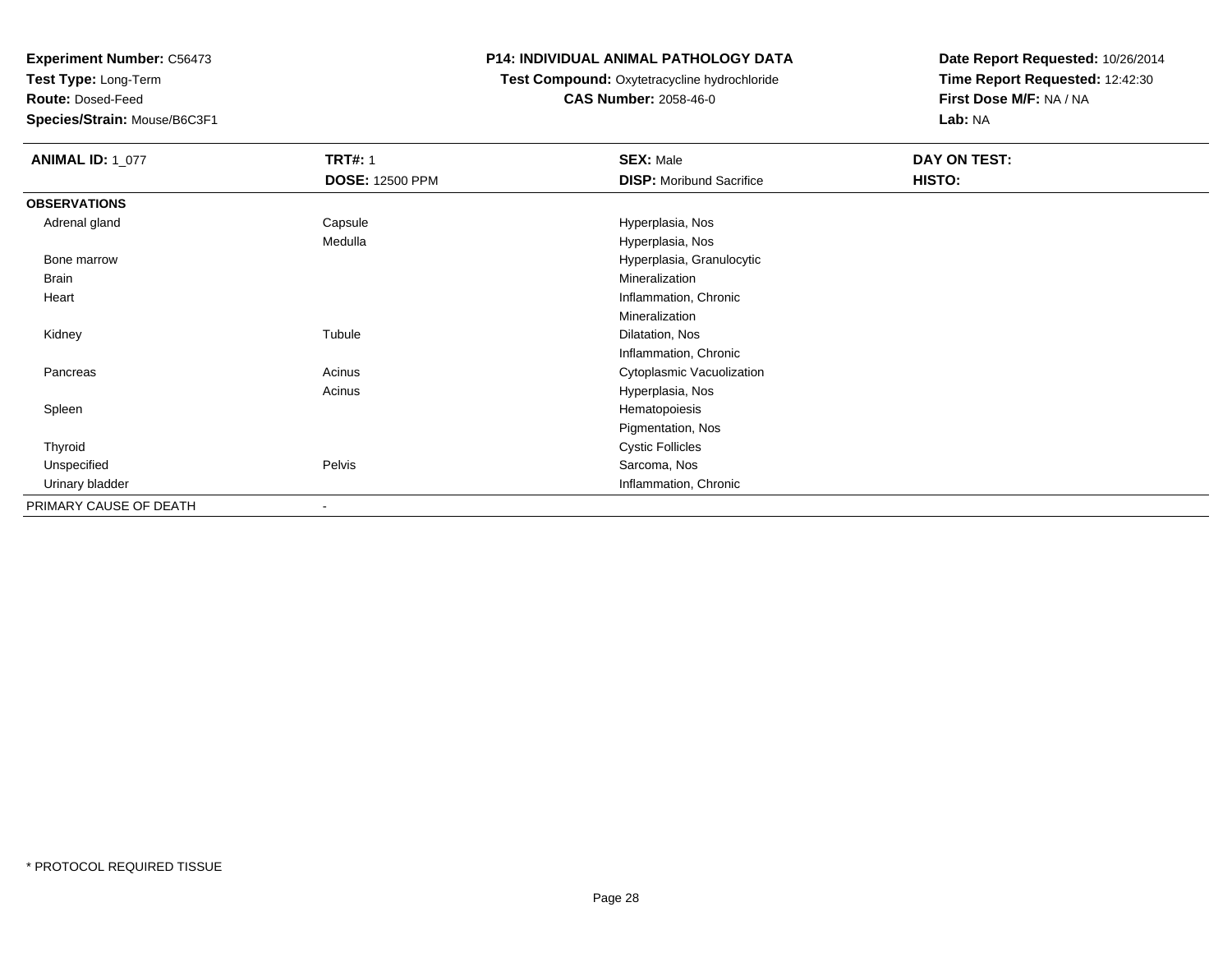**Test Type:** Long-Term

**Route:** Dosed-Feed

**Species/Strain:** Mouse/B6C3F1

### **P14: INDIVIDUAL ANIMAL PATHOLOGY DATA**

# **Test Compound:** Oxytetracycline hydrochloride**CAS Number:** 2058-46-0

| <b>ANIMAL ID: 1_078</b> | <b>TRT#: 1</b>           | <b>SEX: Male</b>                | DAY ON TEST: |
|-------------------------|--------------------------|---------------------------------|--------------|
|                         | <b>DOSE: 12500 PPM</b>   | <b>DISP: Terminal Sacrifice</b> | HISTO:       |
| <b>OBSERVATIONS</b>     |                          |                                 |              |
| Adrenal gland           | Capsule                  | Hyperplasia, Nos                |              |
| Bone marrow             |                          | Hyperplasia, Granulocytic       |              |
| Kidney                  |                          | Inflammation, Chronic           |              |
|                         | Tubule                   | Regeneration, Nos               |              |
| Liver                   |                          | Hepatocellular Carcinoma        |              |
| Lung                    |                          | Histiocytosis                   |              |
| Pancreas                | Acinus                   | Cytoplasmic Vacuolization       |              |
| Salivary gland          |                          | Inflammation, Chronic           |              |
| Spleen                  |                          | Hematopoiesis                   |              |
|                         |                          | Pigmentation, Nos               |              |
| Stomach                 | Glandular Stomach        | Inflammation, Acute             |              |
|                         | Glandular Stomach        | Metaplasia, Squamous            |              |
| Thymus                  |                          | Cyst, Nos                       |              |
| PRIMARY CAUSE OF DEATH  | $\overline{\phantom{a}}$ |                                 |              |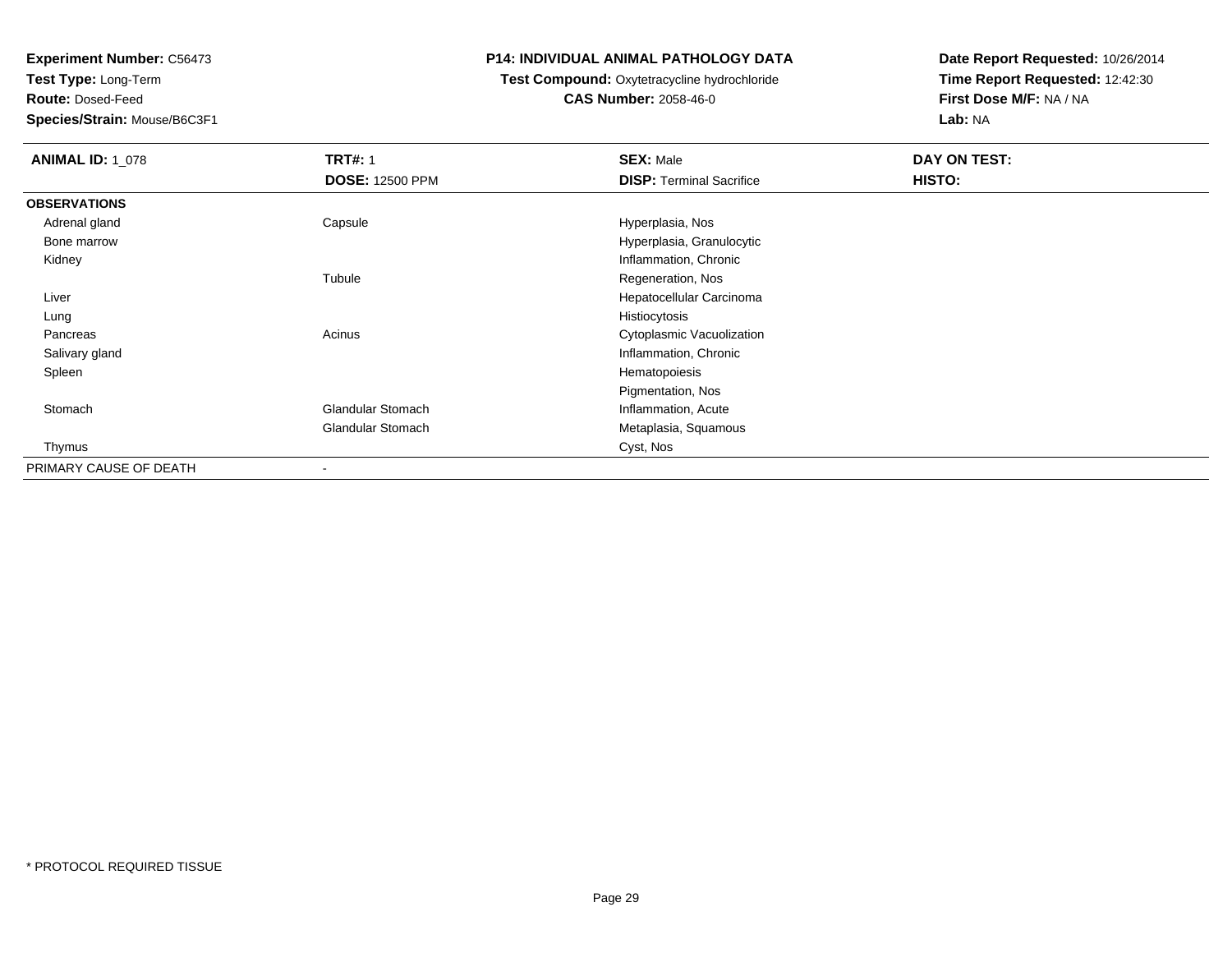**Test Type:** Long-Term

**Route:** Dosed-Feed

**Species/Strain:** Mouse/B6C3F1

### **P14: INDIVIDUAL ANIMAL PATHOLOGY DATA**

**Test Compound:** Oxytetracycline hydrochloride**CAS Number:** 2058-46-0

| <b>ANIMAL ID: 1 079</b> | <b>TRT#: 1</b>            | <b>SEX: Male</b>                | <b>DAY ON TEST:</b> |
|-------------------------|---------------------------|---------------------------------|---------------------|
|                         | <b>DOSE: 12500 PPM</b>    | <b>DISP: Terminal Sacrifice</b> | HISTO:              |
| <b>OBSERVATIONS</b>     |                           |                                 |                     |
| Adrenal gland           | Capsule                   | Hyperplasia, Nos                |                     |
|                         | Cortex Nos                | Hyperplasia, Nos                |                     |
| Bone marrow             |                           | Hyperplasia, Granulocytic       |                     |
| Brain                   |                           | Mineralization                  |                     |
| Kidney                  |                           | Inflammation, Chronic           |                     |
|                         | Tubule                    | Regeneration, Nos               |                     |
| Pancreas                | Acinus                    | Cytoplasmic Vacuolization       |                     |
| Pituitary gland         | <b>Anterior Pituitary</b> | Hyperplasia, Nos                |                     |
| Salivary gland          |                           | Inflammation, Chronic           |                     |
| Spleen                  |                           | Hematopoiesis                   |                     |
| Testis                  | Tubule                    | Degeneration, Nos               |                     |
| Thymus                  |                           | Cyst, Nos                       |                     |
| PRIMARY CAUSE OF DEATH  | $\overline{\phantom{a}}$  |                                 |                     |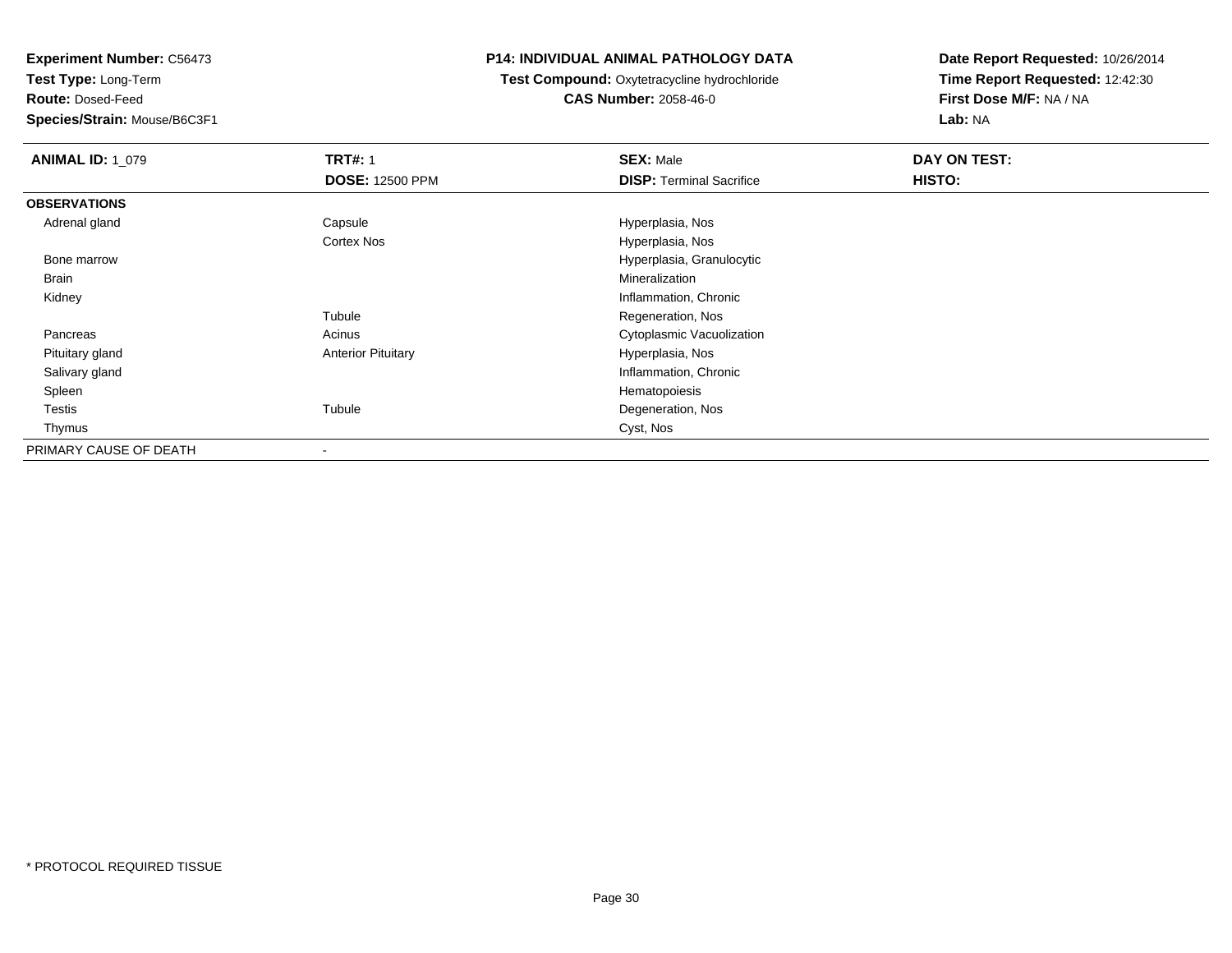**Test Type:** Long-Term

**Route:** Dosed-Feed

**Species/Strain:** Mouse/B6C3F1

## **P14: INDIVIDUAL ANIMAL PATHOLOGY DATA**

# **Test Compound:** Oxytetracycline hydrochloride**CAS Number:** 2058-46-0

| <b>ANIMAL ID: 1_080</b> | <b>TRT#: 1</b>            | <b>SEX: Male</b>                  | DAY ON TEST: |
|-------------------------|---------------------------|-----------------------------------|--------------|
|                         | <b>DOSE: 12500 PPM</b>    | <b>DISP: Terminal Sacrifice</b>   | HISTO:       |
| <b>OBSERVATIONS</b>     |                           |                                   |              |
| Adrenal gland           | Capsule                   | Hyperplasia, Nos                  |              |
| Bone marrow             |                           | Hyperplasia, Granulocytic         |              |
| Brain                   |                           | Mineralization                    |              |
| Kidney                  |                           | Inflammation, Chronic             |              |
|                         | Tubule                    | Regeneration, Nos                 |              |
| Liver                   |                           | Hematopoiesis                     |              |
|                         |                           | Necrosis, Coagulative             |              |
| Lung                    |                           | Histiocytosis                     |              |
|                         |                           | Hyperplasia, Alveolar Epithelium  |              |
| Lymph node              | Mandibular Lymph Node     | Hemosiderosis                     |              |
| Pancreas                | Acinus                    | Cytoplasmic Vacuolization         |              |
| Pituitary gland         | <b>Anterior Pituitary</b> | Hyperplasia, Nos                  |              |
| Preputial gland         |                           | Inflammation, Chronic             |              |
| Salivary gland          |                           | Inflammation, Chronic             |              |
| Spleen                  |                           | Hematopoiesis                     |              |
|                         |                           | Pigmentation, Nos                 |              |
| Testis                  | Tubule                    | Degeneration, Nos                 |              |
| Urethra                 |                           | Calculus, Microscopic Examination |              |
| PRIMARY CAUSE OF DEATH  | ٠                         |                                   |              |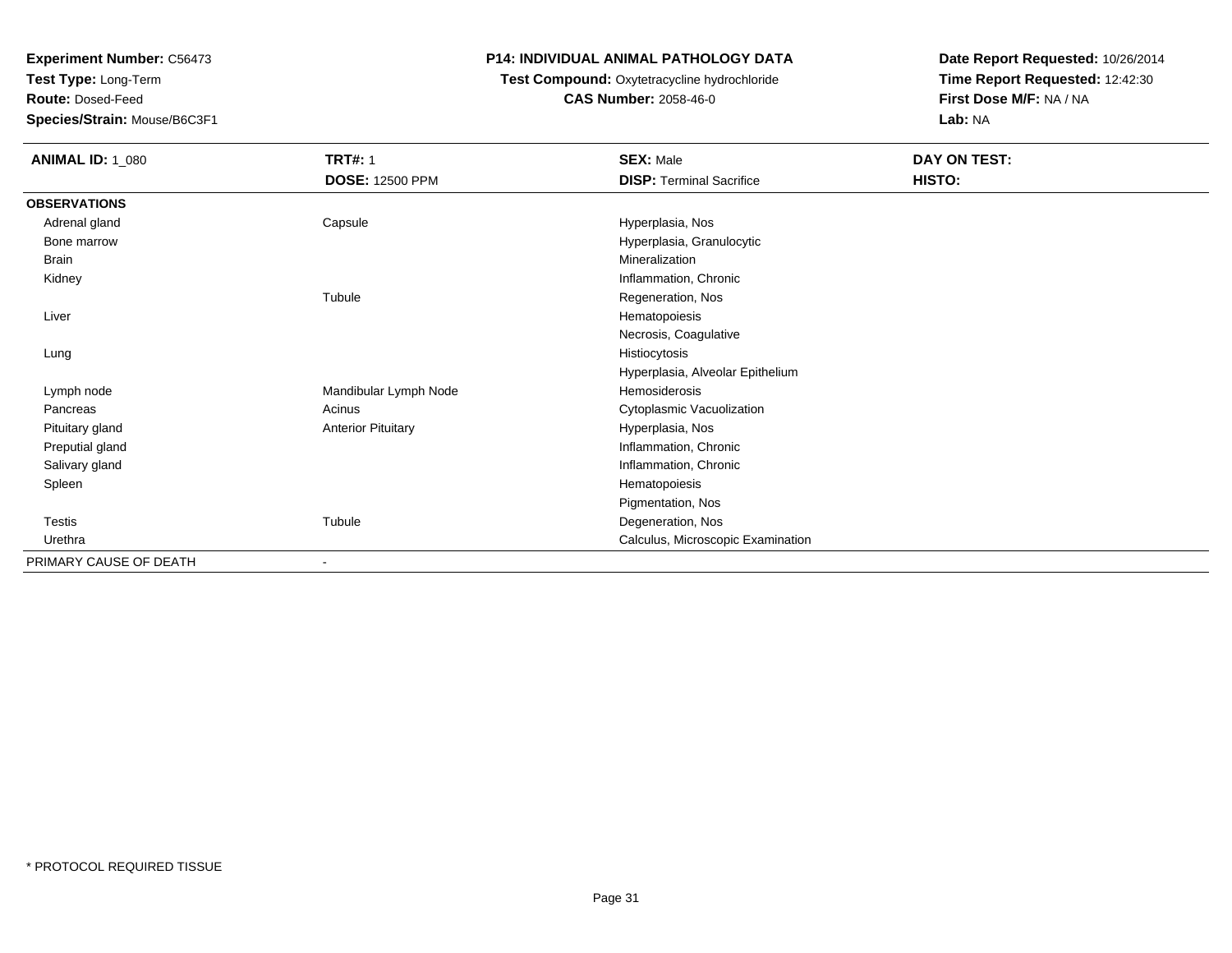**Test Type:** Long-Term

**Route:** Dosed-Feed

**Species/Strain:** Mouse/B6C3F1

## **P14: INDIVIDUAL ANIMAL PATHOLOGY DATA**

# **Test Compound:** Oxytetracycline hydrochloride**CAS Number:** 2058-46-0

| <b>ANIMAL ID: 1_081</b> | <b>TRT#: 1</b><br><b>DOSE: 12500 PPM</b> | <b>SEX: Male</b><br><b>DISP: Terminal Sacrifice</b> | DAY ON TEST:<br><b>HISTO:</b> |
|-------------------------|------------------------------------------|-----------------------------------------------------|-------------------------------|
| <b>OBSERVATIONS</b>     |                                          |                                                     |                               |
| Adrenal gland           | Capsule                                  | Hyperplasia, Nos                                    |                               |
| Bone marrow             |                                          | Hyperplasia, Granulocytic                           |                               |
| Kidney                  |                                          | Inflammation, Chronic                               |                               |
|                         | Tubule                                   | Mineralization                                      |                               |
|                         | Tubule                                   | Regeneration, Nos                                   |                               |
| Lung                    |                                          | Congestion, Nos                                     |                               |
| Pancreas                | Acinus                                   | Cytoplasmic Vacuolization                           |                               |
| Preputial gland         |                                          | Inflammation, Active Chronic                        |                               |
| Salivary gland          |                                          | Inflammation, Chronic                               |                               |
| Spleen                  |                                          | Hematopoiesis                                       |                               |
|                         |                                          | Pigmentation, Nos                                   |                               |
| Stomach                 | Forestomach                              | Erosion                                             |                               |
|                         | Forestomach                              | Inflammation, Acute                                 |                               |
| PRIMARY CAUSE OF DEATH  | $\blacksquare$                           |                                                     |                               |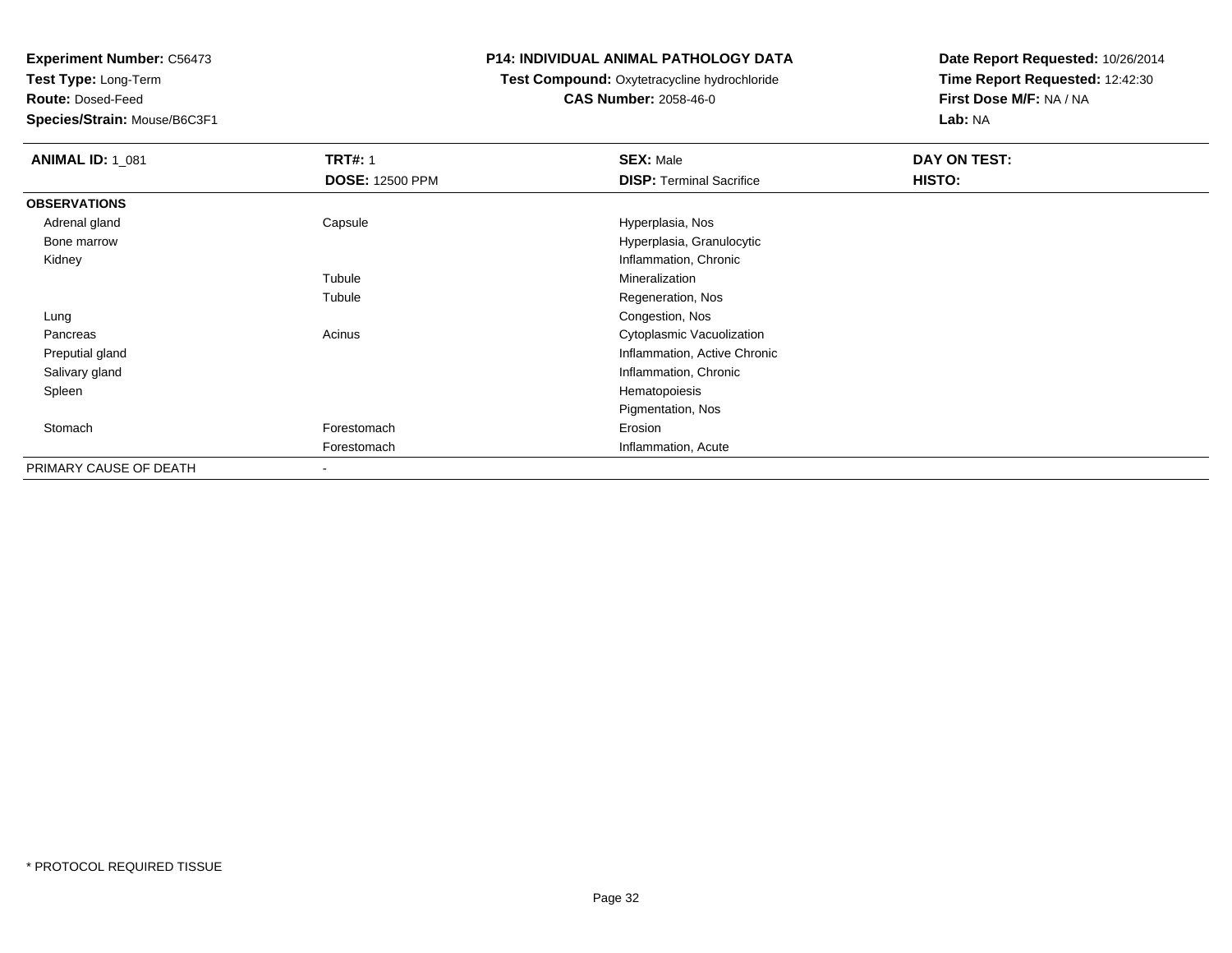**Test Type:** Long-Term

**Route:** Dosed-Feed

**Species/Strain:** Mouse/B6C3F1

### **P14: INDIVIDUAL ANIMAL PATHOLOGY DATA**

**Test Compound:** Oxytetracycline hydrochloride**CAS Number:** 2058-46-0

| <b>ANIMAL ID: 1_082</b> | <b>TRT#: 1</b>         | <b>SEX: Male</b>                | DAY ON TEST: |  |
|-------------------------|------------------------|---------------------------------|--------------|--|
|                         | <b>DOSE: 12500 PPM</b> | <b>DISP:</b> Moribund Sacrifice | HISTO:       |  |
| <b>OBSERVATIONS</b>     |                        |                                 |              |  |
| Adrenal gland           | Capsule                | Hyperplasia, Nos                |              |  |
|                         | Medulla                | Hyperplasia, Nos                |              |  |
| Bone marrow             |                        | Hyperplasia, Granulocytic       |              |  |
| Kidney                  | Tubule                 | Regeneration, Nos               |              |  |
| Liver                   |                        | Hepatocellular Adenoma          |              |  |
| Lung                    |                        | Alveolar/Bronchiolar Carcinoma  |              |  |
|                         |                        | Congestion, Nos                 |              |  |
|                         |                        | Histiocytosis                   |              |  |
| Spleen                  |                        | Hematopoiesis                   |              |  |
|                         |                        | Pigmentation, Nos               |              |  |
| Thyroid                 |                        | Hyperplasia, C Cell             |              |  |
| Unspecified             | Multiple Organs Nos    | Inflammation, Chronic           |              |  |
| PRIMARY CAUSE OF DEATH  |                        |                                 |              |  |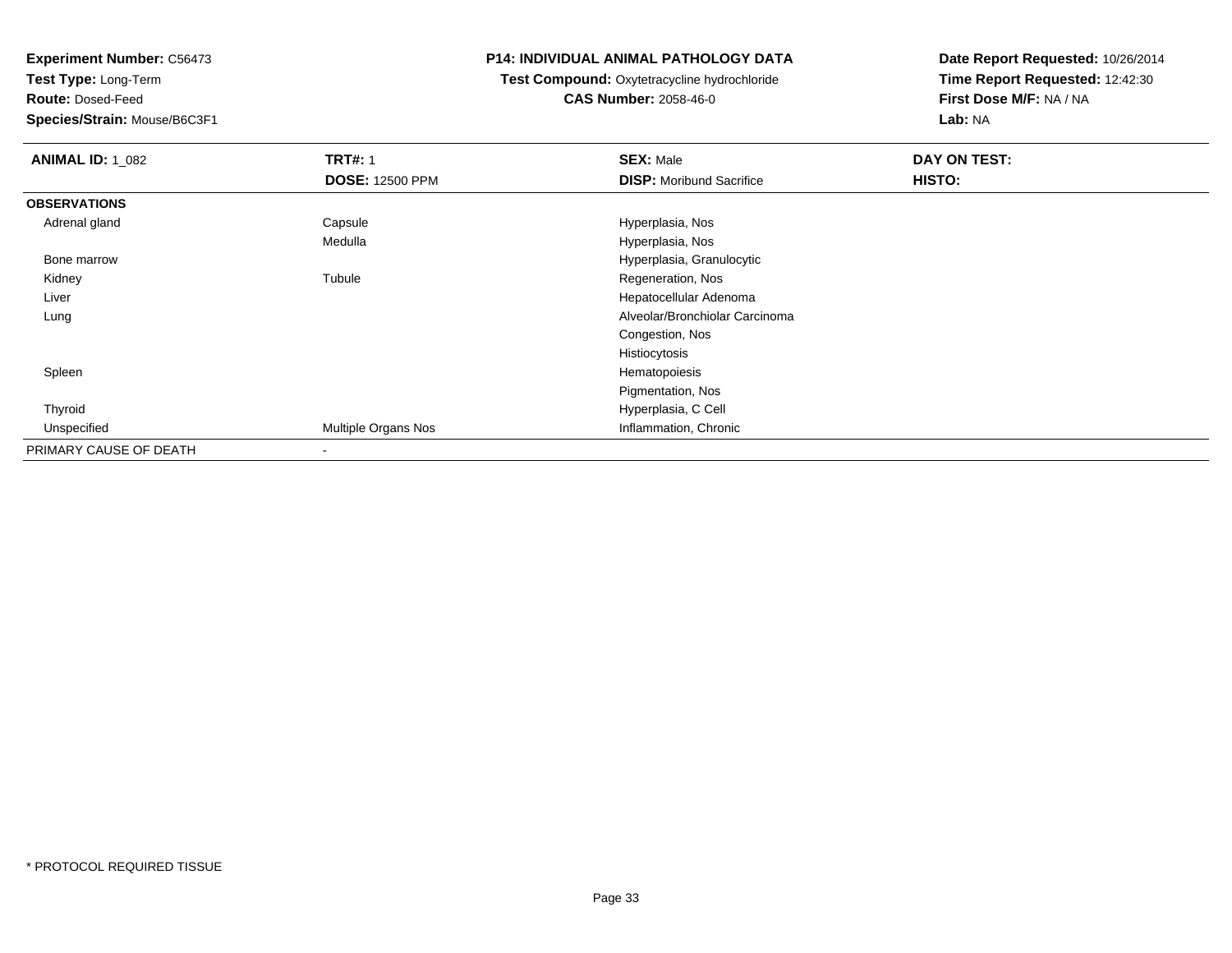**Test Type:** Long-Term

**Route:** Dosed-Feed

**Species/Strain:** Mouse/B6C3F1

### **P14: INDIVIDUAL ANIMAL PATHOLOGY DATA**

# **Test Compound:** Oxytetracycline hydrochloride**CAS Number:** 2058-46-0

| <b>ANIMAL ID: 1 083</b> | <b>TRT#: 1</b>         | <b>SEX: Male</b>                 | DAY ON TEST: |  |
|-------------------------|------------------------|----------------------------------|--------------|--|
|                         | <b>DOSE: 12500 PPM</b> | <b>DISP:</b> Moribund Sacrifice  | HISTO:       |  |
| <b>OBSERVATIONS</b>     |                        |                                  |              |  |
| Adrenal gland           | Capsule                | Hyperplasia, Nos                 |              |  |
| Bone marrow             |                        | Hyperplasia, Granulocytic        |              |  |
| <b>Brain</b>            |                        | Mineralization                   |              |  |
| Liver                   |                        | <b>Cytoplasmic Vacuolization</b> |              |  |
| Spleen                  |                        | Hyperplasia, Lymphoid            |              |  |
|                         |                        | Pigmentation, Nos                |              |  |
| <b>Testis</b>           | Tubule                 | Degeneration, Nos                |              |  |
| Thyroid                 |                        | <b>Cystic Follicles</b>          |              |  |
| Unspecified             | Multiple Organs Nos    | Inflammation, Chronic            |              |  |
| PRIMARY CAUSE OF DEATH  |                        |                                  |              |  |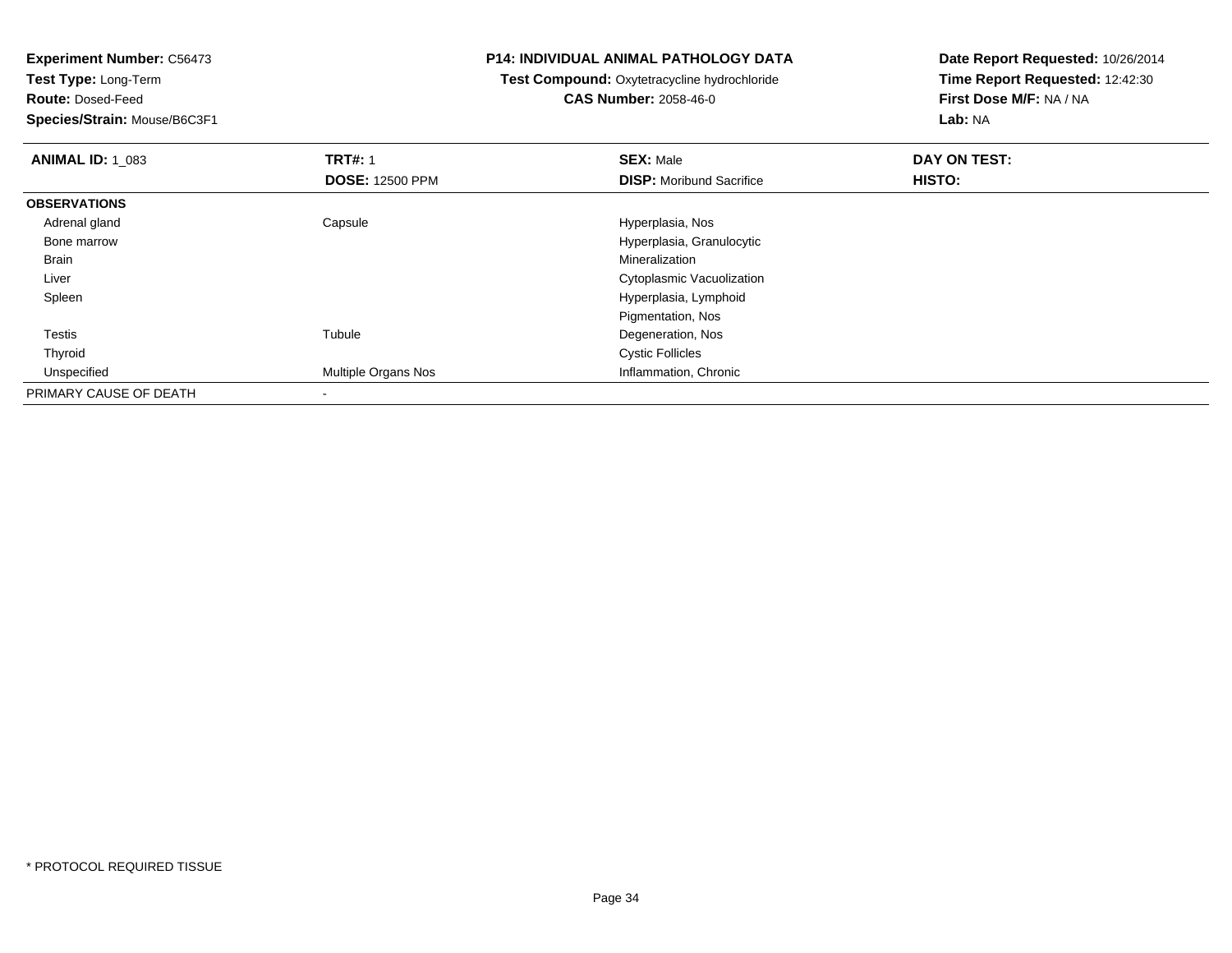**Test Type:** Long-Term

**Route:** Dosed-Feed

**Species/Strain:** Mouse/B6C3F1

### **P14: INDIVIDUAL ANIMAL PATHOLOGY DATA**

## **Test Compound:** Oxytetracycline hydrochloride**CAS Number:** 2058-46-0

| <b>ANIMAL ID: 1 084</b> | <b>TRT#: 1</b>         | <b>SEX: Male</b>                | DAY ON TEST: |
|-------------------------|------------------------|---------------------------------|--------------|
|                         | <b>DOSE: 12500 PPM</b> | <b>DISP: Terminal Sacrifice</b> | HISTO:       |
| <b>OBSERVATIONS</b>     |                        |                                 |              |
| Adrenal gland           | Capsule                | Hyperplasia, Nos                |              |
| Bone marrow             |                        | Hyperplasia, Granulocytic       |              |
| Brain                   |                        | Mineralization                  |              |
| Kidney                  | Tubule                 | Necrosis, Nos                   |              |
|                         | Tubule                 | Regeneration, Nos               |              |
| Liver                   |                        | Hematopoiesis                   |              |
|                         |                        | Hepatocellular Carcinoma        |              |
| Lung                    |                        | Histiocytosis                   |              |
| Pancreas                | Acinus                 | Cytoplasmic Vacuolization       |              |
| Spleen                  |                        | Hematopoiesis                   |              |
| <b>Testis</b>           | Tubule                 | Degeneration, Nos               |              |
| Unspecified             | Multiple Organs Nos    | Inflammation, Chronic           |              |
|                         |                        | Inflammation, Chronic           |              |
|                         | Multiple Organs Nos    | Lymphoma, Mixed-Malignant Type  |              |
| PRIMARY CAUSE OF DEATH  | $\blacksquare$         |                                 |              |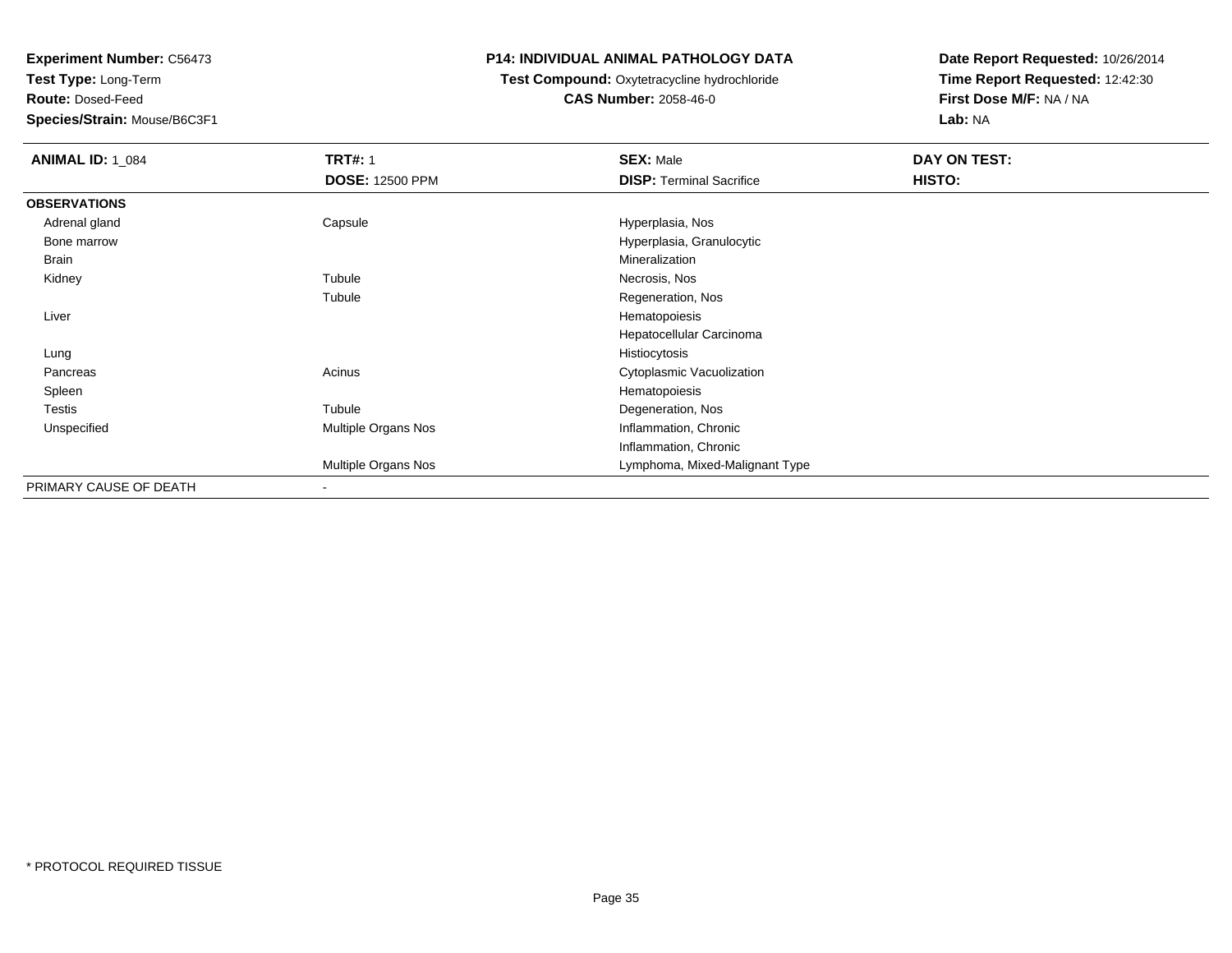**Test Type:** Long-Term

**Route:** Dosed-Feed

**Species/Strain:** Mouse/B6C3F1

## **P14: INDIVIDUAL ANIMAL PATHOLOGY DATA**

**Test Compound:** Oxytetracycline hydrochloride**CAS Number:** 2058-46-0

| <b>ANIMAL ID: 1_085</b> | <b>TRT#: 1</b>         | <b>SEX: Male</b>                | DAY ON TEST: |
|-------------------------|------------------------|---------------------------------|--------------|
|                         | <b>DOSE: 12500 PPM</b> | <b>DISP: Terminal Sacrifice</b> | HISTO:       |
| <b>OBSERVATIONS</b>     |                        |                                 |              |
| Adrenal gland           | Capsule                | Hyperplasia, Nos                |              |
|                         | Cortex Nos             | Hyperplasia, Nos                |              |
|                         | Medulla                | Pheochromocytoma                |              |
| Bone marrow             |                        | Hyperplasia, Granulocytic       |              |
| Kidney                  |                        | Inflammation, Chronic           |              |
|                         | Tubule                 | Regeneration, Nos               |              |
| Liver                   |                        | Hepatocellular Adenoma          |              |
| Lung                    |                        | Pneumonia, Interstitial Chronic |              |
| Lymph node              | Mandibular Lymph Node  | Hemosiderosis                   |              |
| Pancreas                | Acinus                 | Cytoplasmic Vacuolization       |              |
| Salivary gland          |                        | Inflammation, Chronic           |              |
| Spleen                  |                        | Hematopoiesis                   |              |
|                         |                        | Pigmentation, Nos               |              |
| Stomach                 | Glandular Stomach      | Cyst, Nos                       |              |
| Thymus                  |                        | Cyst, Nos                       |              |
| Thyroid                 |                        | <b>Cystic Follicles</b>         |              |
| PRIMARY CAUSE OF DEATH  | ۰                      |                                 |              |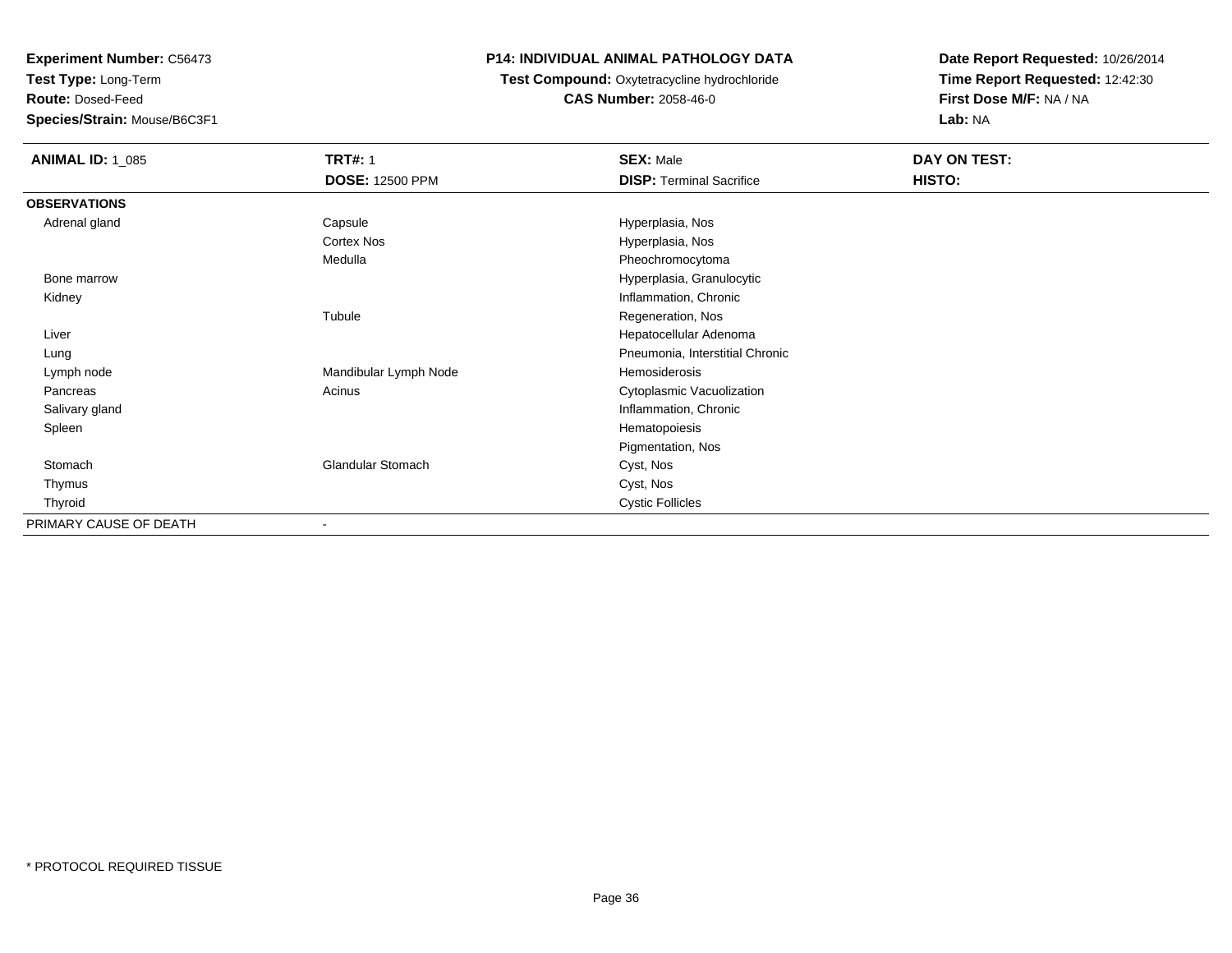**Test Type:** Long-Term

**Route:** Dosed-Feed

**Species/Strain:** Mouse/B6C3F1

### **P14: INDIVIDUAL ANIMAL PATHOLOGY DATA**

**Test Compound:** Oxytetracycline hydrochloride**CAS Number:** 2058-46-0

| <b>ANIMAL ID: 1_086</b> | <b>TRT#: 1</b>             | <b>SEX: Male</b>                  | DAY ON TEST: |  |
|-------------------------|----------------------------|-----------------------------------|--------------|--|
|                         | <b>DOSE: 12500 PPM</b>     | <b>DISP:</b> Terminal Sacrifice   | HISTO:       |  |
| <b>OBSERVATIONS</b>     |                            |                                   |              |  |
| Adrenal gland           | Capsule                    | Hyperplasia, Nos                  |              |  |
| Bone marrow             |                            | Hyperplasia, Granulocytic         |              |  |
| Brain                   |                            | Mineralization                    |              |  |
| <b>Intestine Small</b>  | Mesentery Nos              | Necrosis, Fat                     |              |  |
| Kidney                  | Tubule                     | Regeneration, Nos                 |              |  |
| Lung                    |                            | Histiocytosis                     |              |  |
|                         |                            | Hyperplasia, Alveolar Epithelium  |              |  |
| Pancreas                | Acinus                     | Cytoplasmic Vacuolization         |              |  |
| Spleen                  |                            | Hematopoiesis                     |              |  |
| Thyroid                 |                            | <b>Cystic Follicles</b>           |              |  |
| Unspecified             | <b>Multiple Organs Nos</b> | Inflammation, Chronic             |              |  |
| Urethra                 |                            | Calculus, Microscopic Examination |              |  |
| Urinary bladder         |                            | Calculus, Microscopic Examination |              |  |
| PRIMARY CAUSE OF DEATH  |                            |                                   |              |  |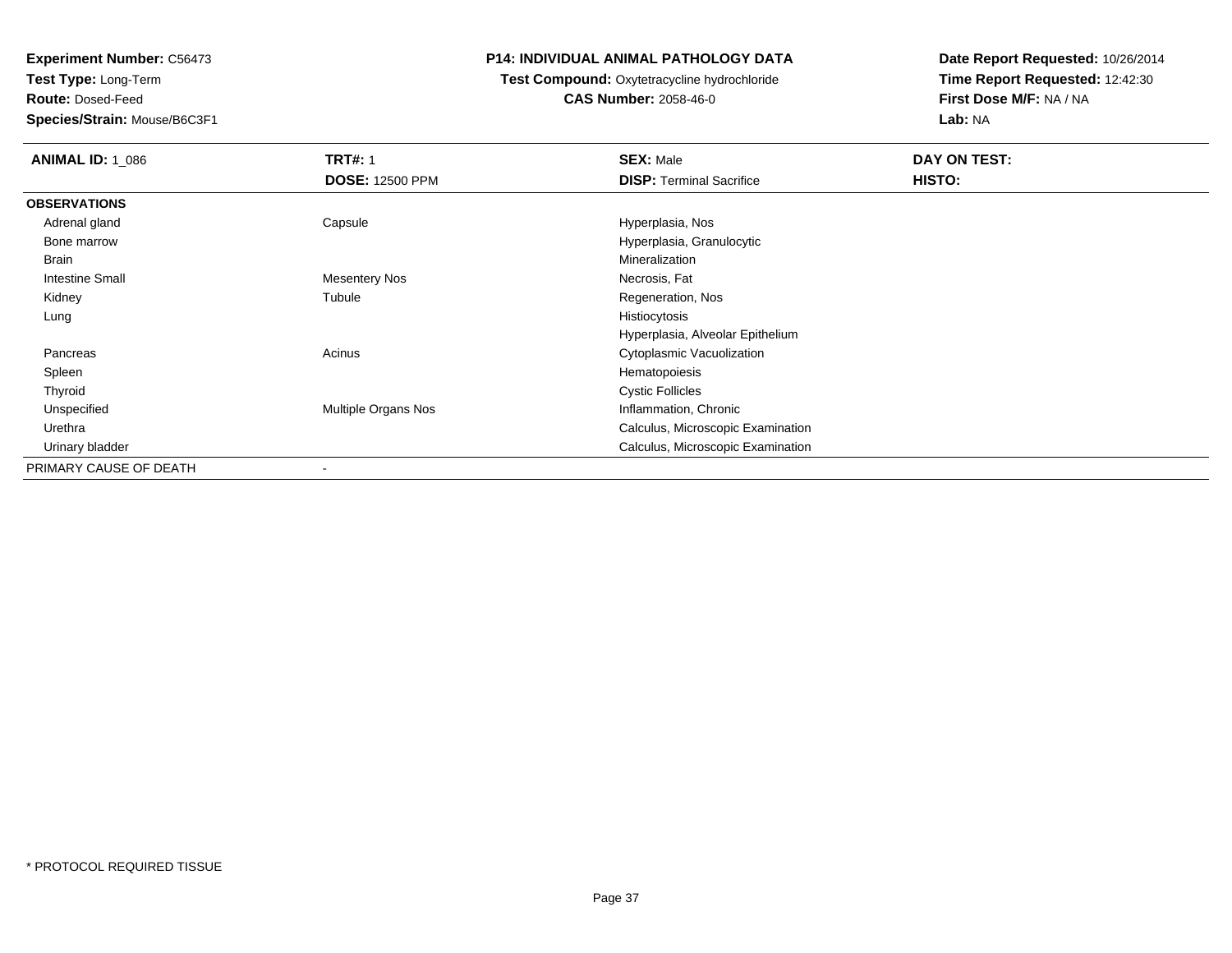**Test Type:** Long-Term

**Route:** Dosed-Feed

**Species/Strain:** Mouse/B6C3F1

## **P14: INDIVIDUAL ANIMAL PATHOLOGY DATA**

**Test Compound:** Oxytetracycline hydrochloride**CAS Number:** 2058-46-0

| <b>ANIMAL ID: 1_087</b> | <b>TRT#: 1</b>            | <b>SEX: Male</b>                | DAY ON TEST: |  |
|-------------------------|---------------------------|---------------------------------|--------------|--|
|                         | <b>DOSE: 12500 PPM</b>    | <b>DISP: Terminal Sacrifice</b> | HISTO:       |  |
| <b>OBSERVATIONS</b>     |                           |                                 |              |  |
| Adrenal gland           | Capsule                   | Hyperplasia, Nos                |              |  |
|                         | Cortex Nos                | Hyperplasia, Nos                |              |  |
| Bone marrow             |                           | Hyperplasia, Granulocytic       |              |  |
| Brain                   |                           | Mineralization                  |              |  |
| Kidney                  |                           | Inflammation, Chronic           |              |  |
|                         | Tubule                    | Mineralization                  |              |  |
|                         | Tubule                    | Regeneration, Nos               |              |  |
| Lung                    |                           | Hemorrhage                      |              |  |
| Lymph node              | Mandibular Lymph Node     | Hemosiderosis                   |              |  |
| Pancreas                | Acinus                    | Cytoplasmic Vacuolization       |              |  |
| Pituitary gland         | <b>Anterior Pituitary</b> | Hyperplasia, Nos                |              |  |
| Salivary gland          |                           | Inflammation, Chronic           |              |  |
| Spleen                  |                           | Hematopoiesis                   |              |  |
|                         |                           | Pigmentation, Nos               |              |  |
| <b>Testis</b>           | Tubule                    | Degeneration, Nos               |              |  |
| Thyroid                 |                           | <b>Cystic Follicles</b>         |              |  |
| PRIMARY CAUSE OF DEATH  | ۰                         |                                 |              |  |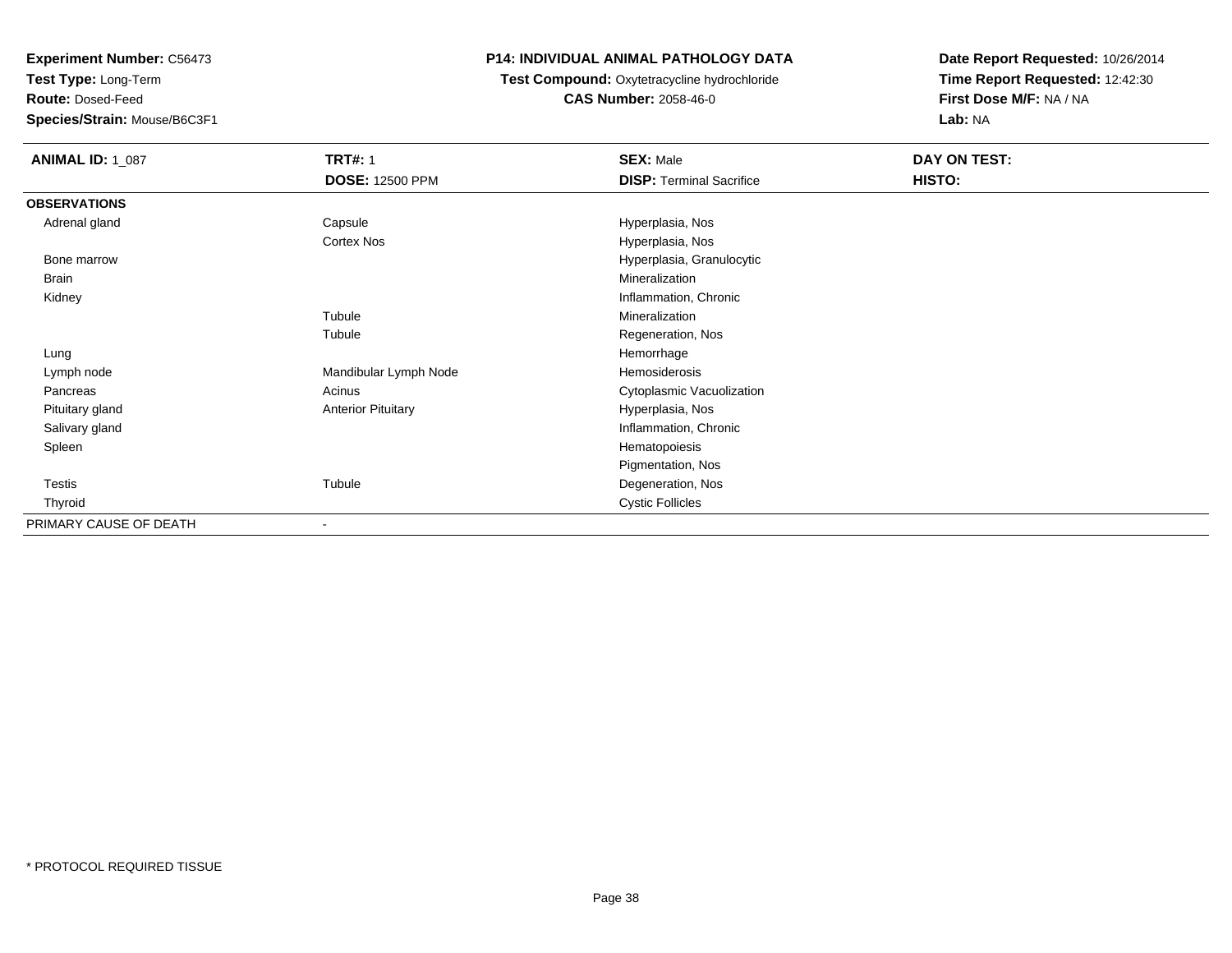**Test Type:** Long-Term

**Route:** Dosed-Feed

**Species/Strain:** Mouse/B6C3F1

#### **P14: INDIVIDUAL ANIMAL PATHOLOGY DATA**

 **Test Compound:** Oxytetracycline hydrochloride**CAS Number:** 2058-46-0

| <b>ANIMAL ID: 1_088</b> | <b>TRT#: 1</b>           | <b>SEX: Male</b>                 | DAY ON TEST: |  |
|-------------------------|--------------------------|----------------------------------|--------------|--|
|                         | <b>DOSE: 12500 PPM</b>   | <b>DISP:</b> Moribund Sacrifice  | HISTO:       |  |
| <b>OBSERVATIONS</b>     |                          |                                  |              |  |
| Adrenal gland           | Capsule                  | Hyperplasia, Nos                 |              |  |
| Liver                   |                          | Hematopoiesis                    |              |  |
|                         |                          | Hepatocellular Carcinoma         |              |  |
|                         |                          | Inflammation, Chronic            |              |  |
| Lung                    |                          | Bronchopneumonia, Chronic        |              |  |
|                         |                          | Hyperplasia, Alveolar Epithelium |              |  |
| Spleen                  |                          | Hematopoiesis                    |              |  |
|                         |                          | Hyperplasia, Lymphoid            |              |  |
|                         |                          | Pigmentation, Nos                |              |  |
| Stomach                 | <b>Glandular Stomach</b> | Hyperplasia, Epithelial          |              |  |
| PRIMARY CAUSE OF DEATH  |                          |                                  |              |  |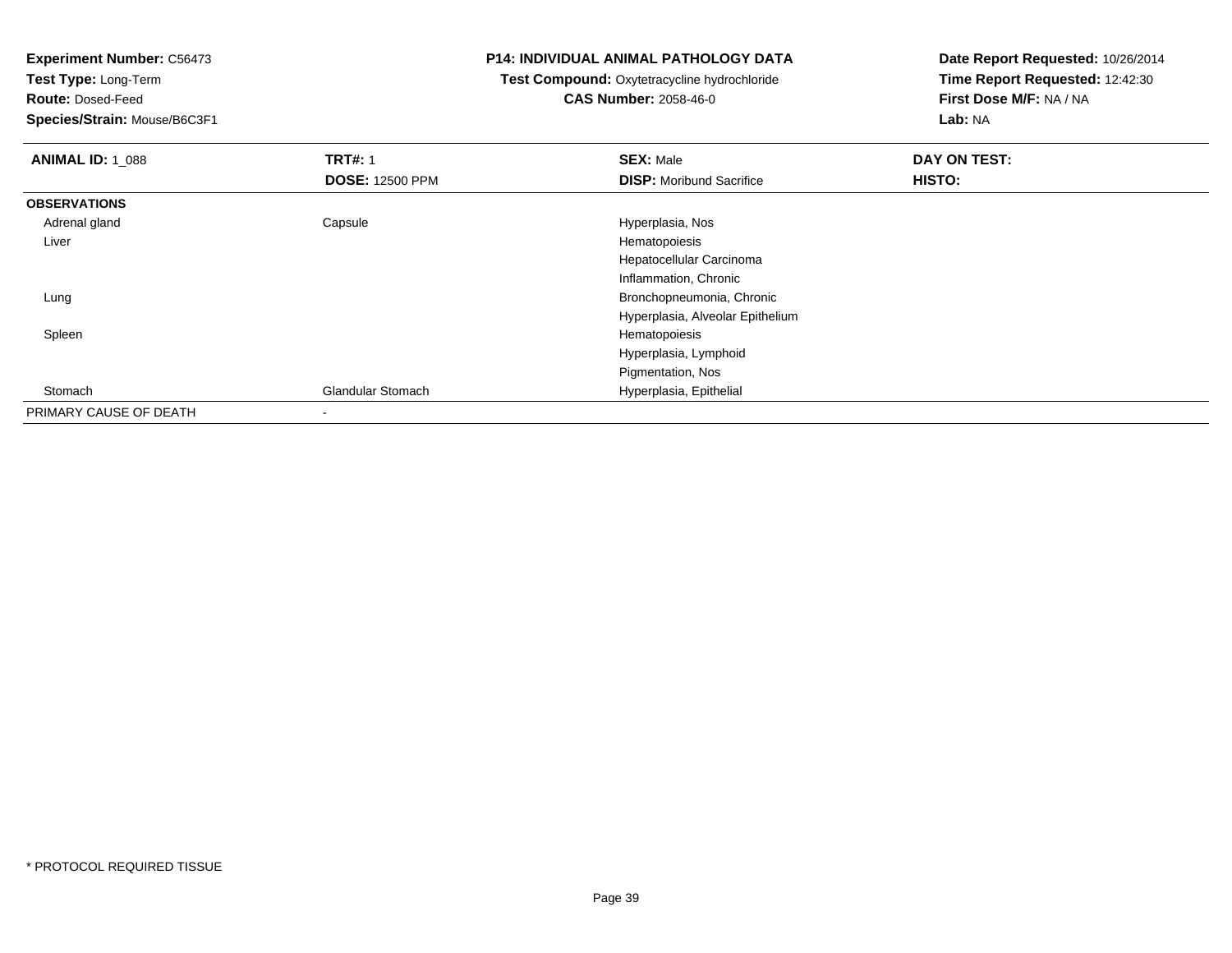**Test Type:** Long-Term

**Route:** Dosed-Feed

**Species/Strain:** Mouse/B6C3F1

### **P14: INDIVIDUAL ANIMAL PATHOLOGY DATA**

**Test Compound:** Oxytetracycline hydrochloride**CAS Number:** 2058-46-0

| <b>ANIMAL ID: 1_089</b> | <b>TRT#: 1</b>             | <b>SEX: Male</b>                | DAY ON TEST: |  |
|-------------------------|----------------------------|---------------------------------|--------------|--|
|                         | <b>DOSE: 12500 PPM</b>     | <b>DISP:</b> Moribund Sacrifice | HISTO:       |  |
| <b>OBSERVATIONS</b>     |                            |                                 |              |  |
| Adrenal gland           | Capsule                    | Hyperplasia, Nos                |              |  |
| Kidney                  | Tubule                     | Regeneration, Nos               |              |  |
| Lymph node              | Mandibular Lymph Node      | Hemosiderosis                   |              |  |
| Pancreas                | Acinus                     | Cytoplasmic Vacuolization       |              |  |
| Preputial gland         |                            | Inflammation, Active Chronic    |              |  |
| Spleen                  |                            | Hematopoiesis                   |              |  |
|                         |                            | Pigmentation, Nos               |              |  |
| Testis                  | Tubule                     | Mineralization                  |              |  |
| Thyroid                 |                            | <b>Cystic Follicles</b>         |              |  |
| Unspecified             | <b>Multiple Organs Nos</b> | Inflammation, Chronic           |              |  |
| PRIMARY CAUSE OF DEATH  |                            |                                 |              |  |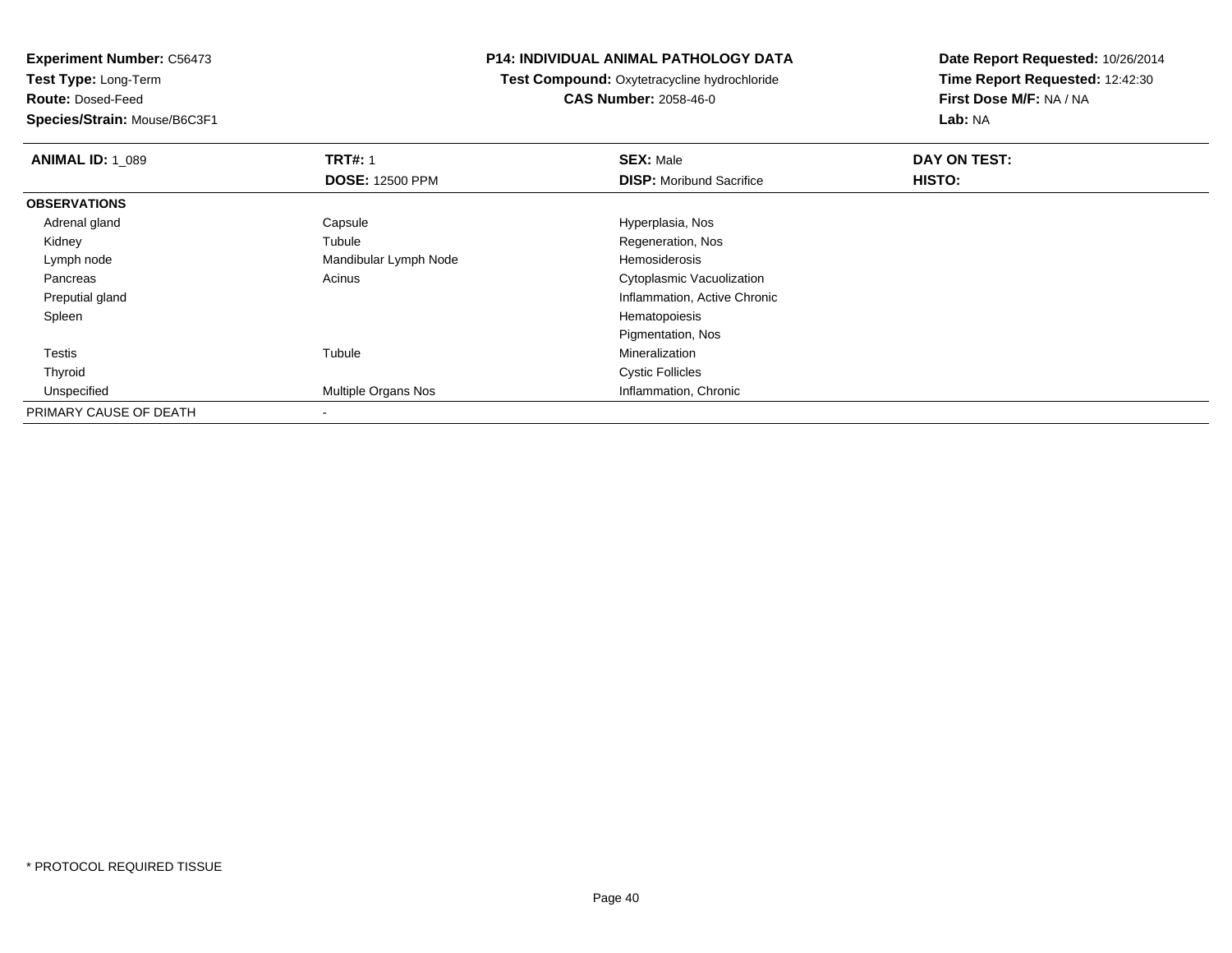**Test Type:** Long-Term

**Route:** Dosed-Feed

**Species/Strain:** Mouse/B6C3F1

## **P14: INDIVIDUAL ANIMAL PATHOLOGY DATA**

#### **Test Compound:** Oxytetracycline hydrochloride**CAS Number:** 2058-46-0

| <b>ANIMAL ID: 1_090</b> | <b>TRT#: 1</b>         | <b>SEX: Male</b>                | DAY ON TEST: |  |
|-------------------------|------------------------|---------------------------------|--------------|--|
|                         | <b>DOSE: 12500 PPM</b> | <b>DISP: Terminal Sacrifice</b> | HISTO:       |  |
| <b>OBSERVATIONS</b>     |                        |                                 |              |  |
| Adrenal gland           | Capsule                | Hyperplasia, Nos                |              |  |
|                         | <b>Cortex Nos</b>      | Hyperplasia, Nos                |              |  |
| Bone marrow             |                        | Hyperplasia, Granulocytic       |              |  |
| <b>Brain</b>            |                        | Mineralization                  |              |  |
| Kidney                  |                        | Inflammation, Chronic           |              |  |
|                         |                        | Metaplasia, Osseous             |              |  |
| Liver                   |                        | Hematopoiesis                   |              |  |
|                         |                        | Inflammation, Chronic           |              |  |
| Pancreas                | Acinus                 | Cytoplasmic Vacuolization       |              |  |
|                         | Acinus                 | Hyperplasia, Nos                |              |  |
| Salivary gland          |                        | Inflammation, Chronic           |              |  |
| Spleen                  |                        | Hematopoiesis                   |              |  |
| Testis                  | Tubule                 | Degeneration, Nos               |              |  |
| Thymus                  |                        | Cyst, Nos                       |              |  |
|                         |                        | Hemorrhage                      |              |  |
| Thyroid                 |                        | Follicular-Cell Adenoma         |              |  |
| PRIMARY CAUSE OF DEATH  |                        |                                 |              |  |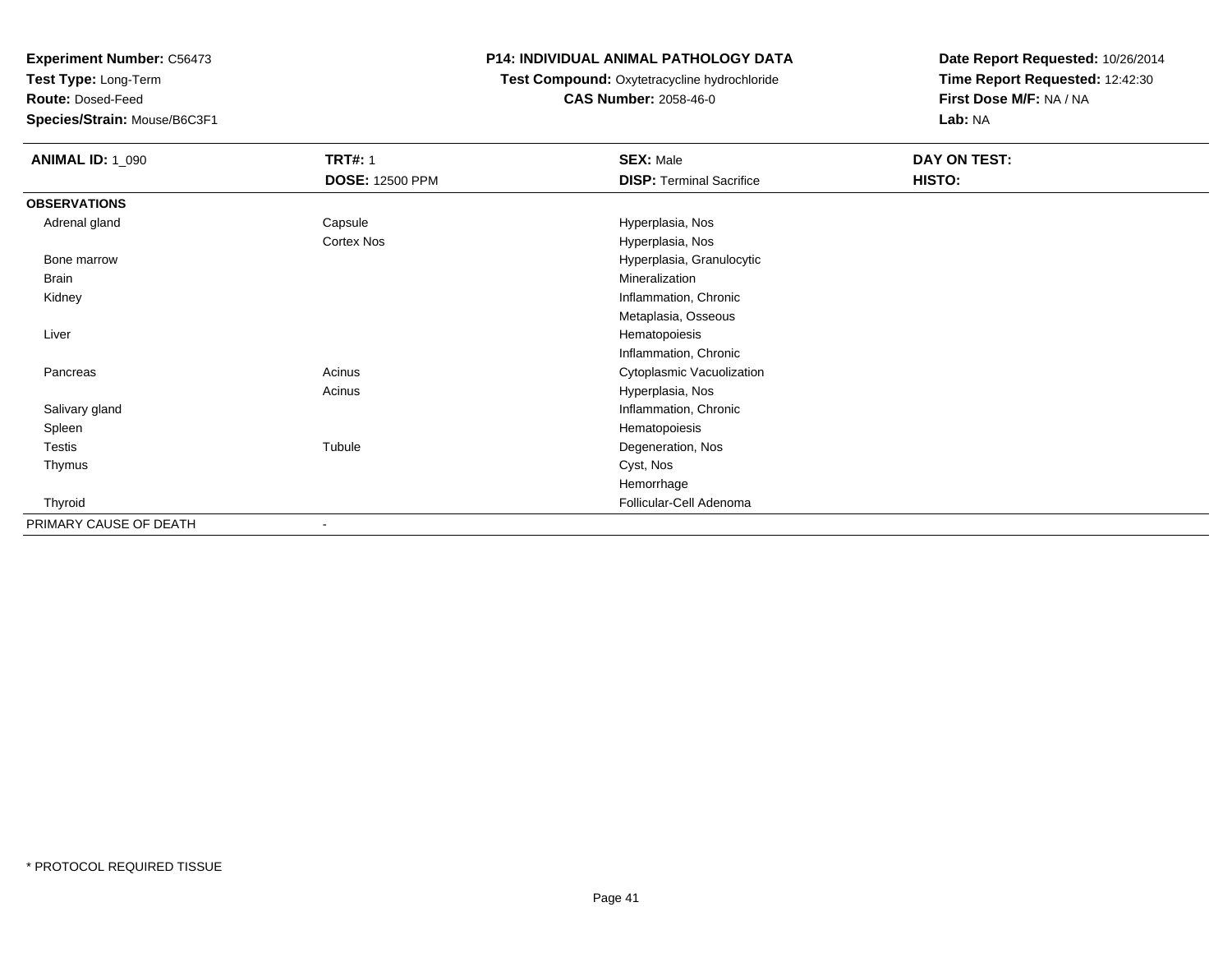**Test Type:** Long-Term

**Route:** Dosed-Feed

**Species/Strain:** Mouse/B6C3F1

## **P14: INDIVIDUAL ANIMAL PATHOLOGY DATA**

**Test Compound:** Oxytetracycline hydrochloride**CAS Number:** 2058-46-0

| <b>ANIMAL ID: 1_091</b> | <b>TRT#: 1</b><br><b>DOSE: 12500 PPM</b> | <b>SEX: Male</b><br><b>DISP: Terminal Sacrifice</b> | DAY ON TEST:<br>HISTO: |
|-------------------------|------------------------------------------|-----------------------------------------------------|------------------------|
|                         |                                          |                                                     |                        |
| <b>OBSERVATIONS</b>     |                                          |                                                     |                        |
| Adrenal gland           | Capsule                                  | Hyperplasia, Nos                                    |                        |
| Bone marrow             |                                          | Hyperplasia, Granulocytic                           |                        |
| Kidney                  |                                          | Inflammation, Chronic                               |                        |
|                         | Tubule                                   | Mineralization                                      |                        |
|                         | Tubule                                   | Regeneration, Nos                                   |                        |
| Liver                   |                                          | Hematopoiesis                                       |                        |
| Lymph node              | Mandibular Lymph Node                    | Hemosiderosis                                       |                        |
| Pancreas                | Acinus                                   | Cytoplasmic Vacuolization                           |                        |
| Pituitary gland         | <b>Anterior Pituitary</b>                | Hyperplasia, Nos                                    |                        |
| Salivary gland          |                                          | Inflammation, Chronic                               |                        |
| Spleen                  |                                          | Hematopoiesis                                       |                        |
| Stomach                 | Glandular Stomach                        | Inflammation, Acute                                 |                        |
| Testis                  | Tubule                                   | Degeneration, Nos                                   |                        |
| Thyroid                 |                                          | Hyperplasia, C Cell                                 |                        |
| Unspecified             |                                          | <b>Steatitis</b>                                    |                        |
| PRIMARY CAUSE OF DEATH  | $\overline{\phantom{a}}$                 |                                                     |                        |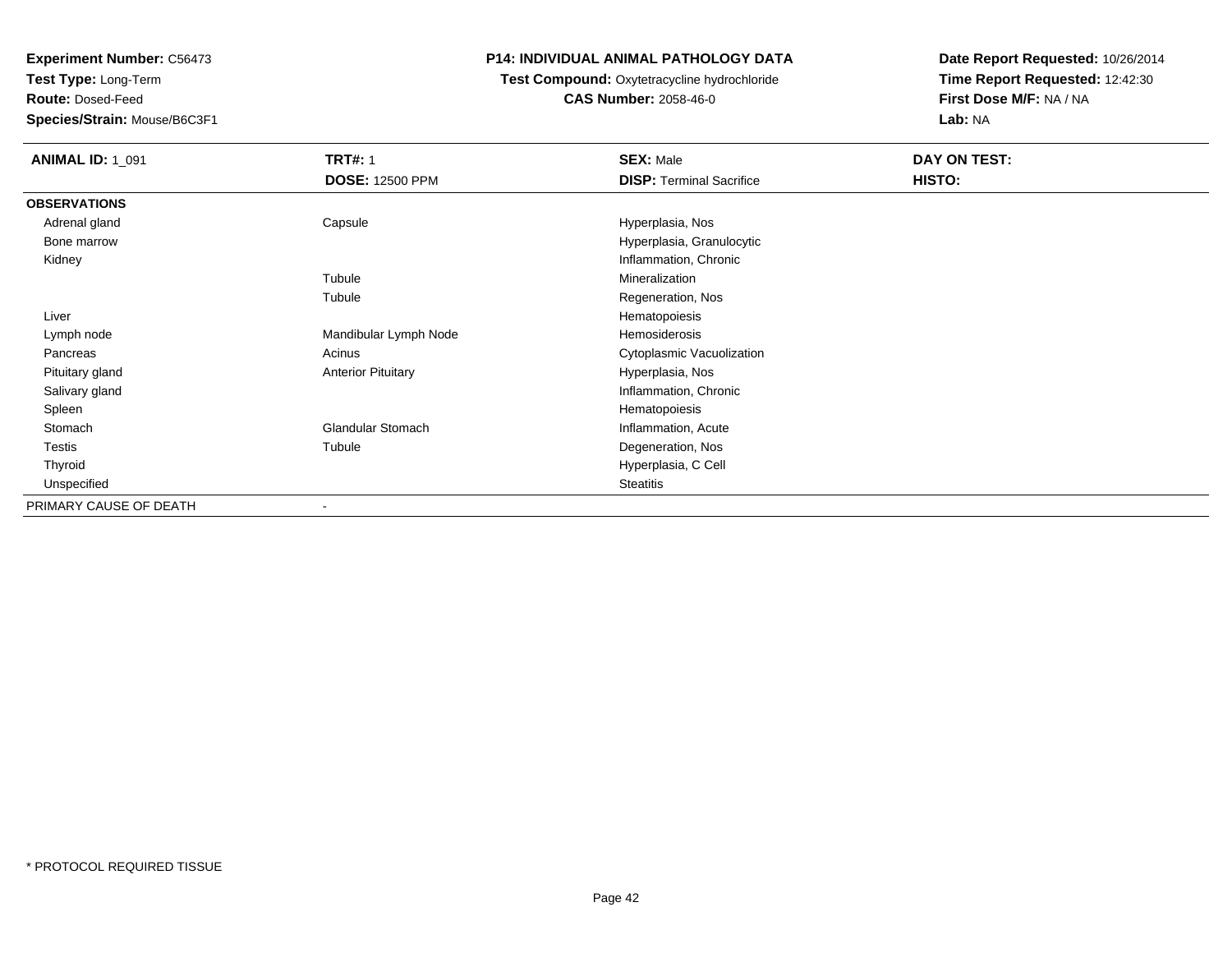**Test Type:** Long-Term

**Route:** Dosed-Feed

**Species/Strain:** Mouse/B6C3F1

-

#### **P14: INDIVIDUAL ANIMAL PATHOLOGY DATA**

## **Test Compound:** Oxytetracycline hydrochloride**CAS Number:** 2058-46-0

| <b>ANIMAL ID: 1 092</b> | <b>TRT#: 1</b>            | <b>SEX: Male</b>                | DAY ON TEST: |  |
|-------------------------|---------------------------|---------------------------------|--------------|--|
|                         | <b>DOSE: 12500 PPM</b>    | <b>DISP: Terminal Sacrifice</b> | HISTO:       |  |
| <b>OBSERVATIONS</b>     |                           |                                 |              |  |
| Adrenal gland           | Capsule                   | Hyperplasia, Nos                |              |  |
| Bone marrow             |                           | Hyperplasia, Granulocytic       |              |  |
| Kidney                  |                           | Inflammation, Chronic           |              |  |
| Pancreas                | Acinus                    | Cytoplasmic Vacuolization       |              |  |
| Pituitary gland         | <b>Anterior Pituitary</b> | Hyperplasia, Nos                |              |  |
| Salivary gland          |                           | Inflammation, Chronic           |              |  |
| Spleen                  |                           | Hematopoiesis                   |              |  |
|                         |                           | Pigmentation, Nos               |              |  |
| PRIMARY CAUSE OF DEATH  | $\overline{\phantom{a}}$  |                                 |              |  |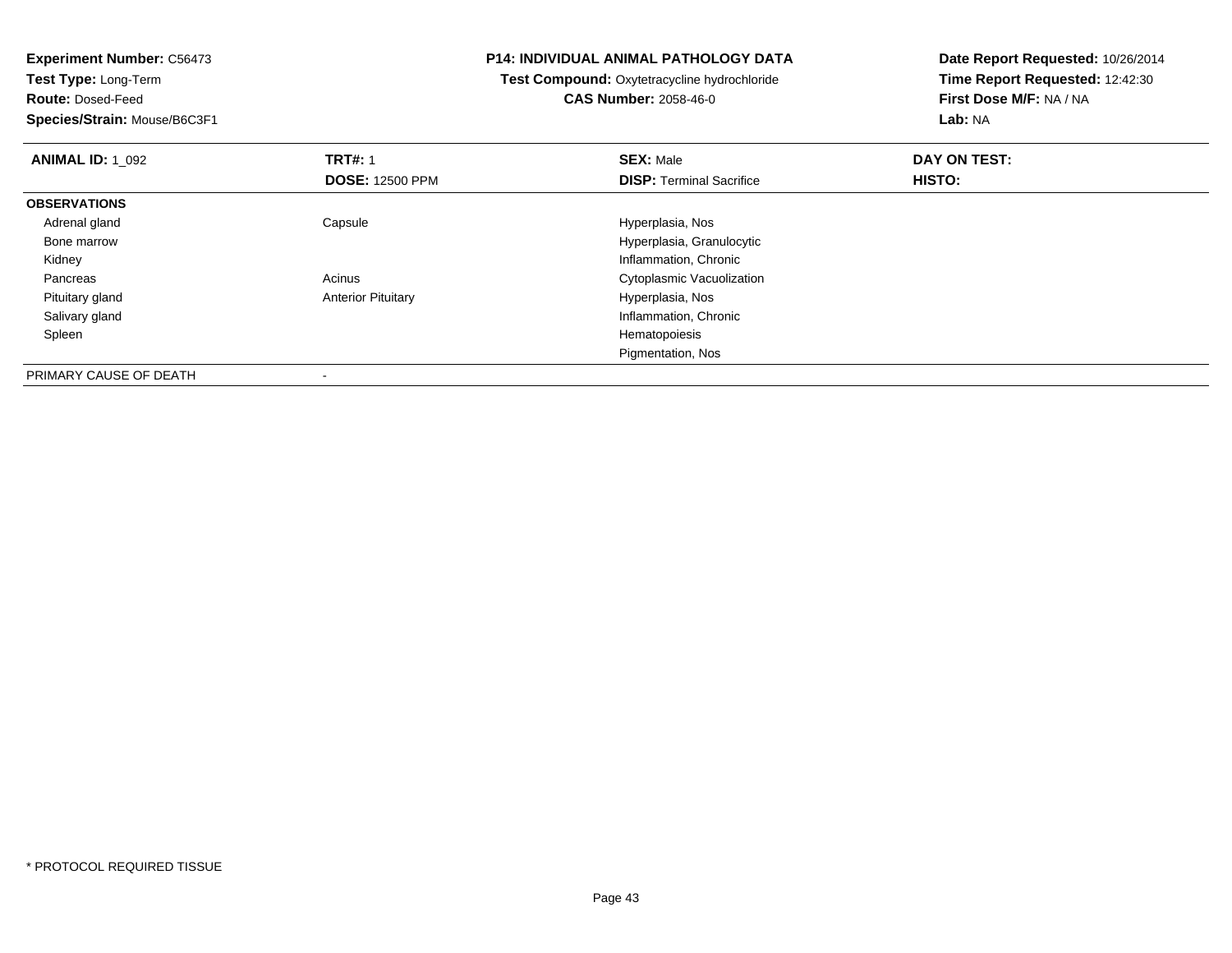**Test Type:** Long-Term

**Route:** Dosed-Feed

**Species/Strain:** Mouse/B6C3F1

## **P14: INDIVIDUAL ANIMAL PATHOLOGY DATA**

# **Test Compound:** Oxytetracycline hydrochloride**CAS Number:** 2058-46-0

| <b>ANIMAL ID: 1_093</b> | <b>TRT#: 1</b>           | <b>SEX: Male</b>                 | DAY ON TEST: |  |
|-------------------------|--------------------------|----------------------------------|--------------|--|
|                         | <b>DOSE: 12500 PPM</b>   | <b>DISP: Terminal Sacrifice</b>  | HISTO:       |  |
| <b>OBSERVATIONS</b>     |                          |                                  |              |  |
| Adrenal gland           | Capsule                  | Hyperplasia, Nos                 |              |  |
| Bone marrow             |                          | Hyperplasia, Granulocytic        |              |  |
| <b>Brain</b>            |                          | Mineralization                   |              |  |
| Kidney                  |                          | Inflammation, Chronic            |              |  |
|                         | Tubule                   | Regeneration, Nos                |              |  |
| Liver                   |                          | Hematopoiesis                    |              |  |
|                         |                          | Hepatocellular Carcinoma         |              |  |
| Lung                    |                          | Bronchopneumonia, Chronic        |              |  |
|                         |                          | <b>Cholesterol Deposit</b>       |              |  |
|                         |                          | Histiocytosis                    |              |  |
|                         |                          | Hyperplasia, Alveolar Epithelium |              |  |
| Lymph node              | Mandibular Lymph Node    | Hemosiderosis                    |              |  |
| Pancreas                | Acinus                   | Cytoplasmic Vacuolization        |              |  |
| Preputial gland         |                          | Inflammation, Chronic            |              |  |
| Salivary gland          |                          | Inflammation, Chronic            |              |  |
| Spleen                  |                          | Hematopoiesis                    |              |  |
|                         |                          | Pigmentation, Nos                |              |  |
| Testis                  | Tubule                   | Degeneration, Nos                |              |  |
| Thyroid                 |                          | Hyperplasia, C Cell              |              |  |
| PRIMARY CAUSE OF DEATH  | $\overline{\phantom{a}}$ |                                  |              |  |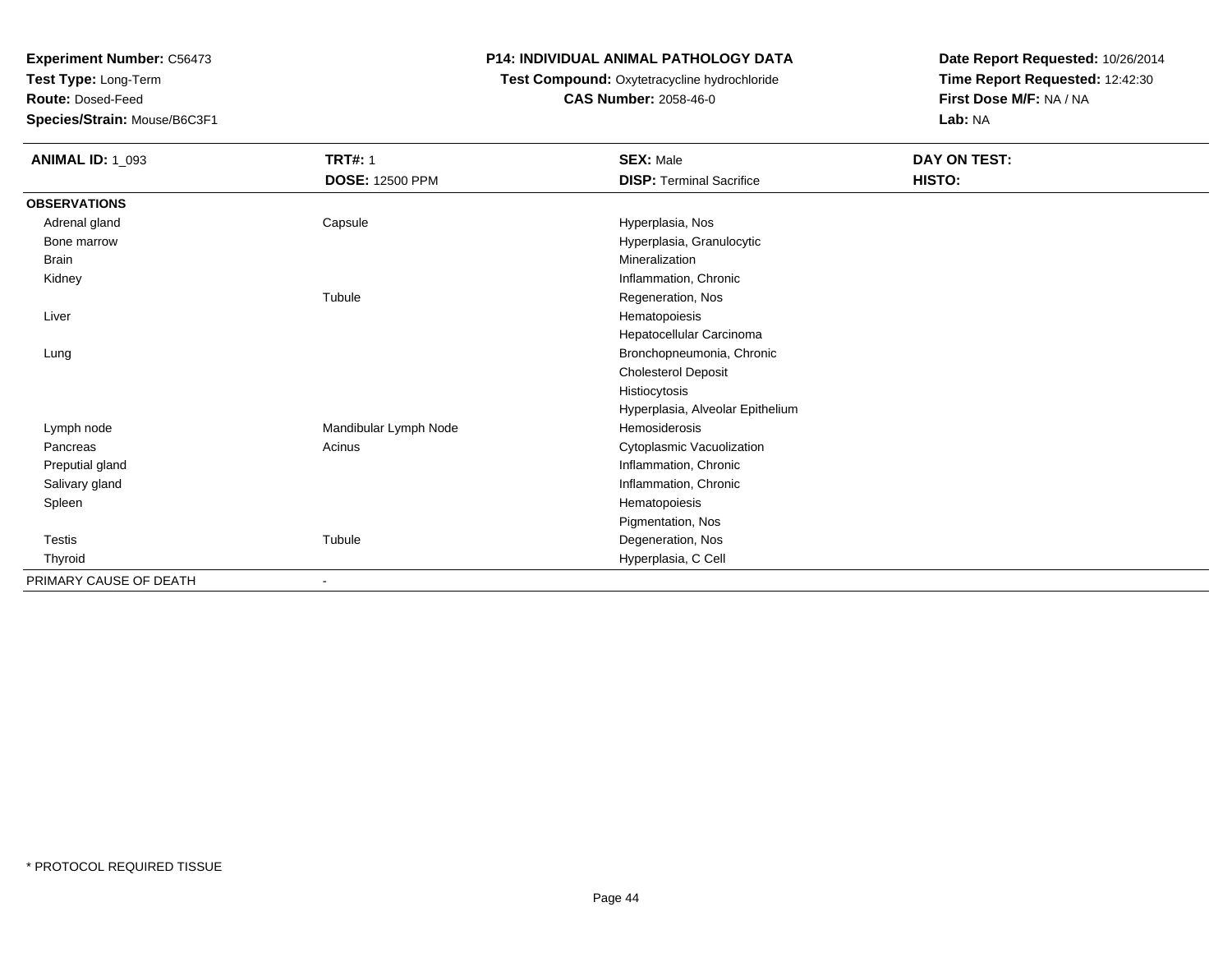**Test Type:** Long-Term

**Route:** Dosed-Feed

**Species/Strain:** Mouse/B6C3F1

### **P14: INDIVIDUAL ANIMAL PATHOLOGY DATA**

### **Test Compound:** Oxytetracycline hydrochloride**CAS Number:** 2058-46-0

| <b>ANIMAL ID: 1_094</b> | <b>TRT#: 1</b>           | <b>SEX: Male</b>                 | DAY ON TEST: |
|-------------------------|--------------------------|----------------------------------|--------------|
|                         | <b>DOSE: 12500 PPM</b>   | <b>DISP: Terminal Sacrifice</b>  | HISTO:       |
| <b>OBSERVATIONS</b>     |                          |                                  |              |
| Adrenal gland           | Capsule                  | Hyperplasia, Nos                 |              |
|                         | Medulla                  | Pheochromocytoma                 |              |
| Bone marrow             |                          | Hyperplasia, Granulocytic        |              |
| Kidney                  |                          | Inflammation, Chronic            |              |
|                         | Tubule                   | Necrosis, Nos                    |              |
|                         | Tubule                   | Regeneration, Nos                |              |
| Lung                    |                          | Alveolar/Bronchiolar Carcinoma   |              |
|                         |                          | Bronchopneumonia, Chronic        |              |
|                         |                          | Histiocytosis                    |              |
|                         |                          | Hyperplasia, Alveolar Epithelium |              |
| Pancreas                | Acinus                   | Cytoplasmic Vacuolization        |              |
| Salivary gland          |                          | Inflammation, Chronic            |              |
| Spleen                  |                          | Hematopoiesis                    |              |
|                         |                          | Pigmentation, Nos                |              |
| Testis                  | Tubule                   | Degeneration, Nos                |              |
| PRIMARY CAUSE OF DEATH  | $\overline{\phantom{a}}$ |                                  |              |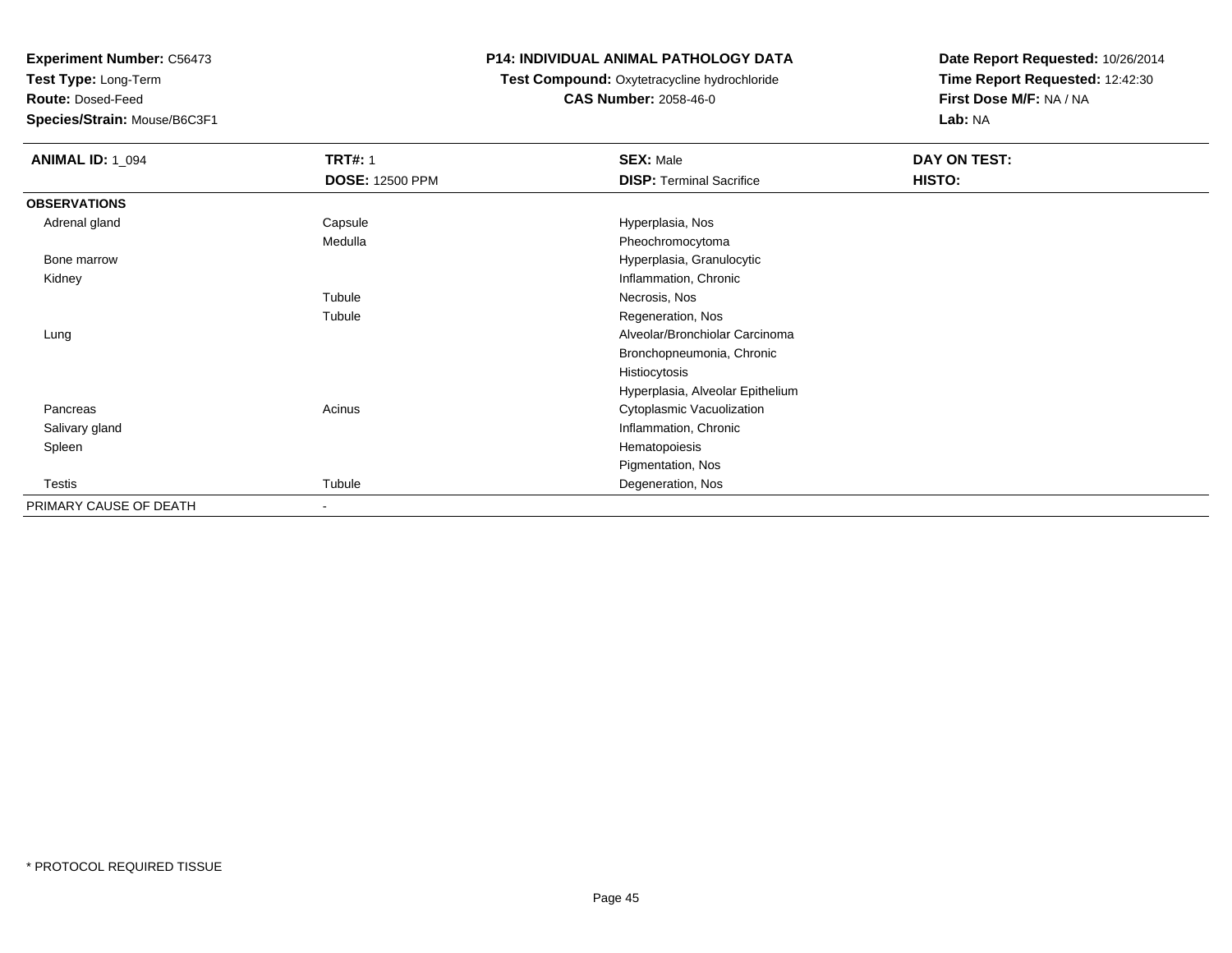**Test Type:** Long-Term

**Route:** Dosed-Feed

**Species/Strain:** Mouse/B6C3F1

### **P14: INDIVIDUAL ANIMAL PATHOLOGY DATA**

**Test Compound:** Oxytetracycline hydrochloride**CAS Number:** 2058-46-0

| <b>ANIMAL ID: 1_095</b> | <b>TRT#: 1</b><br><b>DOSE: 12500 PPM</b> | <b>SEX: Male</b><br><b>DISP: Terminal Sacrifice</b> | DAY ON TEST:<br>HISTO: |
|-------------------------|------------------------------------------|-----------------------------------------------------|------------------------|
| <b>OBSERVATIONS</b>     |                                          |                                                     |                        |
| Kidney                  | Cortex                                   | Cyst, Nos                                           |                        |
|                         |                                          | Inflammation, Chronic                               |                        |
|                         | Tubule                                   | Mineralization                                      |                        |
|                         | Tubule                                   | Regeneration, Nos                                   |                        |
| Liver                   |                                          | Hepatocellular Adenoma                              |                        |
| Lymph node              | Mandibular Lymph Node                    | Hemosiderosis                                       |                        |
| Pancreas                | Acinus                                   | Cytoplasmic Vacuolization                           |                        |
|                         |                                          | Inflammation, Chronic                               |                        |
| Salivary gland          |                                          | Inflammation, Chronic                               |                        |
| Spleen                  |                                          | Hematopoiesis                                       |                        |
|                         |                                          | Pigmentation, Nos                                   |                        |
| Stomach                 | <b>Glandular Stomach</b>                 | Degeneration, Cystic                                |                        |
| Unspecified             | Multiple Organs Nos                      | Hyperplasia, Nos                                    |                        |
| PRIMARY CAUSE OF DEATH  | $\blacksquare$                           |                                                     |                        |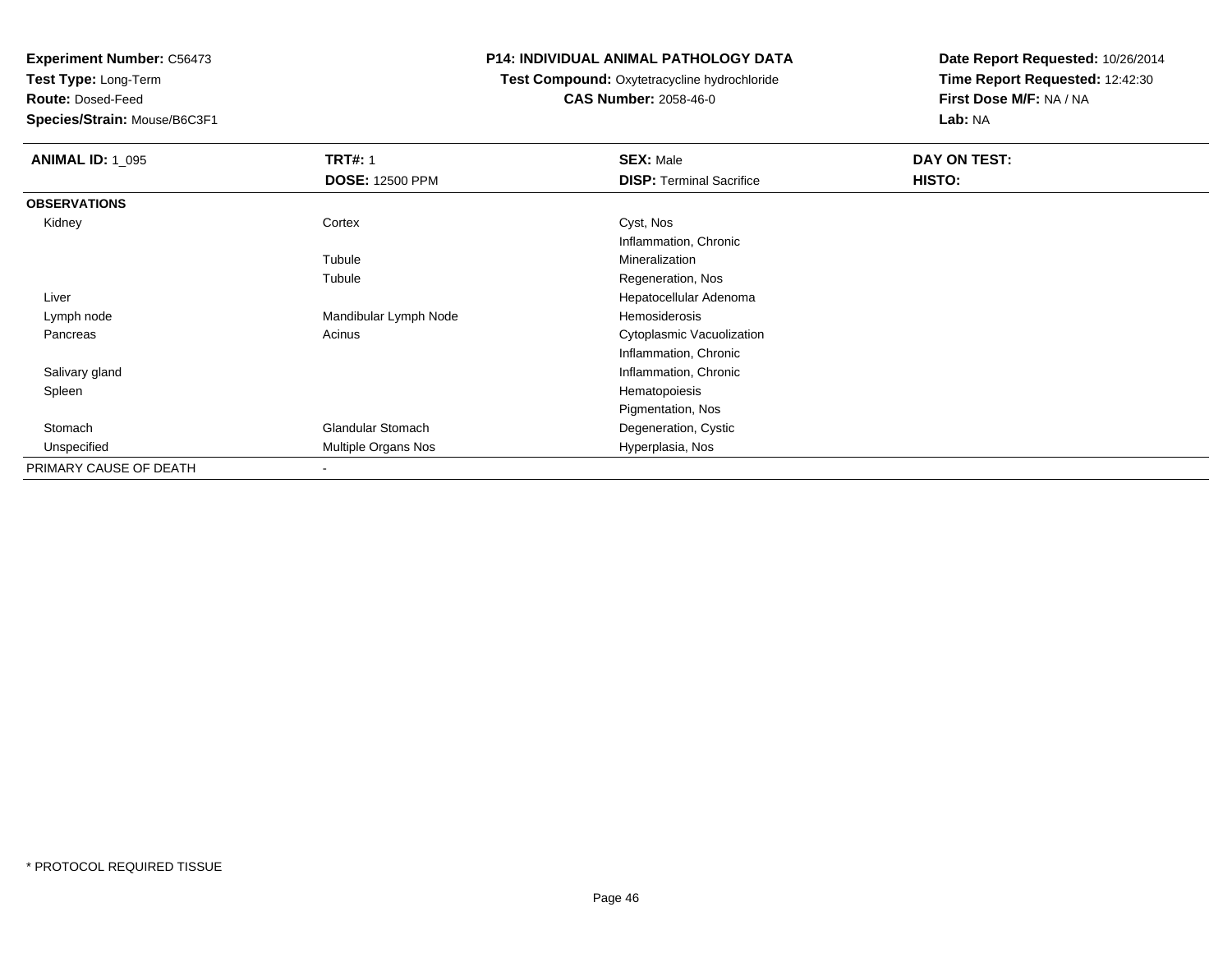**Test Type:** Long-Term

**Route:** Dosed-Feed

**Species/Strain:** Mouse/B6C3F1

## **P14: INDIVIDUAL ANIMAL PATHOLOGY DATA**

# **Test Compound:** Oxytetracycline hydrochloride**CAS Number:** 2058-46-0

| <b>ANIMAL ID: 1_096</b> | <b>TRT#: 1</b>           | <b>SEX: Male</b>                | DAY ON TEST: |
|-------------------------|--------------------------|---------------------------------|--------------|
|                         | <b>DOSE: 12500 PPM</b>   | <b>DISP: Terminal Sacrifice</b> | HISTO:       |
| <b>OBSERVATIONS</b>     |                          |                                 |              |
| Adrenal gland           | Medulla                  | Hyperplasia, Nos                |              |
| Bone marrow             |                          | Congestion, Nos                 |              |
|                         |                          | Hyperplasia, Granulocytic       |              |
| <b>Brain</b>            |                          | Mineralization                  |              |
| Heart                   |                          | Inflammation, Chronic           |              |
| Kidney                  |                          | Inflammation, Chronic           |              |
|                         | Tubule                   | Mineralization                  |              |
|                         | Tubule                   | Regeneration, Nos               |              |
| Liver                   |                          | Hepatocellular Carcinoma        |              |
| Lung                    |                          | Bronchopneumonia, Chronic       |              |
|                         |                          | Histiocytosis                   |              |
| Lymph node              | Mandibular Lymph Node    | Hemosiderosis                   |              |
| Pancreas                | Acinus                   | Cytoplasmic Vacuolization       |              |
| Preputial gland         |                          | Inflammation, Active Chronic    |              |
| Salivary gland          |                          | Inflammation, Chronic           |              |
| Spleen                  |                          | Hematopoiesis                   |              |
| Stomach                 | Glandular Stomach        | Hyperplasia, Epithelial         |              |
| Testis                  | Tubule                   | Degeneration, Nos               |              |
| Thyroid                 |                          | Follicular-Cell Adenoma         |              |
| PRIMARY CAUSE OF DEATH  | $\overline{\phantom{0}}$ |                                 |              |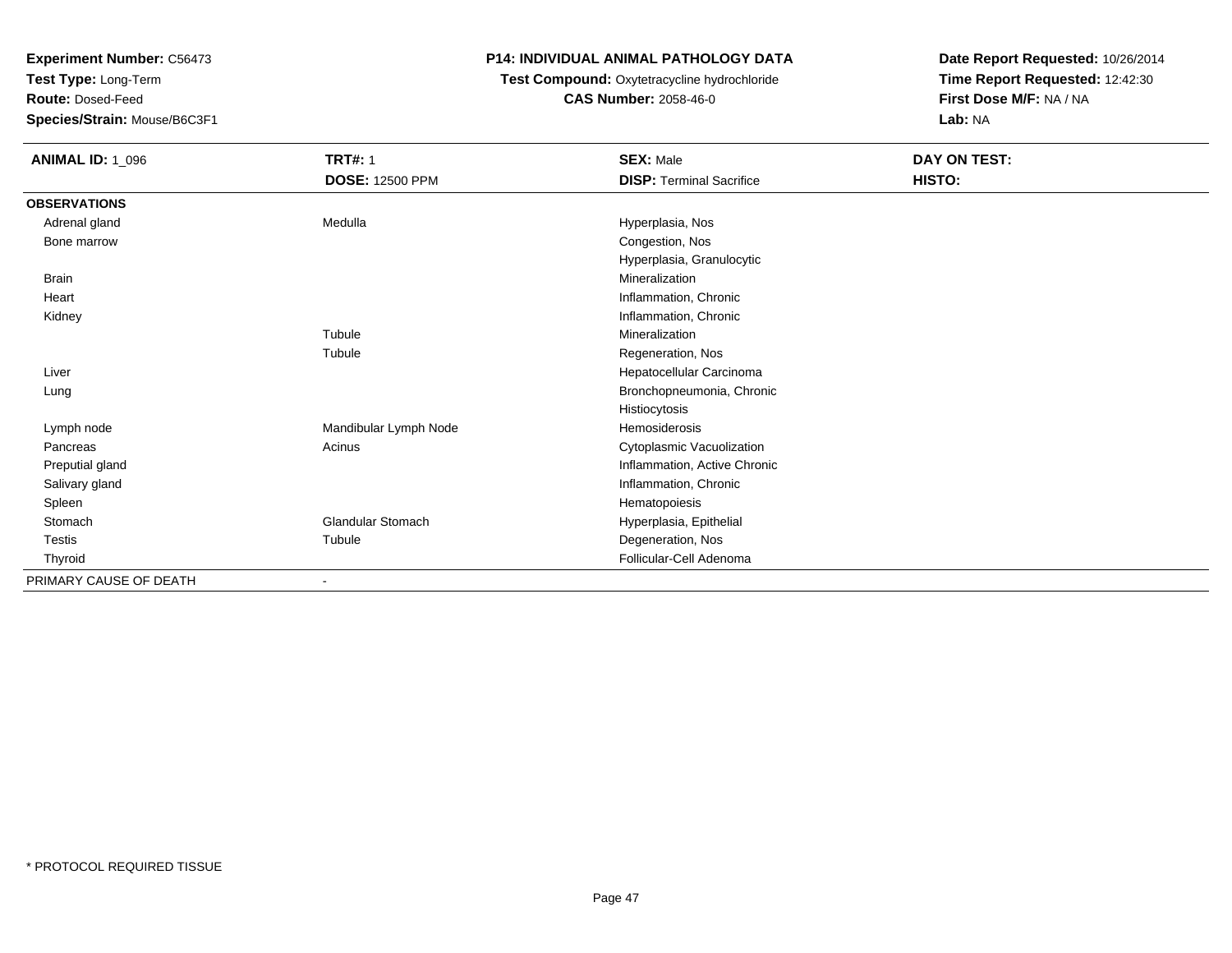**Test Type:** Long-Term

**Route:** Dosed-Feed

**Species/Strain:** Mouse/B6C3F1

### **P14: INDIVIDUAL ANIMAL PATHOLOGY DATA**

**Test Compound:** Oxytetracycline hydrochloride**CAS Number:** 2058-46-0

| <b>ANIMAL ID: 1_097</b> | <b>TRT#: 1</b>         | <b>SEX: Male</b>                | DAY ON TEST: |
|-------------------------|------------------------|---------------------------------|--------------|
|                         | <b>DOSE: 12500 PPM</b> | <b>DISP: Terminal Sacrifice</b> | HISTO:       |
| <b>OBSERVATIONS</b>     |                        |                                 |              |
| Adrenal gland           | Capsule                | Hyperplasia, Nos                |              |
|                         | Cortex Nos             | Hyperplasia, Nos                |              |
| Bone marrow             |                        | Hyperplasia, Granulocytic       |              |
| Kidney                  |                        | Metaplasia, Osseous             |              |
|                         | Tubule                 | Mineralization                  |              |
| Lung                    |                        | Hemorrhage                      |              |
| Pancreas                | Acinus                 | Cytoplasmic Vacuolization       |              |
| Spleen                  |                        | Hematopoiesis                   |              |
|                         |                        | Pigmentation, Nos               |              |
| <b>Testis</b>           | Tubule                 | Degeneration, Nos               |              |
| Thymus                  |                        | Cyst, Nos                       |              |
| Thyroid                 |                        | <b>Cystic Follicles</b>         |              |
|                         |                        | Hyperplasia, C Cell             |              |
| Unspecified             | Multiple Organs Nos    | Inflammation, Chronic           |              |
|                         |                        | <b>Steatitis</b>                |              |
| PRIMARY CAUSE OF DEATH  |                        |                                 |              |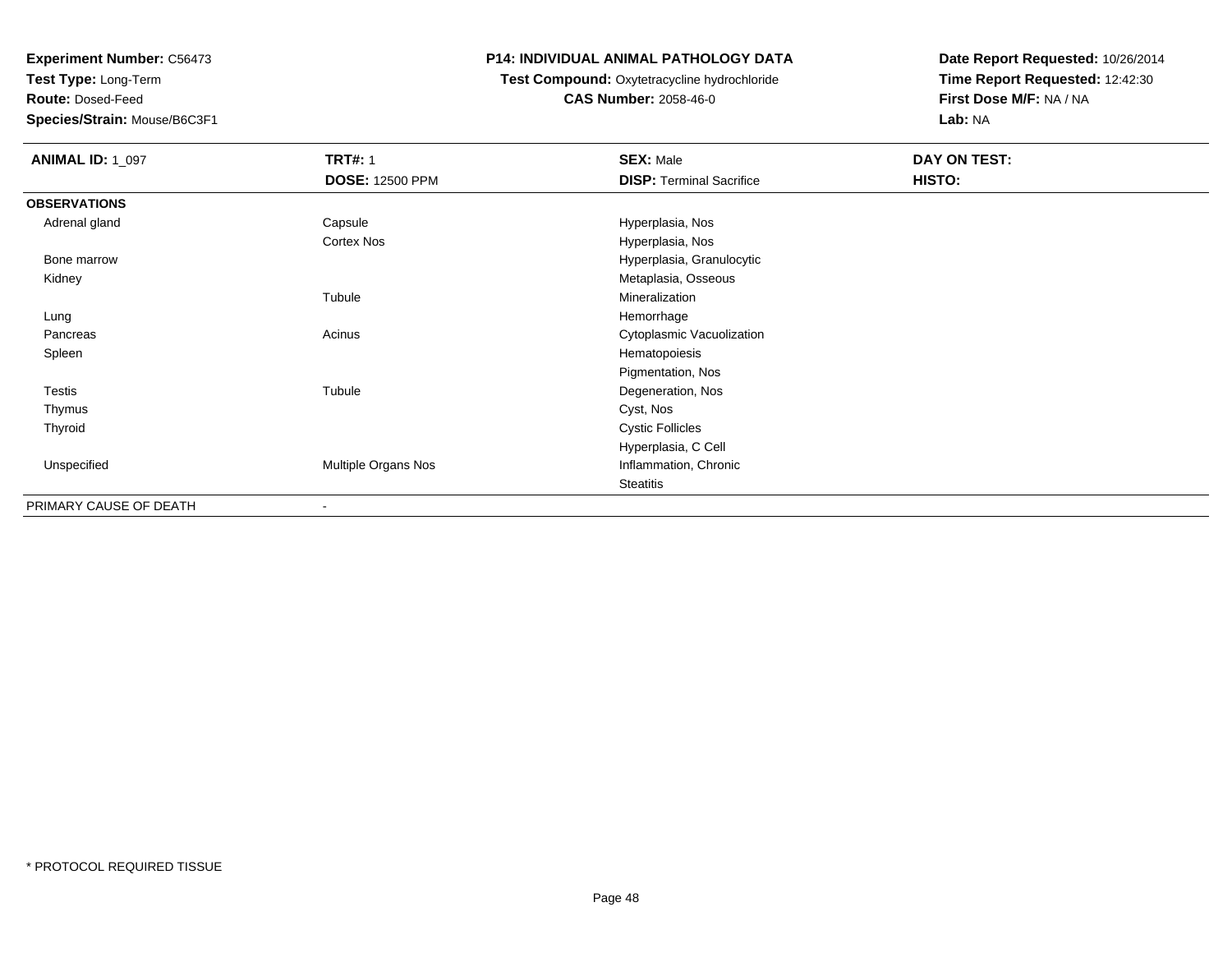**Test Type:** Long-Term

**Route:** Dosed-Feed

**Species/Strain:** Mouse/B6C3F1

### **P14: INDIVIDUAL ANIMAL PATHOLOGY DATA**

## **Test Compound:** Oxytetracycline hydrochloride**CAS Number:** 2058-46-0

| <b>ANIMAL ID: 1_098</b> | <b>TRT#: 1</b>         | <b>SEX: Male</b>                | DAY ON TEST: |
|-------------------------|------------------------|---------------------------------|--------------|
|                         | <b>DOSE: 12500 PPM</b> | <b>DISP: Terminal Sacrifice</b> | HISTO:       |
| <b>OBSERVATIONS</b>     |                        |                                 |              |
| Adrenal gland           | Capsule                | Hyperplasia, Nos                |              |
| Bone marrow             |                        | Hyperplasia, Granulocytic       |              |
| Brain                   |                        | Mineralization                  |              |
| Kidney                  |                        | Inflammation, Chronic           |              |
|                         | Tubule                 | Regeneration, Nos               |              |
| Lymph node              |                        | Hemosiderosis                   |              |
|                         | Mandibular Lymph Node  | Inflammation, Chronic           |              |
| Pancreas                | Acinus                 | Cytoplasmic Vacuolization       |              |
| Preputial gland         |                        | Inflammation, Active Chronic    |              |
| Spleen                  |                        | Hematopoiesis                   |              |
| Testis                  | Tubule                 | Degeneration, Nos               |              |
| Unspecified             |                        | Inflammation, Chronic           |              |
| PRIMARY CAUSE OF DEATH  |                        |                                 |              |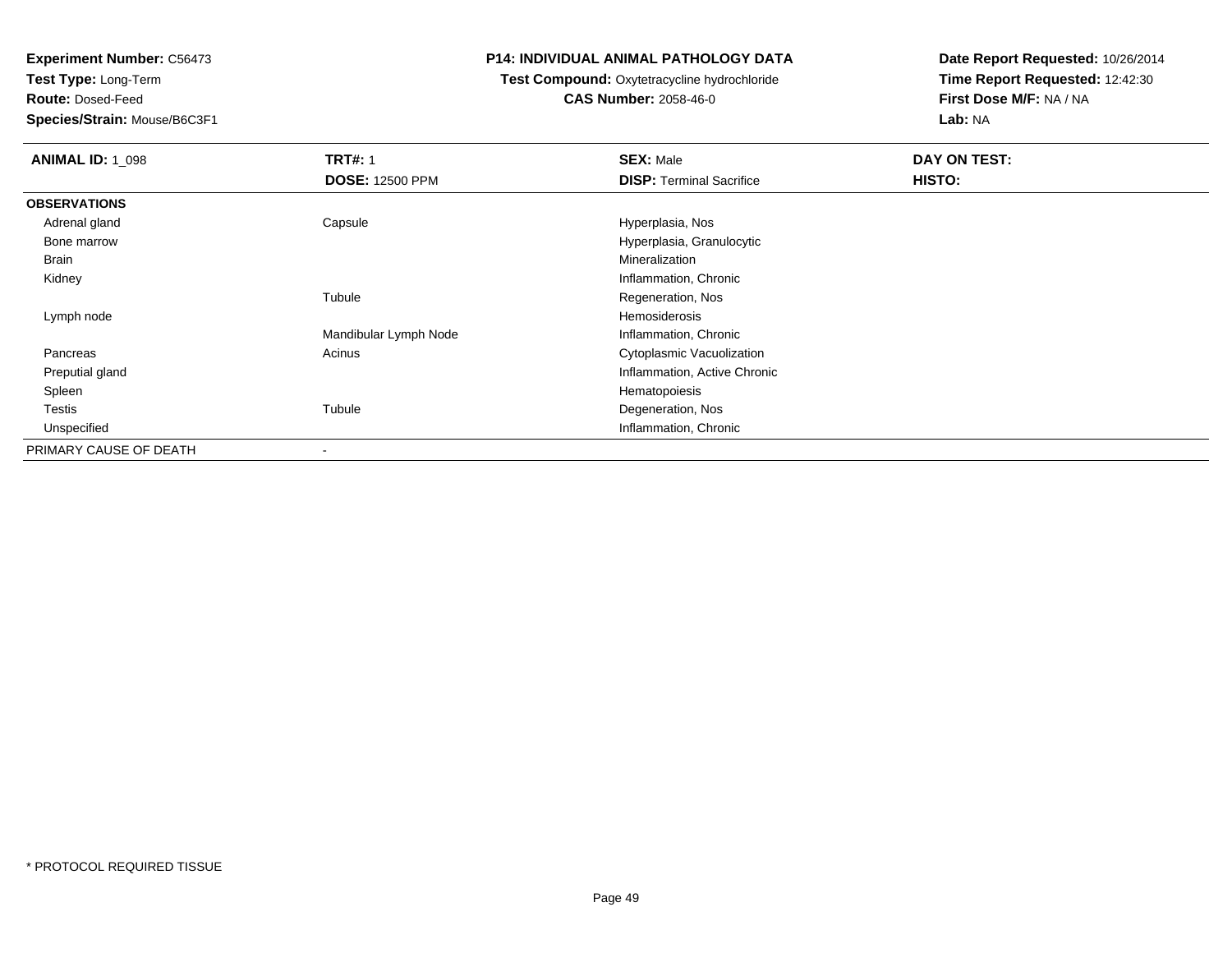**Test Type:** Long-Term

**Route:** Dosed-Feed

**Species/Strain:** Mouse/B6C3F1

## **P14: INDIVIDUAL ANIMAL PATHOLOGY DATA**

## **Test Compound:** Oxytetracycline hydrochloride**CAS Number:** 2058-46-0

| <b>ANIMAL ID: 1_099</b> | <b>TRT#: 1</b>         | <b>SEX: Male</b>                  | DAY ON TEST: |
|-------------------------|------------------------|-----------------------------------|--------------|
|                         | <b>DOSE: 12500 PPM</b> | <b>DISP: Natural Death</b>        | HISTO:       |
| <b>OBSERVATIONS</b>     |                        |                                   |              |
| Adrenal gland           | Capsule                | Hyperplasia, Nos                  |              |
| Bone marrow             |                        | Hyperplasia, Granulocytic         |              |
| Brain                   | Meninges               | Inflammation, Chronic             |              |
| Kidney                  |                        | Pyelonephritis, Acute/Chronic     |              |
| Liver                   |                        | Inflammation, Acute               |              |
| Lung                    |                        | Congestion, Nos                   |              |
| Lymph node              |                        | Hemosiderosis                     |              |
|                         |                        | Inflammation, Active Chronic      |              |
| Prostate                |                        | Inflammation, Active Chronic      |              |
| Seminal vesicle         |                        | Inflammation, Active Chronic      |              |
| Skin                    |                        | Abscess, Nos                      |              |
|                         |                        | Inflammation, Chronic             |              |
| Spleen                  |                        | Hematopoiesis                     |              |
| Urinary bladder         |                        | Calculus, Microscopic Examination |              |
|                         |                        | Inflammation, Chronic             |              |
| PRIMARY CAUSE OF DEATH  | $\blacksquare$         |                                   |              |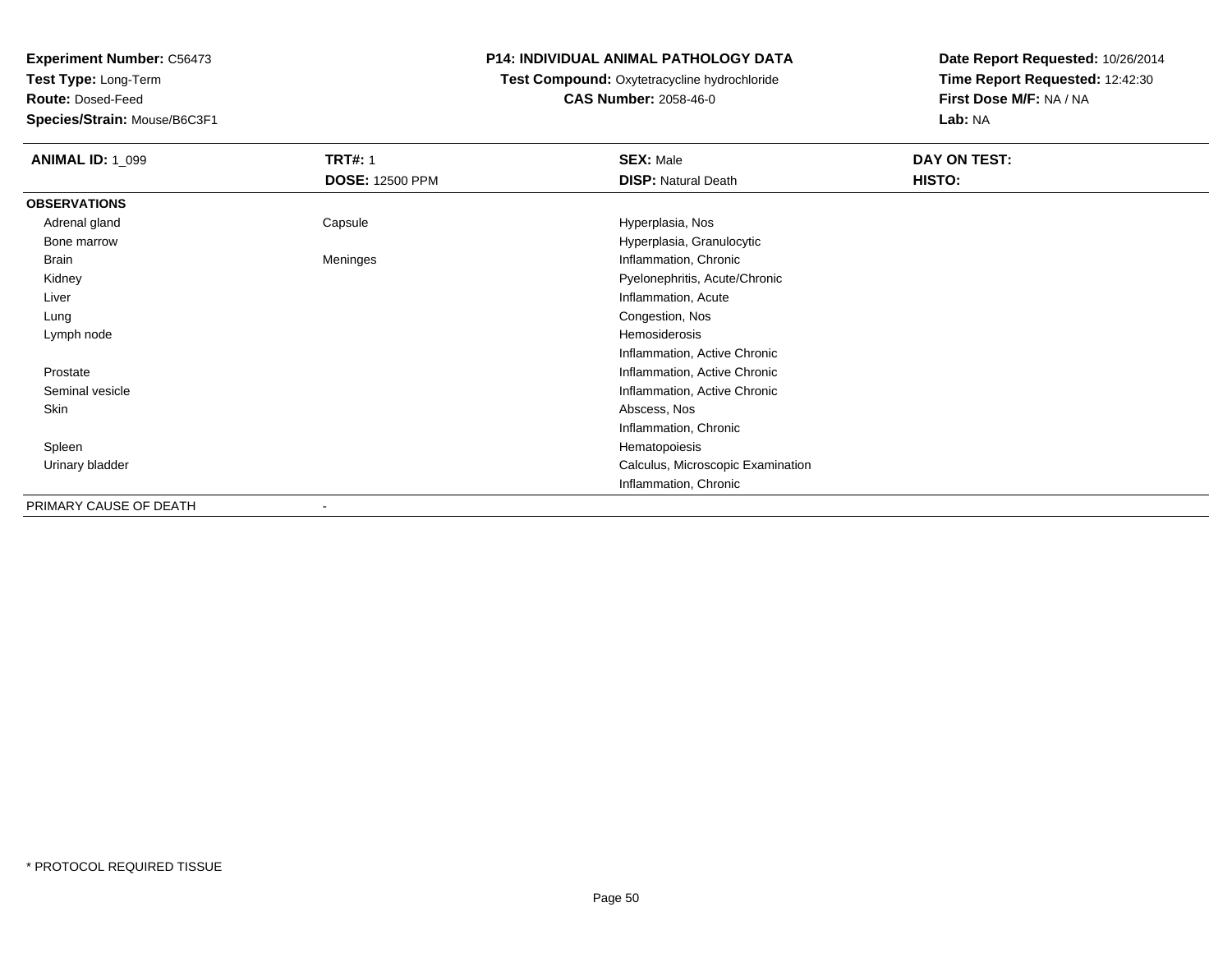**Test Type:** Long-Term

**Route:** Dosed-Feed

**Species/Strain:** Mouse/B6C3F1

### **P14: INDIVIDUAL ANIMAL PATHOLOGY DATA**

### **Test Compound:** Oxytetracycline hydrochloride**CAS Number:** 2058-46-0

| <b>ANIMAL ID: 1_100</b> | <b>TRT#: 1</b>            | <b>SEX: Male</b>                | DAY ON TEST: |  |
|-------------------------|---------------------------|---------------------------------|--------------|--|
|                         | <b>DOSE: 12500 PPM</b>    | <b>DISP: Terminal Sacrifice</b> | HISTO:       |  |
| <b>OBSERVATIONS</b>     |                           |                                 |              |  |
| Adrenal gland           | Capsule                   | Hyperplasia, Nos                |              |  |
| Kidney                  |                           | Congestion, Nos                 |              |  |
|                         | Tubule                    | Regeneration, Nos               |              |  |
| Liver                   |                           | Hepatocellular Carcinoma        |              |  |
|                         |                           | Inflammation, Chronic           |              |  |
|                         |                           | Metamorphosis, Fatty            |              |  |
|                         |                           | Necrosis, Coagulative           |              |  |
| Lung                    |                           | Congestion, Nos                 |              |  |
|                         |                           | Hemorrhage                      |              |  |
| Pancreas                | Acinus                    | Cytoplasmic Vacuolization       |              |  |
| Pituitary gland         | <b>Anterior Pituitary</b> | Cyst, Nos                       |              |  |
| Spleen                  |                           | Hematopoiesis                   |              |  |
|                         |                           | Pigmentation, Nos               |              |  |
| Testis                  | Tubule                    | Degeneration, Nos               |              |  |
| PRIMARY CAUSE OF DEATH  | $\overline{\phantom{a}}$  |                                 |              |  |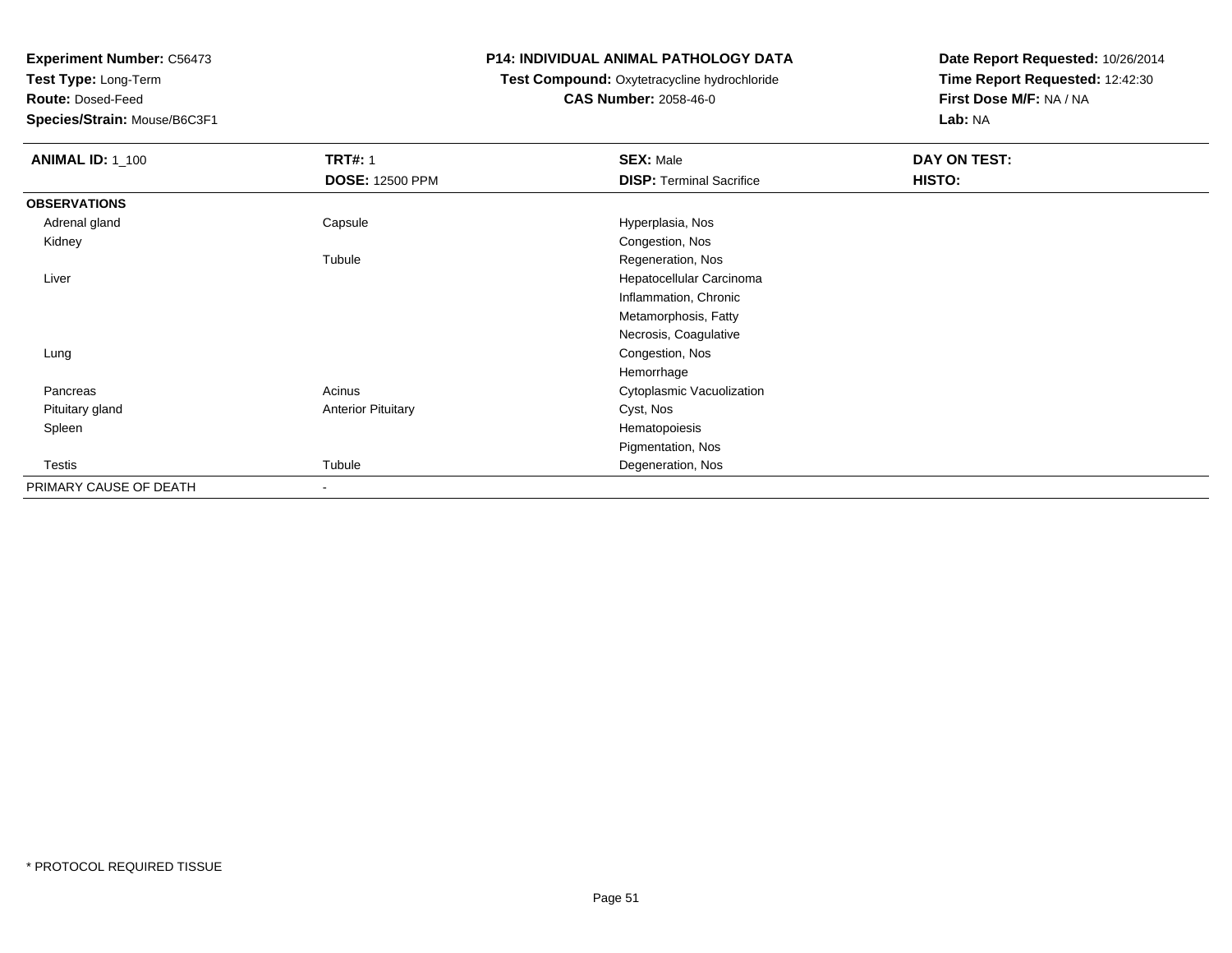**Test Type:** Long-Term

**Route:** Dosed-Feed

**Species/Strain:** Mouse/B6C3F1

### **P14: INDIVIDUAL ANIMAL PATHOLOGY DATA**

**Test Compound:** Oxytetracycline hydrochloride**CAS Number:** 2058-46-0

| <b>ANIMAL ID: 2_001</b> | <b>TRT#: 2</b>            | <b>SEX: Male</b>                  | DAY ON TEST: |
|-------------------------|---------------------------|-----------------------------------|--------------|
|                         | <b>DOSE: 6300 PPM</b>     | <b>DISP: Terminal Sacrifice</b>   | HISTO:       |
| <b>OBSERVATIONS</b>     |                           |                                   |              |
| Adrenal gland           | Capsule                   | Hyperplasia, Nos                  |              |
| Bone marrow             |                           | Hyperplasia, Granulocytic         |              |
| <b>Brain</b>            | Meninges                  | Lymphocytosis                     |              |
| Kidney                  |                           | Inflammation, Chronic             |              |
|                         | Tubule                    | Mineralization                    |              |
| Lung                    |                           | Hemorrhage                        |              |
| Lymph node              | Mandibular Lymph Node     | Hemosiderosis                     |              |
| Pancreas                | Acinus                    | Cytoplasmic Vacuolization         |              |
| Pituitary gland         | <b>Anterior Pituitary</b> | Cyst, Nos                         |              |
| Salivary gland          |                           | Inflammation, Chronic             |              |
| Spleen                  |                           | Hematopoiesis                     |              |
|                         |                           | Hyperplasia, Lymphoid             |              |
|                         |                           | Pigmentation, Nos                 |              |
| Thyroid                 |                           | <b>Cystic Follicles</b>           |              |
| Urethra                 |                           | Calculus, Microscopic Examination |              |
| PRIMARY CAUSE OF DEATH  | ۰                         |                                   |              |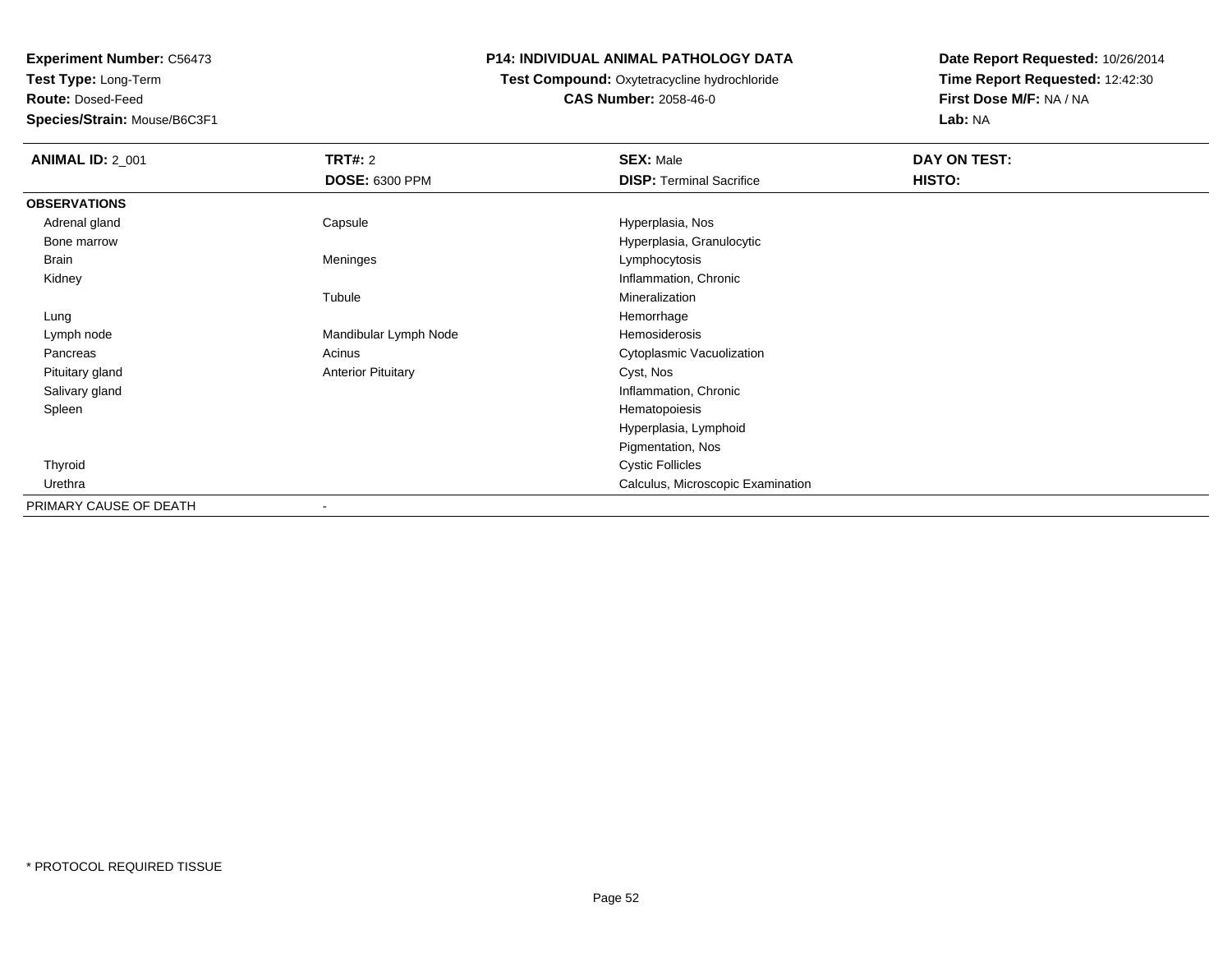**Test Type:** Long-Term

**Route:** Dosed-Feed

**Species/Strain:** Mouse/B6C3F1

#### **P14: INDIVIDUAL ANIMAL PATHOLOGY DATA**

 **Test Compound:** Oxytetracycline hydrochloride**CAS Number:** 2058-46-0

| <b>ANIMAL ID: 2_002</b> | TRT#: 2               | <b>SEX: Male</b>                  | DAY ON TEST: |  |
|-------------------------|-----------------------|-----------------------------------|--------------|--|
|                         | <b>DOSE: 6300 PPM</b> | <b>DISP:</b> Moribund Sacrifice   | HISTO:       |  |
| <b>OBSERVATIONS</b>     |                       |                                   |              |  |
| Adrenal gland           | Capsule               | Hyperplasia, Nos                  |              |  |
| Kidney                  |                       | Inflammation, Chronic             |              |  |
|                         | Tubule                | Mineralization                    |              |  |
| Liver                   |                       | Hepatocellular Carcinoma          |              |  |
| Salivary gland          |                       | Inflammation, Chronic             |              |  |
| Spleen                  |                       | Hematopoiesis                     |              |  |
|                         |                       | Pigmentation, Nos                 |              |  |
| Thyroid                 |                       | Hyperplasia, Follicular Cell      |              |  |
| Unspecified             | Multiple Organs Nos   | Sarcoma, Nos                      |              |  |
| Urethra                 |                       | Calculus, Microscopic Examination |              |  |
| PRIMARY CAUSE OF DEATH  | $\,$                  |                                   |              |  |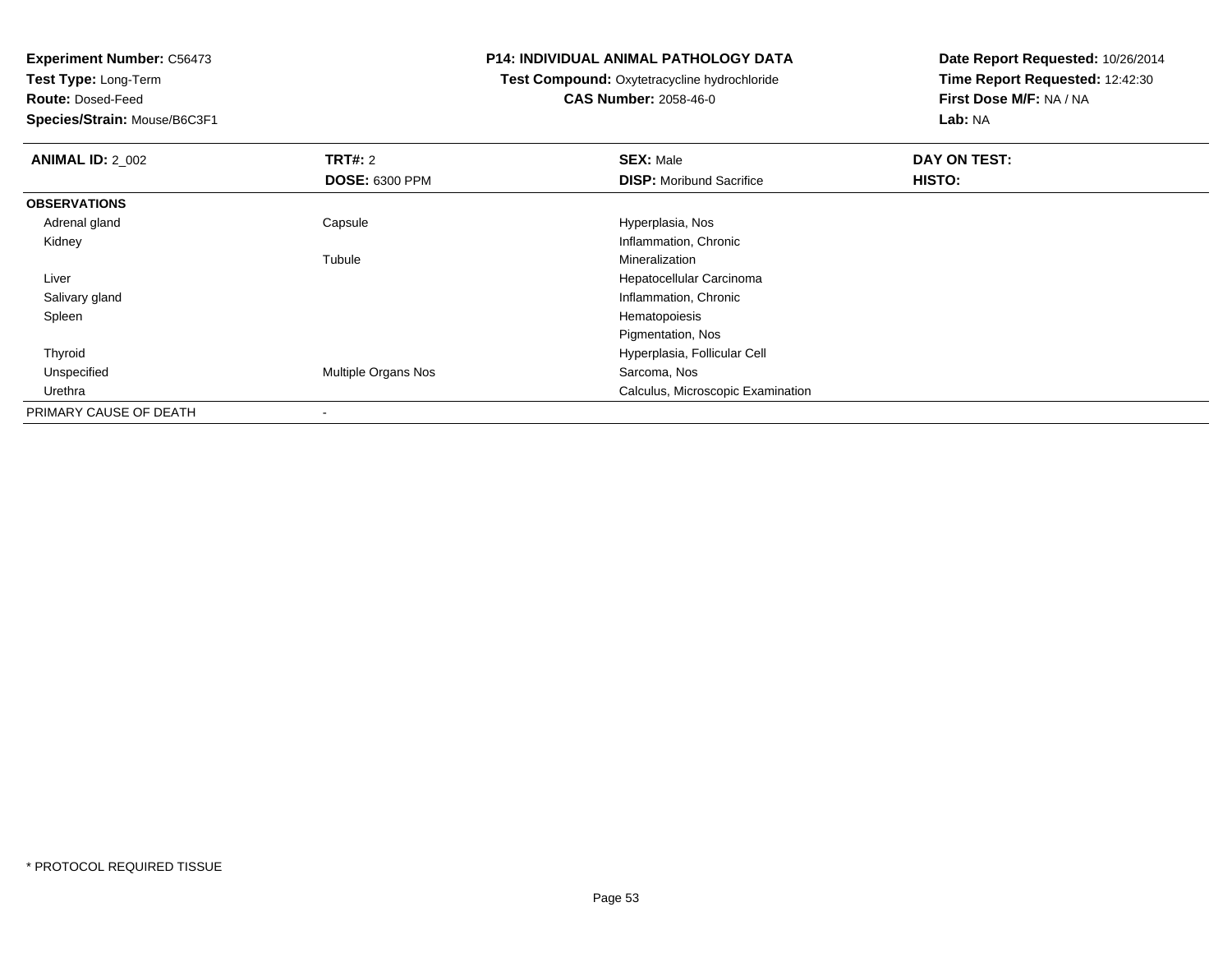**Test Type:** Long-Term

**Route:** Dosed-Feed

**Species/Strain:** Mouse/B6C3F1

### **P14: INDIVIDUAL ANIMAL PATHOLOGY DATA**

## **Test Compound:** Oxytetracycline hydrochloride**CAS Number:** 2058-46-0

| <b>ANIMAL ID: 2_003</b> | <b>TRT#: 2</b>           | <b>SEX: Male</b>                | DAY ON TEST: |  |
|-------------------------|--------------------------|---------------------------------|--------------|--|
|                         | <b>DOSE: 6300 PPM</b>    | <b>DISP: Terminal Sacrifice</b> | HISTO:       |  |
| <b>OBSERVATIONS</b>     |                          |                                 |              |  |
| Adrenal gland           | Capsule                  | Hyperplasia, Nos                |              |  |
| Brain                   |                          | Mineralization                  |              |  |
| Heart                   |                          | Inflammation, Chronic           |              |  |
| Kidney                  |                          | Infarct, Focal                  |              |  |
|                         |                          | Inflammation, Chronic           |              |  |
|                         | Tubule                   | Regeneration, Nos               |              |  |
| Liver                   |                          | Hepatocellular Carcinoma        |              |  |
| Lung                    |                          | Alveolar/Bronchiolar Carcinoma  |              |  |
|                         |                          | Congestion, Nos                 |              |  |
| Pancreas                | Acinus                   | Atrophy, Nos                    |              |  |
|                         |                          | <b>Cystic Ducts</b>             |              |  |
|                         | Acinus                   | Cytoplasmic Vacuolization       |              |  |
| Salivary gland          |                          | Inflammation, Chronic           |              |  |
| Spleen                  |                          | Hematopoiesis                   |              |  |
|                         |                          | Pigmentation, Nos               |              |  |
| Testis                  | Tubule                   | Degeneration, Nos               |              |  |
| PRIMARY CAUSE OF DEATH  | $\overline{\phantom{a}}$ |                                 |              |  |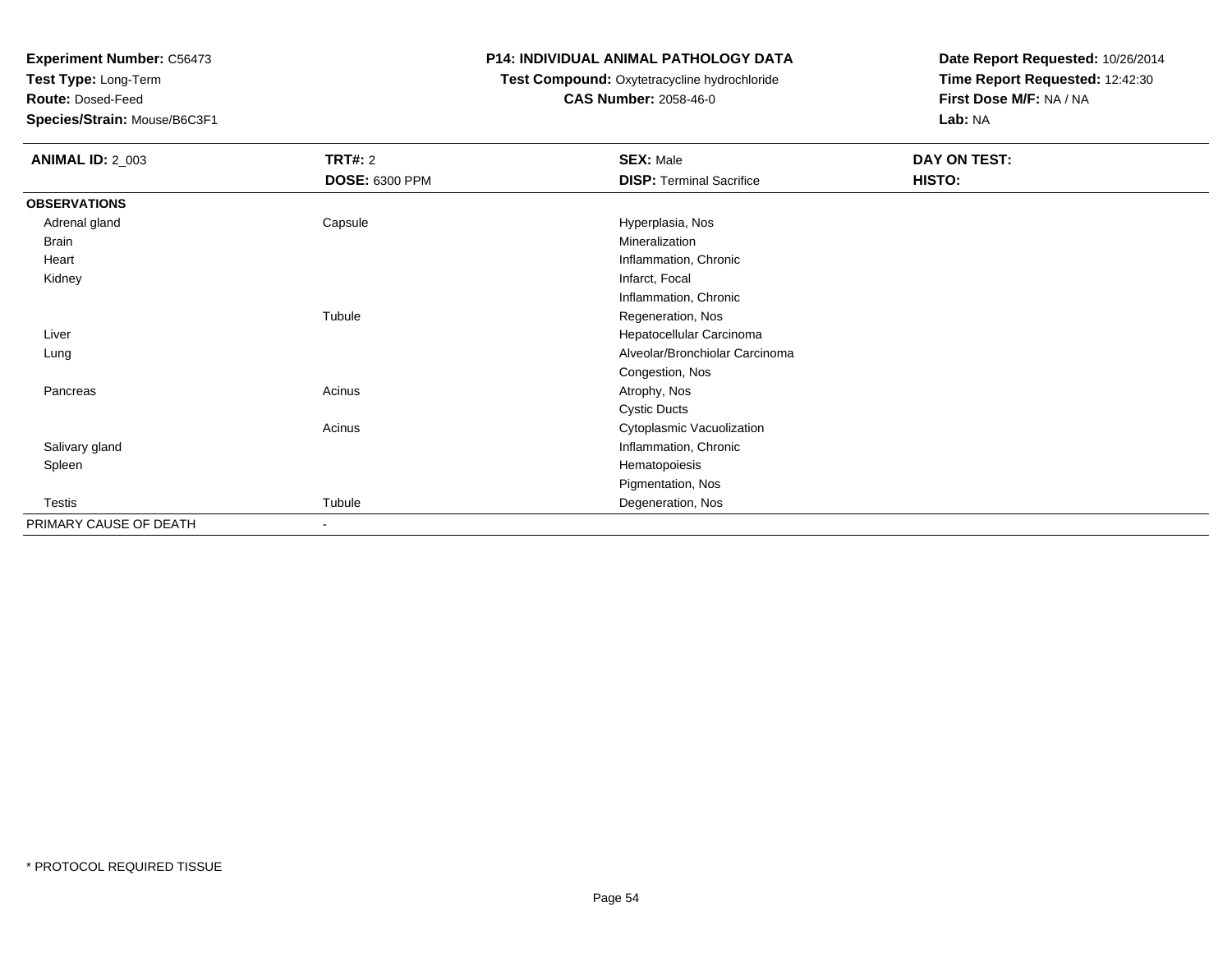| <b>Experiment Number: C56473</b><br><b>Test Type: Long-Term</b><br><b>Route: Dosed-Feed</b><br>Species/Strain: Mouse/B6C3F1 |                       | <b>P14: INDIVIDUAL ANIMAL PATHOLOGY DATA</b><br>Test Compound: Oxytetracycline hydrochloride<br><b>CAS Number: 2058-46-0</b> | Date Report Requested: 10/26/2014<br>Time Report Requested: 12:42:30<br>First Dose M/F: NA / NA<br>Lab: NA |
|-----------------------------------------------------------------------------------------------------------------------------|-----------------------|------------------------------------------------------------------------------------------------------------------------------|------------------------------------------------------------------------------------------------------------|
| <b>ANIMAL ID: 2 004</b>                                                                                                     | <b>TRT#: 2</b>        | <b>SEX: Male</b>                                                                                                             | DAY ON TEST:                                                                                               |
|                                                                                                                             | <b>DOSE: 6300 PPM</b> | <b>DISP:</b> Moribund Sacrifice                                                                                              | <b>HISTO:</b>                                                                                              |
| <b>OBSERVATIONS</b>                                                                                                         |                       |                                                                                                                              |                                                                                                            |
| Brain                                                                                                                       |                       | Mineralization                                                                                                               |                                                                                                            |
| Kidney                                                                                                                      |                       | Inflammation, Chronic                                                                                                        |                                                                                                            |
| Lymph node                                                                                                                  | Mandibular Lymph Node | Hemosiderosis                                                                                                                |                                                                                                            |
| Salivary gland                                                                                                              |                       | Inflammation, Chronic                                                                                                        |                                                                                                            |
| Spleen                                                                                                                      |                       | Hematopoiesis                                                                                                                |                                                                                                            |
| Unspecified                                                                                                                 |                       | Fibrosarcoma                                                                                                                 |                                                                                                            |
| PRIMARY CAUSE OF DEATH                                                                                                      |                       |                                                                                                                              |                                                                                                            |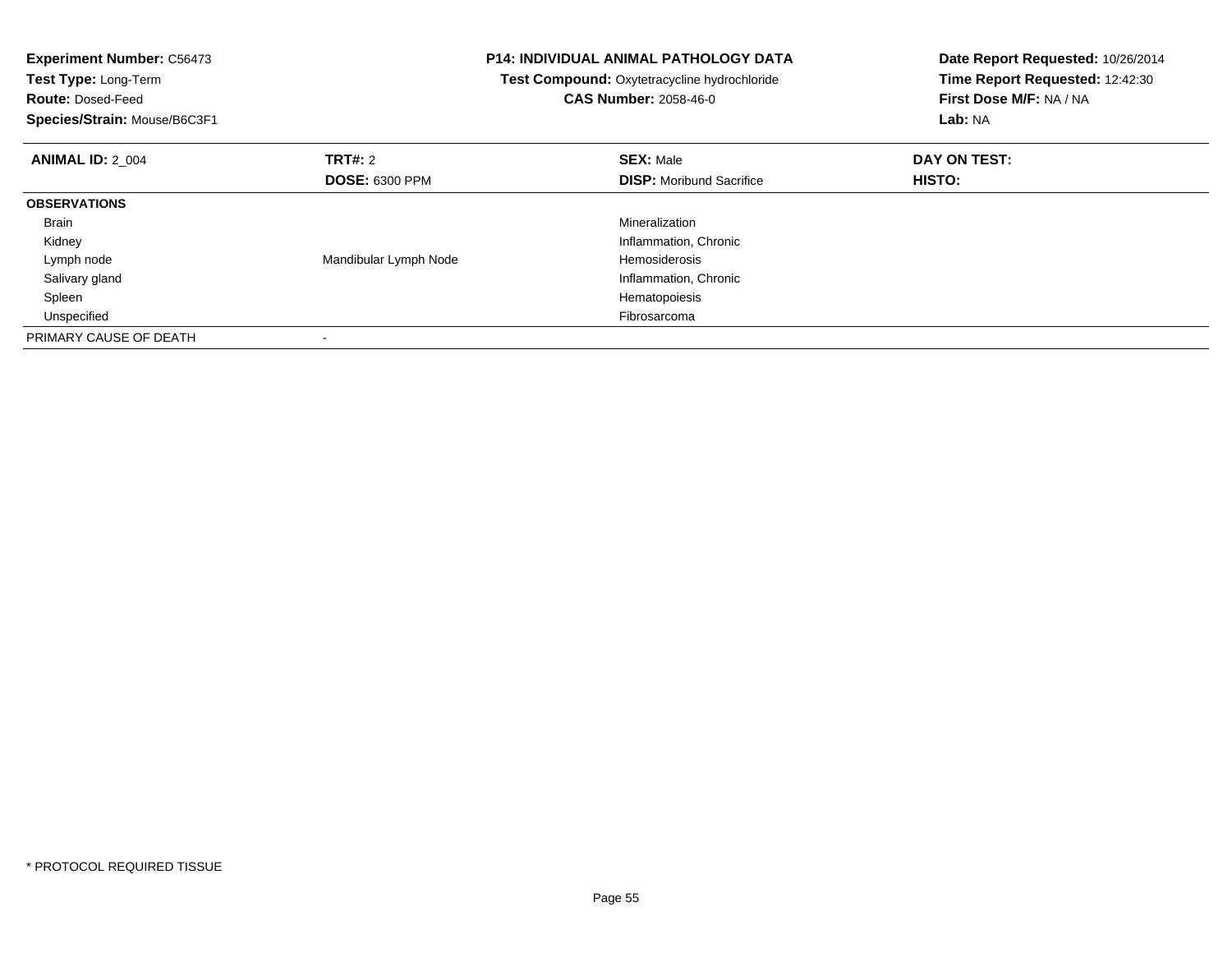**Test Type:** Long-Term

**Route:** Dosed-Feed

**Species/Strain:** Mouse/B6C3F1

## **P14: INDIVIDUAL ANIMAL PATHOLOGY DATA**

## **Test Compound:** Oxytetracycline hydrochloride**CAS Number:** 2058-46-0

| <b>ANIMAL ID: 2_005</b> | <b>TRT#: 2</b>        | <b>SEX: Male</b>                  | DAY ON TEST: |  |
|-------------------------|-----------------------|-----------------------------------|--------------|--|
|                         | <b>DOSE: 6300 PPM</b> | <b>DISP: Terminal Sacrifice</b>   | HISTO:       |  |
| <b>OBSERVATIONS</b>     |                       |                                   |              |  |
| Adrenal gland           | Capsule               | Hyperplasia, Nos                  |              |  |
| Bone marrow             |                       | Hyperplasia, Granulocytic         |              |  |
| <b>Brain</b>            |                       | Mineralization                    |              |  |
| Kidney                  |                       | Inflammation, Chronic             |              |  |
|                         | Tubule                | Mineralization                    |              |  |
|                         | Tubule                | Regeneration, Nos                 |              |  |
| Liver                   |                       | Hematopoiesis                     |              |  |
| Lung                    |                       | Hemorrhage                        |              |  |
| Pancreas                | Islets                | Cytoplasmic Vacuolization         |              |  |
| Preputial gland         |                       | Inflammation, Active Chronic      |              |  |
| Salivary gland          |                       | Inflammation, Chronic             |              |  |
| Spleen                  |                       | Hematopoiesis                     |              |  |
|                         |                       | Pigmentation, Nos                 |              |  |
| Testis                  | Tubule                | Degeneration, Nos                 |              |  |
| Thyroid                 |                       | <b>Cystic Follicles</b>           |              |  |
| Urethra                 |                       | Calculus, Microscopic Examination |              |  |
| PRIMARY CAUSE OF DEATH  | $\blacksquare$        |                                   |              |  |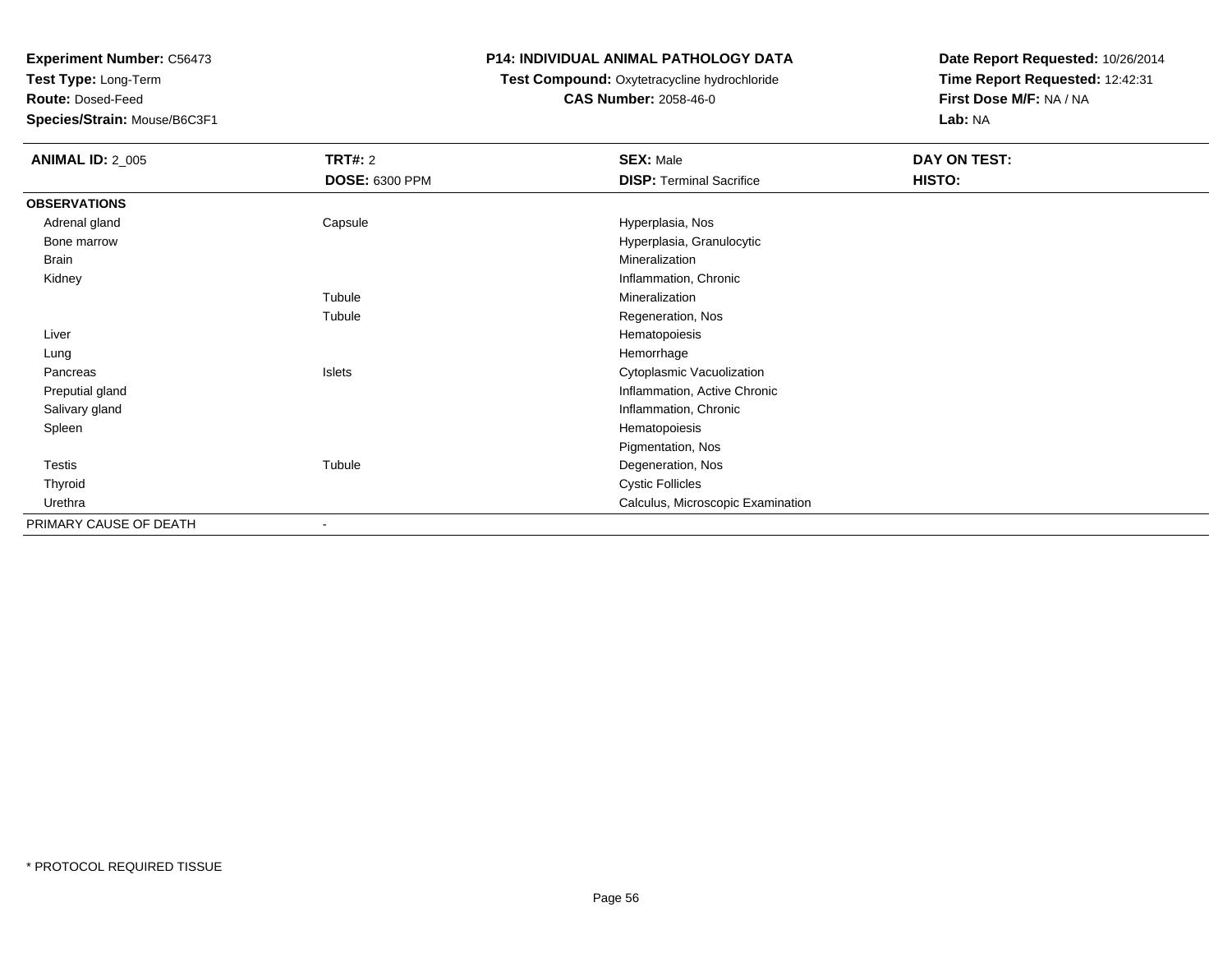**Test Type:** Long-Term

**Route:** Dosed-Feed

**Species/Strain:** Mouse/B6C3F1

## **P14: INDIVIDUAL ANIMAL PATHOLOGY DATA**

## **Test Compound:** Oxytetracycline hydrochloride**CAS Number:** 2058-46-0

| <b>ANIMAL ID: 2_006</b> | <b>TRT#: 2</b>        | <b>SEX: Male</b>                  | DAY ON TEST: |  |
|-------------------------|-----------------------|-----------------------------------|--------------|--|
|                         | <b>DOSE: 6300 PPM</b> | <b>DISP: Terminal Sacrifice</b>   | HISTO:       |  |
| <b>OBSERVATIONS</b>     |                       |                                   |              |  |
| Adrenal gland           | Capsule               | Hyperplasia, Nos                  |              |  |
|                         | Medulla               | Pheochromocytoma                  |              |  |
| Bone marrow             |                       | Hyperplasia, Granulocytic         |              |  |
| Brain                   |                       | Mineralization                    |              |  |
| Kidney                  | Tubule                | Mineralization                    |              |  |
|                         | Tubule                | Regeneration, Nos                 |              |  |
| Lung                    |                       | <b>Cholesterol Deposit</b>        |              |  |
|                         |                       | Hemorrhage                        |              |  |
|                         |                       | Pneumonia, Interstitial Chronic   |              |  |
| Pancreas                | Acinus                | Cytoplasmic Vacuolization         |              |  |
| Spleen                  |                       | Hematopoiesis                     |              |  |
|                         |                       | Pigmentation, Nos                 |              |  |
| Testis                  | Tubule                | Degeneration, Nos                 |              |  |
| Thyroid                 |                       | <b>Cystic Follicles</b>           |              |  |
| Unspecified             | Multiple Organs Nos   | Inflammation, Chronic             |              |  |
| Urethra                 |                       | Calculus, Microscopic Examination |              |  |
| PRIMARY CAUSE OF DEATH  |                       |                                   |              |  |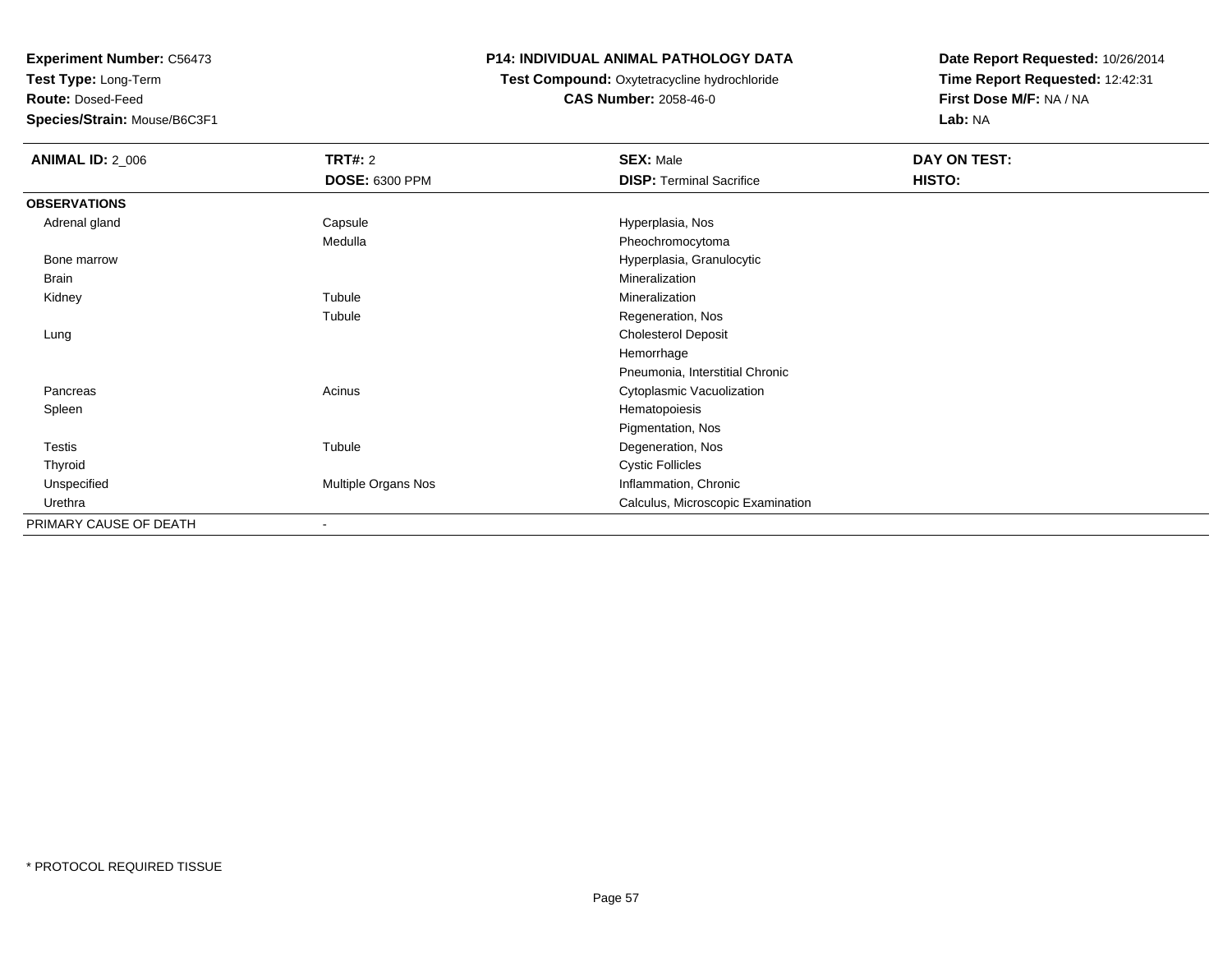**Test Type:** Long-Term

**Route:** Dosed-Feed

**Species/Strain:** Mouse/B6C3F1

### **P14: INDIVIDUAL ANIMAL PATHOLOGY DATA**

### **Test Compound:** Oxytetracycline hydrochloride**CAS Number:** 2058-46-0

| <b>ANIMAL ID: 2_007</b> | TRT#: 2<br><b>DOSE: 6300 PPM</b> | <b>SEX: Male</b><br><b>DISP: Terminal Sacrifice</b> | <b>DAY ON TEST:</b><br>HISTO: |
|-------------------------|----------------------------------|-----------------------------------------------------|-------------------------------|
|                         |                                  |                                                     |                               |
| <b>OBSERVATIONS</b>     |                                  |                                                     |                               |
| Adrenal gland           | Capsule                          | Hyperplasia, Nos                                    |                               |
| Bone marrow             |                                  | Hyperplasia, Granulocytic                           |                               |
| <b>Brain</b>            |                                  | Mineralization                                      |                               |
| Heart                   |                                  | Inflammation, Chronic                               |                               |
| Kidney                  |                                  | Inflammation, Chronic                               |                               |
|                         | Tubule                           | Necrosis, Nos                                       |                               |
| Lung                    |                                  | Alveolar/Bronchiolar Carcinoma                      |                               |
|                         |                                  | Histiocytosis                                       |                               |
| Lymph node              | Mandibular Lymph Node            | Hemosiderosis                                       |                               |
| Pancreas                | Acinus                           | Cytoplasmic Vacuolization                           |                               |
| Preputial gland         |                                  | Inflammation, Active Chronic                        |                               |
| Salivary gland          |                                  | Inflammation, Chronic                               |                               |
| Spleen                  |                                  | Hematopoiesis                                       |                               |
|                         |                                  | Pigmentation, Nos                                   |                               |
| Testis                  | Tubule                           | Degeneration, Nos                                   |                               |
| Thyroid                 |                                  | <b>Cystic Follicles</b>                             |                               |
| Unspecified             |                                  | <b>Steatitis</b>                                    |                               |
| Urethra                 |                                  | Calculus, Microscopic Examination                   |                               |
| PRIMARY CAUSE OF DEATH  | ٠                                |                                                     |                               |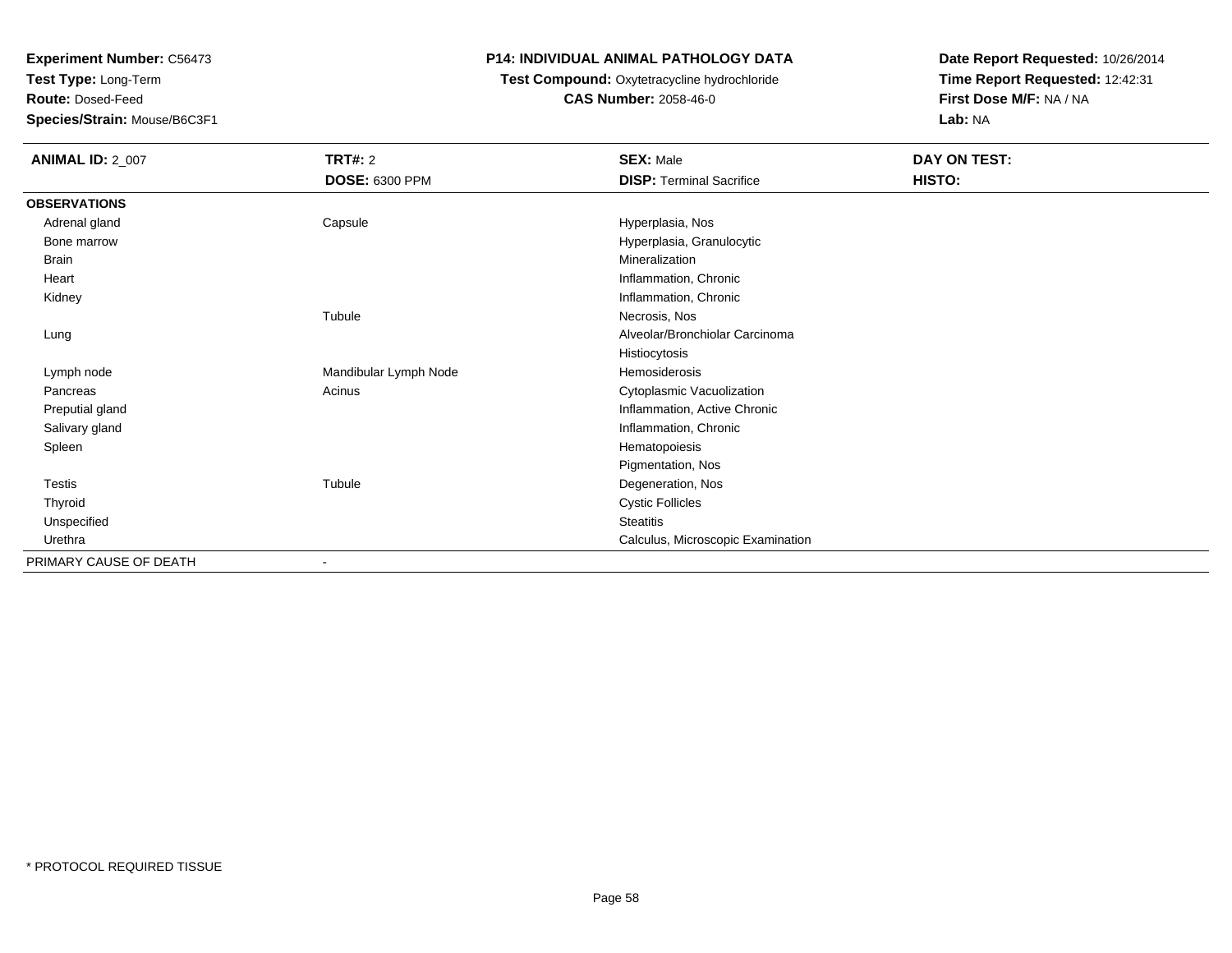**Test Type:** Long-Term

**Route:** Dosed-Feed

**Species/Strain:** Mouse/B6C3F1

### **P14: INDIVIDUAL ANIMAL PATHOLOGY DATA**

## **Test Compound:** Oxytetracycline hydrochloride**CAS Number:** 2058-46-0

| <b>ANIMAL ID: 2_008</b> | <b>TRT#:</b> 2           | <b>SEX: Male</b>                | DAY ON TEST: |
|-------------------------|--------------------------|---------------------------------|--------------|
|                         | <b>DOSE: 6300 PPM</b>    | <b>DISP:</b> Moribund Sacrifice | HISTO:       |
| <b>OBSERVATIONS</b>     |                          |                                 |              |
| Adrenal gland           | Capsule                  | Hyperplasia, Nos                |              |
| Bone marrow             |                          | Hyperplasia, Granulocytic       |              |
| Brain                   |                          | Mineralization                  |              |
| Kidney                  |                          | Inflammation, Chronic           |              |
|                         | Tubule                   | Mineralization                  |              |
| Lung                    |                          | Alveolar/Bronchiolar Adenoma    |              |
| Lymph node              | Mandibular Lymph Node    | Hemosiderosis                   |              |
| Pancreas                | Acinus                   | Cytoplasmic Vacuolization       |              |
| Preputial gland         |                          | Inflammation, Suppurative       |              |
| Spleen                  |                          | Hematopoiesis                   |              |
|                         |                          | Pigmentation, Nos               |              |
| Unspecified             |                          | Fibrosarcoma                    |              |
|                         |                          | <b>Steatitis</b>                |              |
| PRIMARY CAUSE OF DEATH  | $\overline{\phantom{a}}$ |                                 |              |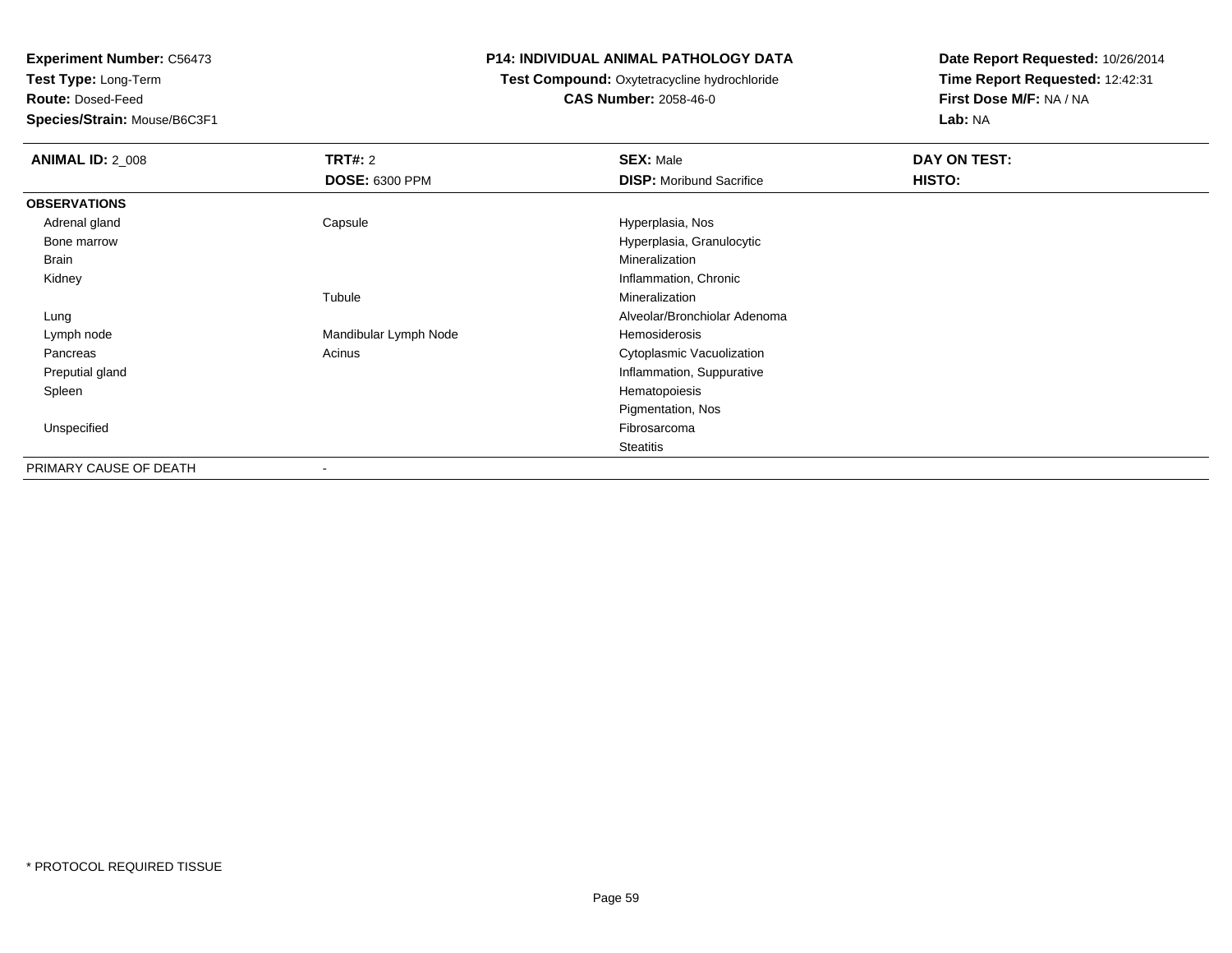**Test Type:** Long-Term

**Route:** Dosed-Feed

**Species/Strain:** Mouse/B6C3F1

## **P14: INDIVIDUAL ANIMAL PATHOLOGY DATA**

# **Test Compound:** Oxytetracycline hydrochloride**CAS Number:** 2058-46-0

| <b>ANIMAL ID: 2_009</b> | <b>TRT#: 2</b>        | <b>SEX: Male</b>                  | DAY ON TEST: |  |
|-------------------------|-----------------------|-----------------------------------|--------------|--|
|                         | <b>DOSE: 6300 PPM</b> | <b>DISP: Terminal Sacrifice</b>   | HISTO:       |  |
| <b>OBSERVATIONS</b>     |                       |                                   |              |  |
| Adrenal gland           | Capsule               | Hyperplasia, Nos                  |              |  |
|                         | Medulla               | Hyperplasia, Nos                  |              |  |
| Bone marrow             |                       | Hyperplasia, Granulocytic         |              |  |
| <b>Brain</b>            |                       | Mineralization                    |              |  |
| Kidney                  |                       | Inflammation, Chronic             |              |  |
|                         | Tubule                | Mineralization                    |              |  |
|                         | Tubule                | Regeneration, Nos                 |              |  |
| Liver                   |                       | Inflammation, Chronic             |              |  |
| Lung                    |                       | Alveolar/Bronchiolar Adenoma      |              |  |
|                         |                       | Alveolar/Bronchiolar Carcinoma    |              |  |
|                         |                       | Histiocytosis                     |              |  |
| Pancreas                | Acinus                | Cytoplasmic Vacuolization         |              |  |
| Salivary gland          |                       | Inflammation, Chronic             |              |  |
| Skin                    |                       | Cyst, Epidermal Inclusion         |              |  |
| Spleen                  |                       | Hematopoiesis                     |              |  |
|                         |                       | Hyperplasia, Lymphoid             |              |  |
|                         |                       | Pigmentation, Nos                 |              |  |
| Thymus                  |                       | Cyst, Nos                         |              |  |
| Urethra                 |                       | Calculus, Microscopic Examination |              |  |
| PRIMARY CAUSE OF DEATH  |                       |                                   |              |  |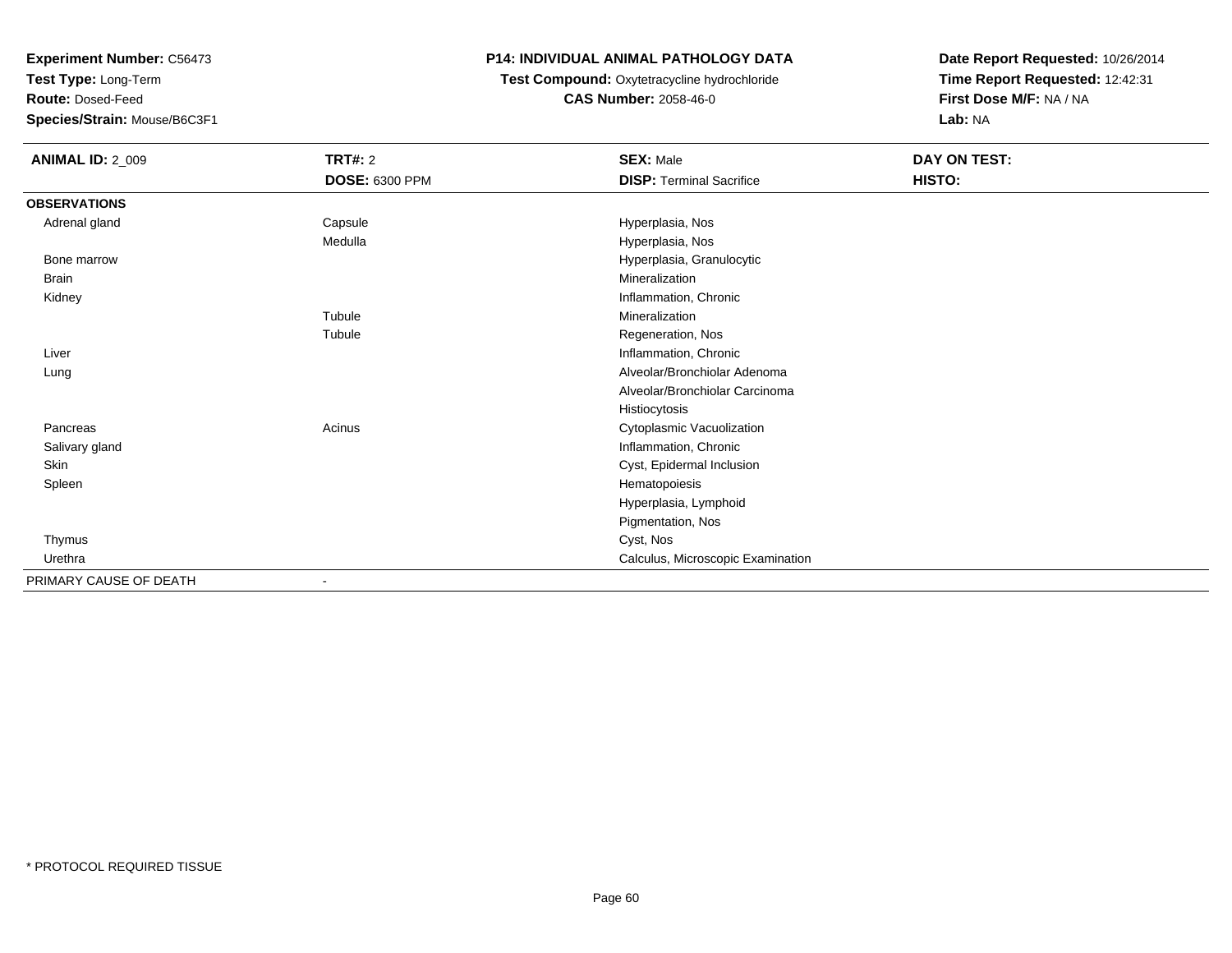**Test Type:** Long-Term

**Route:** Dosed-Feed

**Species/Strain:** Mouse/B6C3F1

### **P14: INDIVIDUAL ANIMAL PATHOLOGY DATA**

### **Test Compound:** Oxytetracycline hydrochloride**CAS Number:** 2058-46-0

| <b>ANIMAL ID: 2_010</b> | <b>TRT#:</b> 2        | <b>SEX: Male</b>                  | DAY ON TEST: |  |
|-------------------------|-----------------------|-----------------------------------|--------------|--|
|                         | <b>DOSE: 6300 PPM</b> | <b>DISP: Terminal Sacrifice</b>   | HISTO:       |  |
| <b>OBSERVATIONS</b>     |                       |                                   |              |  |
| Adrenal gland           | Capsule               | Hyperplasia, Nos                  |              |  |
| Bone marrow             |                       | Hyperplasia, Granulocytic         |              |  |
| Brain                   |                       | Mineralization                    |              |  |
| Kidney                  | Tubule                | Mineralization                    |              |  |
|                         | Tubule                | Regeneration, Nos                 |              |  |
| Liver                   |                       | Hematopoiesis                     |              |  |
|                         |                       | Hepatocellular Adenoma            |              |  |
|                         |                       | Inflammation, Chronic             |              |  |
| Lung                    |                       | Pneumonia, Interstitial Chronic   |              |  |
| Pancreas                | Acinus                | Cytoplasmic Vacuolization         |              |  |
| Spleen                  |                       | Hematopoiesis                     |              |  |
| Testis                  | Tubule                | Mineralization                    |              |  |
| Thyroid                 |                       | <b>Cystic Follicles</b>           |              |  |
| Unspecified             |                       | Fibrosarcoma                      |              |  |
|                         | Multiple Organs Nos   | Inflammation, Chronic             |              |  |
| Urethra                 |                       | Calculus, Microscopic Examination |              |  |
| PRIMARY CAUSE OF DEATH  | ٠                     |                                   |              |  |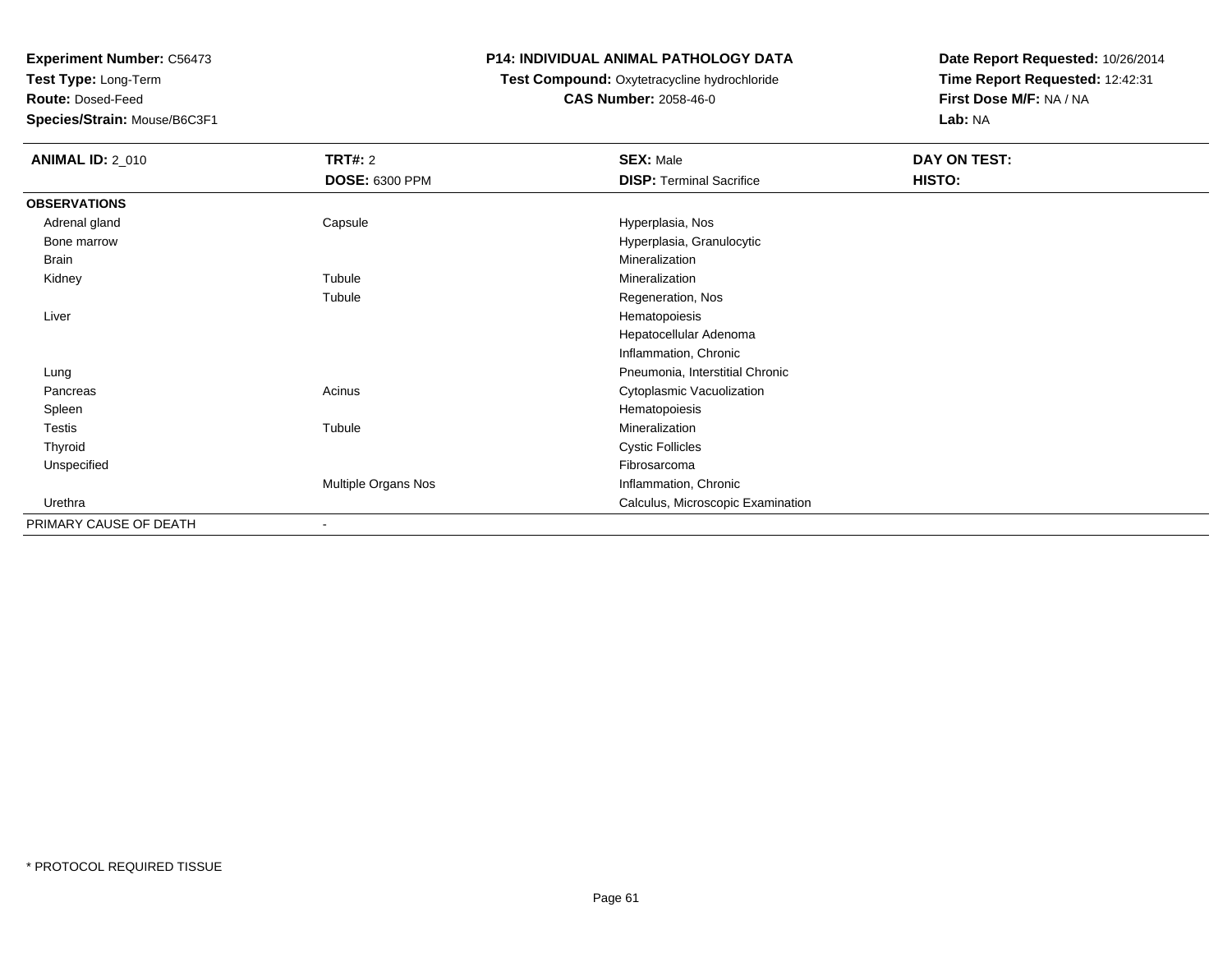**Test Type:** Long-Term

**Route:** Dosed-Feed

**Species/Strain:** Mouse/B6C3F1

### **P14: INDIVIDUAL ANIMAL PATHOLOGY DATA**

**Test Compound:** Oxytetracycline hydrochloride**CAS Number:** 2058-46-0

| <b>ANIMAL ID: 2_011</b> | <b>TRT#: 2</b>           | <b>SEX: Male</b>                | DAY ON TEST: |
|-------------------------|--------------------------|---------------------------------|--------------|
|                         | <b>DOSE: 6300 PPM</b>    | <b>DISP: Terminal Sacrifice</b> | HISTO:       |
| <b>OBSERVATIONS</b>     |                          |                                 |              |
| Adrenal gland           | Capsule                  | Hyperplasia, Nos                |              |
|                         | Medulla                  | Hyperplasia, Nos                |              |
| Bone marrow             |                          | Hyperplasia, Granulocytic       |              |
| Kidney                  | Tubule                   | Mineralization                  |              |
|                         | Tubule                   | Regeneration, Nos               |              |
| Lung                    |                          | Alveolar/Bronchiolar Carcinoma  |              |
| Lymph node              | Mesenteric Lymph Node    | Hyperplasia, Lymphoid           |              |
| Pancreas                | Acinus                   | Cytoplasmic Vacuolization       |              |
| Spleen                  |                          | Hematopoiesis                   |              |
|                         |                          | Hyperplasia, Lymphoid           |              |
|                         |                          | Pigmentation, Nos               |              |
| <b>Testis</b>           |                          | Hyperplasia, Interstitial Cell  |              |
| Thyroid                 |                          | <b>Cystic Follicles</b>         |              |
|                         |                          | Lymphocytosis                   |              |
| Unspecified             | Multiple Organs Nos      | Inflammation, Chronic           |              |
| PRIMARY CAUSE OF DEATH  | $\overline{\phantom{a}}$ |                                 |              |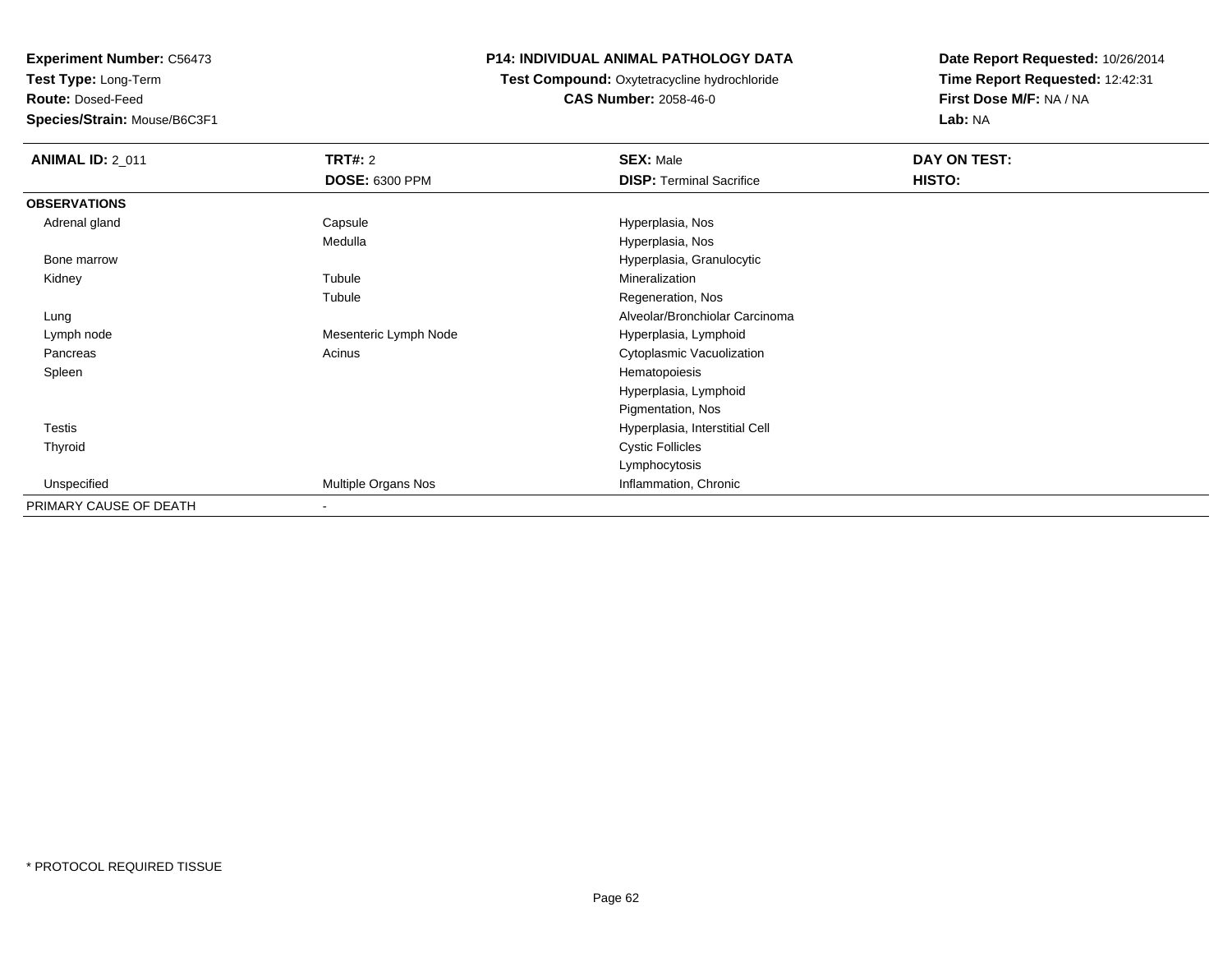**Test Type:** Long-Term

**Route:** Dosed-Feed

**Species/Strain:** Mouse/B6C3F1

## **P14: INDIVIDUAL ANIMAL PATHOLOGY DATA**

## **Test Compound:** Oxytetracycline hydrochloride**CAS Number:** 2058-46-0

| <b>ANIMAL ID: 2_012</b> | <b>TRT#: 2</b>        | <b>SEX: Male</b>                  | DAY ON TEST: |  |
|-------------------------|-----------------------|-----------------------------------|--------------|--|
|                         | <b>DOSE: 6300 PPM</b> | <b>DISP: Terminal Sacrifice</b>   | HISTO:       |  |
| <b>OBSERVATIONS</b>     |                       |                                   |              |  |
| Adrenal gland           | Capsule               | Hyperplasia, Nos                  |              |  |
| Bone marrow             |                       | Hyperplasia, Granulocytic         |              |  |
| Kidney                  |                       | Inflammation, Chronic             |              |  |
|                         | Tubule                | Mineralization                    |              |  |
|                         | Tubule                | Regeneration, Nos                 |              |  |
| Lung                    |                       | Hemorrhage                        |              |  |
| Pancreas                | Acinus                | Cytoplasmic Vacuolization         |              |  |
|                         |                       | Inflammation, Chronic             |              |  |
| Preputial gland         |                       | Inflammation, Active Chronic      |              |  |
| Salivary gland          |                       | Inflammation, Chronic             |              |  |
| Spleen                  |                       | Hematoma, Nos                     |              |  |
|                         |                       | Hematopoiesis                     |              |  |
|                         |                       | Pigmentation, Nos                 |              |  |
| Testis                  | Tubule                | Degeneration, Nos                 |              |  |
| Thymus                  |                       | Cyst, Nos                         |              |  |
| Urethra                 |                       | Calculus, Microscopic Examination |              |  |
| PRIMARY CAUSE OF DEATH  | $\blacksquare$        |                                   |              |  |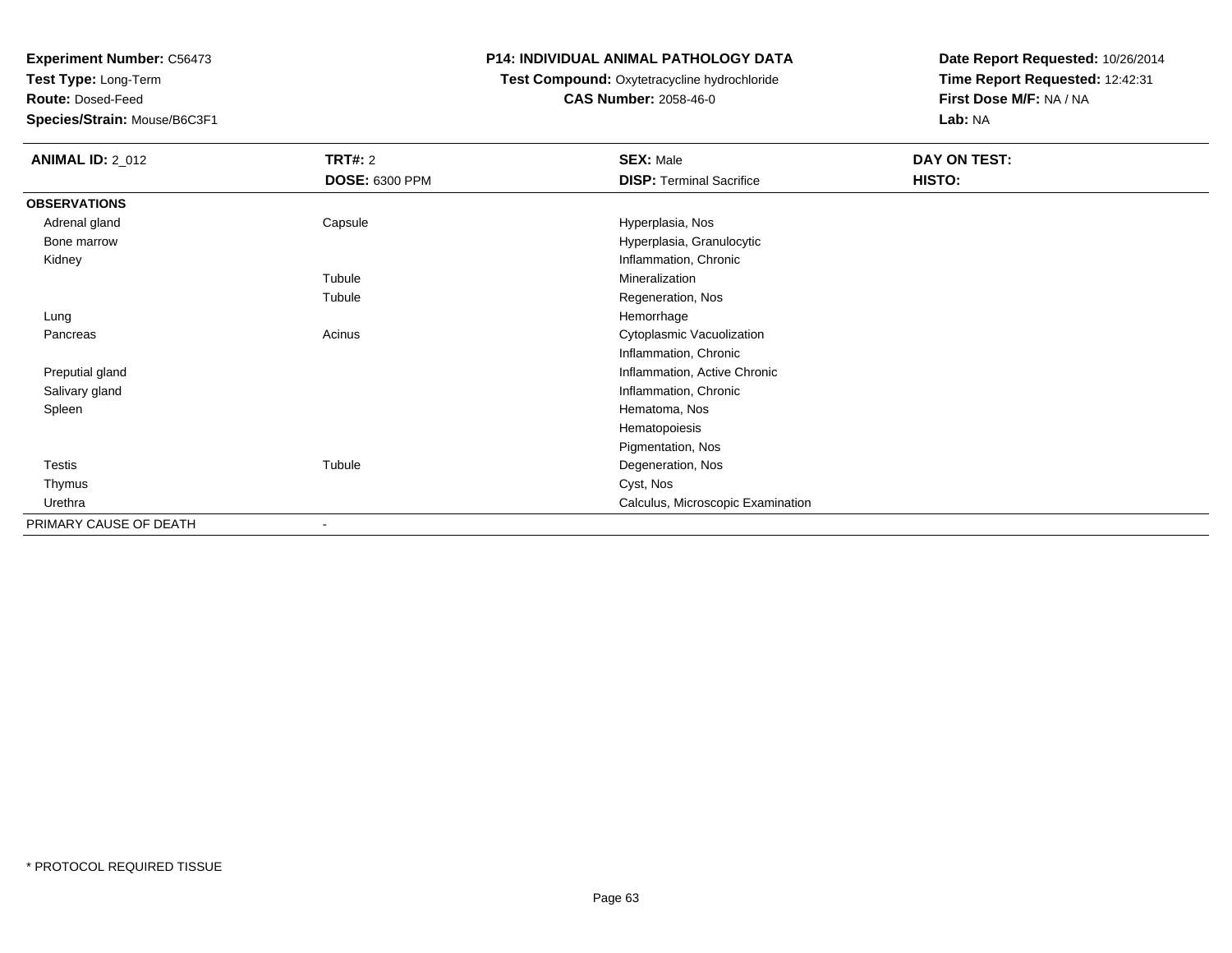**Test Type:** Long-Term

**Route:** Dosed-Feed

**Species/Strain:** Mouse/B6C3F1

## **P14: INDIVIDUAL ANIMAL PATHOLOGY DATA**

**Test Compound:** Oxytetracycline hydrochloride**CAS Number:** 2058-46-0

| <b>ANIMAL ID: 2_013</b> | <b>TRT#: 2</b>        | <b>SEX: Male</b>                | DAY ON TEST: |  |
|-------------------------|-----------------------|---------------------------------|--------------|--|
|                         | <b>DOSE: 6300 PPM</b> | <b>DISP: Terminal Sacrifice</b> | HISTO:       |  |
| <b>OBSERVATIONS</b>     |                       |                                 |              |  |
| Adrenal gland           | Cortex Nos            | <b>Accessory Structure</b>      |              |  |
|                         | Capsule               | Hyperplasia, Nos                |              |  |
|                         | Cortex Nos            | Hyperplasia, Nos                |              |  |
| Brain                   |                       | Mineralization                  |              |  |
| Kidney                  |                       | Inflammation, Chronic           |              |  |
|                         | Tubule                | Mineralization                  |              |  |
|                         | Tubule                | Necrosis, Nos                   |              |  |
|                         | Tubule                | Regeneration, Nos               |              |  |
| Lymph node              | Mandibular Lymph Node | Hemosiderosis                   |              |  |
| Pancreas                | Acinus                | Cytoplasmic Vacuolization       |              |  |
| Preputial gland         |                       | Inflammation, Chronic           |              |  |
| Salivary gland          |                       | Inflammation, Chronic           |              |  |
| Spleen                  |                       | Hematopoiesis                   |              |  |
| <b>Testis</b>           | Tubule                | Degeneration, Nos               |              |  |
|                         | Tubule                | Mineralization                  |              |  |
| Thyroid                 |                       | <b>Cystic Follicles</b>         |              |  |
| PRIMARY CAUSE OF DEATH  | ۰                     |                                 |              |  |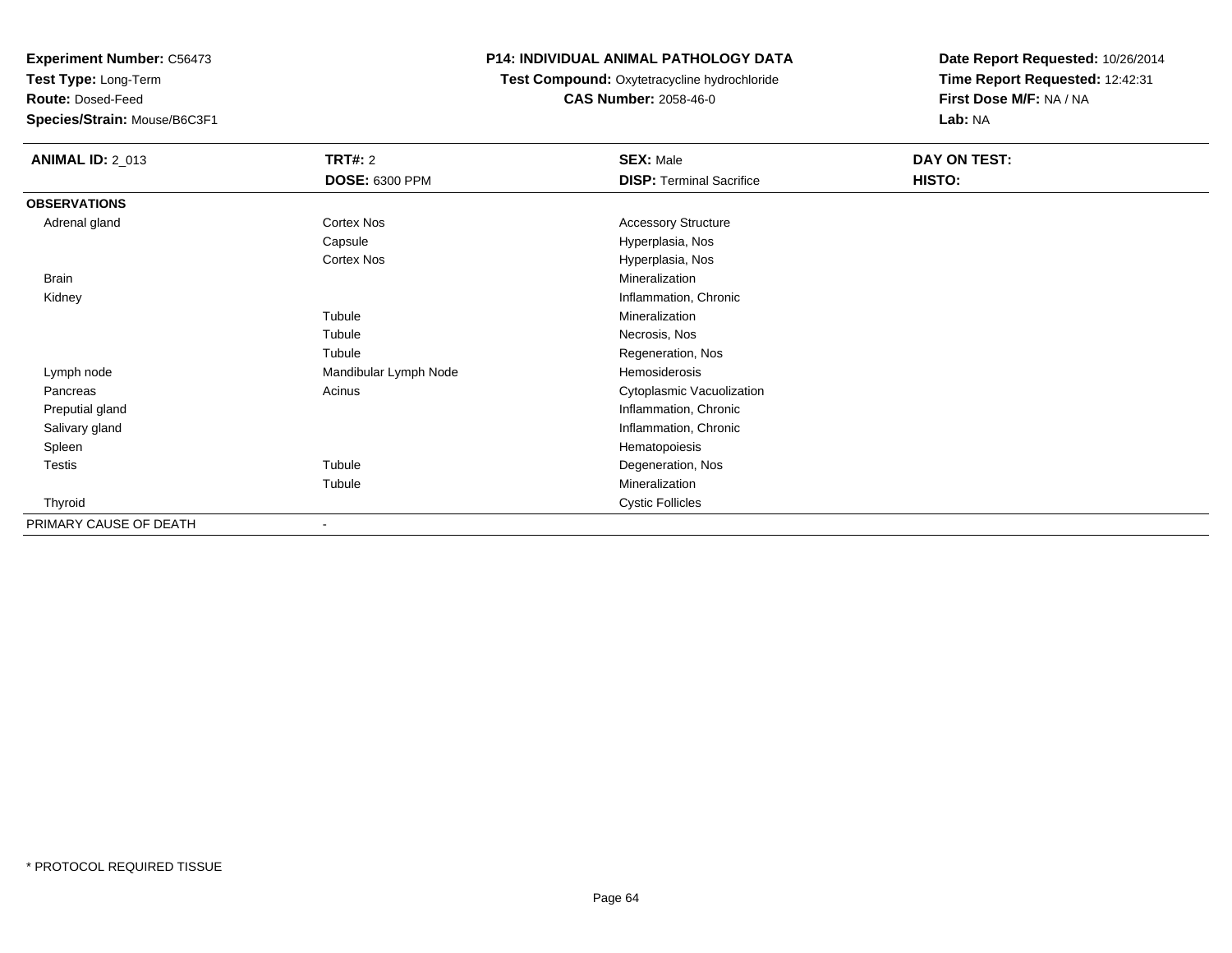**Test Type:** Long-Term

**Route:** Dosed-Feed

**Species/Strain:** Mouse/B6C3F1

## **P14: INDIVIDUAL ANIMAL PATHOLOGY DATA**

**Test Compound:** Oxytetracycline hydrochloride**CAS Number:** 2058-46-0

| <b>ANIMAL ID: 2_014</b> | <b>TRT#: 2</b>        | <b>SEX: Male</b>                  | DAY ON TEST: |  |
|-------------------------|-----------------------|-----------------------------------|--------------|--|
|                         | DOSE: 6300 PPM        | <b>DISP: Terminal Sacrifice</b>   | HISTO:       |  |
| <b>OBSERVATIONS</b>     |                       |                                   |              |  |
| Adrenal gland           | Capsule               | Hyperplasia, Nos                  |              |  |
| Bone marrow             |                       | Hyperplasia, Granulocytic         |              |  |
| <b>Brain</b>            |                       | Mineralization                    |              |  |
| Kidney                  |                       | Metaplasia, Osseous               |              |  |
| Lung                    |                       | Bronchopneumonia, Chronic         |              |  |
|                         |                       | Histiocytosis                     |              |  |
| Lymph node              | Mesenteric Lymph Node | Angiectasis                       |              |  |
|                         | Mesenteric Lymph Node | Hemosiderosis                     |              |  |
| Pancreas                | Acinus                | Cytoplasmic Vacuolization         |              |  |
| Skin                    |                       | Hyperkeratosis                    |              |  |
|                         |                       | Mineralization                    |              |  |
| Spleen                  |                       | Hematopoiesis                     |              |  |
|                         |                       | Pigmentation, Nos                 |              |  |
| Thyroid                 |                       | Cyst, Embryonal Duct              |              |  |
|                         |                       | <b>Cystic Follicles</b>           |              |  |
|                         |                       | Hyperplasia, C Cell               |              |  |
| Unspecified             | Multiple Organs Nos   | Inflammation, Chronic             |              |  |
| Urinary bladder         |                       | Calculus, Microscopic Examination |              |  |
|                         |                       | Inflammation, Active Chronic      |              |  |
| PRIMARY CAUSE OF DEATH  |                       |                                   |              |  |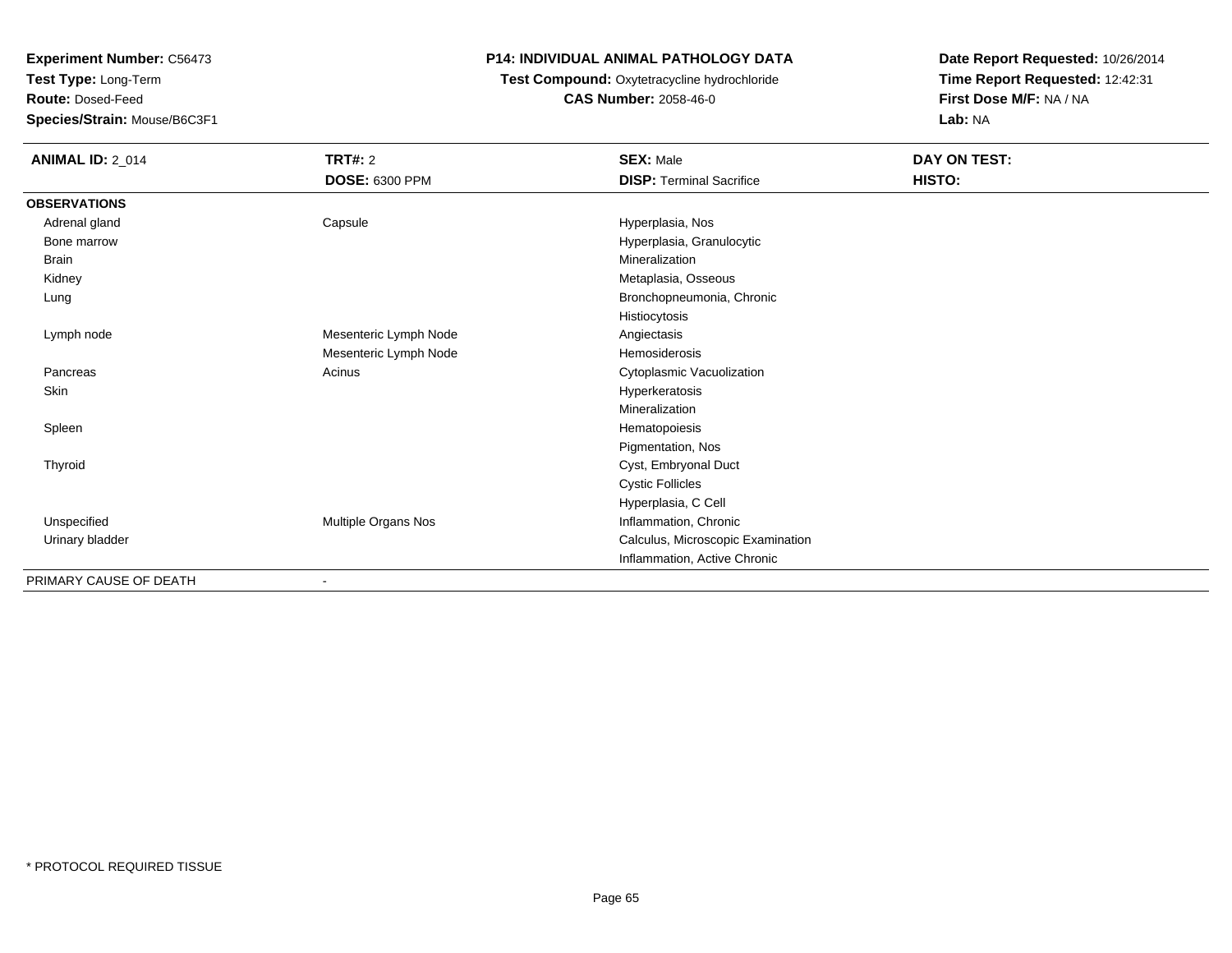| <b>Experiment Number: C56473</b><br>Test Type: Long-Term<br><b>Route: Dosed-Feed</b><br>Species/Strain: Mouse/B6C3F1 |                                  | <b>P14: INDIVIDUAL ANIMAL PATHOLOGY DATA</b><br>Test Compound: Oxytetracycline hydrochloride<br><b>CAS Number: 2058-46-0</b> | Date Report Requested: 10/26/2014<br>Time Report Requested: 12:42:31<br>First Dose M/F: NA / NA<br>Lab: NA |
|----------------------------------------------------------------------------------------------------------------------|----------------------------------|------------------------------------------------------------------------------------------------------------------------------|------------------------------------------------------------------------------------------------------------|
| <b>ANIMAL ID: 2 015</b>                                                                                              | TRT#: 2<br><b>DOSE: 6300 PPM</b> | <b>SEX: Male</b><br><b>DISP: Natural Death</b>                                                                               | DAY ON TEST:<br><b>HISTO:</b>                                                                              |
| <b>OBSERVATIONS</b>                                                                                                  |                                  |                                                                                                                              |                                                                                                            |
| Adrenal gland                                                                                                        | Capsule                          | Hyperplasia, Nos                                                                                                             |                                                                                                            |
| Liver                                                                                                                |                                  | Hepatocellular Carcinoma                                                                                                     |                                                                                                            |
| Lung                                                                                                                 |                                  | Congestion, Nos                                                                                                              |                                                                                                            |
| Spleen                                                                                                               |                                  | Pigmentation, Nos                                                                                                            |                                                                                                            |
| PRIMARY CAUSE OF DEATH                                                                                               |                                  |                                                                                                                              |                                                                                                            |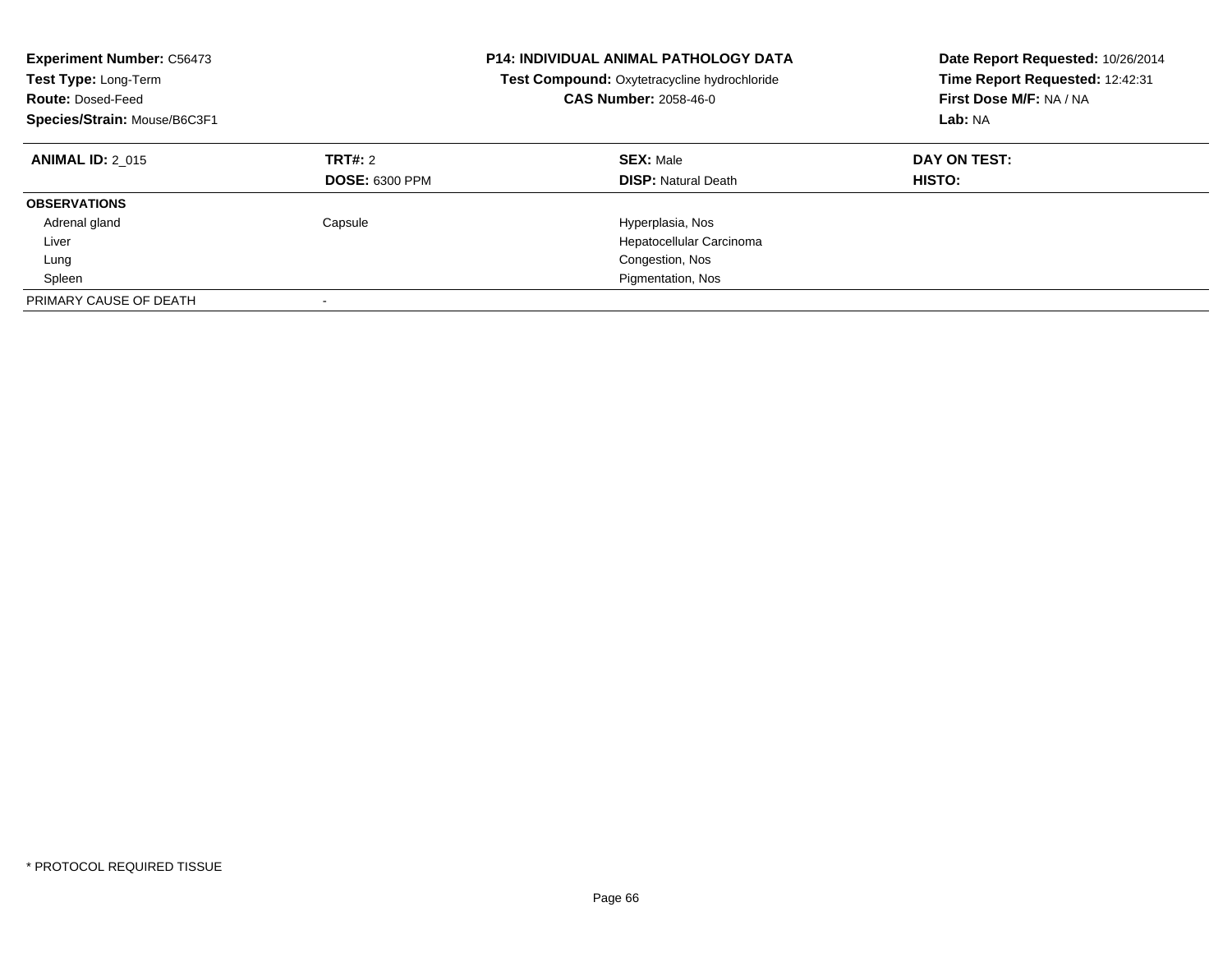**Test Type:** Long-Term

**Route:** Dosed-Feed

**Species/Strain:** Mouse/B6C3F1

## **P14: INDIVIDUAL ANIMAL PATHOLOGY DATA**

**Test Compound:** Oxytetracycline hydrochloride**CAS Number:** 2058-46-0

| <b>ANIMAL ID: 2_016</b> | <b>TRT#: 2</b>        | <b>SEX: Male</b>                  | DAY ON TEST: |
|-------------------------|-----------------------|-----------------------------------|--------------|
|                         | <b>DOSE: 6300 PPM</b> | <b>DISP: Terminal Sacrifice</b>   | HISTO:       |
| <b>OBSERVATIONS</b>     |                       |                                   |              |
| Adrenal gland           | Capsule               | Hyperplasia, Nos                  |              |
|                         | Cortex Nos            | Hyperplasia, Nos                  |              |
| Bone marrow             |                       | Hyperplasia, Granulocytic         |              |
| Brain                   |                       | Mineralization                    |              |
| Kidney                  |                       | Inflammation, Chronic             |              |
|                         |                       | Metaplasia, Osseous               |              |
|                         | Tubule                | Regeneration, Nos                 |              |
| Liver                   |                       | Inflammation, Chronic             |              |
| Pancreas                | Acinus                | Cytoplasmic Vacuolization         |              |
| Preputial gland         |                       | Inflammation, Active Chronic      |              |
| Salivary gland          |                       | Inflammation, Chronic             |              |
| Skeletal muscle         |                       | Inflammation, Chronic             |              |
| Spleen                  |                       | Hematopoiesis                     |              |
|                         |                       | Pigmentation, Nos                 |              |
| Testis                  |                       | Hyperplasia, Interstitial Cell    |              |
| Thyroid                 |                       | <b>Cystic Follicles</b>           |              |
| Urethra                 |                       | Calculus, Microscopic Examination |              |
| PRIMARY CAUSE OF DEATH  |                       |                                   |              |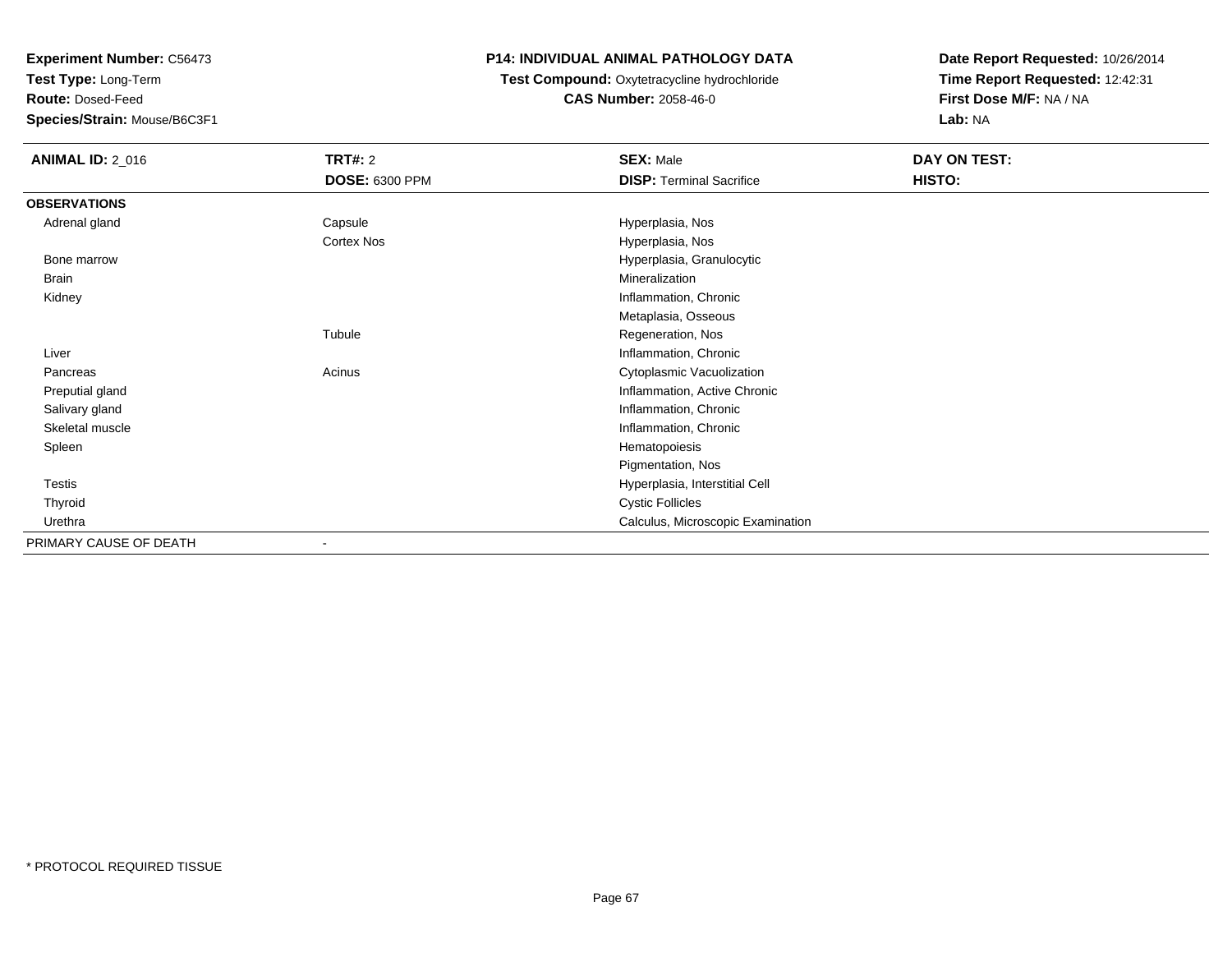**Test Type:** Long-Term

**Route:** Dosed-Feed

**Species/Strain:** Mouse/B6C3F1

## **P14: INDIVIDUAL ANIMAL PATHOLOGY DATA**

**Test Compound:** Oxytetracycline hydrochloride**CAS Number:** 2058-46-0

| <b>ANIMAL ID: 2_017</b> | TRT#: 2                  | <b>SEX: Male</b>                | DAY ON TEST: |
|-------------------------|--------------------------|---------------------------------|--------------|
|                         | <b>DOSE: 6300 PPM</b>    | <b>DISP: Moribund Sacrifice</b> | HISTO:       |
| <b>OBSERVATIONS</b>     |                          |                                 |              |
| Brain                   |                          | Mineralization                  |              |
| Heart                   |                          | Inflammation, Chronic           |              |
| <b>Intestine Small</b>  | Duodenum                 | Necrosis, Coagulative           |              |
| Kidney                  |                          | Inflammation, Chronic           |              |
|                         | Tubule                   | Mineralization                  |              |
| Liver                   |                          | Cytoplasmic Vacuolization       |              |
| Lung                    |                          | Pneumonia, Interstitial Chronic |              |
| Lymph node              | Mandibular Lymph Node    | Hemosiderosis                   |              |
| Preputial gland         |                          | Inflammation, Chronic           |              |
| Spleen                  |                          | Hematopoiesis                   |              |
| Stomach                 | <b>Glandular Stomach</b> | Degeneration, Cystic            |              |
|                         | Forestomach              | Ulcer, Chronic                  |              |
| Thyroid                 |                          | <b>Cystic Follicles</b>         |              |
| PRIMARY CAUSE OF DEATH  |                          |                                 |              |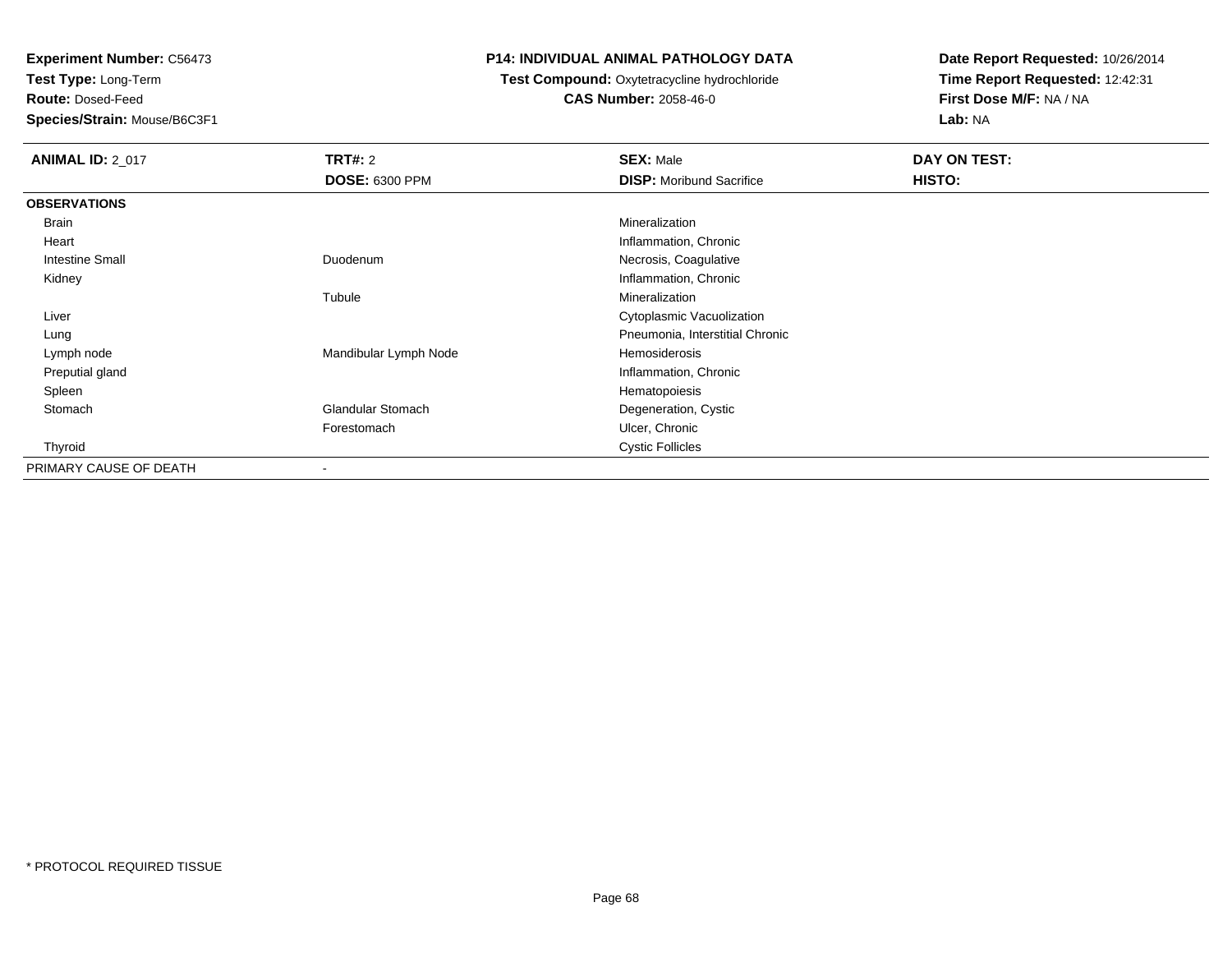**Test Type:** Long-Term

**Route:** Dosed-Feed

**Species/Strain:** Mouse/B6C3F1

### **P14: INDIVIDUAL ANIMAL PATHOLOGY DATA**

**Test Compound:** Oxytetracycline hydrochloride**CAS Number:** 2058-46-0

| <b>ANIMAL ID: 2_018</b> | <b>TRT#: 2</b>           | <b>SEX: Male</b>                 | DAY ON TEST: |  |
|-------------------------|--------------------------|----------------------------------|--------------|--|
|                         | DOSE: 6300 PPM           | <b>DISP: Terminal Sacrifice</b>  | HISTO:       |  |
| <b>OBSERVATIONS</b>     |                          |                                  |              |  |
| Adrenal gland           | Capsule                  | Hyperplasia, Nos                 |              |  |
|                         | Medulla                  | Hyperplasia, Nos                 |              |  |
| Bone marrow             |                          | Hyperplasia, Granulocytic        |              |  |
| <b>Brain</b>            |                          | Mineralization                   |              |  |
| Kidney                  |                          | Inflammation, Chronic            |              |  |
|                         | Tubule                   | Regeneration, Nos                |              |  |
| Liver                   |                          | Metamorphosis, Fatty             |              |  |
| Lung                    |                          | Alveolar/Bronchiolar Carcinoma   |              |  |
|                         |                          | Bronchopneumonia, Nos            |              |  |
|                         |                          | <b>Cholesterol Deposit</b>       |              |  |
|                         |                          | Hemorrhage                       |              |  |
|                         |                          | Histiocytosis                    |              |  |
|                         |                          | Hyperplasia, Alveolar Epithelium |              |  |
| Pancreas                | Acinus                   | Cytoplasmic Vacuolization        |              |  |
| Preputial gland         |                          | Inflammation, Active Chronic     |              |  |
|                         |                          | Mineralization                   |              |  |
| Salivary gland          |                          | Inflammation, Chronic            |              |  |
| Spleen                  |                          | Hematopoiesis                    |              |  |
|                         |                          | Hyperplasia, Lymphoid            |              |  |
|                         |                          | Pigmentation, Nos                |              |  |
| Stomach                 | <b>Glandular Stomach</b> | Mineralization                   |              |  |
| <b>Testis</b>           | Tubule                   | Mineralization                   |              |  |
| Thyroid                 |                          | <b>Cystic Follicles</b>          |              |  |
| Unspecified             |                          | Fibroma                          |              |  |
| PRIMARY CAUSE OF DEATH  | $\overline{\phantom{a}}$ |                                  |              |  |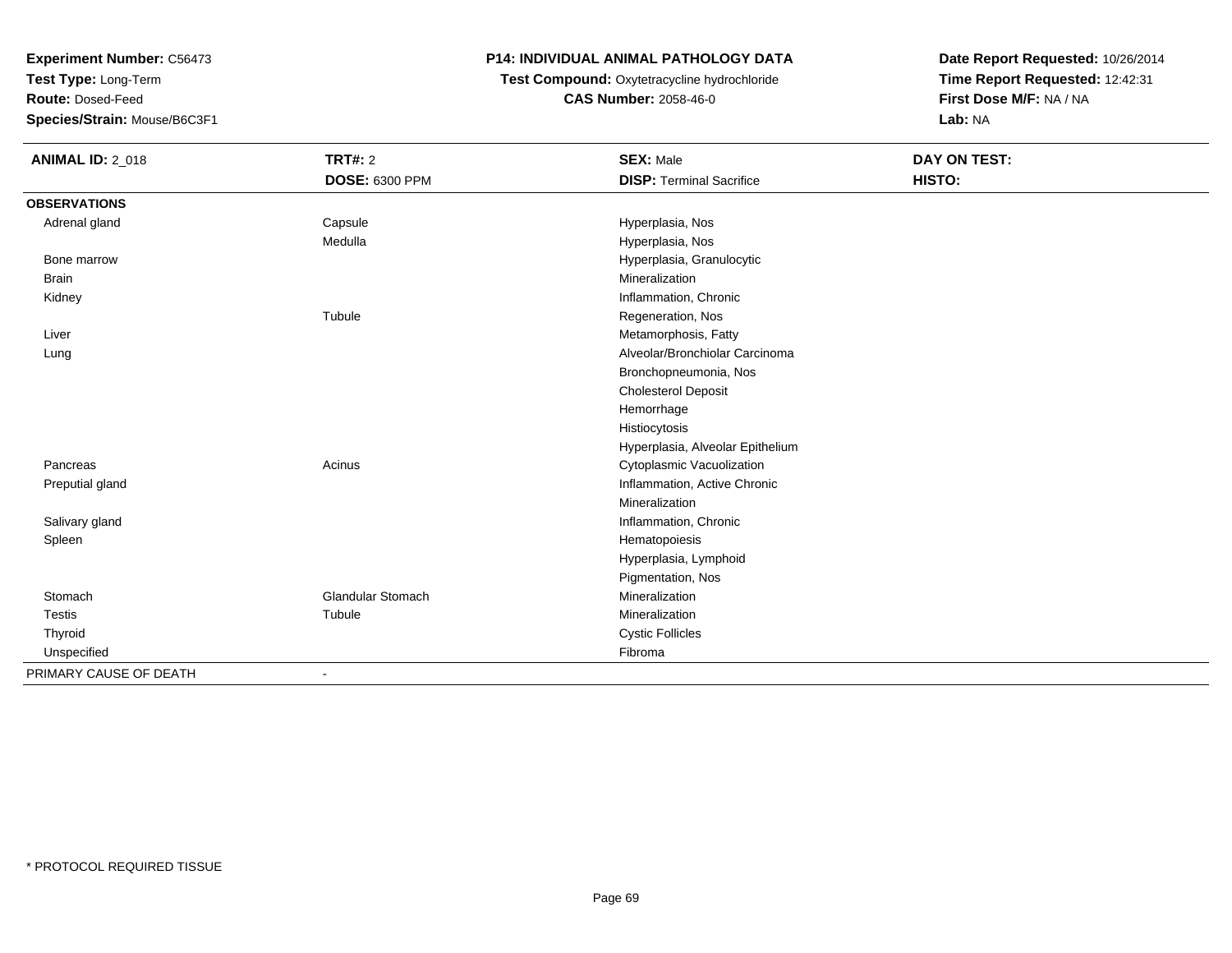**Test Type:** Long-Term

**Route:** Dosed-Feed

**Species/Strain:** Mouse/B6C3F1

### **P14: INDIVIDUAL ANIMAL PATHOLOGY DATA**

## **Test Compound:** Oxytetracycline hydrochloride**CAS Number:** 2058-46-0

| <b>ANIMAL ID: 2_019</b> | <b>TRT#: 2</b>        | <b>SEX: Male</b>                  | DAY ON TEST: |  |
|-------------------------|-----------------------|-----------------------------------|--------------|--|
|                         | <b>DOSE: 6300 PPM</b> | <b>DISP: Terminal Sacrifice</b>   | HISTO:       |  |
| <b>OBSERVATIONS</b>     |                       |                                   |              |  |
| Adrenal gland           | Capsule               | Hyperplasia, Nos                  |              |  |
| Bone marrow             |                       | Hyperplasia, Granulocytic         |              |  |
| Kidney                  |                       | Inflammation, Chronic             |              |  |
|                         | Tubule                | Mineralization                    |              |  |
|                         | Tubule                | Regeneration, Nos                 |              |  |
| Pancreas                | Acinus                | Cytoplasmic Vacuolization         |              |  |
|                         |                       | Focal Cellular Change             |              |  |
| Preputial gland         |                       | Inflammation, Chronic             |              |  |
| Salivary gland          |                       | Inflammation, Chronic             |              |  |
| Spleen                  |                       | Hematopoiesis                     |              |  |
|                         |                       | Pigmentation, Nos                 |              |  |
| <b>Testis</b>           | Tubule                | Degeneration, Nos                 |              |  |
| Thyroid                 |                       | Hyperplasia, C Cell               |              |  |
| Urethra                 |                       | Calculus, Microscopic Examination |              |  |
| PRIMARY CAUSE OF DEATH  | $\blacksquare$        |                                   |              |  |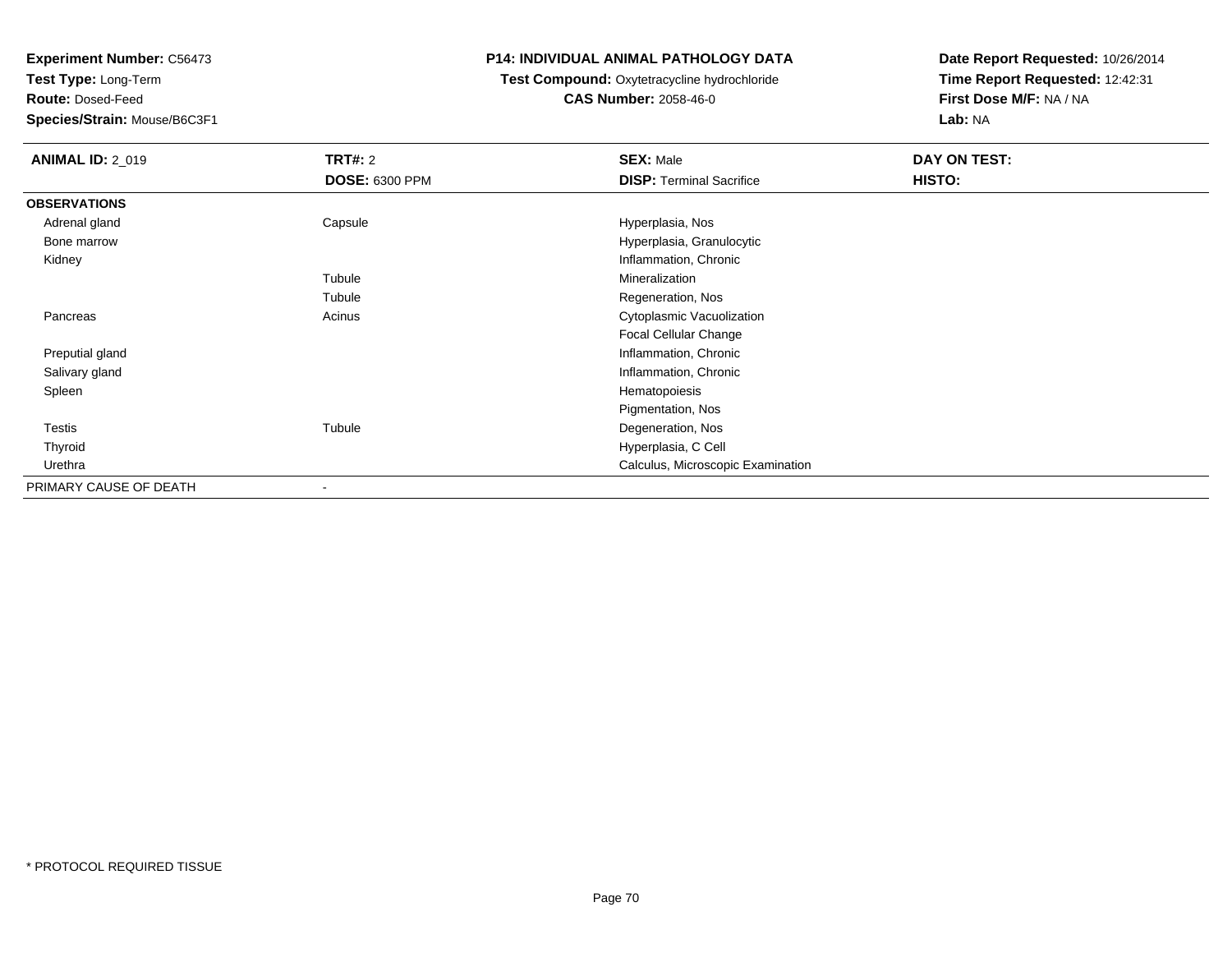**Test Type:** Long-Term

**Route:** Dosed-Feed

**Species/Strain:** Mouse/B6C3F1

### **P14: INDIVIDUAL ANIMAL PATHOLOGY DATA**

**Test Compound:** Oxytetracycline hydrochloride**CAS Number:** 2058-46-0

| <b>ANIMAL ID: 2_020</b> | <b>TRT#: 2</b>           | <b>SEX: Male</b>                | DAY ON TEST: |
|-------------------------|--------------------------|---------------------------------|--------------|
|                         | <b>DOSE: 6300 PPM</b>    | <b>DISP:</b> Moribund Sacrifice | HISTO:       |
| <b>OBSERVATIONS</b>     |                          |                                 |              |
| Adrenal gland           | Capsule                  | Hyperplasia, Nos                |              |
|                         | Medulla                  | Hyperplasia, Nos                |              |
| <b>Brain</b>            |                          | Mineralization                  |              |
| Kidney                  |                          | Nephropathy                     |              |
| Liver                   |                          | Hepatocellular Carcinoma        |              |
| Lung                    |                          | Congestion, Nos                 |              |
| Preputial gland         |                          | Inflammation, Suppurative       |              |
| Prostate                |                          | Inflammation, Chronic           |              |
| Salivary gland          |                          | Inflammation, Chronic           |              |
| Spleen                  |                          | Hematopoiesis                   |              |
|                         |                          | Pigmentation, Nos               |              |
| Stomach                 | <b>Glandular Stomach</b> | Degeneration, Cystic            |              |
| PRIMARY CAUSE OF DEATH  |                          |                                 |              |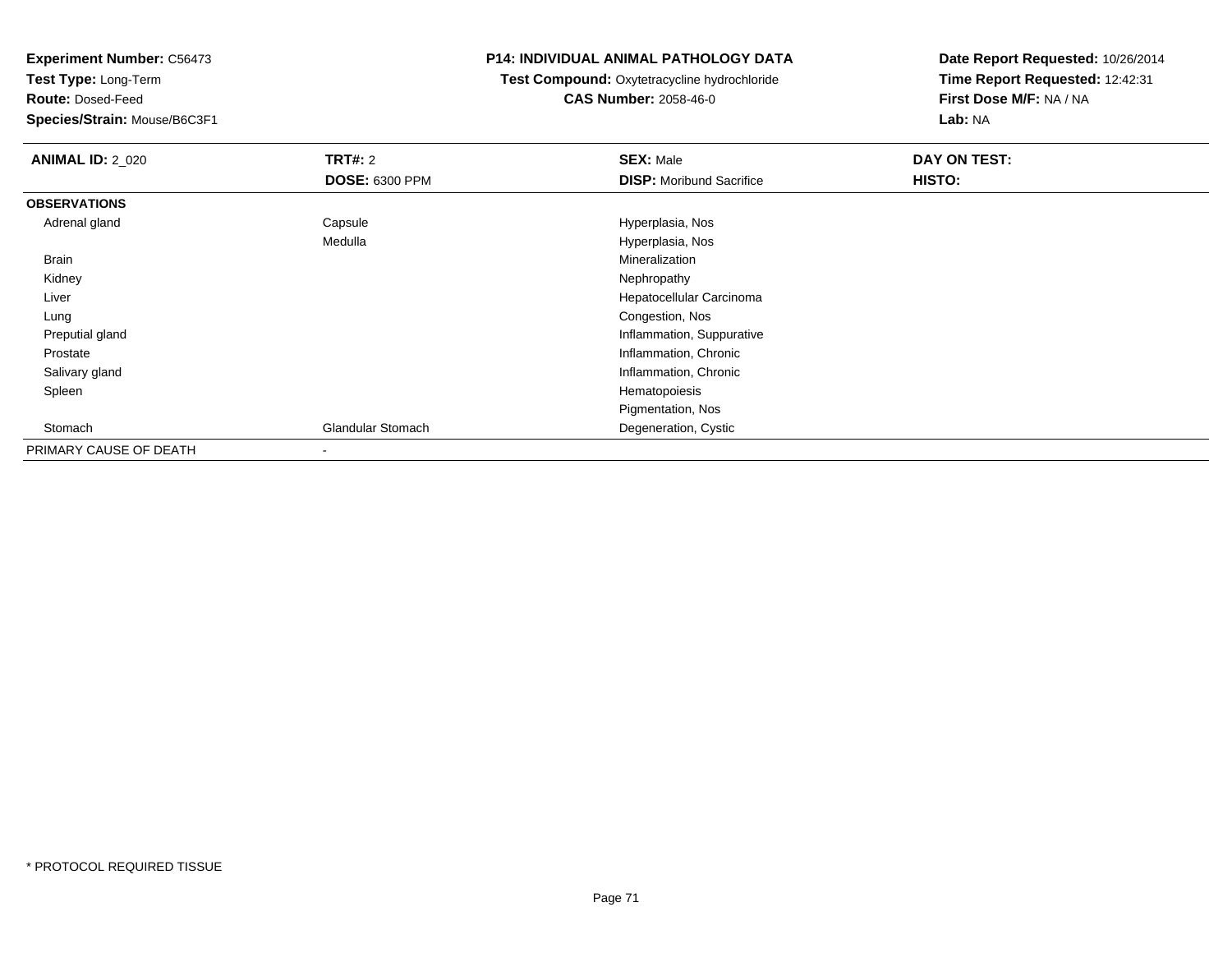**Test Type:** Long-Term

**Route:** Dosed-Feed

**Species/Strain:** Mouse/B6C3F1

## **P14: INDIVIDUAL ANIMAL PATHOLOGY DATA**

## **Test Compound:** Oxytetracycline hydrochloride**CAS Number:** 2058-46-0

| <b>ANIMAL ID: 2_021</b> | TRT#: 2                  | <b>SEX: Male</b>                 | DAY ON TEST: |  |
|-------------------------|--------------------------|----------------------------------|--------------|--|
|                         | <b>DOSE: 6300 PPM</b>    | <b>DISP: Terminal Sacrifice</b>  | HISTO:       |  |
| <b>OBSERVATIONS</b>     |                          |                                  |              |  |
| Adrenal gland           | Capsule                  | Hyperplasia, Nos                 |              |  |
|                         | <b>Cortex Nos</b>        | Hyperplasia, Nos                 |              |  |
| Bone marrow             |                          | Hyperplasia, Granulocytic        |              |  |
| Brain                   |                          | Mineralization                   |              |  |
| Kidney                  |                          | Inflammation, Chronic            |              |  |
|                         | Tubule                   | Regeneration, Nos                |              |  |
| Liver                   |                          | Hematopoiesis                    |              |  |
| Lung                    |                          | Alveolar/Bronchiolar Adenoma     |              |  |
|                         |                          | Histiocytosis                    |              |  |
|                         |                          | Hyperplasia, Alveolar Epithelium |              |  |
|                         |                          | Pneumonia, Interstitial Chronic  |              |  |
| Pancreas                | Acinus                   | Cytoplasmic Vacuolization        |              |  |
| Preputial gland         |                          | Inflammation, Chronic            |              |  |
| Salivary gland          |                          | Inflammation, Chronic            |              |  |
| Spleen                  |                          | Hematopoiesis                    |              |  |
|                         |                          | Pigmentation, Nos                |              |  |
| <b>Testis</b>           | Tubule                   | Degeneration, Nos                |              |  |
| PRIMARY CAUSE OF DEATH  | $\overline{\phantom{0}}$ |                                  |              |  |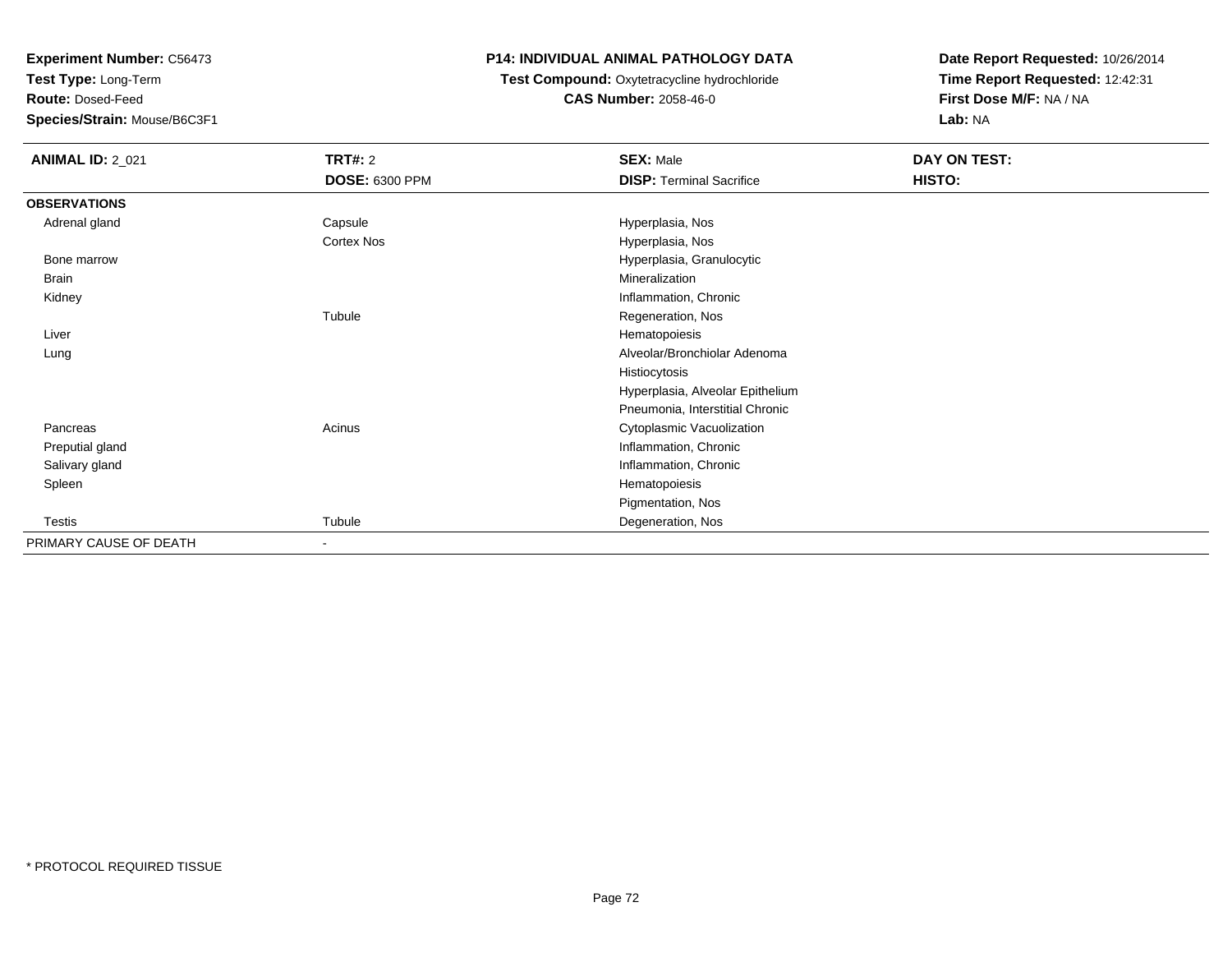**Test Type:** Long-Term

**Route:** Dosed-Feed

**Species/Strain:** Mouse/B6C3F1

### **P14: INDIVIDUAL ANIMAL PATHOLOGY DATA**

## **Test Compound:** Oxytetracycline hydrochloride**CAS Number:** 2058-46-0

| <b>ANIMAL ID: 2_022</b> | <b>TRT#: 2</b> | <b>SEX: Male</b>                | DAY ON TEST: |  |
|-------------------------|----------------|---------------------------------|--------------|--|
|                         | DOSE: 6300 PPM | <b>DISP: Terminal Sacrifice</b> | HISTO:       |  |
| <b>OBSERVATIONS</b>     |                |                                 |              |  |
| Adrenal gland           | Capsule        | Hyperplasia, Nos                |              |  |
| Bone marrow             |                | Hyperplasia, Granulocytic       |              |  |
| <b>Brain</b>            |                | Mineralization                  |              |  |
| Kidney                  |                | Inflammation, Chronic           |              |  |
|                         | Tubule         | Regeneration, Nos               |              |  |
| Liver                   |                | Focal Cellular Change           |              |  |
|                         |                | Hepatocellular Adenoma          |              |  |
| Lung                    |                | Histiocytosis                   |              |  |
| Pancreas                | Acinus         | Cytoplasmic Vacuolization       |              |  |
| Preputial gland         |                | Inflammation, Active Chronic    |              |  |
| Spleen                  |                | Hematopoiesis                   |              |  |
|                         |                | Pigmentation, Nos               |              |  |
| Testis                  | Tubule         | Degeneration, Nos               |              |  |
| Thyroid                 |                | <b>Cystic Follicles</b>         |              |  |
| PRIMARY CAUSE OF DEATH  | -              |                                 |              |  |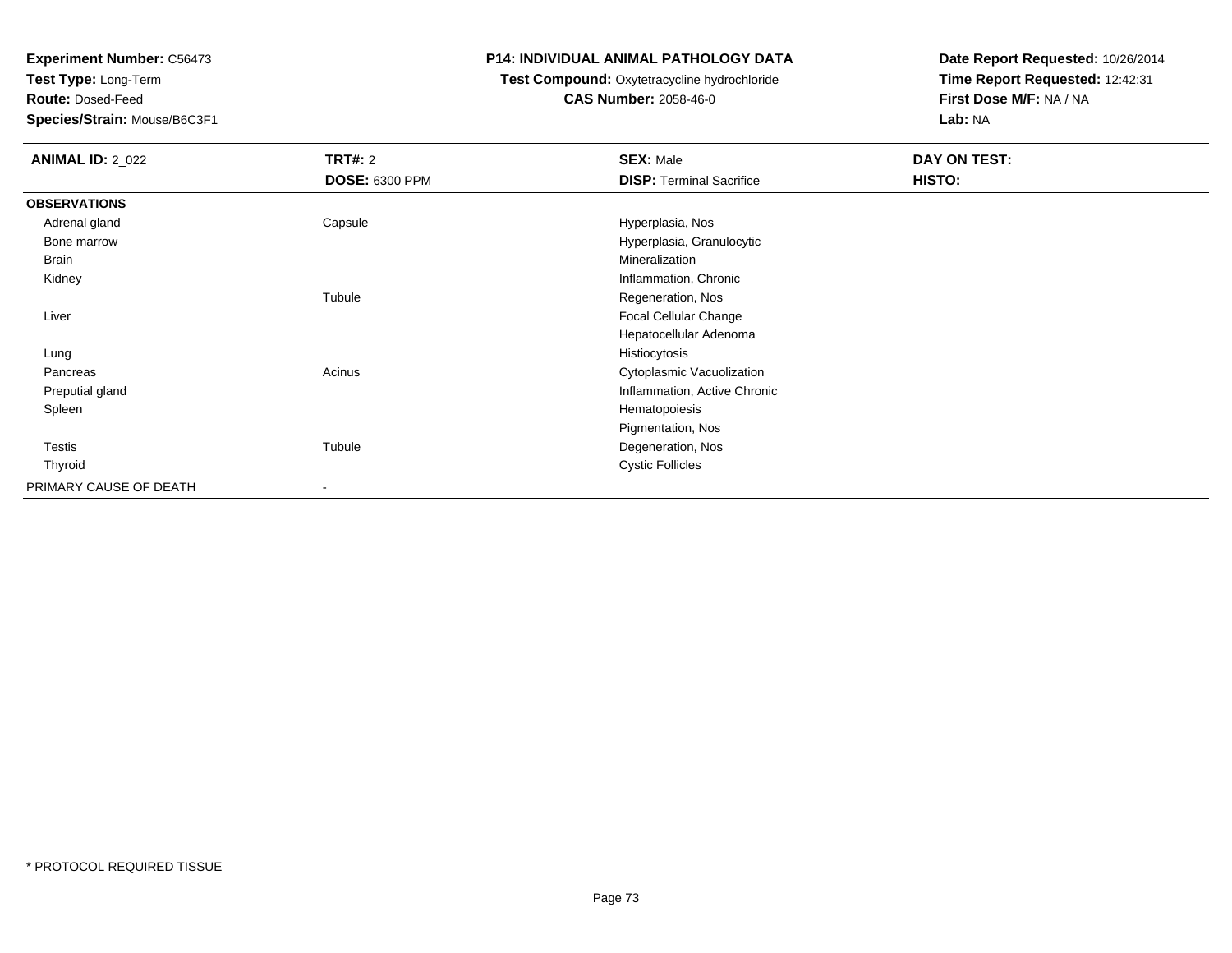**Test Type:** Long-Term

**Route:** Dosed-Feed

**Species/Strain:** Mouse/B6C3F1

## **P14: INDIVIDUAL ANIMAL PATHOLOGY DATA**

**Test Compound:** Oxytetracycline hydrochloride**CAS Number:** 2058-46-0

| <b>ANIMAL ID: 2 023</b> | TRT#: 2                  | <b>SEX: Male</b>                | DAY ON TEST: |
|-------------------------|--------------------------|---------------------------------|--------------|
|                         | <b>DOSE: 6300 PPM</b>    | <b>DISP: Terminal Sacrifice</b> | HISTO:       |
| <b>OBSERVATIONS</b>     |                          |                                 |              |
| Adrenal gland           | Capsule                  | Hyperplasia, Nos                |              |
|                         | Medulla                  | Pheochromocytoma                |              |
| Bone marrow             |                          | Hyperplasia, Granulocytic       |              |
| Brain                   |                          | Mineralization                  |              |
| Kidney                  | Tubule                   | Necrosis, Nos                   |              |
|                         | Tubule                   | Regeneration, Nos               |              |
| Pancreas                | Acinus                   | Cytoplasmic Vacuolization       |              |
| Skin                    |                          | Ulcer, Chronic                  |              |
| Spleen                  |                          | Hematopoiesis                   |              |
|                         |                          | Pigmentation, Nos               |              |
| <b>Testis</b>           | Tubule                   | Degeneration, Nos               |              |
| Unspecified             | Multiple Organs Nos      | Inflammation, Chronic           |              |
| PRIMARY CAUSE OF DEATH  | $\overline{\phantom{a}}$ |                                 |              |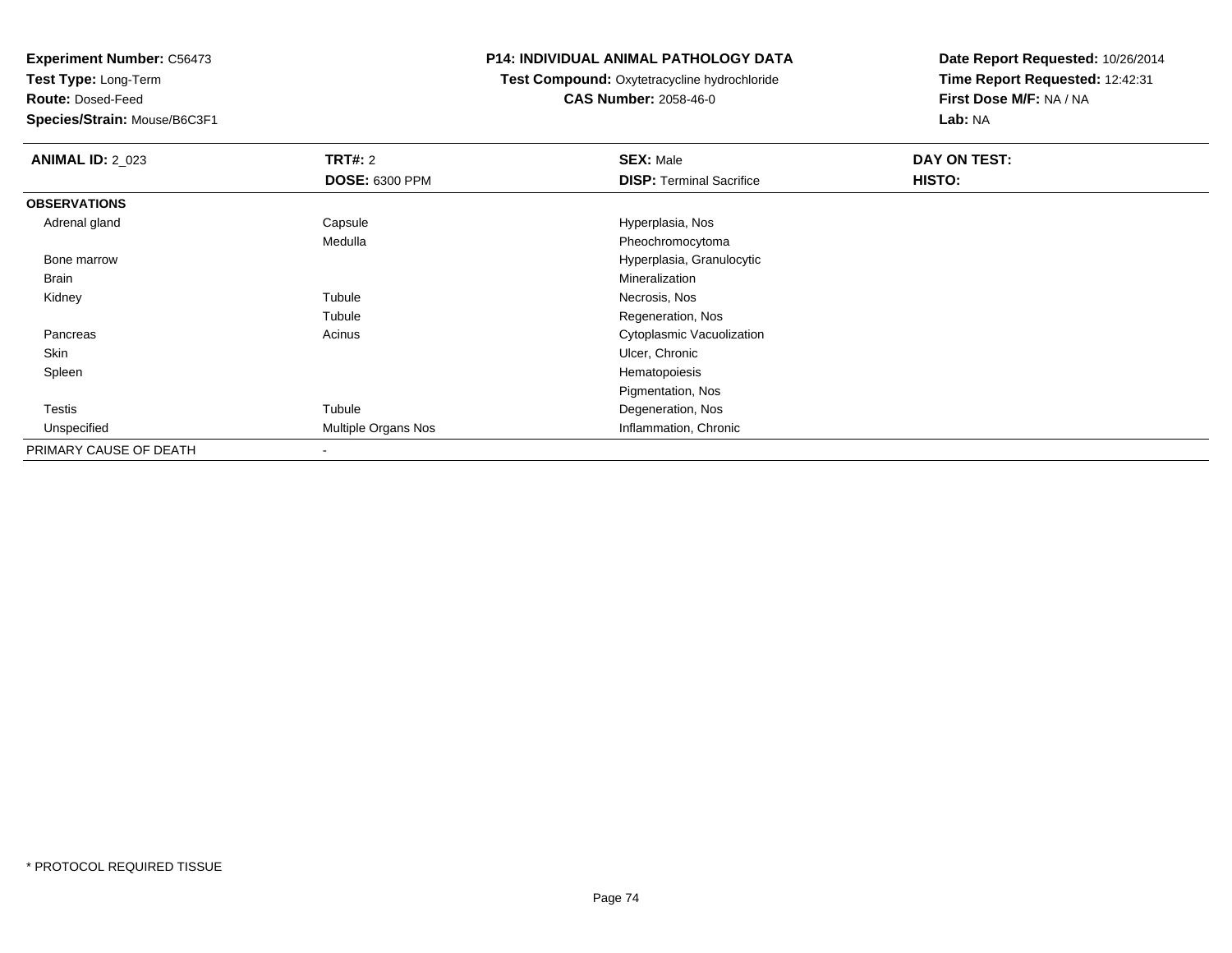**Test Type:** Long-Term

**Route:** Dosed-Feed

**Species/Strain:** Mouse/B6C3F1

## **P14: INDIVIDUAL ANIMAL PATHOLOGY DATA**

**Test Compound:** Oxytetracycline hydrochloride**CAS Number:** 2058-46-0

| <b>ANIMAL ID: 2_024</b> | TRT#: 2               | <b>SEX: Male</b>                | DAY ON TEST: |
|-------------------------|-----------------------|---------------------------------|--------------|
|                         | <b>DOSE: 6300 PPM</b> | <b>DISP: Terminal Sacrifice</b> | HISTO:       |
| <b>OBSERVATIONS</b>     |                       |                                 |              |
| Adrenal gland           | Capsule               | Hyperplasia, Nos                |              |
|                         | Cortex Nos            | Hyperplasia, Nos                |              |
| Bone marrow             |                       | Hyperplasia, Granulocytic       |              |
| Brain                   |                       | Mineralization                  |              |
| Kidney                  |                       | Inflammation, Chronic           |              |
|                         | Tubule                | Mineralization                  |              |
|                         | Tubule                | Regeneration, Nos               |              |
| Liver                   |                       | Hepatocellular Adenoma          |              |
| Pancreas                | Acinus                | Cytoplasmic Vacuolization       |              |
|                         | Islets                | Hyperplasia, Nos                |              |
|                         |                       | Inflammation, Chronic           |              |
| Parathyroid gland       |                       | Cyst, Nos                       |              |
| Preputial gland         |                       | Inflammation, Active Chronic    |              |
| Salivary gland          |                       | Inflammation, Chronic           |              |
| Spleen                  |                       | Hematopoiesis                   |              |
| PRIMARY CAUSE OF DEATH  | $\blacksquare$        |                                 |              |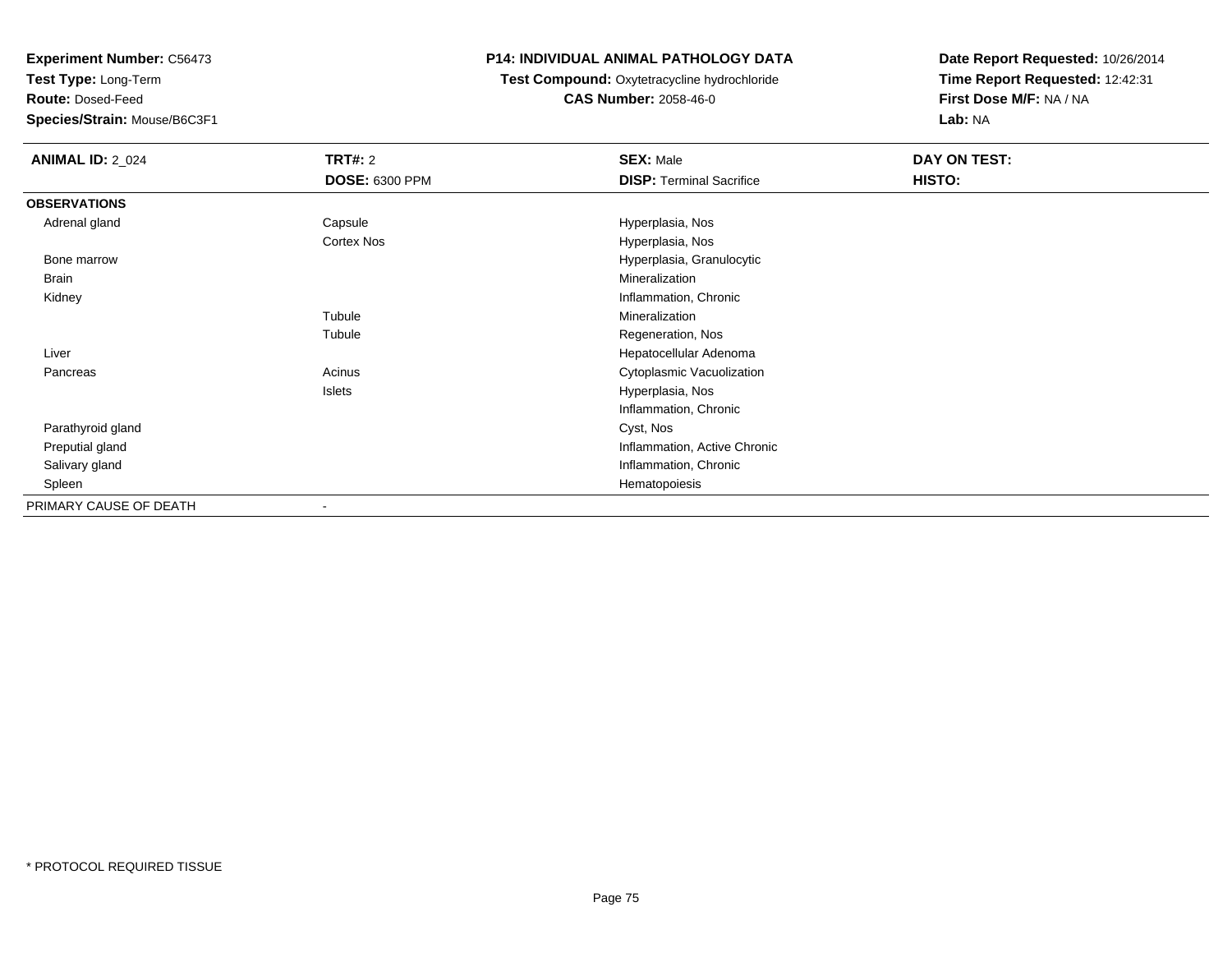**Test Type:** Long-Term

**Route:** Dosed-Feed

**Species/Strain:** Mouse/B6C3F1

### **P14: INDIVIDUAL ANIMAL PATHOLOGY DATA**

**Test Compound:** Oxytetracycline hydrochloride**CAS Number:** 2058-46-0

| <b>ANIMAL ID: 2_025</b> | <b>TRT#: 2</b>        | <b>SEX: Male</b>                | DAY ON TEST: |
|-------------------------|-----------------------|---------------------------------|--------------|
|                         | <b>DOSE: 6300 PPM</b> | <b>DISP: Terminal Sacrifice</b> | HISTO:       |
| <b>OBSERVATIONS</b>     |                       |                                 |              |
| Adrenal gland           | Capsule               | Hyperplasia, Nos                |              |
|                         | Medulla               | Hyperplasia, Nos                |              |
|                         | Medulla               | Pheochromocytoma                |              |
| Bone marrow             |                       | Hyperplasia, Granulocytic       |              |
| Kidney                  | Tubule                | Mineralization                  |              |
|                         | Tubule                | Regeneration, Nos               |              |
| Pancreas                | Acinus                | Cytoplasmic Vacuolization       |              |
| Preputial gland         |                       | Inflammation, Suppurative       |              |
| Spleen                  |                       | Hematopoiesis                   |              |
|                         |                       | Pigmentation, Nos               |              |
| Unspecified             |                       | Fibroma                         |              |
|                         | Multiple Organs Nos   | Inflammation, Chronic           |              |
| PRIMARY CAUSE OF DEATH  |                       |                                 |              |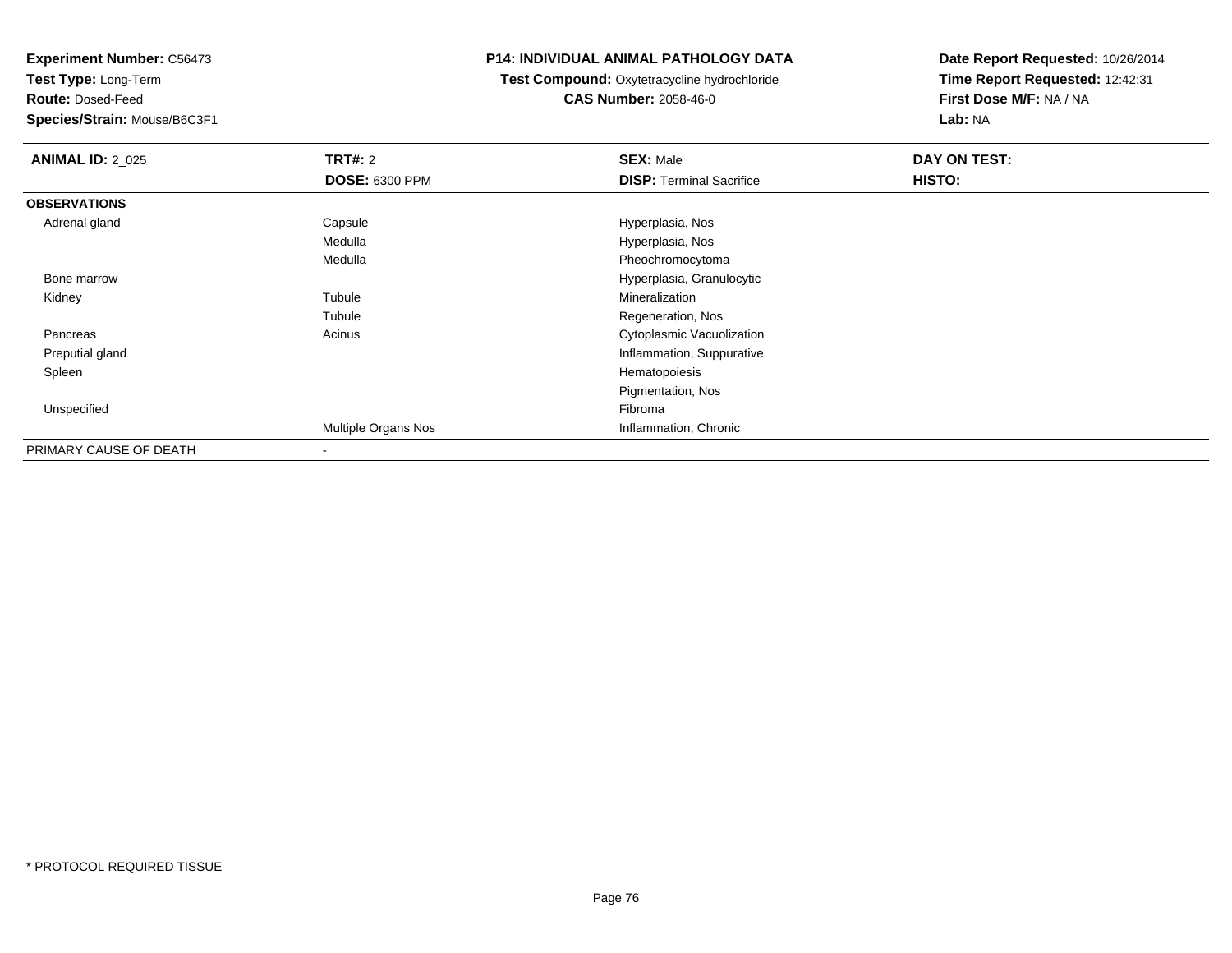**Test Type:** Long-Term

**Route:** Dosed-Feed

**Species/Strain:** Mouse/B6C3F1

### **P14: INDIVIDUAL ANIMAL PATHOLOGY DATA**

**Test Compound:** Oxytetracycline hydrochloride**CAS Number:** 2058-46-0

| <b>ANIMAL ID: 2_026</b> | <b>TRT#: 2</b>        | <b>SEX: Male</b>                | DAY ON TEST: |  |
|-------------------------|-----------------------|---------------------------------|--------------|--|
|                         | <b>DOSE: 6300 PPM</b> | <b>DISP: Terminal Sacrifice</b> | HISTO:       |  |
| <b>OBSERVATIONS</b>     |                       |                                 |              |  |
| Adrenal gland           | Capsule               | Hyperplasia, Nos                |              |  |
|                         | Medulla               | Hyperplasia, Nos                |              |  |
| Bone marrow             |                       | Hyperplasia, Granulocytic       |              |  |
| <b>Brain</b>            |                       | Mineralization                  |              |  |
| Intestine Small         | Duodenum              | Adenocarcinoma, Nos             |              |  |
| Kidney                  | Tubule                | Regeneration, Nos               |              |  |
| Liver                   |                       | <b>Focal Cellular Change</b>    |              |  |
|                         |                       | Hepatocellular Adenoma          |              |  |
| Pancreas                | Acinus                | Cytoplasmic Vacuolization       |              |  |
| Spleen                  |                       | Hematopoiesis                   |              |  |
|                         |                       | Hyperplasia, Lymphoid           |              |  |
|                         |                       | Pigmentation, Nos               |              |  |
| Unspecified             | Multiple Organs Nos   | Inflammation, Chronic           |              |  |
| PRIMARY CAUSE OF DEATH  |                       |                                 |              |  |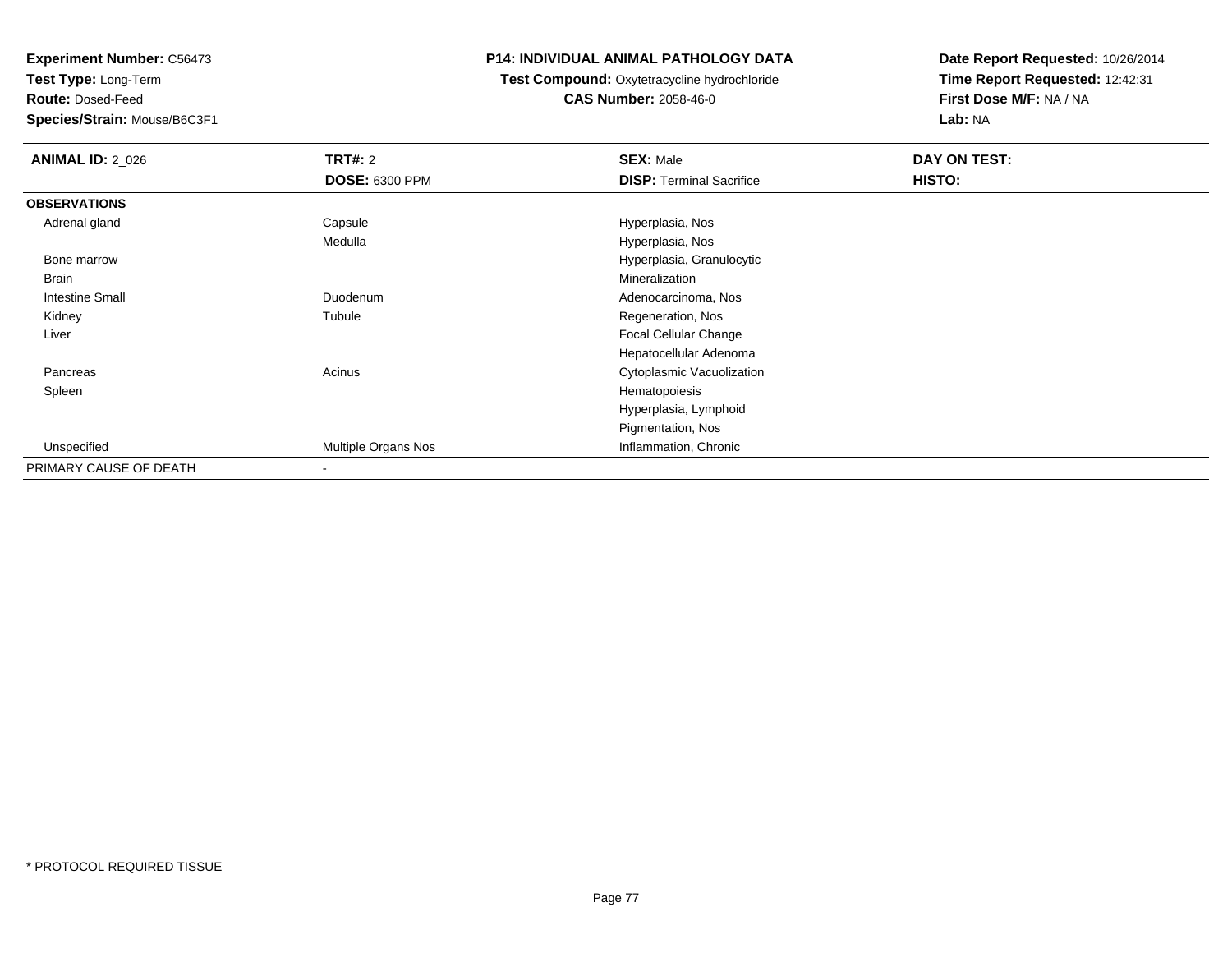**Test Type:** Long-Term

**Route:** Dosed-Feed

**Species/Strain:** Mouse/B6C3F1

### **P14: INDIVIDUAL ANIMAL PATHOLOGY DATA**

 **Test Compound:** Oxytetracycline hydrochloride**CAS Number:** 2058-46-0

| <b>ANIMAL ID: 2_027</b> | <b>TRT#: 2</b>        | <b>SEX: Male</b>                | DAY ON TEST: |  |
|-------------------------|-----------------------|---------------------------------|--------------|--|
|                         | <b>DOSE: 6300 PPM</b> | <b>DISP: Terminal Sacrifice</b> | HISTO:       |  |
| <b>OBSERVATIONS</b>     |                       |                                 |              |  |
| Adrenal gland           | Capsule               | Hyperplasia, Nos                |              |  |
|                         | Medulla               | Pheochromocytoma                |              |  |
| Kidney                  | Tubule                | Regeneration, Nos               |              |  |
| Liver                   |                       | Hepatocellular Adenoma          |              |  |
| Pancreas                | Acinus                | Atrophy, Nos                    |              |  |
|                         | Acinus                | Cytoplasmic Vacuolization       |              |  |
| Salivary gland          |                       | Atrophy, Nos                    |              |  |
| Spleen                  |                       | Hematopoiesis                   |              |  |
|                         |                       | Pigmentation, Nos               |              |  |
| Thyroid                 |                       | <b>Cystic Follicles</b>         |              |  |
|                         |                       | Hyperplasia, C Cell             |              |  |
| Unspecified             | Multiple Organs Nos   | Inflammation, Chronic           |              |  |
| PRIMARY CAUSE OF DEATH  | $\,$ $\,$             |                                 |              |  |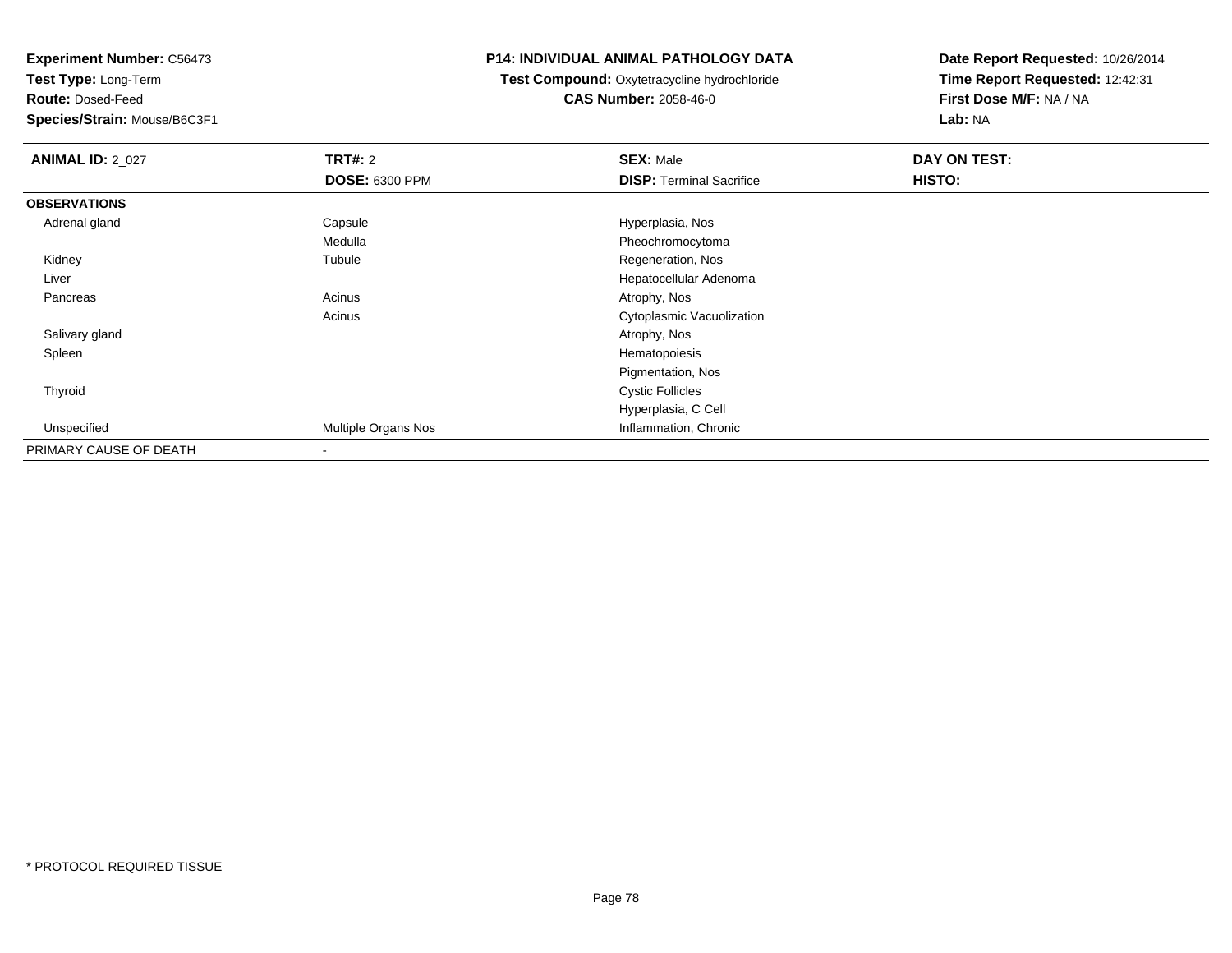**Test Type:** Long-Term

**Route:** Dosed-Feed

**Species/Strain:** Mouse/B6C3F1

### **P14: INDIVIDUAL ANIMAL PATHOLOGY DATA**

## **Test Compound:** Oxytetracycline hydrochloride**CAS Number:** 2058-46-0

| <b>ANIMAL ID: 2_028</b> | <b>TRT#: 2</b>            | <b>SEX: Male</b>                 | DAY ON TEST: |
|-------------------------|---------------------------|----------------------------------|--------------|
|                         | <b>DOSE: 6300 PPM</b>     | <b>DISP: Terminal Sacrifice</b>  | HISTO:       |
| <b>OBSERVATIONS</b>     |                           |                                  |              |
| Adrenal gland           | Capsule                   | Hyperplasia, Nos                 |              |
| Bone marrow             |                           | Hyperplasia, Granulocytic        |              |
| Brain                   |                           | Mineralization                   |              |
| Kidney                  |                           | Inflammation, Chronic            |              |
|                         | Tubule                    | Regeneration, Nos                |              |
| Lung                    |                           | Bronchopneumonia, Nos            |              |
|                         |                           | Hyperplasia, Alveolar Epithelium |              |
| Lymph node              | Mandibular Lymph Node     | Hemosiderosis                    |              |
| Pancreas                | Acinus                    | Cytoplasmic Vacuolization        |              |
|                         |                           | Inflammation, Chronic            |              |
| Pituitary gland         | <b>Anterior Pituitary</b> | Hyperplasia, Nos                 |              |
| Salivary gland          |                           | Inflammation, Chronic            |              |
| Spleen                  |                           | Hematopoiesis                    |              |
|                         |                           | Pigmentation, Nos                |              |
| Testis                  | Tubule                    | Degeneration, Nos                |              |
| PRIMARY CAUSE OF DEATH  | $\overline{\phantom{a}}$  |                                  |              |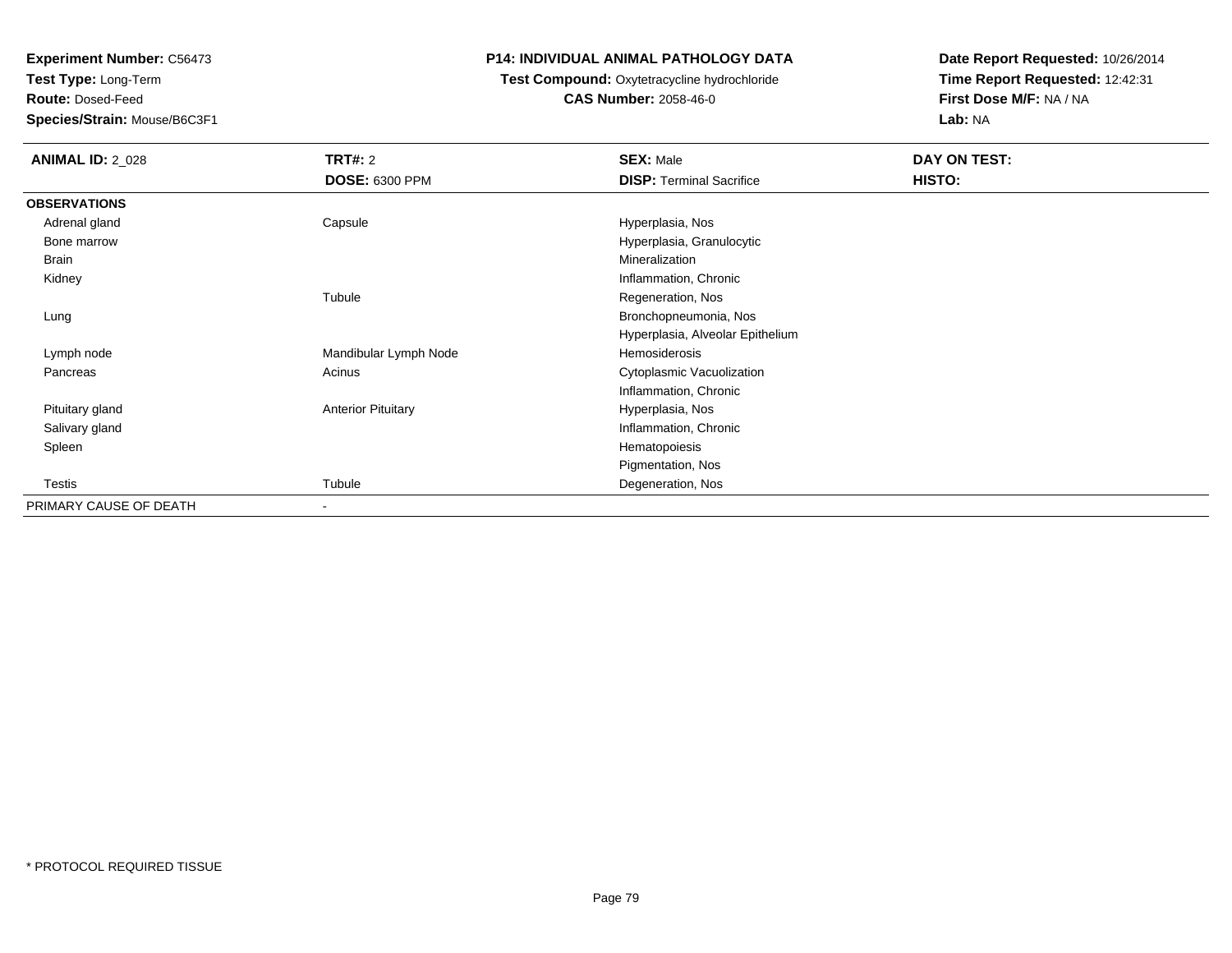**Test Type:** Long-Term

**Route:** Dosed-Feed

**Species/Strain:** Mouse/B6C3F1

## **P14: INDIVIDUAL ANIMAL PATHOLOGY DATA**

**Test Compound:** Oxytetracycline hydrochloride**CAS Number:** 2058-46-0

| <b>ANIMAL ID: 2_029</b> | <b>TRT#: 2</b>        | <b>SEX: Male</b>                  | DAY ON TEST: |  |
|-------------------------|-----------------------|-----------------------------------|--------------|--|
|                         | <b>DOSE: 6300 PPM</b> | <b>DISP: Terminal Sacrifice</b>   | HISTO:       |  |
| <b>OBSERVATIONS</b>     |                       |                                   |              |  |
| Adrenal gland           |                       | Cortical Adenoma                  |              |  |
|                         | Capsule               | Hyperplasia, Nos                  |              |  |
| Brain                   |                       | Mineralization                    |              |  |
| Kidney                  | Tubule                | Mineralization                    |              |  |
|                         | Tubule                | Regeneration, Nos                 |              |  |
| Liver                   |                       | Hepatocellular Adenoma            |              |  |
|                         |                       | Hepatocellular Carcinoma          |              |  |
| Lung                    |                       | Alveolar/Bronchiolar Adenoma      |              |  |
|                         |                       | Mineralization                    |              |  |
| Pancreas                | Acinus                | Cytoplasmic Vacuolization         |              |  |
| Spleen                  |                       | Hematopoiesis                     |              |  |
|                         |                       | Pigmentation, Nos                 |              |  |
| Testis                  | Tubule                | Mineralization                    |              |  |
| Thymus                  |                       | Hyperplasia, Lymphoid             |              |  |
| Thyroid                 |                       | <b>Cystic Follicles</b>           |              |  |
| Unspecified             | Multiple Organs Nos   | Inflammation, Chronic             |              |  |
| Urethra                 |                       | Calculus, Microscopic Examination |              |  |
| PRIMARY CAUSE OF DEATH  | $\blacksquare$        |                                   |              |  |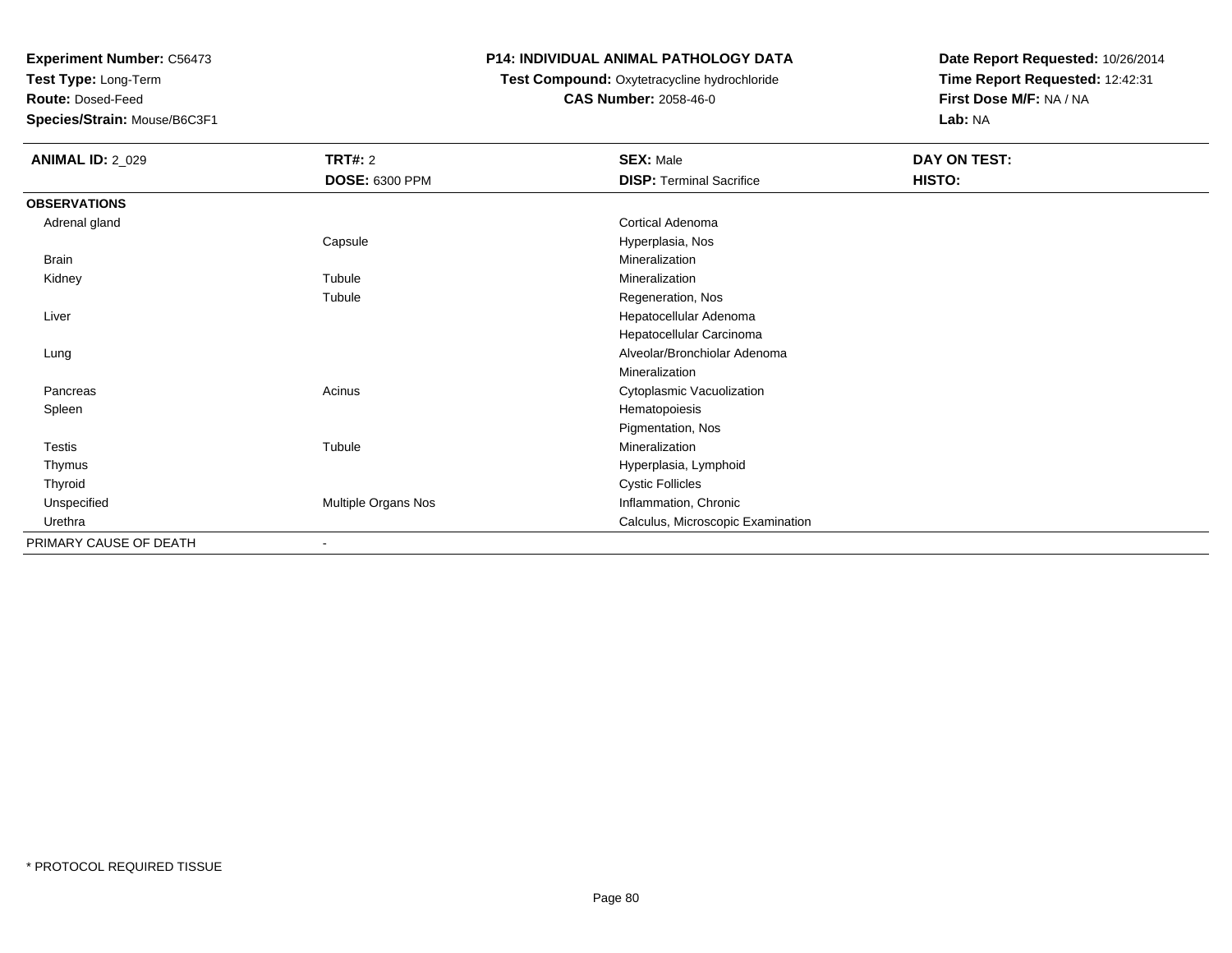**Test Type:** Long-Term

**Route:** Dosed-Feed

**Species/Strain:** Mouse/B6C3F1

### **P14: INDIVIDUAL ANIMAL PATHOLOGY DATA**

## **Test Compound:** Oxytetracycline hydrochloride**CAS Number:** 2058-46-0

| <b>ANIMAL ID: 2_030</b> | <b>TRT#: 2</b>        | <b>SEX: Male</b>                | DAY ON TEST: |  |
|-------------------------|-----------------------|---------------------------------|--------------|--|
|                         | <b>DOSE: 6300 PPM</b> | <b>DISP:</b> Moribund Sacrifice | HISTO:       |  |
| <b>OBSERVATIONS</b>     |                       |                                 |              |  |
| Adrenal gland           | Capsule               | Hyperplasia, Nos                |              |  |
| Brain                   |                       | Mineralization                  |              |  |
| Kidney                  |                       | Inflammation, Chronic           |              |  |
| Liver                   |                       | Hemangiosarcoma                 |              |  |
|                         |                       | Inflammation, Chronic           |              |  |
| Lung                    |                       | Bronchopneumonia, Chronic       |              |  |
| Pancreas                | Acinus                | Cytoplasmic Vacuolization       |              |  |
| Parathyroid gland       |                       | Cyst, Nos                       |              |  |
| Penis                   | Prepuce Nos           | Cyst, Nos                       |              |  |
| Spleen                  |                       | Hematopoiesis                   |              |  |
|                         |                       | Sarcoma, Nos                    |              |  |
| Testis                  | Scrotum Nos           | Necrosis, Fat                   |              |  |
| PRIMARY CAUSE OF DEATH  | -                     |                                 |              |  |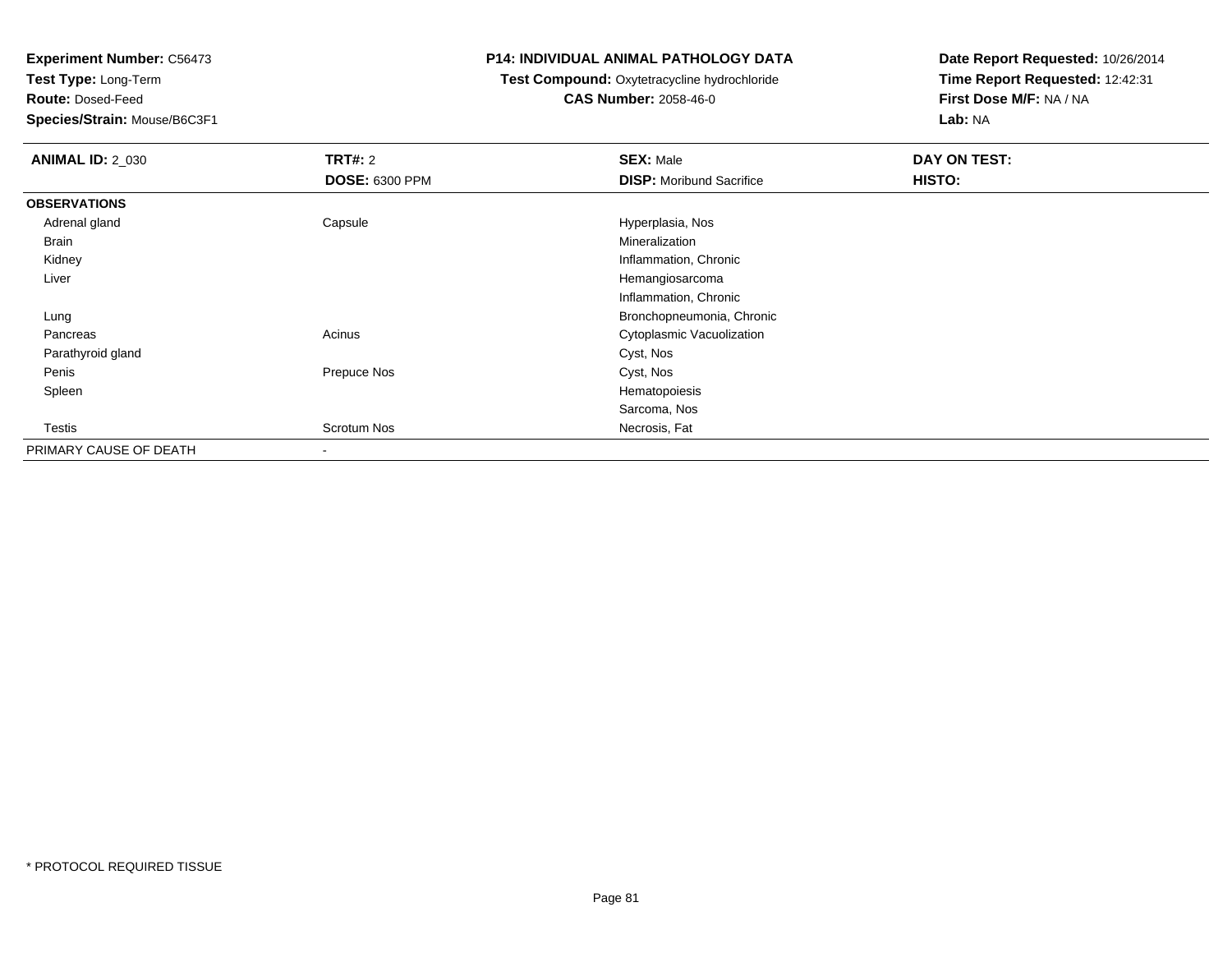**Experiment Number:** C56473**Test Type:** Long-Term**Route:** Dosed-Feed **Species/Strain:** Mouse/B6C3F1**P14: INDIVIDUAL ANIMAL PATHOLOGY DATATest Compound:** Oxytetracycline hydrochloride**CAS Number:** 2058-46-0**Date Report Requested:** 10/26/2014**Time Report Requested:** 12:42:31**First Dose M/F:** NA / NA**Lab:** NA**ANIMAL ID: 2 031 TRT#:** 2 **SEX:** Male **DAY ON TEST: DOSE:** 6300 PPM**DISP:** Moribund Sacrifice **HISTO: OBSERVATIONS** Adrenal glandCapsule **Capsule Capsule Capsule Capsule** Hyperplasia, Nos<br>
Mineralization Brainn and the control of the control of the control of the control of the control of the control of the control of the control of the control of the control of the control of the control of the control of the control of the co Kidney Inflammation, Chronic Liver Hepatocellular Carcinoma Pancreas Inflammation, Chronic Preputial gland Inflammation, Active Chronic Salivary glandInflammation, Chronic<br>Hematopoiesis Spleenn and the state of the state of the state of the state of the state of the state of the state of the state of the state of the state of the state of the state of the state of the state of the state of the state of the stat Pigmentation, NosPRIMARY CAUSE OF DEATH-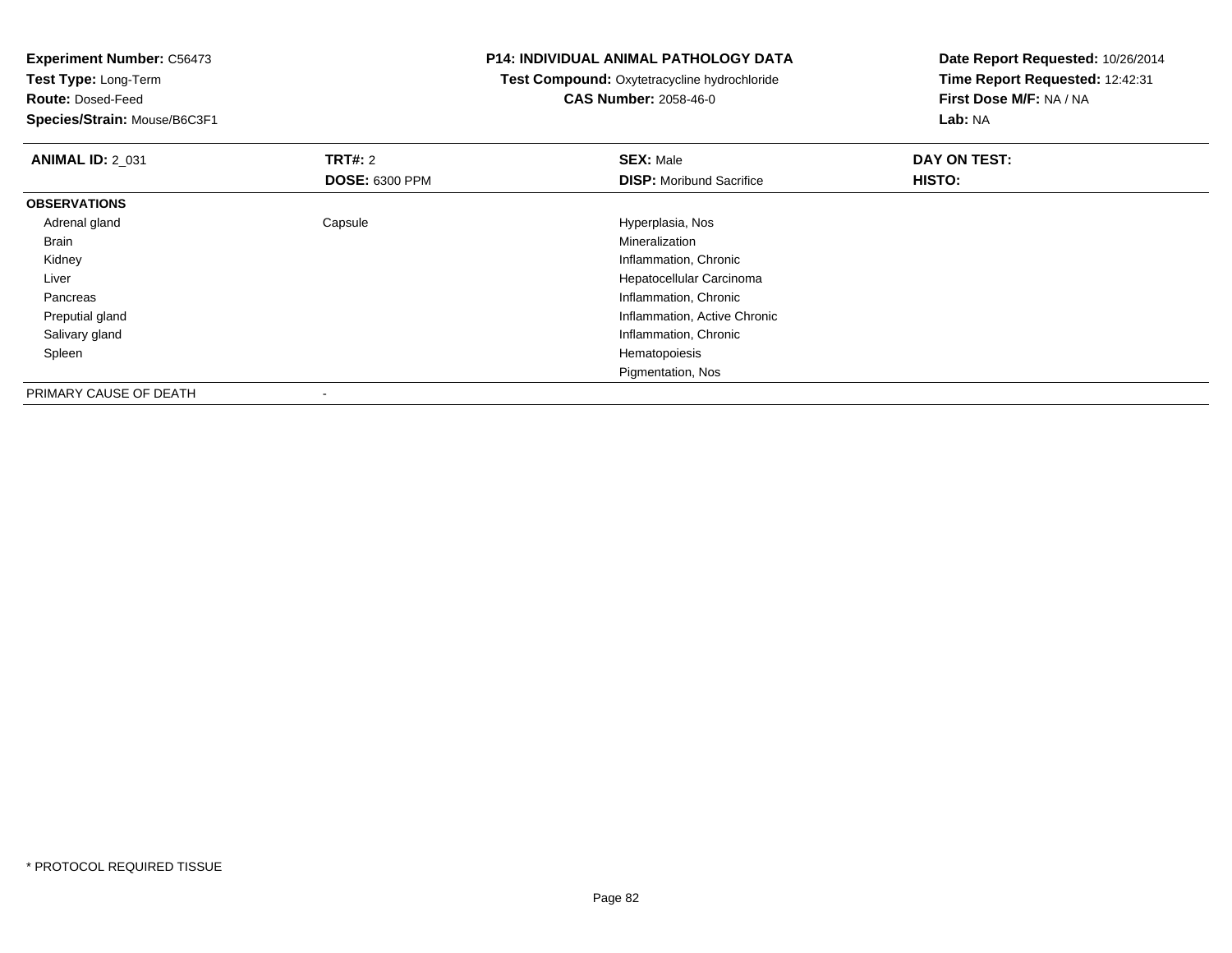**Test Type:** Long-Term

**Route:** Dosed-Feed

**Species/Strain:** Mouse/B6C3F1

## **P14: INDIVIDUAL ANIMAL PATHOLOGY DATA**

# **Test Compound:** Oxytetracycline hydrochloride**CAS Number:** 2058-46-0

| <b>ANIMAL ID: 2_032</b> | <b>TRT#: 2</b>        | <b>SEX: Male</b>                | DAY ON TEST: |  |
|-------------------------|-----------------------|---------------------------------|--------------|--|
|                         | <b>DOSE: 6300 PPM</b> | <b>DISP: Terminal Sacrifice</b> | HISTO:       |  |
| <b>OBSERVATIONS</b>     |                       |                                 |              |  |
| Adrenal gland           | Capsule               | Hyperplasia, Nos                |              |  |
|                         | Medulla               | Pheochromocytoma                |              |  |
| Bone marrow             |                       | Hyperplasia, Granulocytic       |              |  |
| Brain                   |                       | Mineralization                  |              |  |
| Kidney                  |                       | Inflammation, Chronic           |              |  |
|                         | Tubule                | Mineralization                  |              |  |
|                         | Tubule                | Regeneration, Nos               |              |  |
| Liver                   |                       | Hepatocellular Carcinoma        |              |  |
| Lung                    |                       | Bronchopneumonia, Chronic       |              |  |
|                         |                       | Histiocytosis                   |              |  |
| Pancreas                | Acinus                | Cytoplasmic Vacuolization       |              |  |
| Salivary gland          |                       | Atrophy, Nos                    |              |  |
|                         |                       | Inflammation, Chronic           |              |  |
| Seminal vesicle         |                       | Inflammation, Chronic           |              |  |
| Skin                    |                       | Inflammation, Chronic           |              |  |
| Spleen                  |                       | Hematopoiesis                   |              |  |
|                         |                       | Pigmentation, Nos               |              |  |
| Testis                  | Tubule                | Degeneration, Nos               |              |  |
|                         |                       | Hyperplasia, Interstitial Cell  |              |  |
|                         | Tubule                | Mineralization                  |              |  |
| Thyroid                 |                       | Hyperplasia, C Cell             |              |  |
| PRIMARY CAUSE OF DEATH  |                       |                                 |              |  |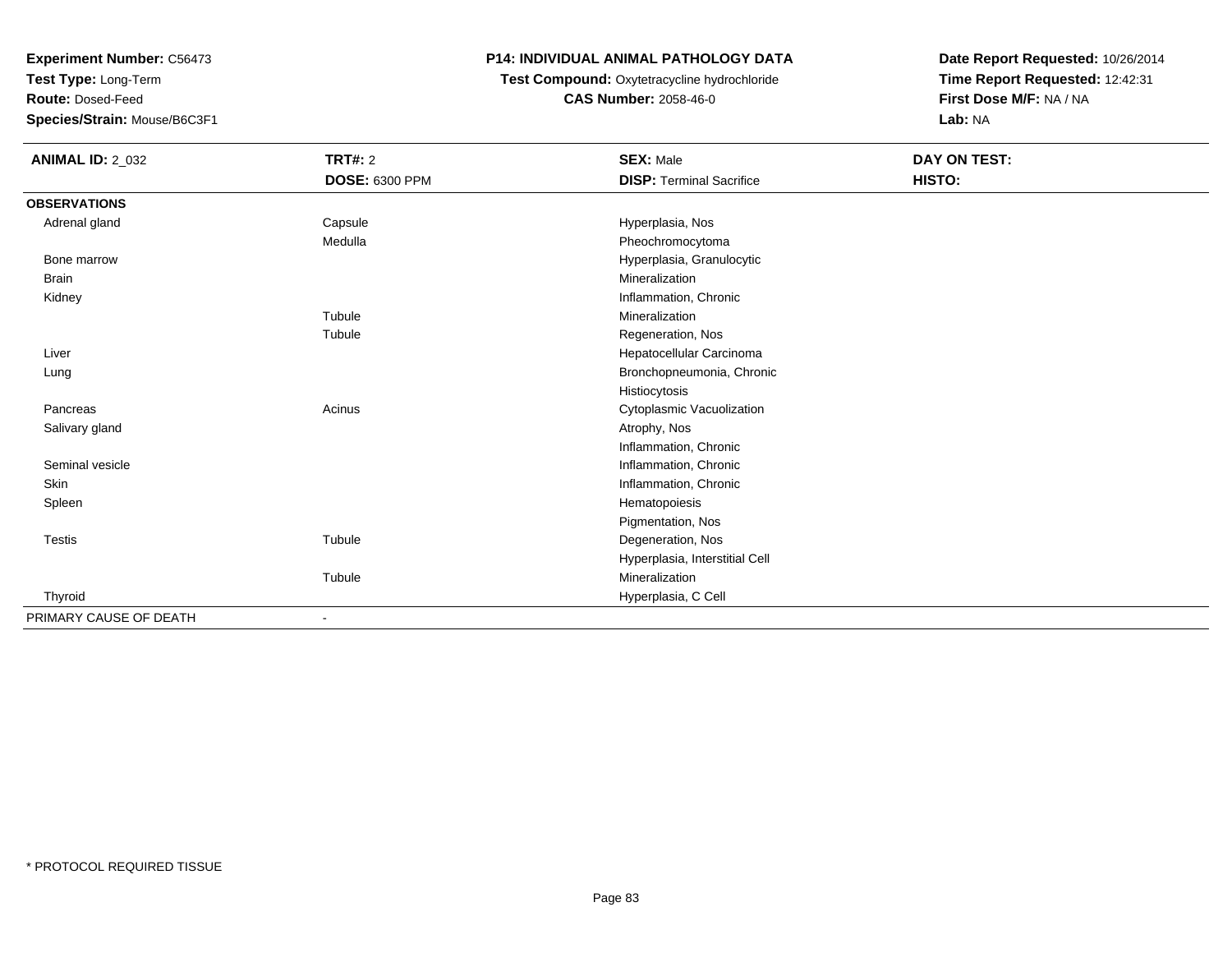**Test Type:** Long-Term

**Route:** Dosed-Feed

**Species/Strain:** Mouse/B6C3F1

## **P14: INDIVIDUAL ANIMAL PATHOLOGY DATA**

**Test Compound:** Oxytetracycline hydrochloride**CAS Number:** 2058-46-0

| <b>ANIMAL ID: 2_033</b> | TRT#: 2                   | <b>SEX: Male</b>                  | DAY ON TEST: |
|-------------------------|---------------------------|-----------------------------------|--------------|
|                         | <b>DOSE: 6300 PPM</b>     | <b>DISP: Terminal Sacrifice</b>   | HISTO:       |
| <b>OBSERVATIONS</b>     |                           |                                   |              |
| Adrenal gland           | Capsule                   | Hyperplasia, Nos                  |              |
|                         | Medulla                   | Hyperplasia, Nos                  |              |
| Bone marrow             |                           | Hyperplasia, Granulocytic         |              |
| Kidney                  |                           | Inflammation, Chronic             |              |
|                         | Tubule                    | Regeneration, Nos                 |              |
| Pancreas                | Acinus                    | Cytoplasmic Vacuolization         |              |
| Pituitary gland         | <b>Anterior Pituitary</b> | Cyst, Nos                         |              |
| Preputial gland         |                           | Inflammation, Chronic             |              |
| Salivary gland          |                           | Inflammation, Chronic             |              |
| Skin                    |                           | Squamous Cell Papilloma           |              |
| Spleen                  |                           | Hematopoiesis                     |              |
|                         |                           | Pigmentation, Nos                 |              |
| Stomach                 | <b>Glandular Stomach</b>  | Inflammation, Acute               |              |
| Testis                  | Tubule                    | Degeneration, Nos                 |              |
| Thymus                  |                           | Cyst, Nos                         |              |
| Thyroid                 |                           | Hyperplasia, C Cell               |              |
| Urethra                 |                           | Calculus, Microscopic Examination |              |
| PRIMARY CAUSE OF DEATH  |                           |                                   |              |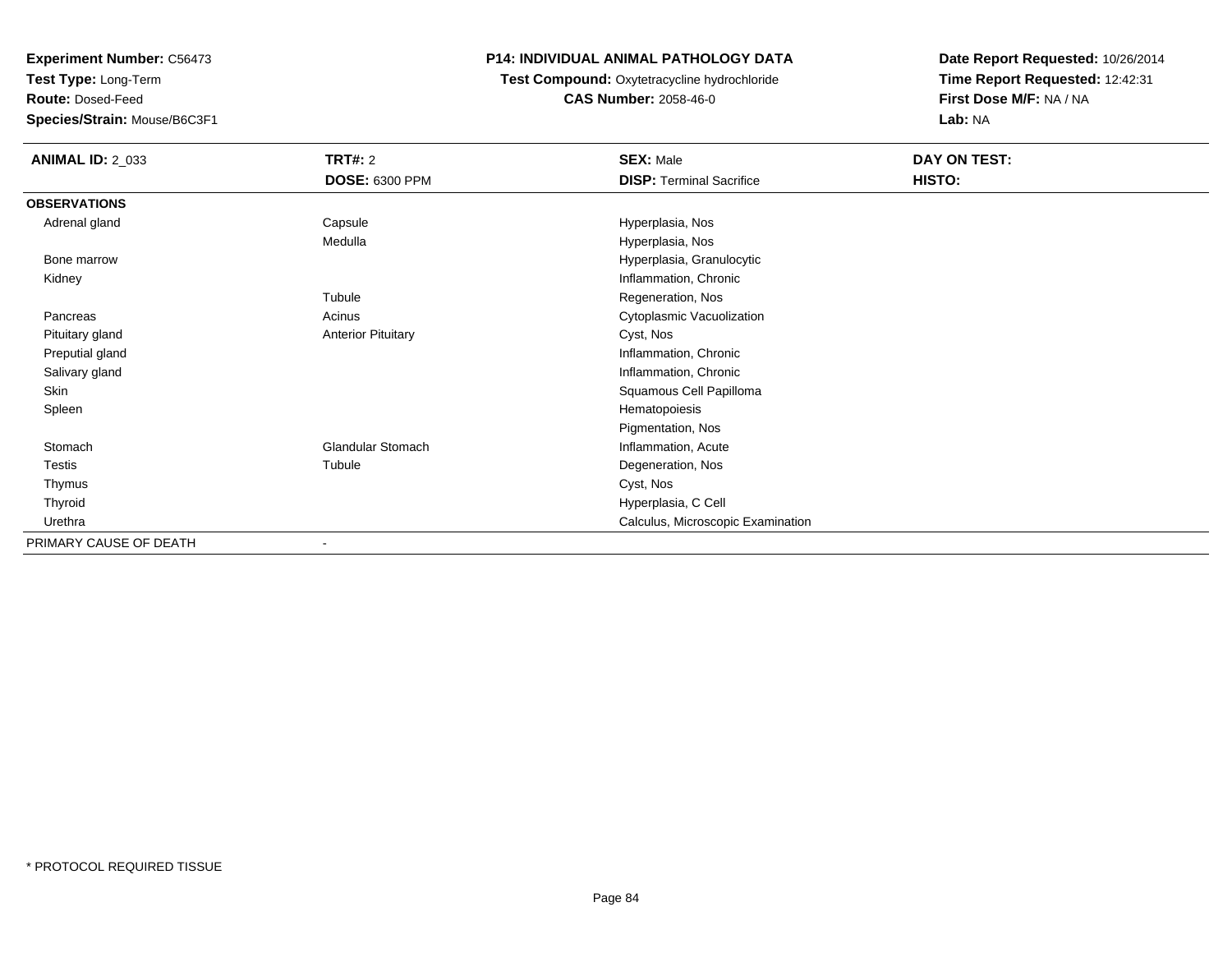**Test Type:** Long-Term

**Route:** Dosed-Feed

**Species/Strain:** Mouse/B6C3F1

### **P14: INDIVIDUAL ANIMAL PATHOLOGY DATA**

## **Test Compound:** Oxytetracycline hydrochloride**CAS Number:** 2058-46-0

| <b>ANIMAL ID: 2_034</b> | TRT#: 2               | <b>SEX: Male</b>                | DAY ON TEST: |  |
|-------------------------|-----------------------|---------------------------------|--------------|--|
|                         | <b>DOSE: 6300 PPM</b> | <b>DISP: Terminal Sacrifice</b> | HISTO:       |  |
| <b>OBSERVATIONS</b>     |                       |                                 |              |  |
| Adrenal gland           | Capsule               | Hyperplasia, Nos                |              |  |
| Bone marrow             |                       | Hyperplasia, Granulocytic       |              |  |
| Brain                   |                       | Mineralization                  |              |  |
| Pancreas                | Acinus                | Cytoplasmic Vacuolization       |              |  |
| Skin                    |                       | Inflammation, Chronic           |              |  |
| Spleen                  |                       | Hematopoiesis                   |              |  |
|                         |                       | Pigmentation, Nos               |              |  |
| Testis                  | Tubule                | Degeneration, Nos               |              |  |
|                         | Tubule                | Mineralization                  |              |  |
| Thyroid                 |                       | <b>Cystic Follicles</b>         |              |  |
| Unspecified             |                       | Fibroma                         |              |  |
|                         | Multiple Organs Nos   | Inflammation, Chronic           |              |  |
| PRIMARY CAUSE OF DEATH  | $\,$                  |                                 |              |  |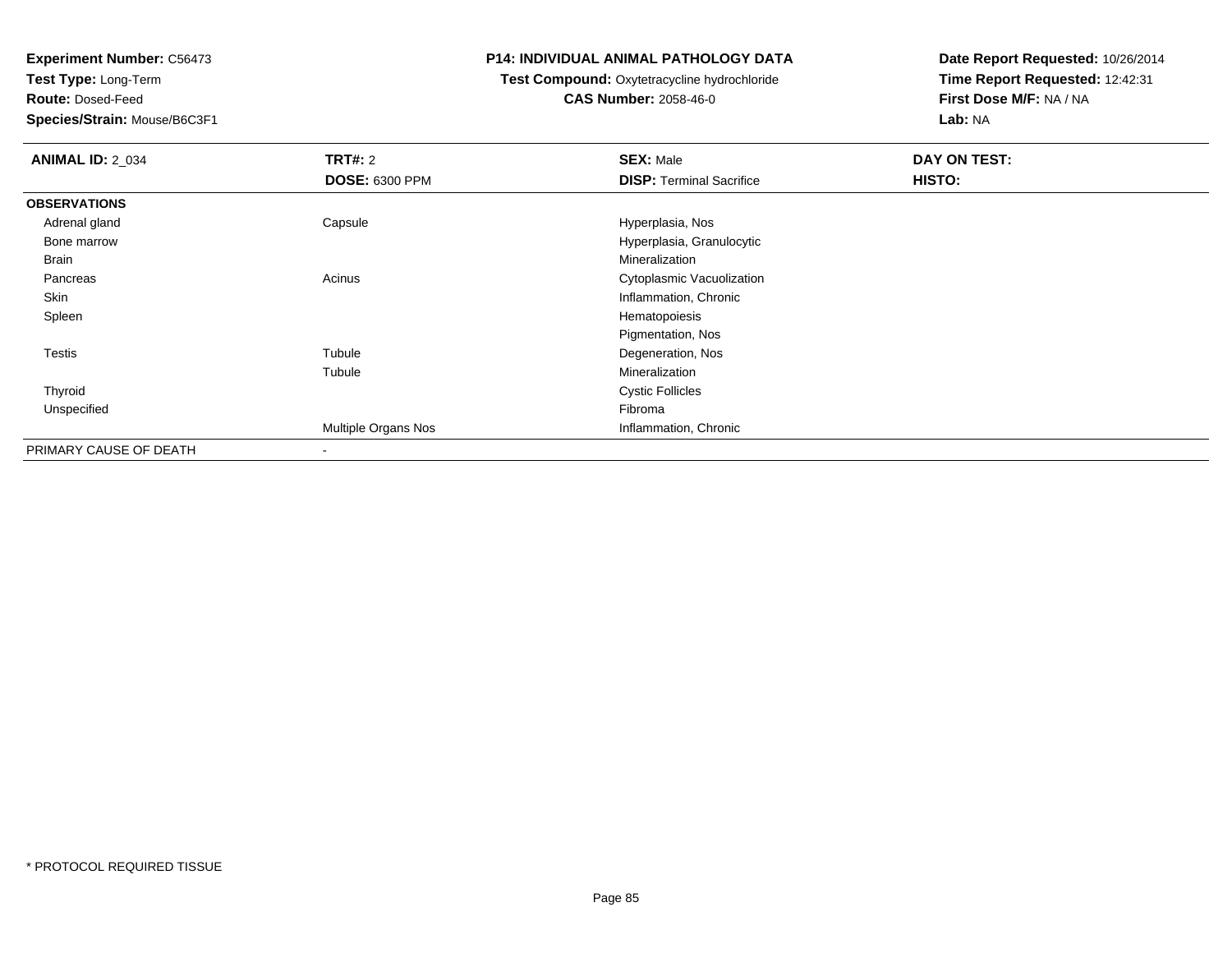**Test Type:** Long-Term

**Route:** Dosed-Feed

**Species/Strain:** Mouse/B6C3F1

### **P14: INDIVIDUAL ANIMAL PATHOLOGY DATA**

**Test Compound:** Oxytetracycline hydrochloride**CAS Number:** 2058-46-0

| <b>ANIMAL ID: 2 035</b> | TRT#: 2                    | <b>SEX: Male</b>                  | DAY ON TEST: |  |
|-------------------------|----------------------------|-----------------------------------|--------------|--|
|                         | <b>DOSE: 6300 PPM</b>      | <b>DISP:</b> Moribund Sacrifice   | HISTO:       |  |
| <b>OBSERVATIONS</b>     |                            |                                   |              |  |
| Adrenal gland           | Capsule                    | Hyperplasia, Nos                  |              |  |
| Liver                   |                            | Hepatocellular Adenoma            |              |  |
|                         |                            | Hepatocellular Carcinoma          |              |  |
| Lymph node              | Mandibular Lymph Node      | Hemosiderosis                     |              |  |
| Salivary gland          |                            | Inflammation, Chronic             |              |  |
| Spleen                  |                            | Hematopoiesis                     |              |  |
| Unspecified             | <b>Multiple Organs Nos</b> | Lymphoma, Mixed-Malignant Type    |              |  |
| Urethra                 |                            | Calculus, Microscopic Examination |              |  |
| PRIMARY CAUSE OF DEATH  |                            |                                   |              |  |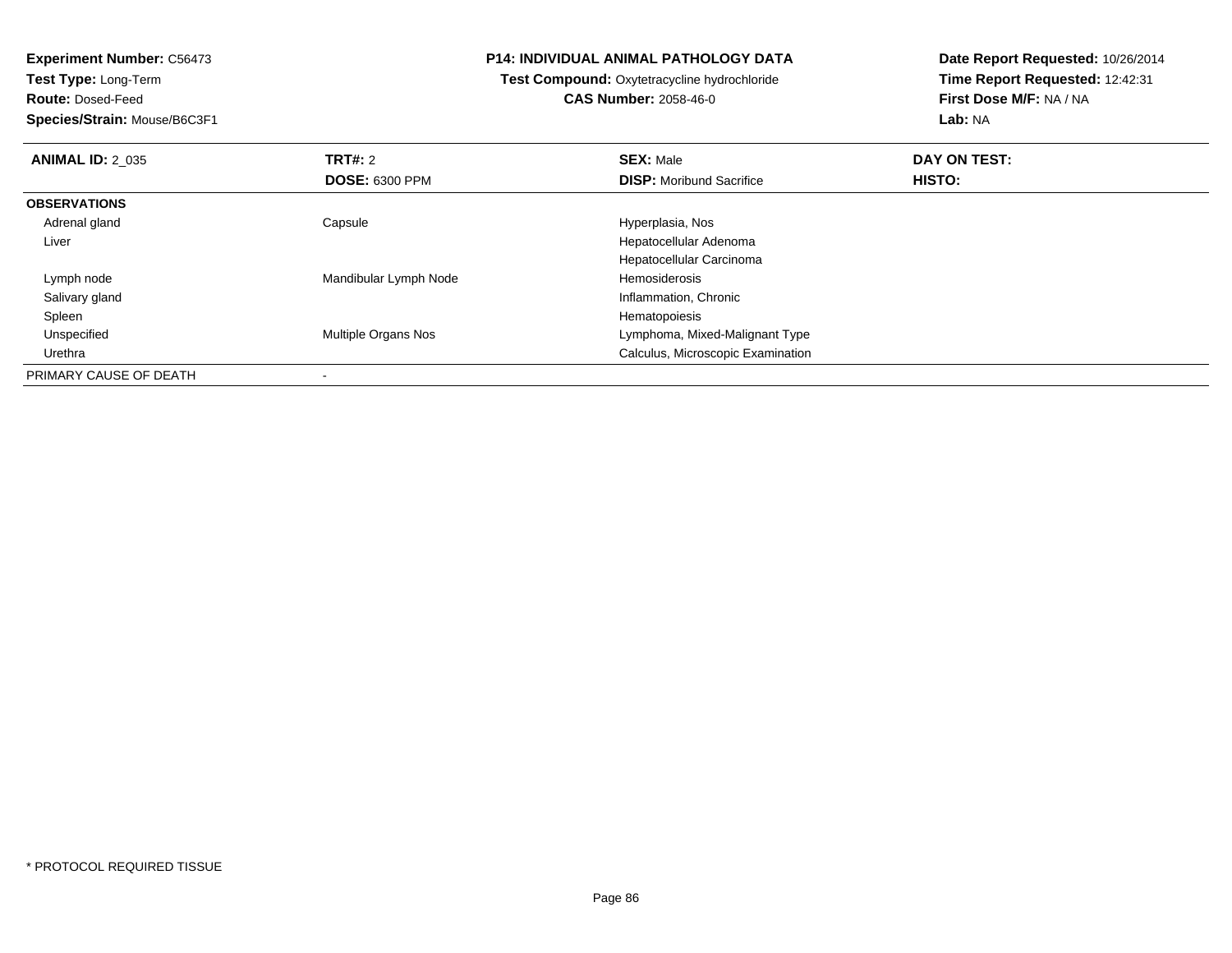| <b>Experiment Number: C56473</b><br>Test Type: Long-Term<br><b>Route: Dosed-Feed</b><br>Species/Strain: Mouse/B6C3F1 |                                  | <b>P14: INDIVIDUAL ANIMAL PATHOLOGY DATA</b><br>Test Compound: Oxytetracycline hydrochloride<br><b>CAS Number: 2058-46-0</b> | Date Report Requested: 10/26/2014<br>Time Report Requested: 12:42:31<br>First Dose M/F: NA / NA<br>Lab: NA |
|----------------------------------------------------------------------------------------------------------------------|----------------------------------|------------------------------------------------------------------------------------------------------------------------------|------------------------------------------------------------------------------------------------------------|
| <b>ANIMAL ID: 2 036</b>                                                                                              | TRT#: 2<br><b>DOSE: 6300 PPM</b> | <b>SEX: Male</b><br><b>DISP:</b> Natural Death                                                                               | DAY ON TEST:<br>HISTO:                                                                                     |
| <b>OBSERVATIONS</b>                                                                                                  |                                  |                                                                                                                              |                                                                                                            |
| Lung                                                                                                                 |                                  | Congestion, Nos                                                                                                              |                                                                                                            |
| Prostate                                                                                                             |                                  | Hemorrhage                                                                                                                   |                                                                                                            |
| Spleen                                                                                                               |                                  | Pigmentation, Nos                                                                                                            |                                                                                                            |
| Urethra                                                                                                              |                                  | Calculus, Microscopic Examination                                                                                            |                                                                                                            |
| PRIMARY CAUSE OF DEATH                                                                                               |                                  |                                                                                                                              |                                                                                                            |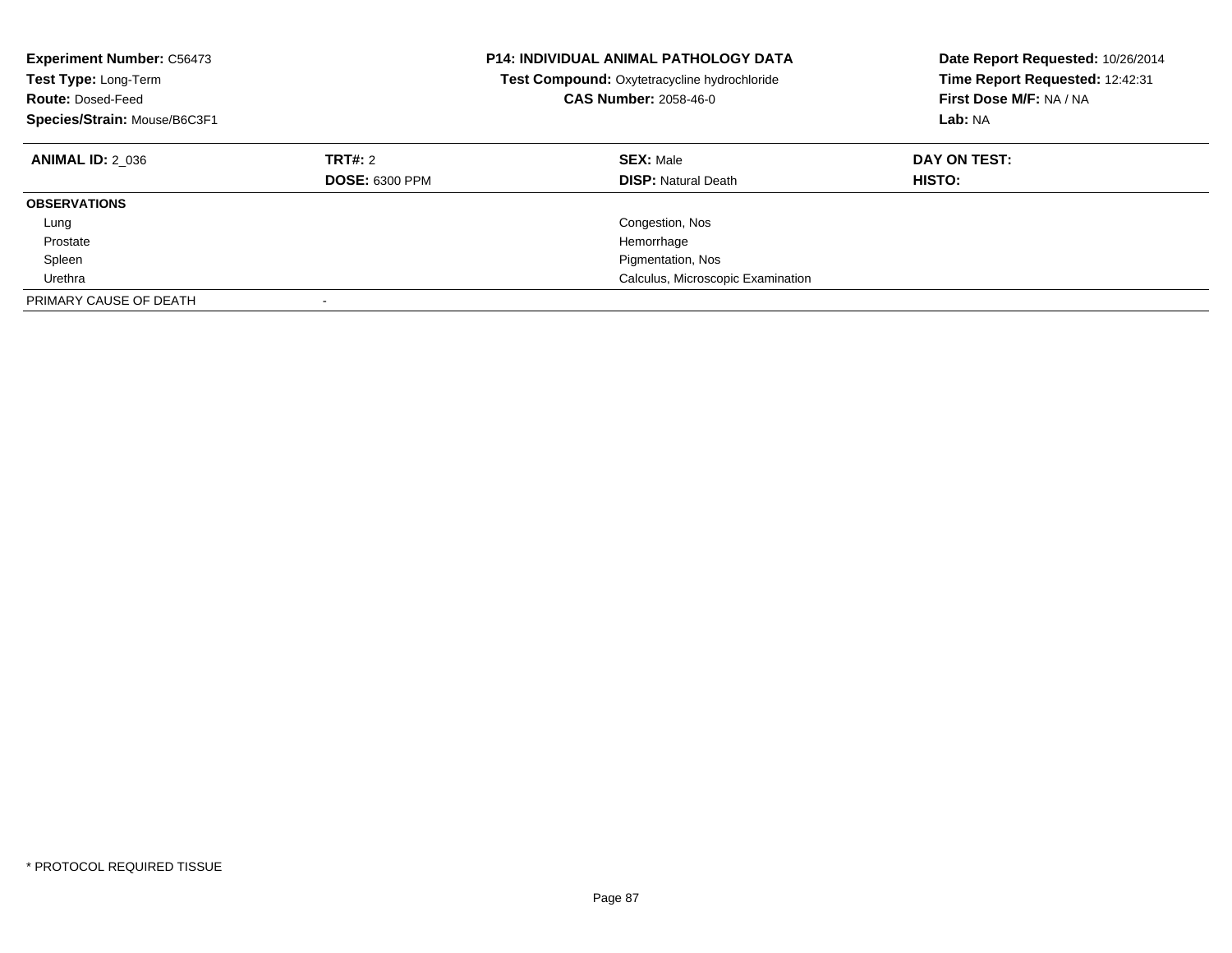**Test Type:** Long-Term

**Route:** Dosed-Feed

**Species/Strain:** Mouse/B6C3F1

### **P14: INDIVIDUAL ANIMAL PATHOLOGY DATA**

**Test Compound:** Oxytetracycline hydrochloride**CAS Number:** 2058-46-0

| <b>ANIMAL ID: 2 037</b> | TRT#: 2                  | <b>SEX: Male</b>                | DAY ON TEST: |  |
|-------------------------|--------------------------|---------------------------------|--------------|--|
|                         | <b>DOSE: 6300 PPM</b>    | <b>DISP: Terminal Sacrifice</b> | HISTO:       |  |
| <b>OBSERVATIONS</b>     |                          |                                 |              |  |
| Adrenal gland           | Capsule                  | Hyperplasia, Nos                |              |  |
|                         | Cortex Nos               | Hyperplasia, Nos                |              |  |
|                         | Medulla                  | Hyperplasia, Nos                |              |  |
| Bone marrow             |                          | Hyperplasia, Granulocytic       |              |  |
| Brain                   |                          | Mineralization                  |              |  |
| Kidney                  | Tubule                   | Regeneration, Nos               |              |  |
| Liver                   |                          | Hepatocellular Adenoma          |              |  |
| Pancreas                | Acinus                   | Cytoplasmic Vacuolization       |              |  |
| Spleen                  |                          | Hematopoiesis                   |              |  |
|                         |                          | Pigmentation, Nos               |              |  |
| Thyroid                 |                          | <b>Cystic Follicles</b>         |              |  |
| Unspecified             | Multiple Organs Nos      | Inflammation, Chronic           |              |  |
| PRIMARY CAUSE OF DEATH  | $\overline{\phantom{a}}$ |                                 |              |  |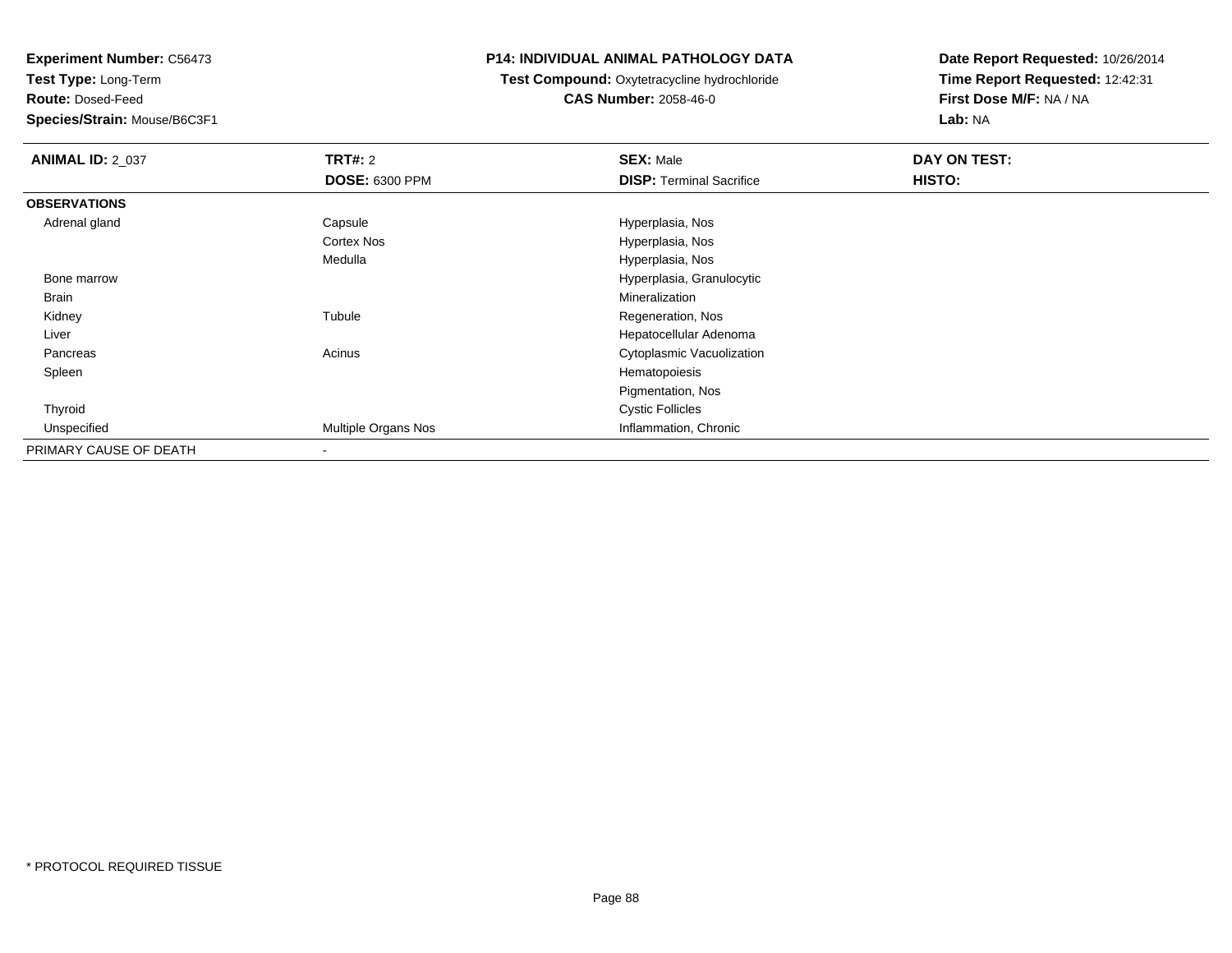**Test Type:** Long-Term

**Route:** Dosed-Feed

**Species/Strain:** Mouse/B6C3F1

## **P14: INDIVIDUAL ANIMAL PATHOLOGY DATA**

 **Test Compound:** Oxytetracycline hydrochloride**CAS Number:** 2058-46-0

| <b>ANIMAL ID: 2_038</b> | <b>TRT#:</b> 2           | <b>SEX: Male</b>                | DAY ON TEST: |
|-------------------------|--------------------------|---------------------------------|--------------|
|                         | <b>DOSE: 6300 PPM</b>    | <b>DISP:</b> Moribund Sacrifice | HISTO:       |
| <b>OBSERVATIONS</b>     |                          |                                 |              |
| Adrenal gland           |                          | <b>Cortical Adenoma</b>         |              |
|                         | Capsule                  | Hyperplasia, Nos                |              |
| Bone                    | Femur                    | Necrosis, Nos                   |              |
| Bone marrow             |                          | Hyperplasia, Granulocytic       |              |
| Kidney                  |                          | Inflammation, Chronic           |              |
| Liver                   |                          | Hepatocellular Carcinoma        |              |
| Lymph node              | Mandibular Lymph Node    | Hemosiderosis                   |              |
| Pancreas                | Acinus                   | Cytoplasmic Vacuolization       |              |
| Preputial gland         |                          | Inflammation, Chronic           |              |
| Spleen                  |                          | Hematopoiesis                   |              |
|                         |                          | Pigmentation, Nos               |              |
| Stomach                 | <b>Glandular Stomach</b> | Degeneration, Cystic            |              |
| Testis                  | Tubule                   | Mineralization                  |              |
| Unspecified             |                          | Sarcoma, Nos                    |              |
| PRIMARY CAUSE OF DEATH  | ۰                        |                                 |              |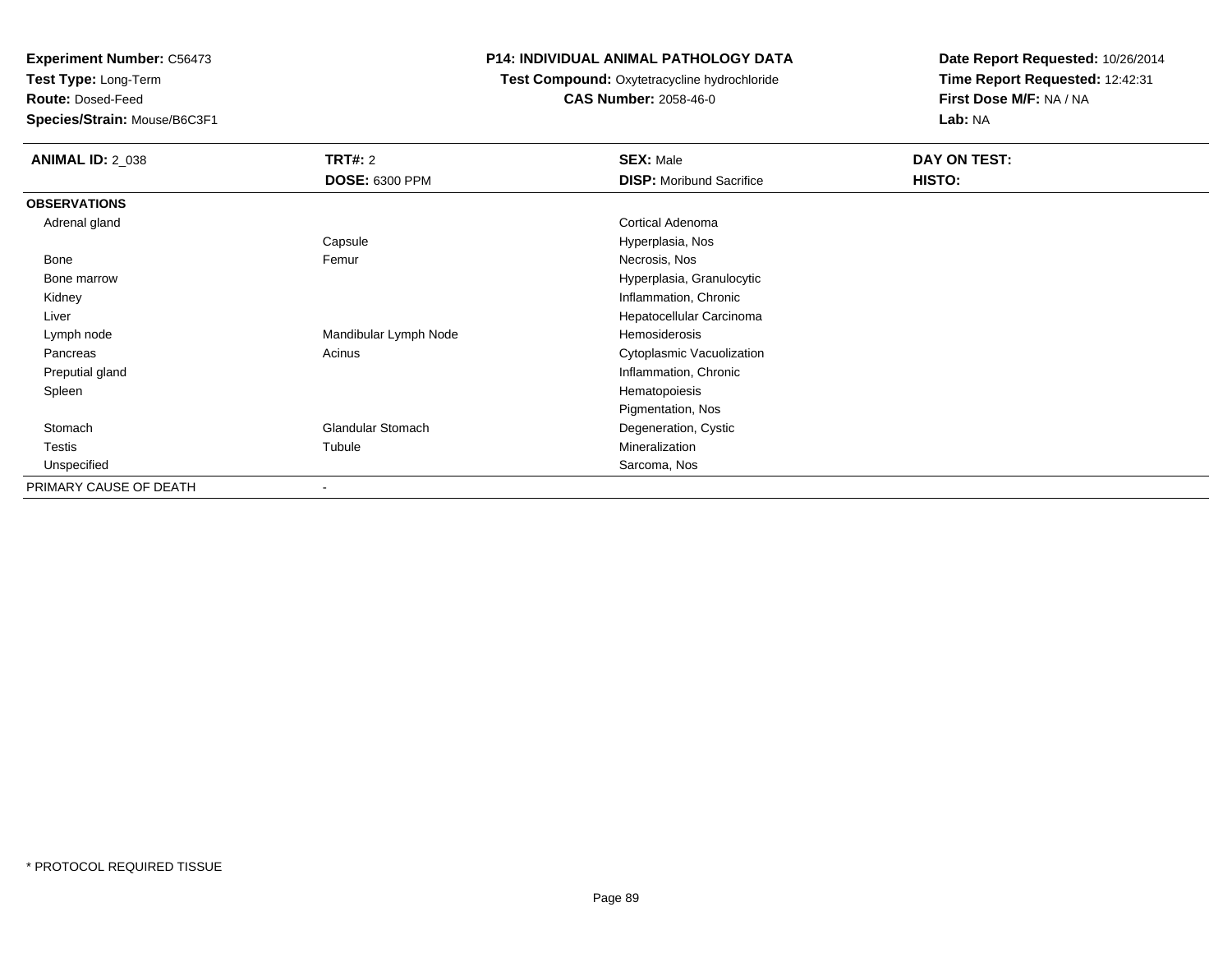**Test Type:** Long-Term

**Route:** Dosed-Feed

**Species/Strain:** Mouse/B6C3F1

### **P14: INDIVIDUAL ANIMAL PATHOLOGY DATA**

## **Test Compound:** Oxytetracycline hydrochloride**CAS Number:** 2058-46-0

| <b>ANIMAL ID: 2_039</b> | <b>TRT#: 2</b>        | <b>SEX: Male</b>                 | DAY ON TEST: |  |
|-------------------------|-----------------------|----------------------------------|--------------|--|
|                         | <b>DOSE: 6300 PPM</b> | <b>DISP:</b> Terminal Sacrifice  | HISTO:       |  |
| <b>OBSERVATIONS</b>     |                       |                                  |              |  |
| Adrenal gland           | Capsule               | Hyperplasia, Nos                 |              |  |
| Bone marrow             |                       | Hyperplasia, Granulocytic        |              |  |
| Brain                   |                       | Mineralization                   |              |  |
| Kidney                  | Tubule                | Mineralization                   |              |  |
|                         | Tubule                | Regeneration, Nos                |              |  |
| Lung                    |                       | Hyperplasia, Alveolar Epithelium |              |  |
| Pancreas                | Acinus                | Cytoplasmic Vacuolization        |              |  |
| Spleen                  |                       | Hematopoiesis                    |              |  |
|                         |                       | Pigmentation, Nos                |              |  |
| Thyroid                 |                       | <b>Cystic Follicles</b>          |              |  |
| Unspecified             | Multiple Organs Nos   | Inflammation, Chronic            |              |  |
| PRIMARY CAUSE OF DEATH  |                       |                                  |              |  |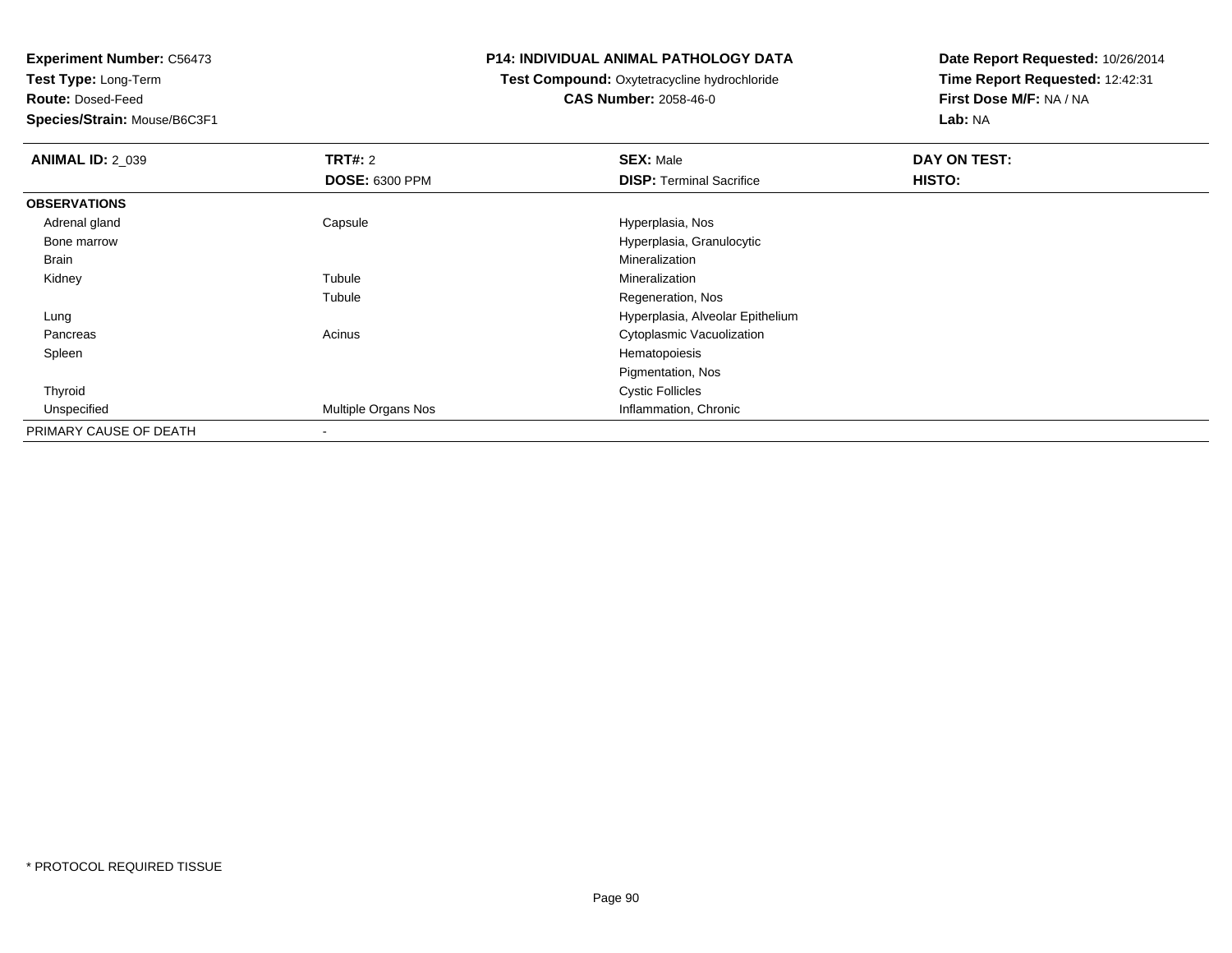| <b>Experiment Number: C56473</b><br>Test Type: Long-Term<br><b>Route: Dosed-Feed</b><br>Species/Strain: Mouse/B6C3F1 |                       | <b>P14: INDIVIDUAL ANIMAL PATHOLOGY DATA</b><br>Test Compound: Oxytetracycline hydrochloride<br><b>CAS Number: 2058-46-0</b> | Date Report Requested: 10/26/2014<br>Time Report Requested: 12:42:31<br>First Dose M/F: NA / NA<br>Lab: NA |
|----------------------------------------------------------------------------------------------------------------------|-----------------------|------------------------------------------------------------------------------------------------------------------------------|------------------------------------------------------------------------------------------------------------|
| <b>ANIMAL ID: 2 040</b>                                                                                              | TRT#: 2               | <b>SEX: Male</b>                                                                                                             | DAY ON TEST:                                                                                               |
|                                                                                                                      | <b>DOSE: 6300 PPM</b> | <b>DISP:</b> Natural Death                                                                                                   | HISTO:                                                                                                     |
| <b>OBSERVATIONS</b>                                                                                                  |                       |                                                                                                                              |                                                                                                            |
| Adrenal gland                                                                                                        | Capsule               | Hyperplasia, Nos                                                                                                             |                                                                                                            |
| Lung                                                                                                                 |                       | Congestion, Nos                                                                                                              |                                                                                                            |
| Prostate                                                                                                             |                       | Inflammation, Suppurative                                                                                                    |                                                                                                            |
| Seminal vesicle                                                                                                      |                       | Inflammation, Suppurative                                                                                                    |                                                                                                            |
| Spleen                                                                                                               |                       | Hematopoiesis                                                                                                                |                                                                                                            |
|                                                                                                                      |                       | Pigmentation, Nos                                                                                                            |                                                                                                            |
| PRIMARY CAUSE OF DEATH                                                                                               |                       |                                                                                                                              |                                                                                                            |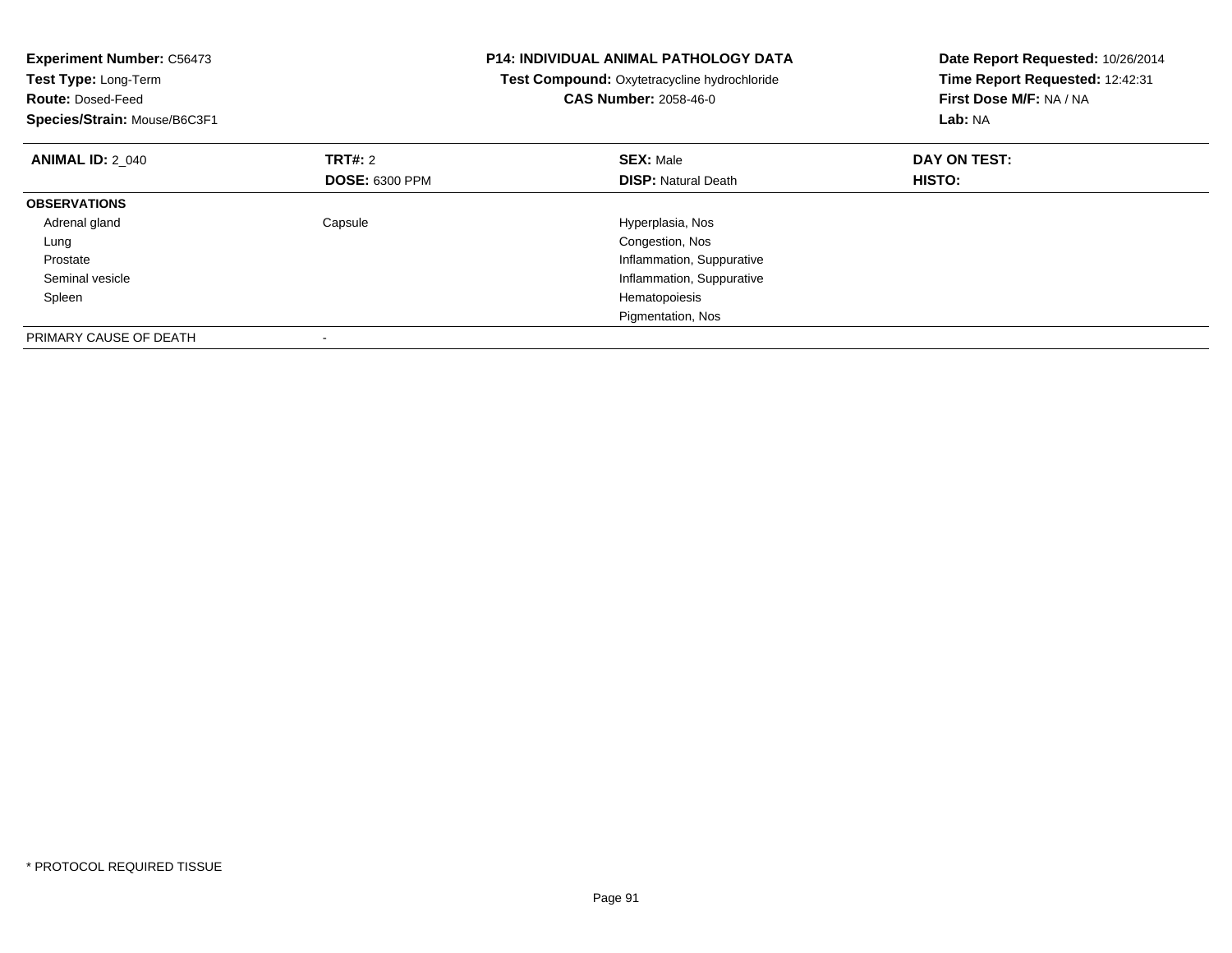| <b>Experiment Number: C56473</b><br>Test Type: Long-Term<br><b>Route: Dosed-Feed</b><br>Species/Strain: Mouse/B6C3F1 |                       | <b>P14: INDIVIDUAL ANIMAL PATHOLOGY DATA</b><br>Test Compound: Oxytetracycline hydrochloride<br><b>CAS Number: 2058-46-0</b> | Date Report Requested: 10/26/2014<br>Time Report Requested: 12:42:31<br>First Dose M/F: NA / NA<br>Lab: NA |
|----------------------------------------------------------------------------------------------------------------------|-----------------------|------------------------------------------------------------------------------------------------------------------------------|------------------------------------------------------------------------------------------------------------|
| <b>ANIMAL ID: 2 042</b>                                                                                              | TRT#: 2               | <b>SEX: Male</b>                                                                                                             | DAY ON TEST:                                                                                               |
|                                                                                                                      | <b>DOSE: 6300 PPM</b> | <b>DISP:</b> Moribund Sacrifice                                                                                              | <b>HISTO:</b>                                                                                              |
| <b>OBSERVATIONS</b>                                                                                                  |                       |                                                                                                                              |                                                                                                            |
| Kidney                                                                                                               |                       | Inflammation, Chronic                                                                                                        |                                                                                                            |
| Lung                                                                                                                 |                       | Hemorrhage                                                                                                                   |                                                                                                            |
| Penis                                                                                                                |                       | Calculus, Microscopic Examination                                                                                            |                                                                                                            |
| Preputial gland                                                                                                      |                       | Inflammation, Active Chronic                                                                                                 |                                                                                                            |
|                                                                                                                      |                       | Inflammation, Chronic                                                                                                        |                                                                                                            |
| Spleen                                                                                                               |                       | Hematopoiesis                                                                                                                |                                                                                                            |
| PRIMARY CAUSE OF DEATH                                                                                               |                       |                                                                                                                              |                                                                                                            |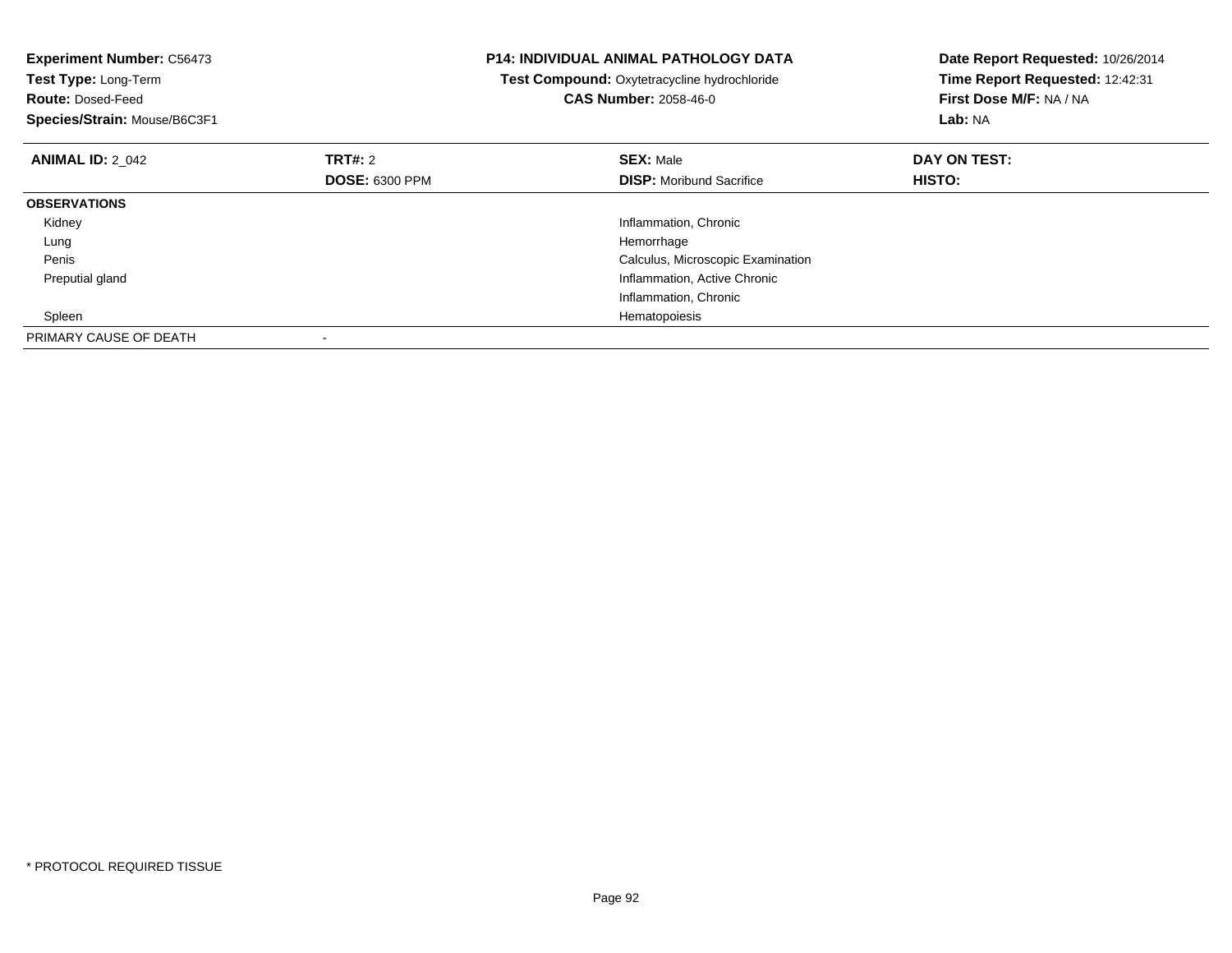| <b>Experiment Number: C56473</b>                 |                       | <b>P14: INDIVIDUAL ANIMAL PATHOLOGY DATA</b> | Date Report Requested: 10/26/2014 |  |
|--------------------------------------------------|-----------------------|----------------------------------------------|-----------------------------------|--|
| Test Type: Long-Term<br><b>Route: Dosed-Feed</b> |                       | Test Compound: Oxytetracycline hydrochloride | Time Report Requested: 12:42:31   |  |
|                                                  |                       | <b>CAS Number: 2058-46-0</b>                 | First Dose M/F: NA / NA           |  |
| Species/Strain: Mouse/B6C3F1                     |                       |                                              | Lab: NA                           |  |
| <b>ANIMAL ID: 2 043</b>                          | <b>TRT#:</b> 2        | <b>SEX: Male</b>                             | DAY ON TEST:                      |  |
|                                                  | <b>DOSE: 6300 PPM</b> | <b>DISP:</b> Moribund Sacrifice              | <b>HISTO:</b>                     |  |
| <b>OBSERVATIONS</b>                              |                       |                                              |                                   |  |
| Adrenal gland                                    | Capsule               | Hyperplasia, Nos                             |                                   |  |
| Bone marrow                                      |                       | Hyperplasia, Granulocytic                    |                                   |  |
| Kidney                                           |                       | Nephrosis, Hydro                             |                                   |  |
| Liver                                            |                       | Cytoplasmic Vacuolization                    |                                   |  |
| Spleen                                           |                       | Hematopoiesis                                |                                   |  |
| Thymus                                           |                       | Necrosis, Nos                                |                                   |  |
| Urethra                                          |                       | Calculus, Microscopic Examination            |                                   |  |
|                                                  |                       | Congestion, Nos                              |                                   |  |
| PRIMARY CAUSE OF DEATH                           |                       |                                              |                                   |  |

-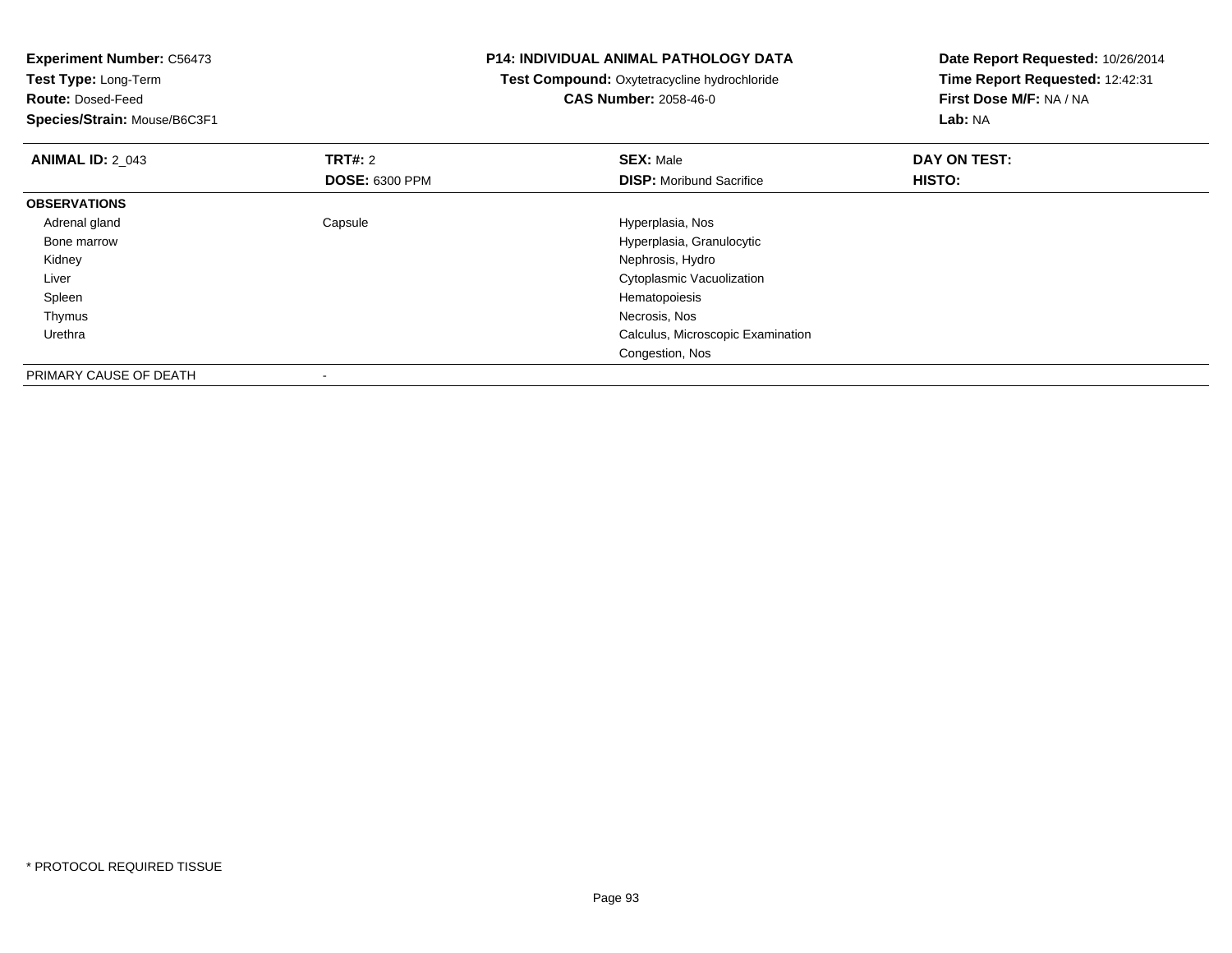**Test Type:** Long-Term

**Route:** Dosed-Feed

**Species/Strain:** Mouse/B6C3F1

## **P14: INDIVIDUAL ANIMAL PATHOLOGY DATA**

**Test Compound:** Oxytetracycline hydrochloride**CAS Number:** 2058-46-0

| <b>ANIMAL ID: 2_044</b> | <b>TRT#: 2</b>           | <b>SEX: Male</b>                | DAY ON TEST:  |  |
|-------------------------|--------------------------|---------------------------------|---------------|--|
|                         | <b>DOSE: 6300 PPM</b>    | <b>DISP: Terminal Sacrifice</b> | <b>HISTO:</b> |  |
| <b>OBSERVATIONS</b>     |                          |                                 |               |  |
| Adrenal gland           | Capsule                  | Hyperplasia, Nos                |               |  |
|                         | Medulla                  | Hyperplasia, Nos                |               |  |
| Bone marrow             |                          | Hyperplasia, Granulocytic       |               |  |
| Kidney                  |                          | Inflammation, Chronic           |               |  |
|                         | Tubule                   | Regeneration, Nos               |               |  |
| Pancreas                | Acinus                   | Cytoplasmic Vacuolization       |               |  |
| Salivary gland          |                          | Inflammation, Chronic           |               |  |
| Skin                    |                          | Inflammation, Chronic           |               |  |
| Spleen                  |                          | Hematopoiesis                   |               |  |
|                         |                          | Pigmentation, Nos               |               |  |
| Stomach                 | <b>Glandular Stomach</b> | Degeneration, Cystic            |               |  |
| Testis                  | Tubule                   | Degeneration, Nos               |               |  |
| Thymus                  |                          | Cyst, Nos                       |               |  |
| Thyroid                 |                          | <b>Cystic Follicles</b>         |               |  |
| Unspecified             |                          | Fibrosarcoma                    |               |  |
| PRIMARY CAUSE OF DEATH  |                          |                                 |               |  |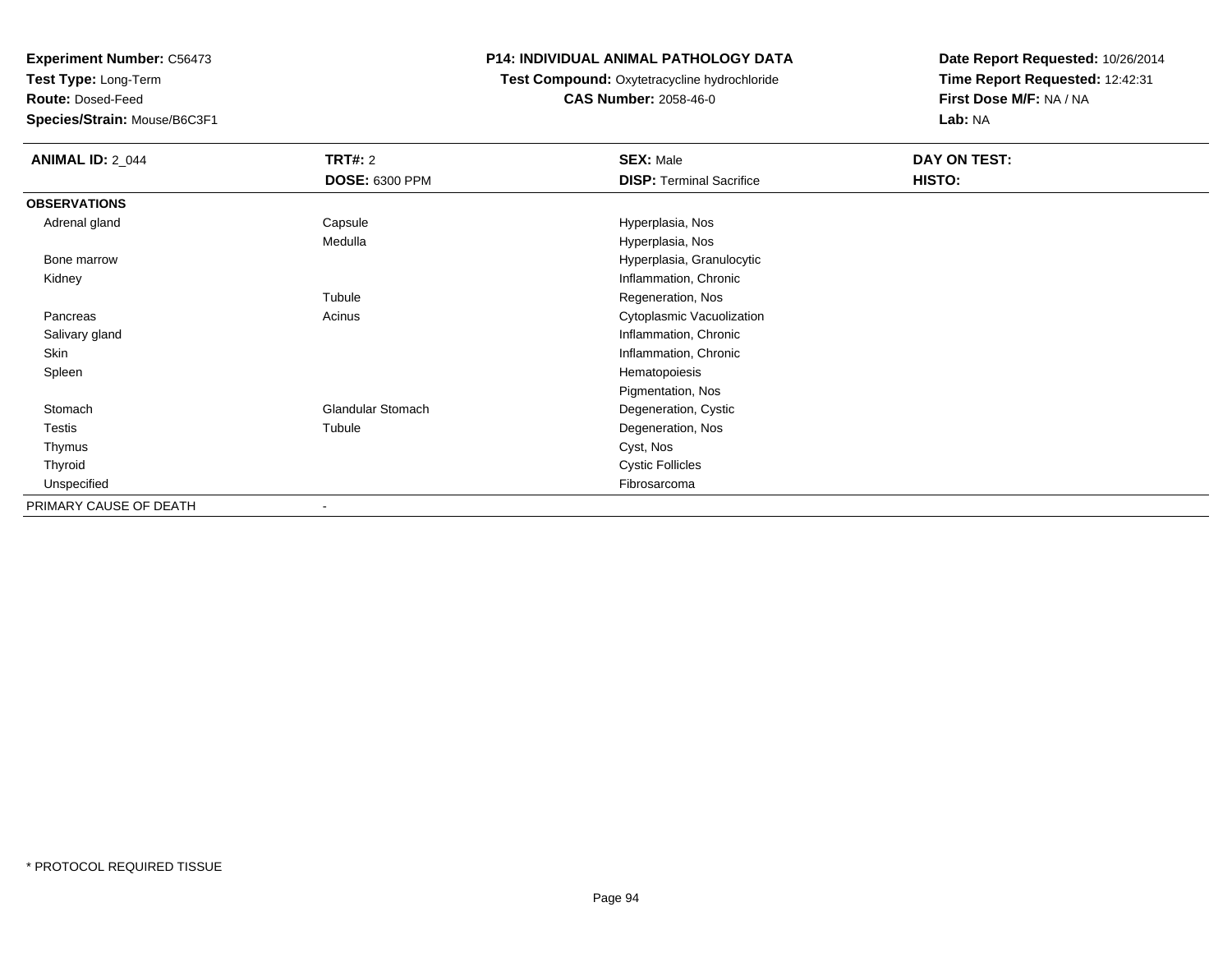**Test Type:** Long-Term

**Route:** Dosed-Feed

**Species/Strain:** Mouse/B6C3F1

## **P14: INDIVIDUAL ANIMAL PATHOLOGY DATA**

### **Test Compound:** Oxytetracycline hydrochloride**CAS Number:** 2058-46-0

| <b>ANIMAL ID: 2_045</b> | <b>TRT#: 2</b><br>DOSE: 6300 PPM | <b>SEX: Male</b><br><b>DISP: Terminal Sacrifice</b> | <b>DAY ON TEST:</b><br>HISTO: |
|-------------------------|----------------------------------|-----------------------------------------------------|-------------------------------|
| <b>OBSERVATIONS</b>     |                                  |                                                     |                               |
| Adrenal gland           | Capsule                          | Hyperplasia, Nos                                    |                               |
| Bone marrow             |                                  | Hyperplasia, Granulocytic                           |                               |
| Brain                   |                                  | Mineralization                                      |                               |
| Kidney                  |                                  | Inflammation, Chronic                               |                               |
|                         | Tubule                           | Regeneration, Nos                                   |                               |
| Liver                   |                                  | Congestion, Nos                                     |                               |
| Pancreas                | Acinus                           | Cytoplasmic Vacuolization                           |                               |
| Pituitary gland         | <b>Anterior Pituitary</b>        | Hyperplasia, Nos                                    |                               |
| Preputial gland         |                                  | Inflammation, Active Chronic                        |                               |
| Salivary gland          |                                  | Inflammation, Chronic                               |                               |
| Spleen                  |                                  | Hematopoiesis                                       |                               |
|                         |                                  | Pigmentation, Nos                                   |                               |
| Thymus                  |                                  | Cyst, Nos                                           |                               |
| Thyroid                 |                                  | <b>Cystic Follicles</b>                             |                               |
|                         |                                  | Hyperplasia, C Cell                                 |                               |
| Unspecified             |                                  | Steatitis                                           |                               |
| PRIMARY CAUSE OF DEATH  |                                  |                                                     |                               |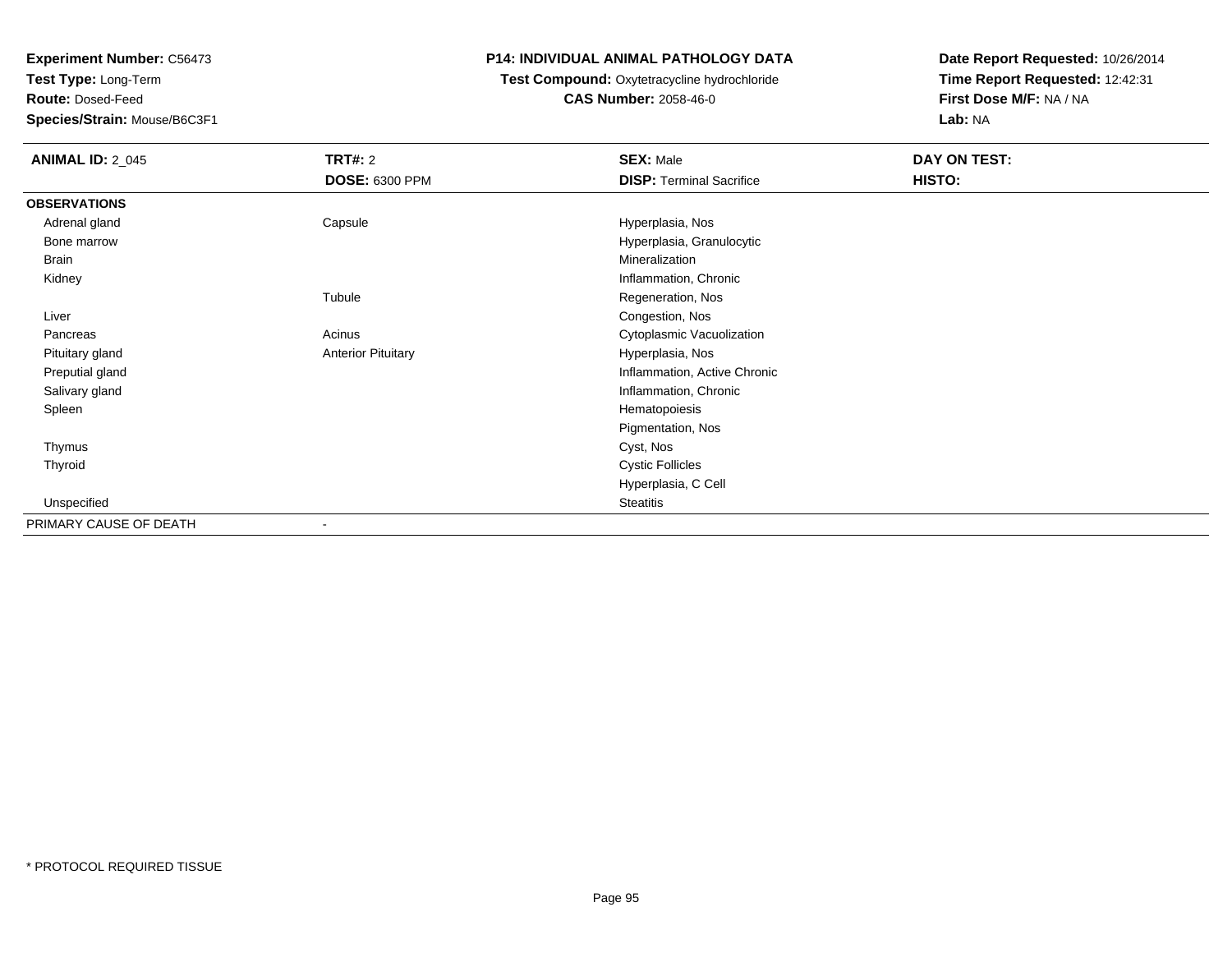**Test Type:** Long-Term

**Route:** Dosed-Feed

**Species/Strain:** Mouse/B6C3F1

## **P14: INDIVIDUAL ANIMAL PATHOLOGY DATA**

**Test Compound:** Oxytetracycline hydrochloride**CAS Number:** 2058-46-0

| <b>ANIMAL ID: 2_046</b> | <b>TRT#: 2</b>           | <b>SEX: Male</b>                | DAY ON TEST: |
|-------------------------|--------------------------|---------------------------------|--------------|
|                         | <b>DOSE: 6300 PPM</b>    | <b>DISP: Terminal Sacrifice</b> | HISTO:       |
| <b>OBSERVATIONS</b>     |                          |                                 |              |
| Adrenal gland           | Capsule                  | Hyperplasia, Nos                |              |
| Kidney                  |                          | Inflammation, Chronic           |              |
|                         | Tubule                   | Regeneration, Nos               |              |
| Lung                    |                          | Histiocytosis                   |              |
|                         |                          | Pneumonia, Interstitial Chronic |              |
| Lymph node              | Mandibular Lymph Node    | Hemosiderosis                   |              |
| Pancreas                | Acinus                   | Cytoplasmic Vacuolization       |              |
| Preputial gland         |                          | Inflammation, Chronic           |              |
| Salivary gland          |                          | Inflammation, Chronic           |              |
| Spleen                  |                          | Hematopoiesis                   |              |
|                         |                          | Pigmentation, Nos               |              |
| Stomach                 | Glandular Stomach        | Cyst, Nos                       |              |
| Unspecified             |                          | Fibroma                         |              |
|                         |                          | Metaplasia, Osseous             |              |
|                         | Multiple Organs Nos      | Mineralization                  |              |
| PRIMARY CAUSE OF DEATH  | $\overline{\phantom{a}}$ |                                 |              |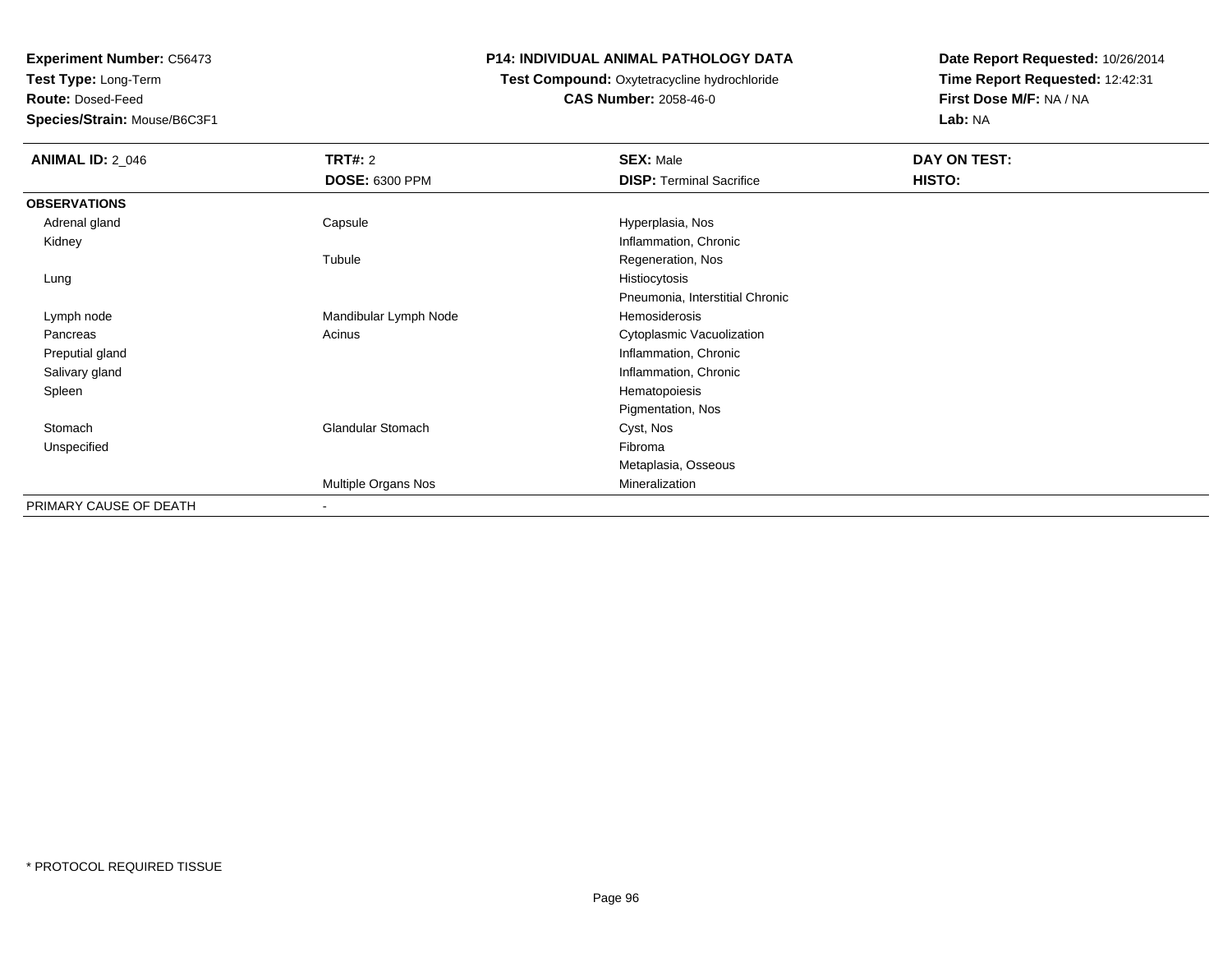**Test Type:** Long-Term

**Route:** Dosed-Feed

**Species/Strain:** Mouse/B6C3F1

### **P14: INDIVIDUAL ANIMAL PATHOLOGY DATA**

**Test Compound:** Oxytetracycline hydrochloride**CAS Number:** 2058-46-0

| <b>ANIMAL ID: 2_047</b> | TRT#: 2                  | <b>SEX: Male</b>                | DAY ON TEST: |  |
|-------------------------|--------------------------|---------------------------------|--------------|--|
|                         | <b>DOSE: 6300 PPM</b>    | <b>DISP: Terminal Sacrifice</b> | HISTO:       |  |
| <b>OBSERVATIONS</b>     |                          |                                 |              |  |
| Adrenal gland           | Capsule                  | Hyperplasia, Nos                |              |  |
| Brain                   |                          | Mineralization                  |              |  |
| Kidney                  |                          | Inflammation, Chronic           |              |  |
|                         | Tubule                   | Regeneration, Nos               |              |  |
| Pancreas                | Acinus                   | Cytoplasmic Vacuolization       |              |  |
| Preputial gland         |                          | Inflammation, Chronic           |              |  |
| Salivary gland          |                          | Inflammation, Chronic           |              |  |
| Spleen                  |                          | Hematopoiesis                   |              |  |
|                         |                          | Pigmentation, Nos               |              |  |
| Stomach                 | <b>Glandular Stomach</b> | Hyperplasia, Epithelial         |              |  |
| Testis                  | Tubule                   | Degeneration, Nos               |              |  |
| PRIMARY CAUSE OF DEATH  | $\,$ $\,$                |                                 |              |  |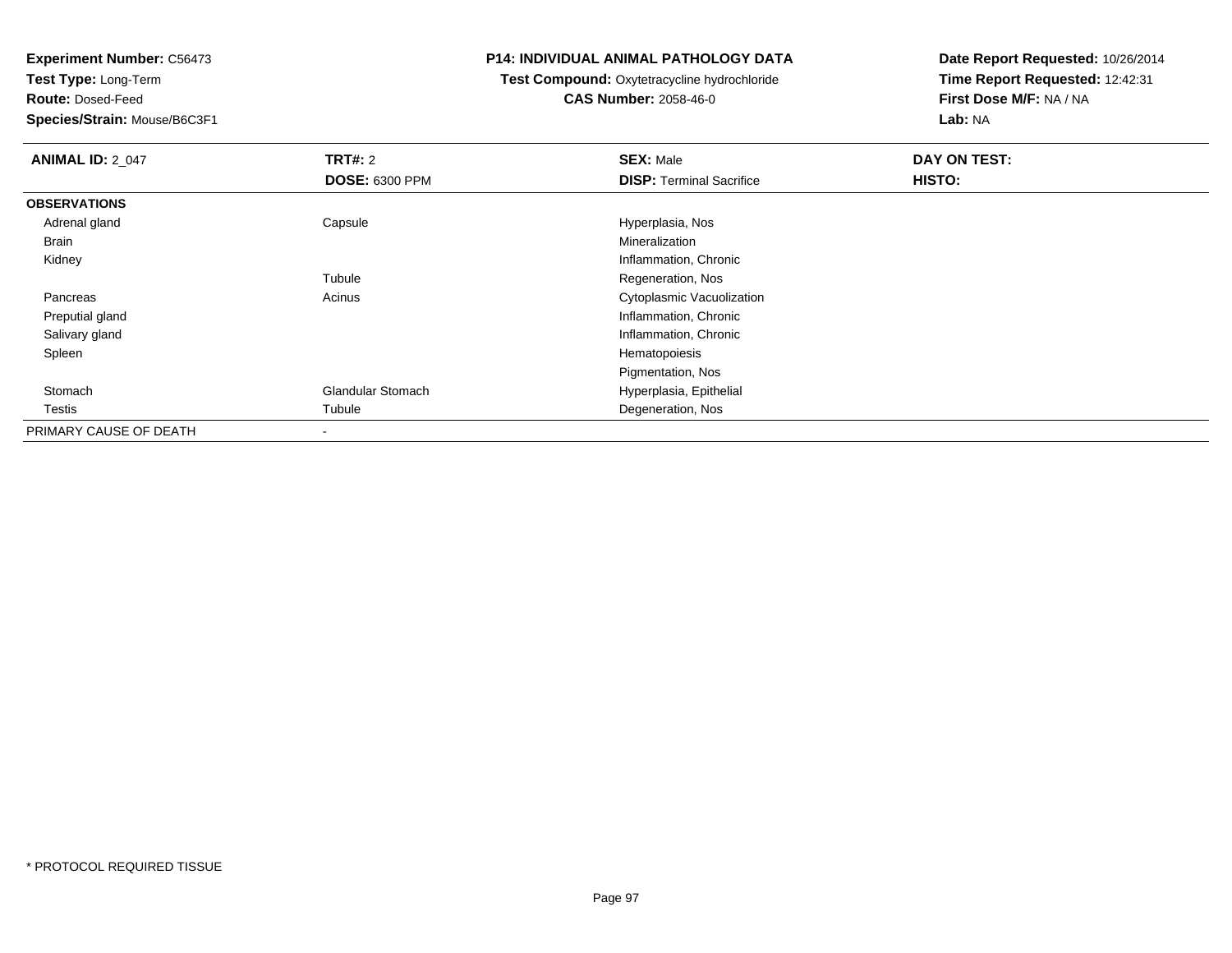**Test Type:** Long-Term

**Route:** Dosed-Feed

**Species/Strain:** Mouse/B6C3F1

### **P14: INDIVIDUAL ANIMAL PATHOLOGY DATA**

## **Test Compound:** Oxytetracycline hydrochloride**CAS Number:** 2058-46-0

| <b>ANIMAL ID: 2_048</b> | TRT#: 2               | <b>SEX: Male</b>                | DAY ON TEST: |
|-------------------------|-----------------------|---------------------------------|--------------|
|                         | <b>DOSE: 6300 PPM</b> | <b>DISP: Terminal Sacrifice</b> | HISTO:       |
| <b>OBSERVATIONS</b>     |                       |                                 |              |
| Adrenal gland           | Capsule               | Hyperplasia, Nos                |              |
| Brain                   |                       | Mineralization                  |              |
| Heart                   |                       | Inflammation, Chronic           |              |
| Kidney                  |                       | Inflammation, Chronic           |              |
|                         | Tubule                | Mineralization                  |              |
| Lymph node              |                       | Hemosiderosis                   |              |
| Pancreas                | Acinus                | Cytoplasmic Vacuolization       |              |
| Preputial gland         |                       | Inflammation, Active Chronic    |              |
| Spleen                  |                       | Hematopoiesis                   |              |
|                         |                       | Pigmentation, Nos               |              |
| Thyroid                 |                       | <b>Cystic Follicles</b>         |              |
| Unspecified             |                       | Steatitis                       |              |
| PRIMARY CAUSE OF DEATH  | $\,$                  |                                 |              |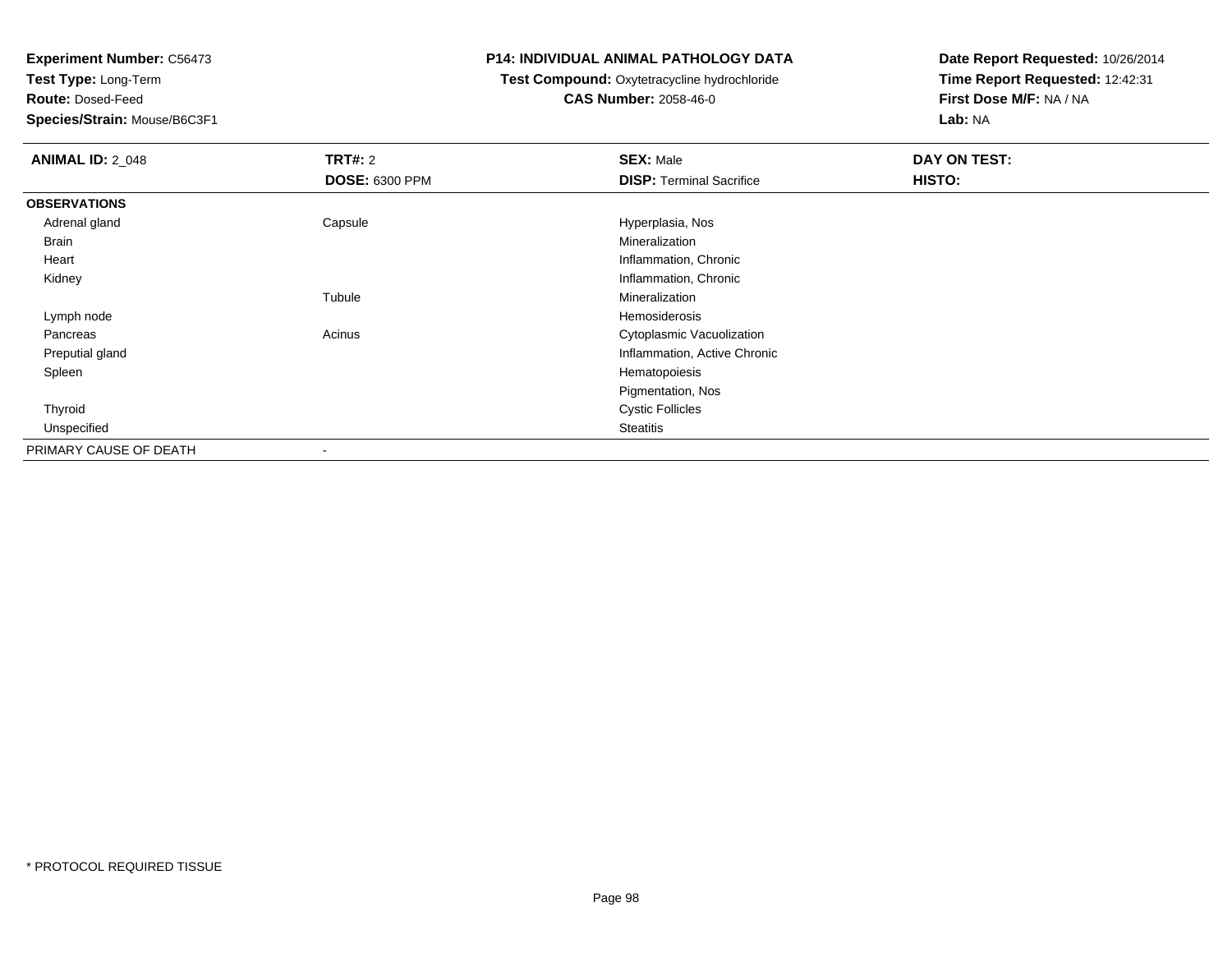**Test Type:** Long-Term

**Route:** Dosed-Feed

**Species/Strain:** Mouse/B6C3F1

### **P14: INDIVIDUAL ANIMAL PATHOLOGY DATA**

## **Test Compound:** Oxytetracycline hydrochloride**CAS Number:** 2058-46-0

| <b>ANIMAL ID: 2_049</b> | TRT#: 2               | <b>SEX: Male</b>                | DAY ON TEST: |
|-------------------------|-----------------------|---------------------------------|--------------|
|                         | <b>DOSE: 6300 PPM</b> | <b>DISP:</b> Moribund Sacrifice | HISTO:       |
| <b>OBSERVATIONS</b>     |                       |                                 |              |
| Adrenal gland           | Capsule               | Hyperplasia, Nos                |              |
| Bone marrow             |                       | Hyperplasia, Granulocytic       |              |
| Brain                   |                       | Mineralization                  |              |
| Kidney                  |                       | Inflammation, Chronic           |              |
| Lung                    |                       | Pneumonia, Interstitial Chronic |              |
| Lymph node              | Mandibular Lymph Node | Hemosiderosis                   |              |
| Pancreas                | Acinus                | Atrophy, Nos                    |              |
| Salivary gland          |                       | Inflammation, Chronic           |              |
| Spleen                  |                       | Hematopoiesis                   |              |
|                         |                       | Hyperplasia, Lymphoid           |              |
| Unspecified             |                       | Fibrosarcoma                    |              |
|                         |                       | Inflammation, Chronic           |              |
| PRIMARY CAUSE OF DEATH  |                       |                                 |              |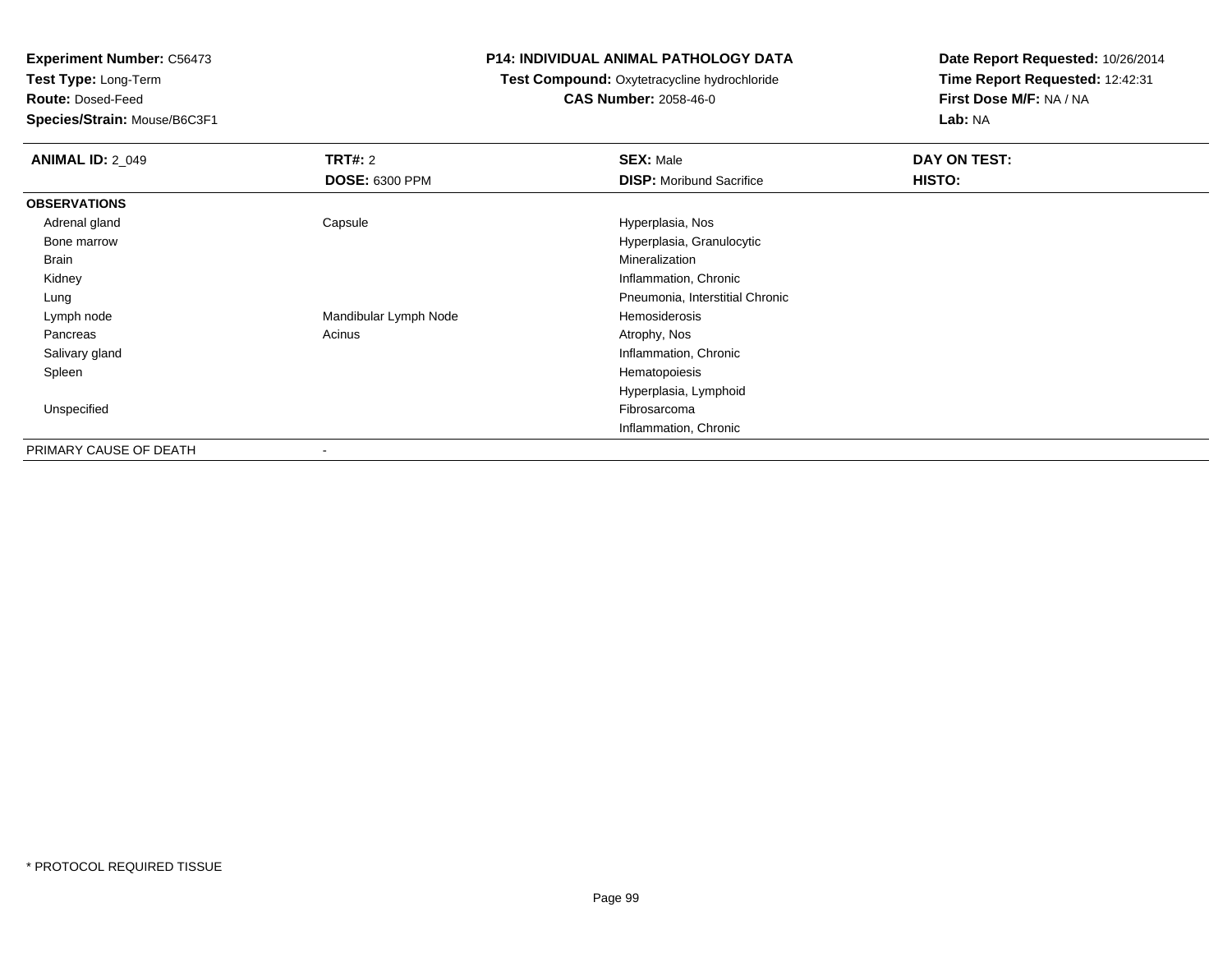**Test Type:** Long-Term

**Route:** Dosed-Feed

**Species/Strain:** Mouse/B6C3F1

-

### **P14: INDIVIDUAL ANIMAL PATHOLOGY DATA**

**Test Compound:** Oxytetracycline hydrochloride**CAS Number:** 2058-46-0

| <b>ANIMAL ID: 2_050</b> | TRT#: 2                  | <b>SEX: Male</b>                | DAY ON TEST: |  |
|-------------------------|--------------------------|---------------------------------|--------------|--|
|                         | <b>DOSE: 6300 PPM</b>    | <b>DISP:</b> Moribund Sacrifice | HISTO:       |  |
| <b>OBSERVATIONS</b>     |                          |                                 |              |  |
| Adrenal gland           | Capsule                  | Hyperplasia, Nos                |              |  |
| Brain                   |                          | Mineralization                  |              |  |
| Kidney                  | Tubule                   | Mineralization                  |              |  |
| Lung                    |                          | Alveolar/Bronchiolar Carcinoma  |              |  |
|                         |                          | Pneumonia, Interstitial Chronic |              |  |
| Lymph node              | Mandibular Lymph Node    | Hemosiderosis                   |              |  |
| Spleen                  |                          | Hematopoiesis                   |              |  |
|                         |                          | Pigmentation, Nos               |              |  |
| PRIMARY CAUSE OF DEATH  | $\overline{\phantom{a}}$ |                                 |              |  |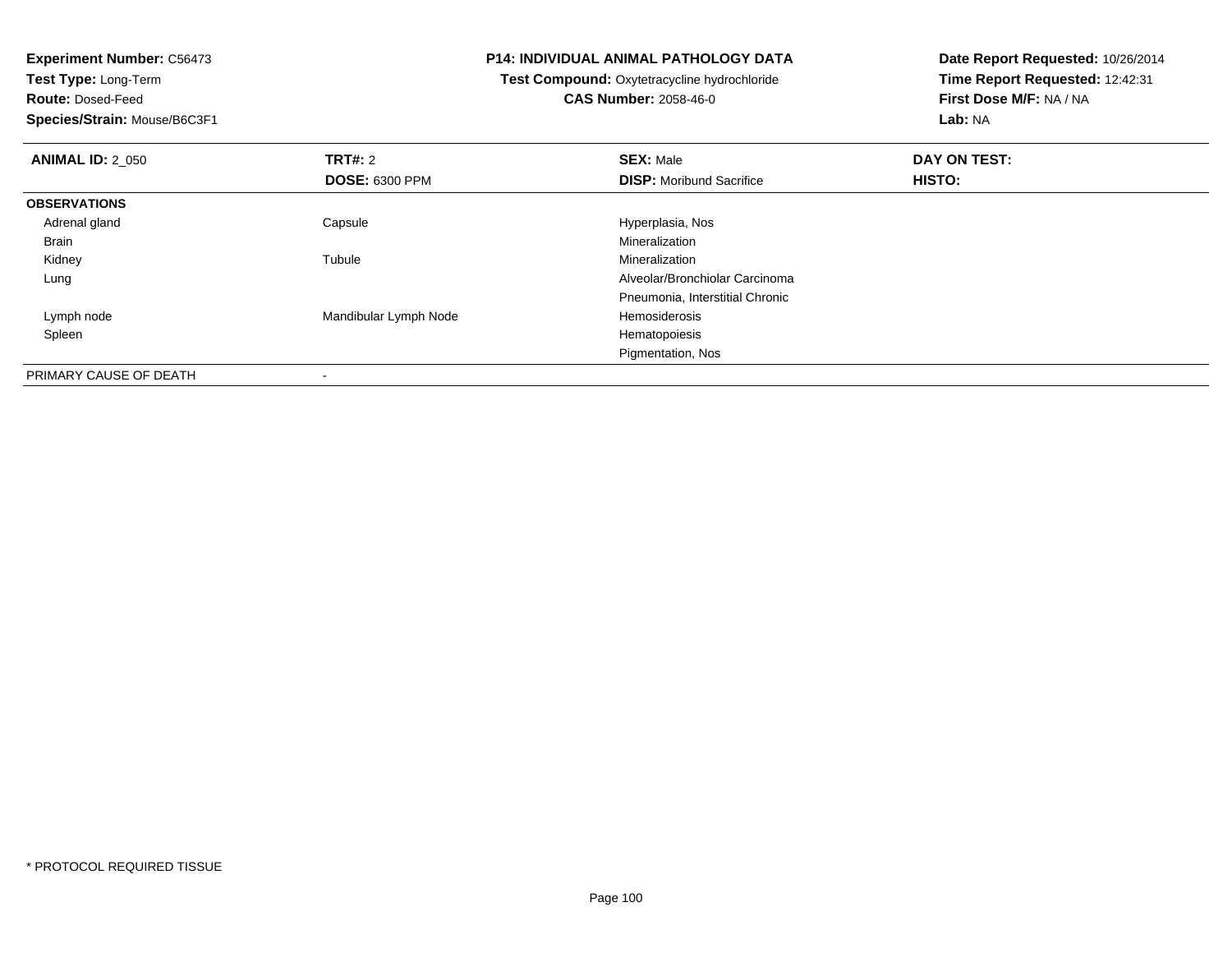**Test Type:** Long-Term

**Route:** Dosed-Feed

**Species/Strain:** Mouse/B6C3F1

## **P14: INDIVIDUAL ANIMAL PATHOLOGY DATA**

**Test Compound:** Oxytetracycline hydrochloride**CAS Number:** 2058-46-0

| <b>ANIMAL ID: 3_101</b> | <b>TRT#: 3</b>            | <b>SEX: Male</b>                | DAY ON TEST: |  |
|-------------------------|---------------------------|---------------------------------|--------------|--|
|                         | <b>DOSE: 0</b>            | <b>DISP: Terminal Sacrifice</b> | HISTO:       |  |
| <b>OBSERVATIONS</b>     |                           |                                 |              |  |
| Adrenal gland           | Capsule                   | Hyperplasia, Nos                |              |  |
| Bone marrow             |                           | Hyperplasia, Granulocytic       |              |  |
| Kidney                  |                           | Inflammation, Chronic           |              |  |
|                         | Tubule                    | Mineralization                  |              |  |
|                         | Tubule                    | Regeneration, Nos               |              |  |
| Liver                   |                           | Inflammation, Chronic           |              |  |
| Lung                    |                           | Alveolar/Bronchiolar Carcinoma  |              |  |
| Pancreas                | Acinus                    | Cytoplasmic Vacuolization       |              |  |
| Pituitary gland         | <b>Anterior Pituitary</b> | Hyperplasia, Nos                |              |  |
| Salivary gland          |                           | Inflammation, Chronic           |              |  |
| Spleen                  |                           | Hematopoiesis                   |              |  |
|                         |                           | Pigmentation, Nos               |              |  |
| Testis                  | Tubule                    | Degeneration, Nos               |              |  |
|                         |                           | Hyperplasia, Interstitial Cell  |              |  |
| Thyroid                 |                           | <b>Cystic Follicles</b>         |              |  |
| PRIMARY CAUSE OF DEATH  | $\overline{\phantom{a}}$  |                                 |              |  |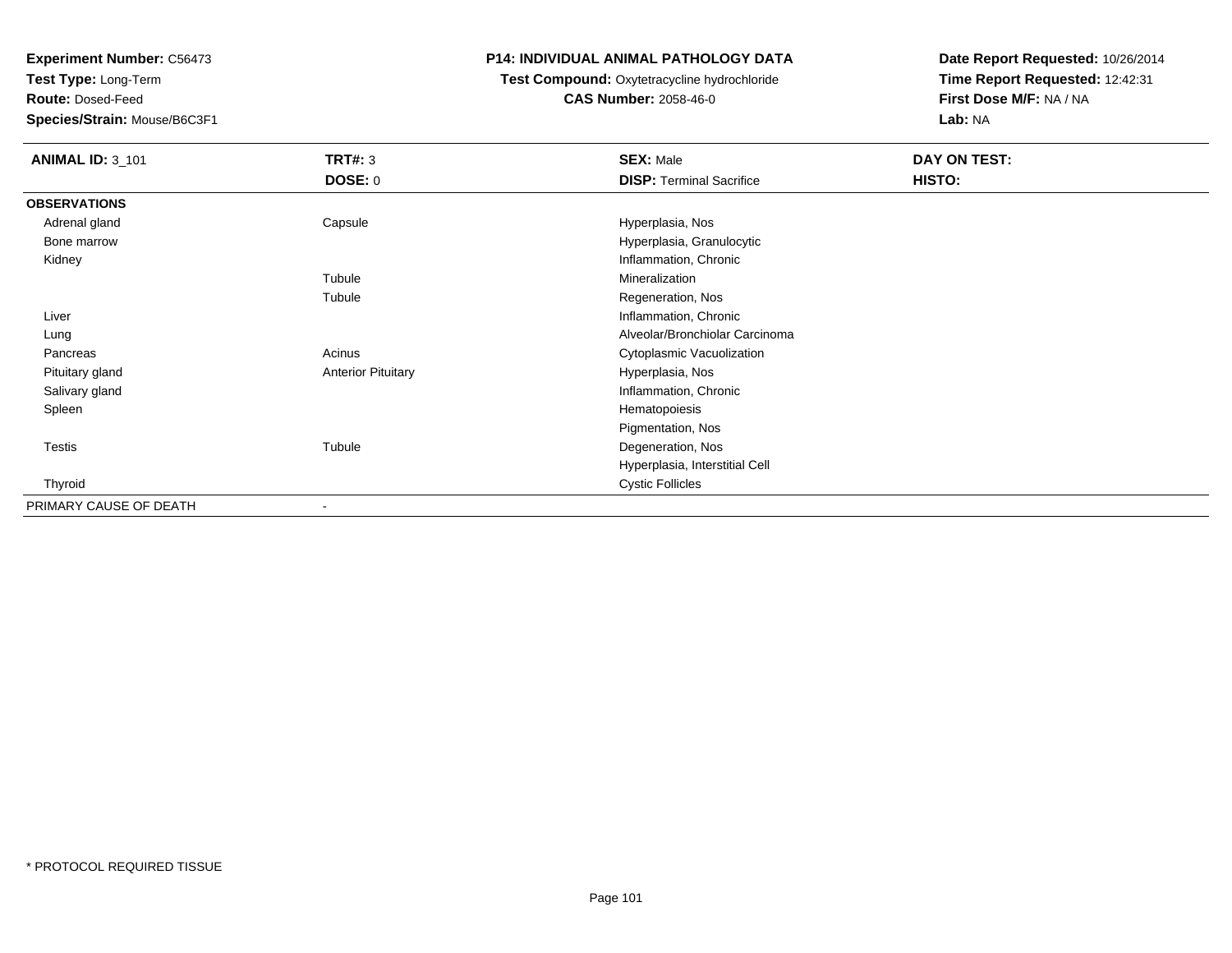**Test Type:** Long-Term

**Route:** Dosed-Feed

**Species/Strain:** Mouse/B6C3F1

## **P14: INDIVIDUAL ANIMAL PATHOLOGY DATA**

 **Test Compound:** Oxytetracycline hydrochloride**CAS Number:** 2058-46-0

| <b>ANIMAL ID: 3_102</b> | <b>TRT#: 3</b>            | <b>SEX: Male</b>                | DAY ON TEST: |  |
|-------------------------|---------------------------|---------------------------------|--------------|--|
|                         | DOSE: 0                   | <b>DISP: Terminal Sacrifice</b> | HISTO:       |  |
| <b>OBSERVATIONS</b>     |                           |                                 |              |  |
| Adrenal gland           | Capsule                   | Hyperplasia, Nos                |              |  |
|                         | <b>Cortex Nos</b>         | Hyperplasia, Nos                |              |  |
| <b>Brain</b>            |                           | Mineralization                  |              |  |
| Gall bladder            |                           | Cyst, Nos                       |              |  |
| Kidney                  | Cortex                    | Cyst, Nos                       |              |  |
|                         | Tubule                    | Mineralization                  |              |  |
|                         | Tubule                    | Necrosis, Nos                   |              |  |
|                         | Tubule                    | Regeneration, Nos               |              |  |
| Lymph node              | Mandibular Lymph Node     | Hemosiderosis                   |              |  |
| Pancreas                | Acinus                    | Cytoplasmic Vacuolization       |              |  |
| Pituitary gland         | <b>Anterior Pituitary</b> | Cyst, Nos                       |              |  |
| Spleen                  |                           | Hematopoiesis                   |              |  |
|                         |                           | Pigmentation, Nos               |              |  |
| Unspecified             | Multiple Organs Nos       | Inflammation, Chronic           |              |  |
| PRIMARY CAUSE OF DEATH  | $\,$                      |                                 |              |  |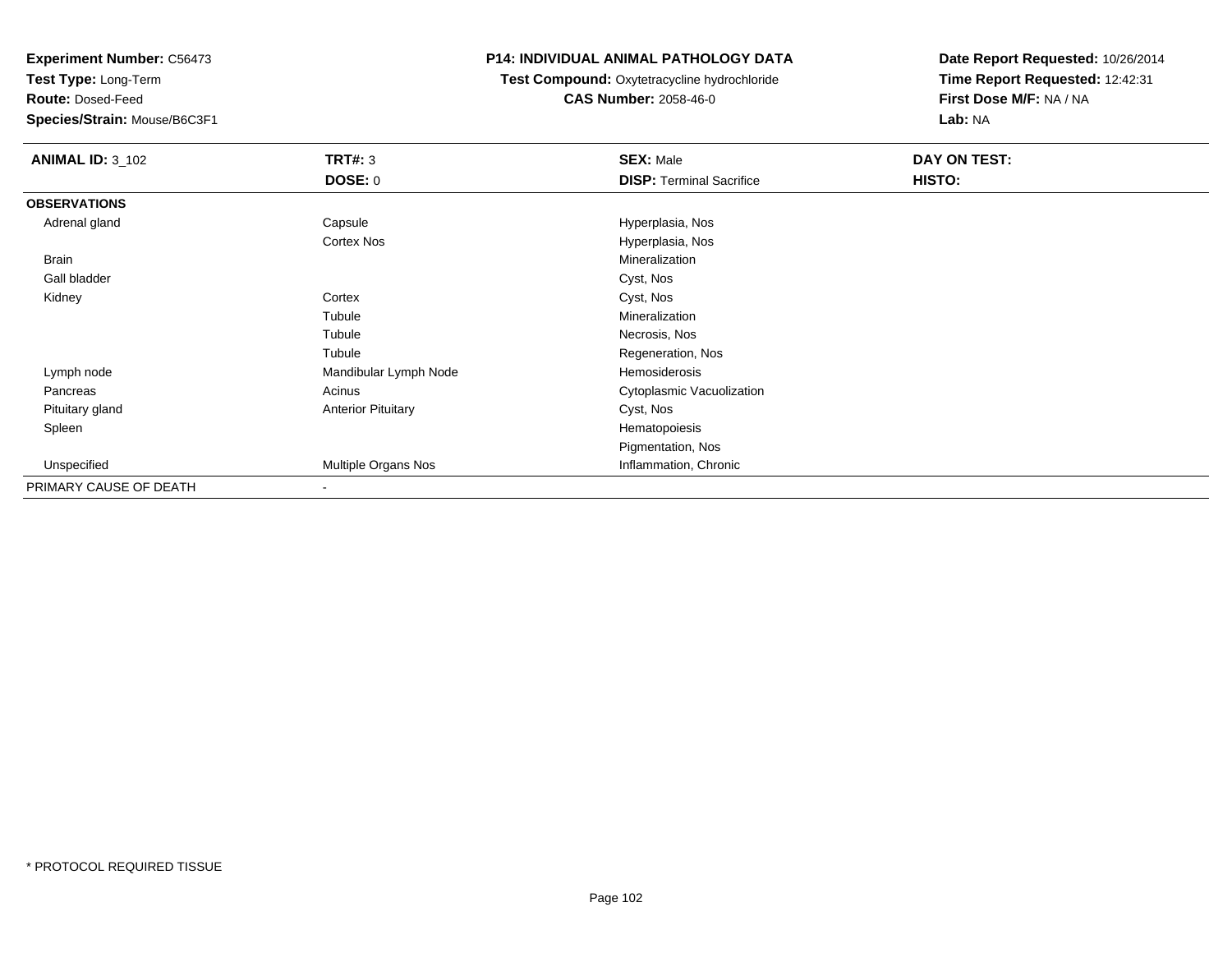**Test Type:** Long-Term

**Route:** Dosed-Feed

**Species/Strain:** Mouse/B6C3F1

## **P14: INDIVIDUAL ANIMAL PATHOLOGY DATA**

**Test Compound:** Oxytetracycline hydrochloride**CAS Number:** 2058-46-0

| <b>ANIMAL ID: 3_103</b> | <b>TRT#: 3</b>           | <b>SEX: Male</b>                 | <b>DAY ON TEST:</b> |
|-------------------------|--------------------------|----------------------------------|---------------------|
|                         | DOSE: 0                  | <b>DISP: Terminal Sacrifice</b>  | HISTO:              |
| <b>OBSERVATIONS</b>     |                          |                                  |                     |
| Adrenal gland           | Capsule                  | Hyperplasia, Nos                 |                     |
| Bone marrow             |                          | Hyperplasia, Granulocytic        |                     |
| <b>Brain</b>            |                          | Mineralization                   |                     |
| <b>Intestine Small</b>  | <b>Mesentery Nos</b>     | <b>Steatitis</b>                 |                     |
| Kidney                  |                          | Inflammation, Chronic            |                     |
|                         | Tubule                   | Mineralization                   |                     |
|                         | Tubule                   | Regeneration, Nos                |                     |
| Lung                    |                          | Alveolar/Bronchiolar Adenoma     |                     |
|                         |                          | Bronchopneumonia, Chronic        |                     |
|                         |                          | <b>Cholesterol Deposit</b>       |                     |
|                         |                          | Histiocytosis                    |                     |
|                         |                          | Hyperplasia, Alveolar Epithelium |                     |
| Pancreas                | Acinus                   | Cytoplasmic Vacuolization        |                     |
| Preputial gland         |                          | Dilatation, Ducts                |                     |
|                         |                          | Inflammation, Chronic            |                     |
| Salivary gland          |                          | Inflammation, Chronic            |                     |
| Spleen                  |                          | Hematopoiesis                    |                     |
|                         |                          | Pigmentation, Nos                |                     |
| Stomach                 | <b>Glandular Stomach</b> | Cyst, Nos                        |                     |
| Testis                  | Tubule                   | Degeneration, Nos                |                     |
| Thyroid                 |                          | <b>Cystic Follicles</b>          |                     |
|                         |                          | Hyperplasia, C Cell              |                     |
| PRIMARY CAUSE OF DEATH  |                          |                                  |                     |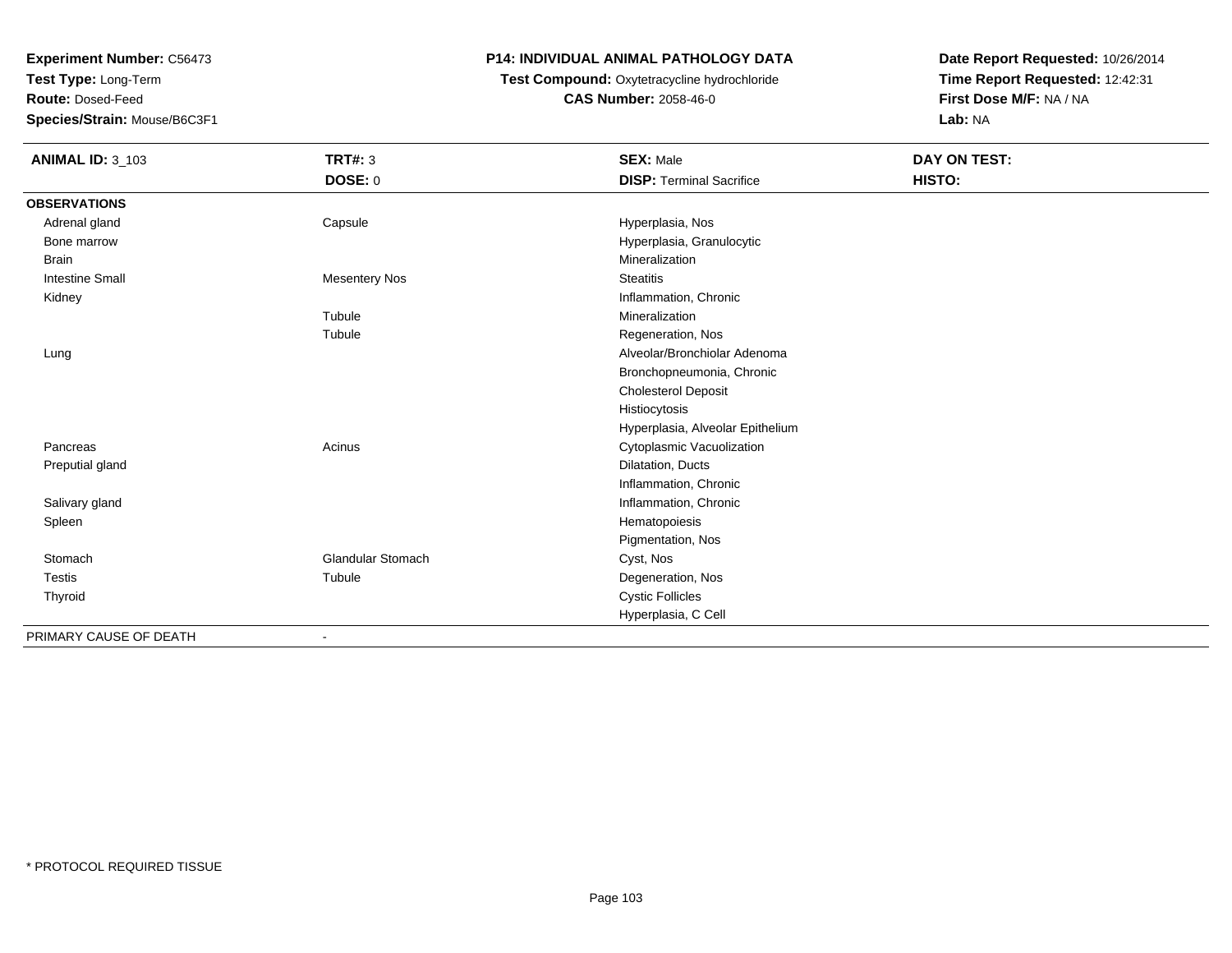**Experiment Number:** C56473**Test Type:** Long-Term**Route:** Dosed-Feed **Species/Strain:** Mouse/B6C3F1**P14: INDIVIDUAL ANIMAL PATHOLOGY DATATest Compound:** Oxytetracycline hydrochloride**CAS Number:** 2058-46-0**Date Report Requested:** 10/26/2014**Time Report Requested:** 12:42:31**First Dose M/F:** NA / NA**Lab:** NA**ANIMAL ID:** 3\_104 **TRT#:** <sup>3</sup> **SEX:** Male **DAY ON TEST: DOSE:** 0**DISP:** Moribund Sacrifice **HISTO: OBSERVATIONS** Adrenal glandCapsule **Capsule Capsule Capsule Capsule** Hyperplasia, Nos<br>
Mineralization Brainn and the control of the control of the control of the control of the control of the control of the control of the control of the control of the control of the control of the control of the control of the control of the co Liver Cytoplasmic VacuolizationNecrosis, Coagulative Spleen Hemangiosarcoma Hematopoiesish Clandular Stomach **Inflammation**, Acute Stomach UnspecifiedAbdominal Cavity **Abdominal Cavity Hemangiosarcoma, Metastatic** Multiple Organs Nos Inflammation, Chronic PRIMARY CAUSE OF DEATH-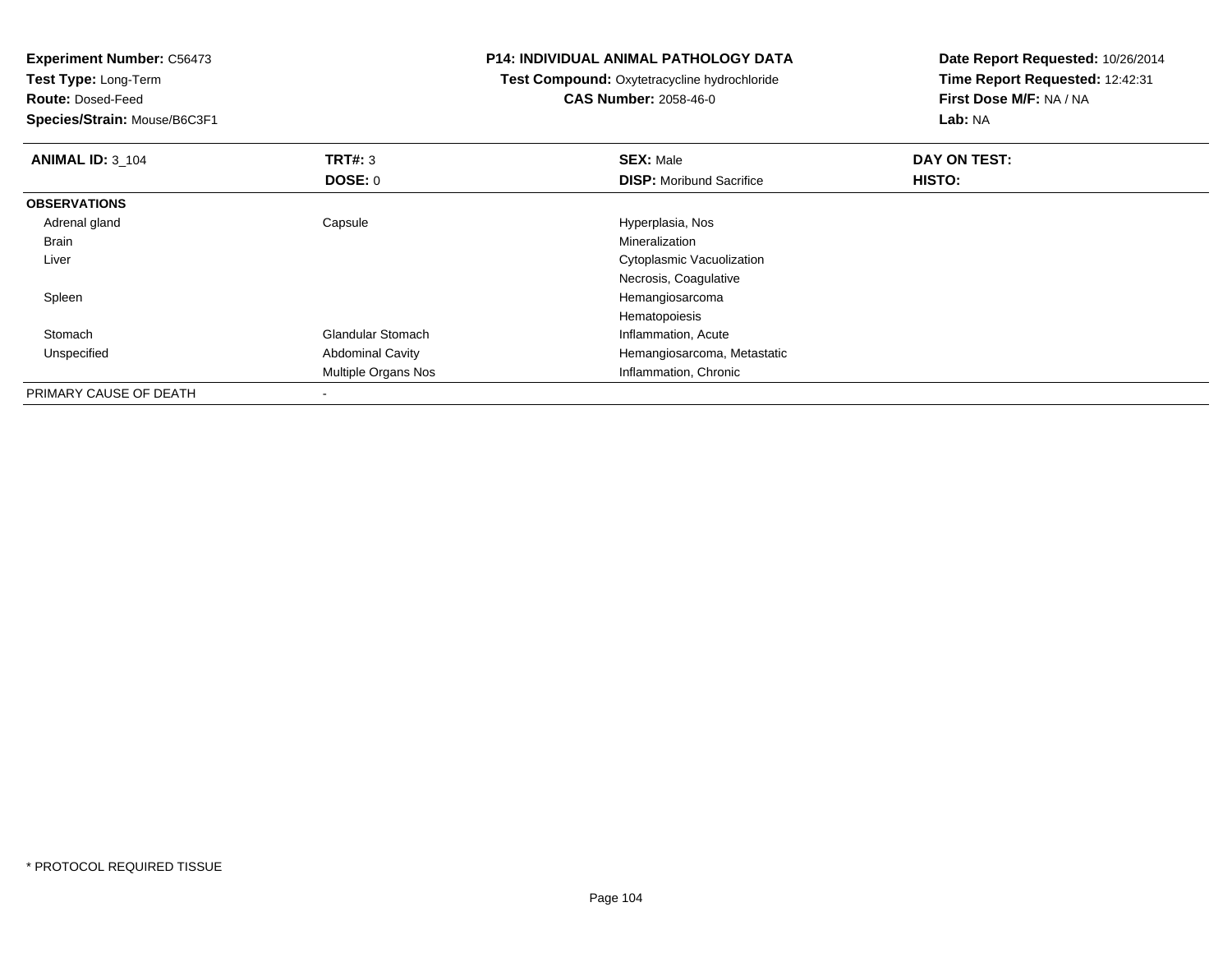**Test Type:** Long-Term

**Route:** Dosed-Feed

**Species/Strain:** Mouse/B6C3F1

### **P14: INDIVIDUAL ANIMAL PATHOLOGY DATA**

**Test Compound:** Oxytetracycline hydrochloride**CAS Number:** 2058-46-0

| <b>ANIMAL ID: 3_105</b> | TRT#: 3        | <b>SEX: Male</b>                 | DAY ON TEST: |
|-------------------------|----------------|----------------------------------|--------------|
|                         | DOSE: 0        | <b>DISP: Terminal Sacrifice</b>  | HISTO:       |
| <b>OBSERVATIONS</b>     |                |                                  |              |
| Adrenal gland           | Capsule        | Hyperplasia, Nos                 |              |
| Brain                   |                | Mineralization                   |              |
| Kidney                  |                | Inflammation, Chronic            |              |
|                         | Tubule         | Mineralization                   |              |
|                         | Tubule         | Regeneration, Nos                |              |
| Lung                    |                | Bronchopneumonia, Chronic        |              |
|                         |                | Hyperplasia, Alveolar Epithelium |              |
| Pancreas                | Acinus         | Cytoplasmic Vacuolization        |              |
| Pituitary gland         | Posterior Lobe | Cyst, Embryonal Duct             |              |
| Spleen                  |                | Hematopoiesis                    |              |
| Thymus                  |                | Cyst, Nos                        |              |
| PRIMARY CAUSE OF DEATH  |                |                                  |              |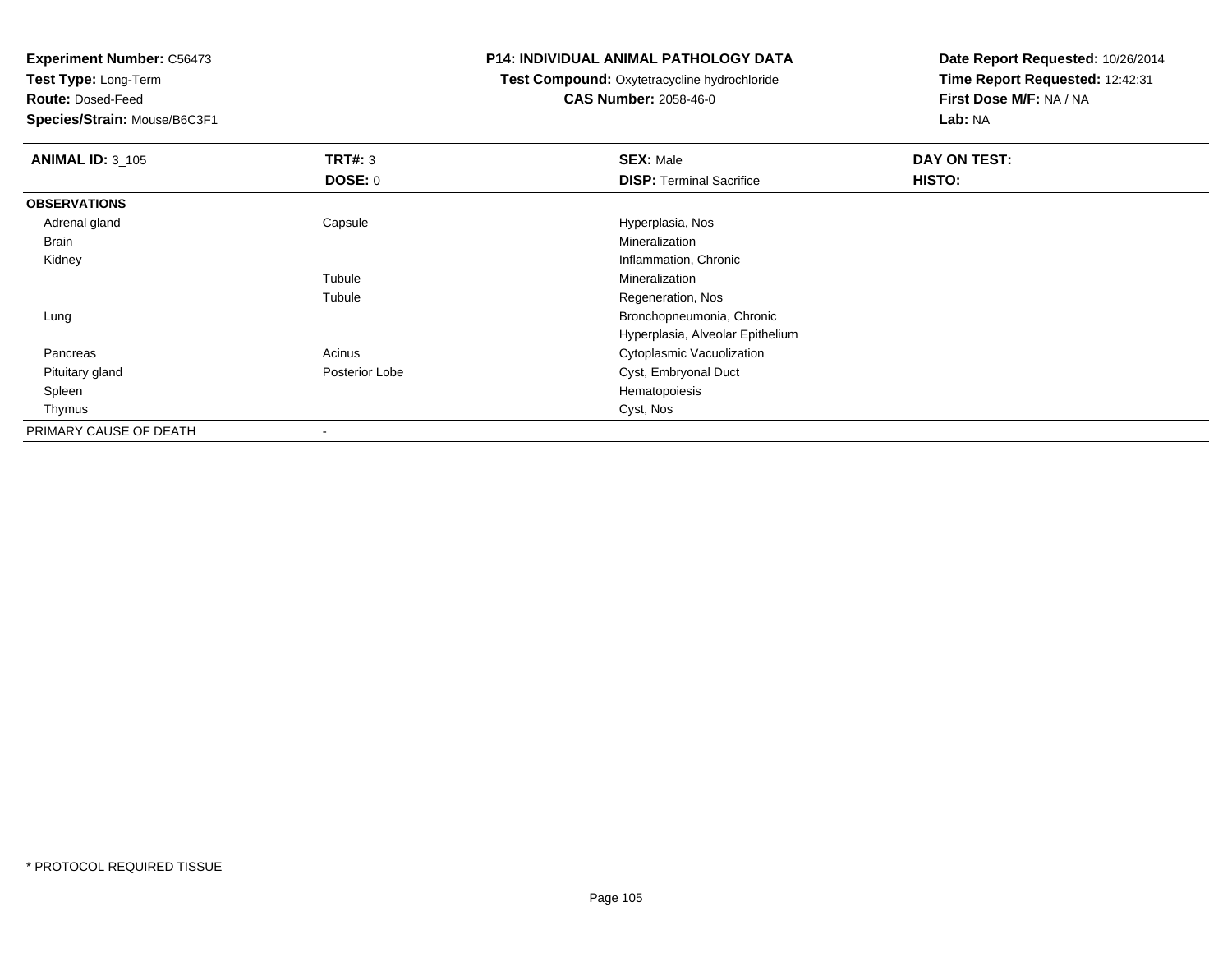**Test Type:** Long-Term

**Route:** Dosed-Feed

**Species/Strain:** Mouse/B6C3F1

### **P14: INDIVIDUAL ANIMAL PATHOLOGY DATA**

 **Test Compound:** Oxytetracycline hydrochloride**CAS Number:** 2058-46-0

| <b>ANIMAL ID: 3_106</b> | <b>TRT#: 3</b>            | <b>SEX: Male</b>                | DAY ON TEST: |  |
|-------------------------|---------------------------|---------------------------------|--------------|--|
|                         | <b>DOSE: 0</b>            | <b>DISP: Terminal Sacrifice</b> | HISTO:       |  |
| <b>OBSERVATIONS</b>     |                           |                                 |              |  |
| Adrenal gland           | Capsule                   | Hyperplasia, Nos                |              |  |
| Bone marrow             |                           | Hyperplasia, Granulocytic       |              |  |
| Brain                   |                           | Mineralization                  |              |  |
| Kidney                  |                           | Inflammation, Chronic           |              |  |
|                         | Tubule                    | Mineralization                  |              |  |
|                         | Tubule                    | Regeneration, Nos               |              |  |
| Lung                    |                           | Inflammation, Chronic           |              |  |
| Lymph node              | Mandibular Lymph Node     | Hemosiderosis                   |              |  |
| Pancreas                | Acinus                    | Cytoplasmic Vacuolization       |              |  |
| Pituitary gland         | <b>Anterior Pituitary</b> | Hyperplasia, Nos                |              |  |
| Salivary gland          |                           | Atrophy, Nos                    |              |  |
|                         |                           | Inflammation, Chronic           |              |  |
| Spleen                  |                           | Hematopoiesis                   |              |  |
|                         |                           | Pigmentation, Nos               |              |  |
| Stomach                 | Glandular Stomach         | Cyst, Nos                       |              |  |
| Testis                  | Tubule                    | Degeneration, Nos               |              |  |
| Thymus                  |                           | Cyst, Nos                       |              |  |
| Unspecified             |                           | Fibrosarcoma                    |              |  |
| PRIMARY CAUSE OF DEATH  |                           |                                 |              |  |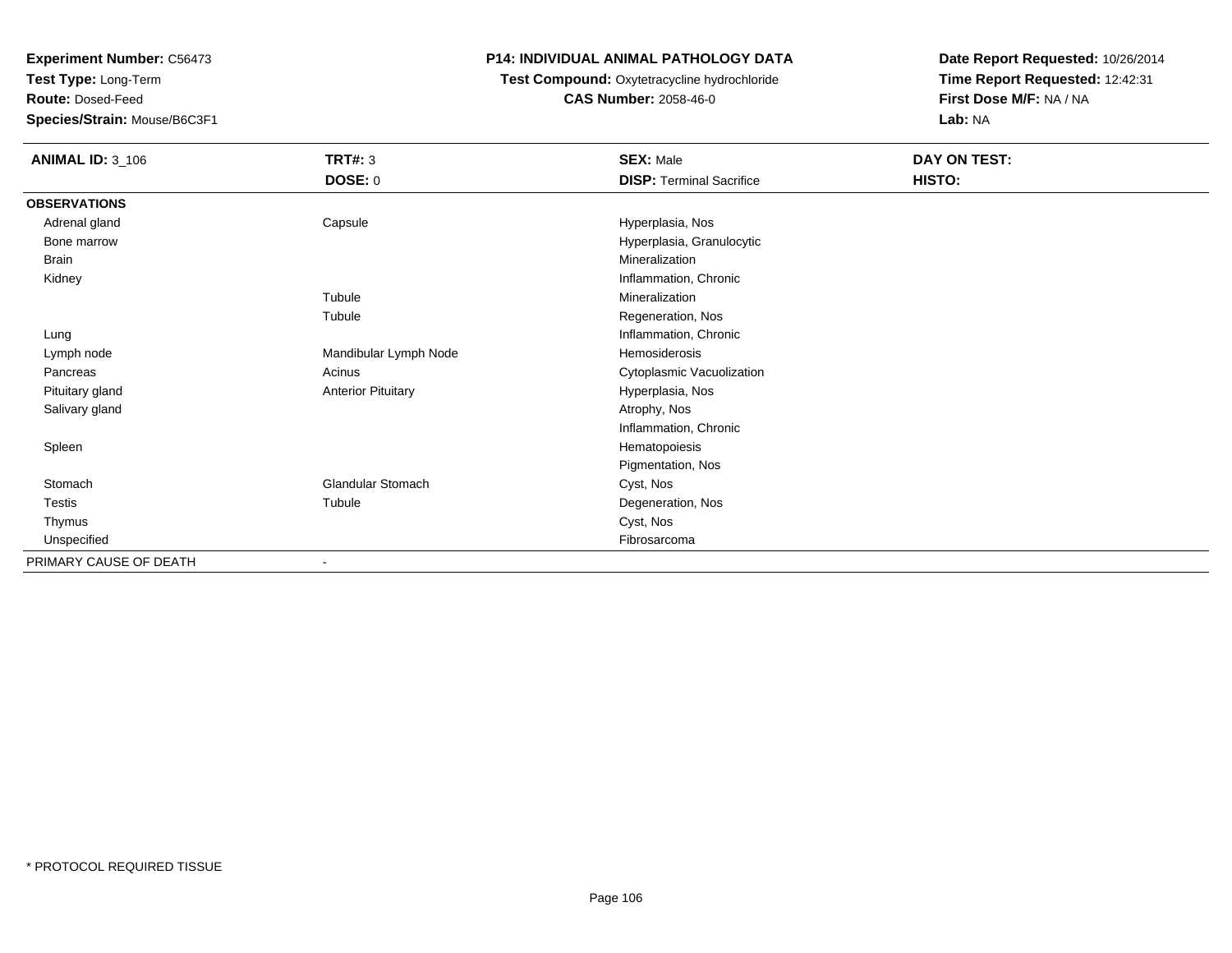**Test Type:** Long-Term

**Route:** Dosed-Feed

**Species/Strain:** Mouse/B6C3F1

### **P14: INDIVIDUAL ANIMAL PATHOLOGY DATA**

## **Test Compound:** Oxytetracycline hydrochloride**CAS Number:** 2058-46-0

| <b>ANIMAL ID: 3_107</b> | <b>TRT#: 3</b>           | <b>SEX: Male</b>                  | DAY ON TEST: |  |
|-------------------------|--------------------------|-----------------------------------|--------------|--|
|                         | <b>DOSE: 0</b>           | <b>DISP:</b> Moribund Sacrifice   | HISTO:       |  |
| <b>OBSERVATIONS</b>     |                          |                                   |              |  |
| Adrenal gland           | Capsule                  | Hyperplasia, Nos                  |              |  |
| Bone marrow             |                          | Hyperplasia, Granulocytic         |              |  |
| <b>Brain</b>            |                          | Mineralization                    |              |  |
| Kidney                  |                          | Inflammation, Chronic             |              |  |
|                         | Tubule                   | Regeneration, Nos                 |              |  |
| Lung                    |                          | Alveolar/Bronchiolar Adenoma      |              |  |
|                         |                          | Hemorrhage                        |              |  |
|                         |                          | Hyperplasia, Alveolar Epithelium  |              |  |
| Lymph node              | Mandibular Lymph Node    | Hemosiderosis                     |              |  |
| Pancreas                | Acinus                   | Cytoplasmic Vacuolization         |              |  |
| Preputial gland         |                          | Inflammation, Active Chronic      |              |  |
| Salivary gland          |                          | Inflammation, Chronic             |              |  |
| Spleen                  |                          | Hematopoiesis                     |              |  |
|                         |                          | Pigmentation, Nos                 |              |  |
| Stomach                 | <b>Glandular Stomach</b> | Cyst, Nos                         |              |  |
| Testis                  | Tubule                   | Degeneration, Nos                 |              |  |
| Thymus                  |                          | Cyst, Nos                         |              |  |
| Unspecified             |                          | Fibrosarcoma                      |              |  |
| Urethra                 |                          | Calculus, Microscopic Examination |              |  |
| PRIMARY CAUSE OF DEATH  | $\overline{\phantom{a}}$ |                                   |              |  |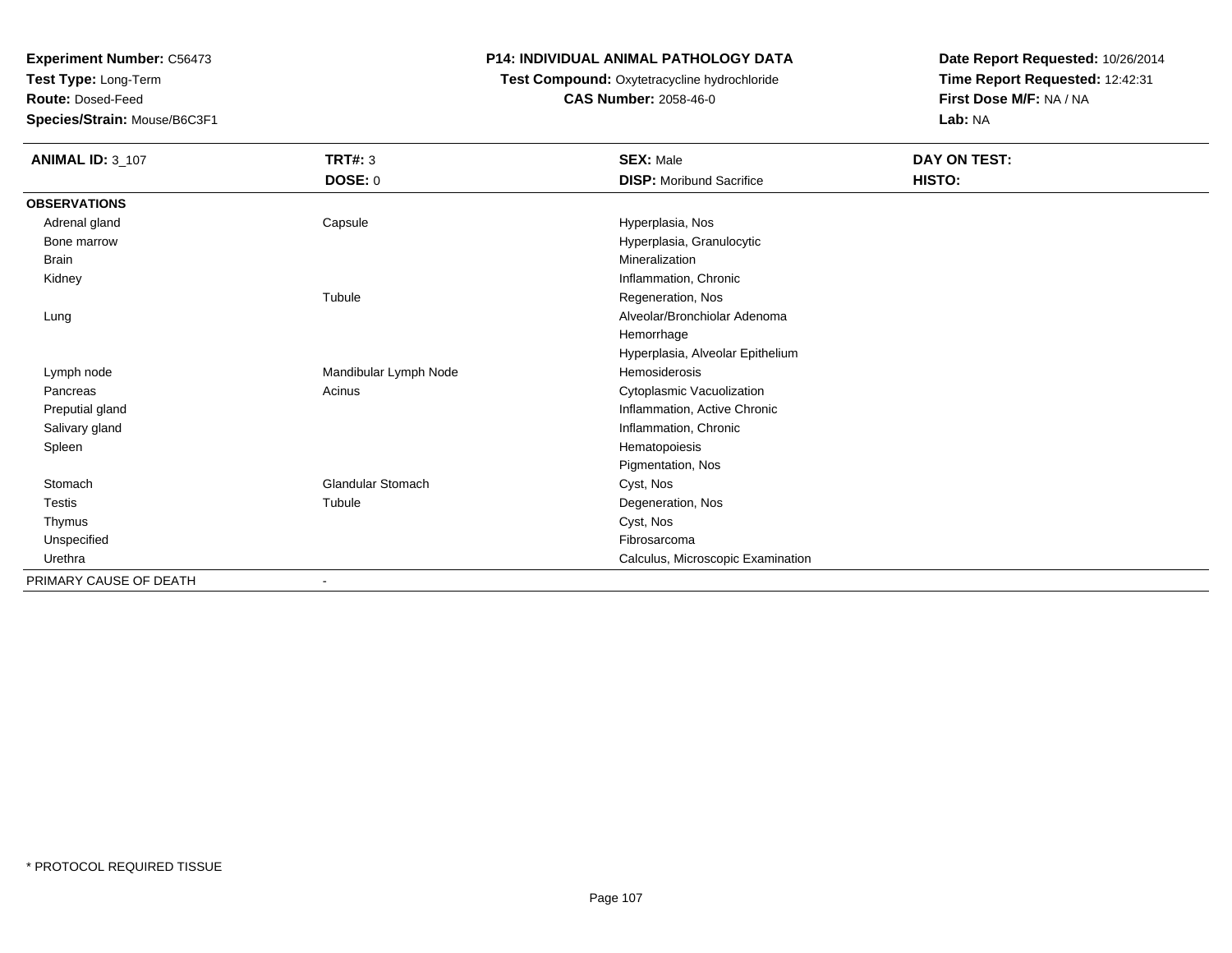**Test Type:** Long-Term

**Route:** Dosed-Feed

**Species/Strain:** Mouse/B6C3F1

## **P14: INDIVIDUAL ANIMAL PATHOLOGY DATA**

**Test Compound:** Oxytetracycline hydrochloride**CAS Number:** 2058-46-0

| <b>ANIMAL ID: 3_108</b> | <b>TRT#: 3</b>            | <b>SEX: Male</b>                  | DAY ON TEST: |  |
|-------------------------|---------------------------|-----------------------------------|--------------|--|
|                         | DOSE: 0                   | <b>DISP: Terminal Sacrifice</b>   | HISTO:       |  |
| <b>OBSERVATIONS</b>     |                           |                                   |              |  |
| Adrenal gland           | Capsule                   | Hyperplasia, Nos                  |              |  |
| Bone marrow             |                           | Hyperplasia, Granulocytic         |              |  |
| Heart                   |                           | Inflammation, Chronic             |              |  |
| Kidney                  |                           | Inflammation, Chronic             |              |  |
|                         | Tubule                    | Mineralization                    |              |  |
|                         | Tubule                    | Necrosis, Nos                     |              |  |
|                         | Tubule                    | Regeneration, Nos                 |              |  |
| Liver                   |                           | Inflammation, Chronic             |              |  |
| Pancreas                | Acinus                    | Cytoplasmic Vacuolization         |              |  |
| Pituitary gland         | <b>Anterior Pituitary</b> | Cyst, Nos                         |              |  |
| Salivary gland          |                           | Inflammation, Chronic             |              |  |
| Spleen                  |                           | Hematopoiesis                     |              |  |
|                         |                           | Pigmentation, Nos                 |              |  |
| Stomach                 | <b>Glandular Stomach</b>  | Degeneration, Cystic              |              |  |
| <b>Testis</b>           | Tubule                    | Degeneration, Nos                 |              |  |
| Thyroid                 |                           | <b>Cystic Follicles</b>           |              |  |
| Unspecified             | Multiple Organs Nos       | Amyloidosis                       |              |  |
|                         |                           | Osteosarcoma                      |              |  |
| Urethra                 |                           | Calculus, Microscopic Examination |              |  |
| PRIMARY CAUSE OF DEATH  | $\overline{\phantom{a}}$  |                                   |              |  |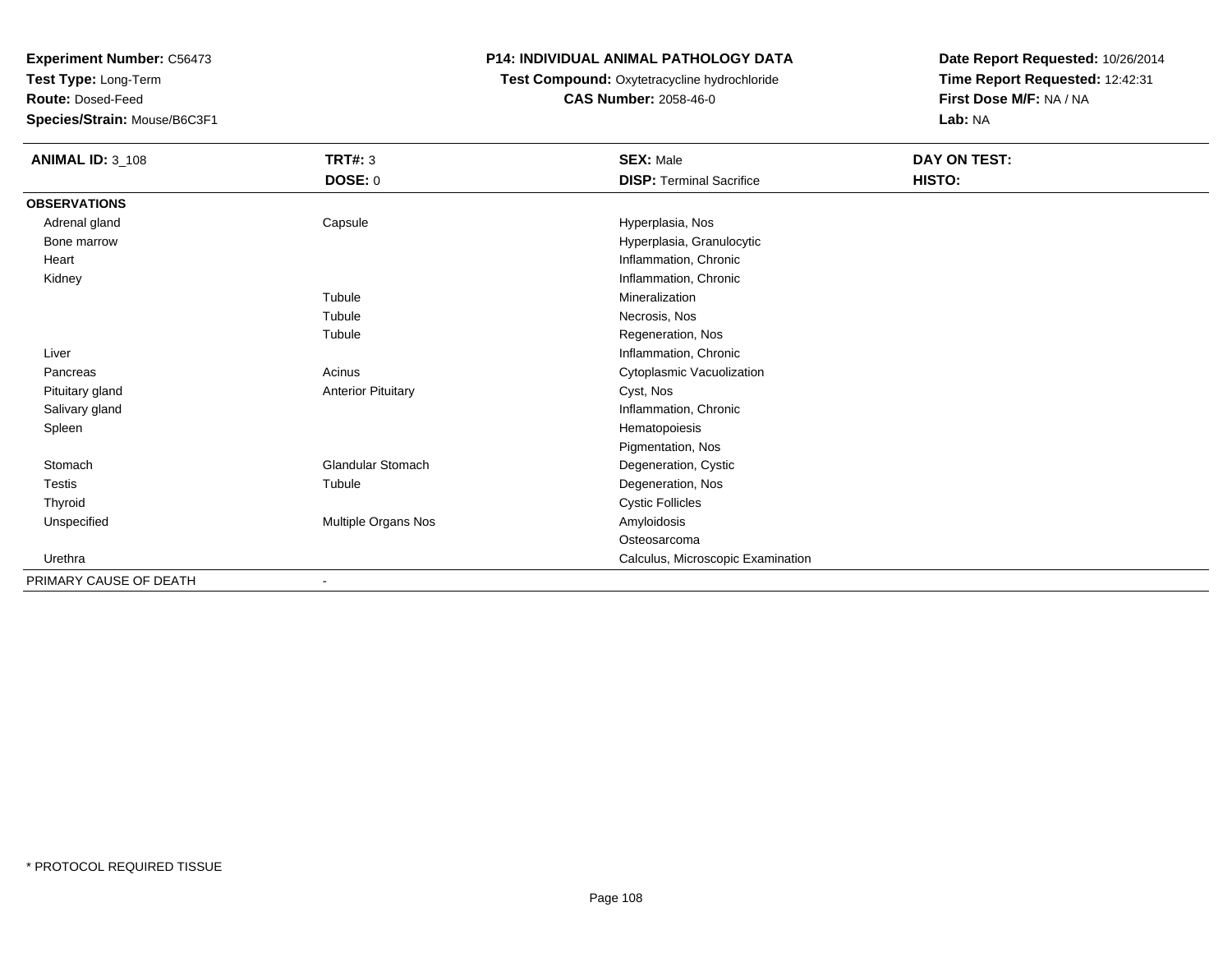**Test Type:** Long-Term

**Route:** Dosed-Feed

**Species/Strain:** Mouse/B6C3F1

# **P14: INDIVIDUAL ANIMAL PATHOLOGY DATA**

**Test Compound:** Oxytetracycline hydrochloride**CAS Number:** 2058-46-0

| <b>ANIMAL ID: 3_109</b> | <b>TRT#: 3</b>            | <b>SEX: Male</b>                 | DAY ON TEST: |  |
|-------------------------|---------------------------|----------------------------------|--------------|--|
|                         | <b>DOSE: 0</b>            | <b>DISP: Moribund Sacrifice</b>  | HISTO:       |  |
| <b>OBSERVATIONS</b>     |                           |                                  |              |  |
| Adrenal gland           | Medulla                   | Angiectasis                      |              |  |
|                         | Capsule                   | Hyperplasia, Nos                 |              |  |
|                         | Medulla                   | Hyperplasia, Nos                 |              |  |
| Bone                    | <b>Tarsal Joint</b>       | Osteoarthritis                   |              |  |
| Bone marrow             |                           | Hyperplasia, Granulocytic        |              |  |
| <b>Brain</b>            | Meninges                  | Lymphocytosis                    |              |  |
| Kidney                  | Pelvis                    | Inflammation, Acute              |              |  |
|                         |                           | Inflammation, Chronic            |              |  |
|                         | Tubule                    | Necrosis, Nos                    |              |  |
|                         | Tubule                    | Pigmentation, Nos                |              |  |
|                         | Tubule                    | Regeneration, Nos                |              |  |
| Liver                   |                           | Hepatocellular Carcinoma         |              |  |
|                         |                           | Inflammation, Chronic            |              |  |
| Lung                    |                           | Congestion, Nos                  |              |  |
|                         |                           | Hyperplasia, Alveolar Epithelium |              |  |
|                         |                           | Pneumonia, Interstitial Chronic  |              |  |
| Pancreas                | Acinus                    | Cytoplasmic Vacuolization        |              |  |
| Pituitary gland         | <b>Anterior Pituitary</b> | Cyst, Nos                        |              |  |
| Preputial gland         |                           | Inflammation, Chronic            |              |  |
| Skin                    |                           | Hyperkeratosis                   |              |  |
| Spleen                  |                           | Hematopoiesis                    |              |  |
|                         |                           | Pigmentation, Nos                |              |  |
| Stomach                 | Glandular Stomach         | Degeneration, Cystic             |              |  |
|                         | <b>Glandular Stomach</b>  | Hyperplasia, Epithelial          |              |  |
|                         | Glandular Stomach         | Inflammation, Acute              |              |  |
| <b>Testis</b>           | Tubule                    | Mineralization                   |              |  |
| Urinary bladder         |                           | Inflammation, Active Chronic     |              |  |
| PRIMARY CAUSE OF DEATH  | $\blacksquare$            |                                  |              |  |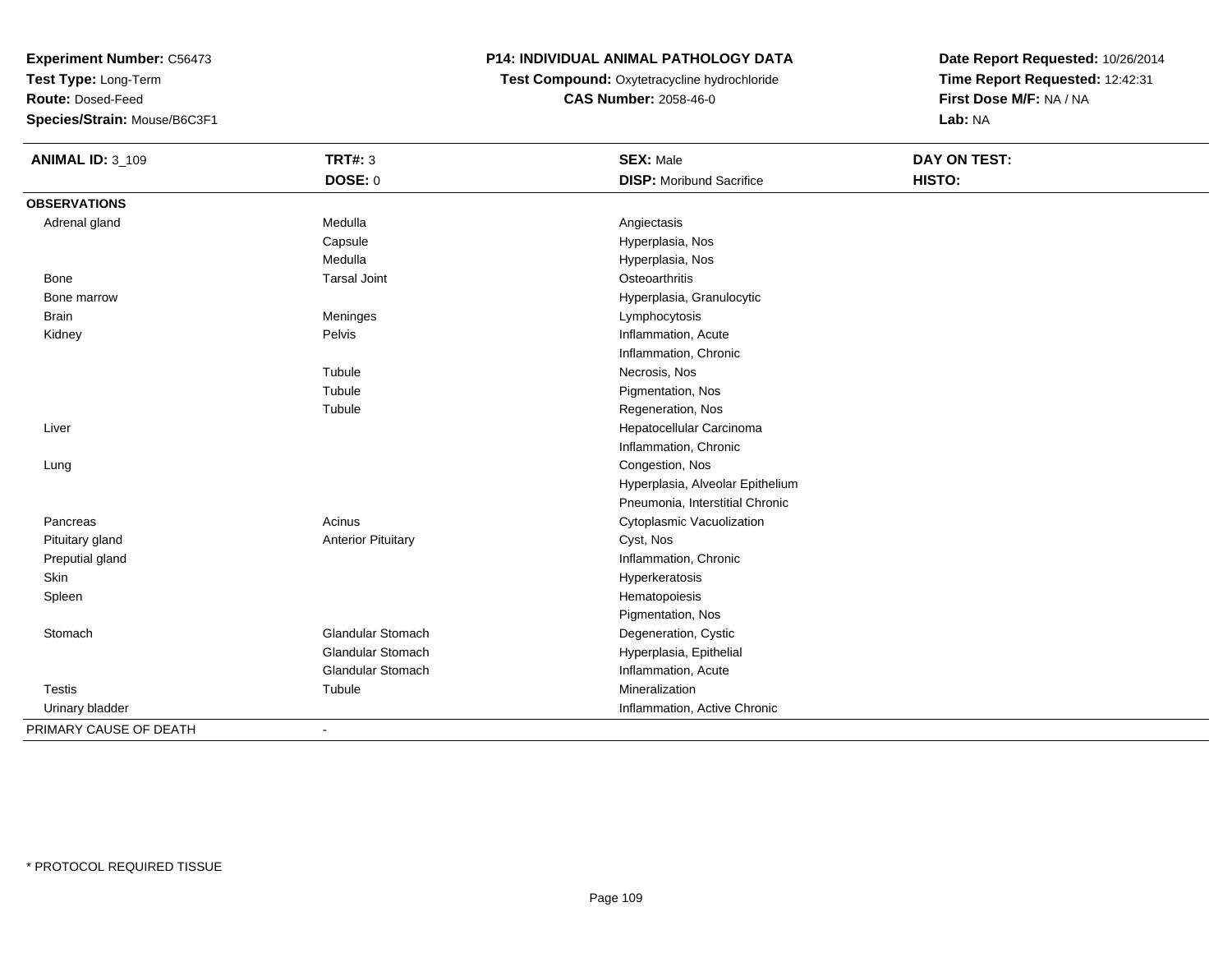**Test Type:** Long-Term

**Route:** Dosed-Feed

**Species/Strain:** Mouse/B6C3F1

### **P14: INDIVIDUAL ANIMAL PATHOLOGY DATA**

**Test Compound:** Oxytetracycline hydrochloride**CAS Number:** 2058-46-0

| <b>ANIMAL ID: 3_110</b> | <b>TRT#: 3</b>        | <b>SEX: Male</b>                     | DAY ON TEST: |  |
|-------------------------|-----------------------|--------------------------------------|--------------|--|
|                         | <b>DOSE: 0</b>        | <b>DISP:</b> Moribund Sacrifice      | HISTO:       |  |
| <b>OBSERVATIONS</b>     |                       |                                      |              |  |
| Adrenal gland           | Capsule               | Hyperplasia, Nos                     |              |  |
| Bone                    | Vertebra              | Periarteritis                        |              |  |
| Bone marrow             |                       | Hyperplasia, Granulocytic            |              |  |
| Liver                   |                       | Hepatocellular Adenoma               |              |  |
| Lung                    |                       | Histiocytosis                        |              |  |
| Lymph node              | Mesenteric Lymph Node | Inflammation, Acute                  |              |  |
| Preputial gland         |                       | Inflammation, Active Chronic         |              |  |
| Salivary gland          |                       | Inflammation, Chronic                |              |  |
| Spleen                  |                       | Hematopoiesis                        |              |  |
|                         |                       | Pigmentation, Nos                    |              |  |
| Thyroid                 |                       | <b>Cystic Follicles</b>              |              |  |
| Unspecified             |                       | Fibrosarcoma                         |              |  |
|                         | Multiple Organs Nos   | Lymphoma, Histiocytic-Malignant Type |              |  |
| PRIMARY CAUSE OF DEATH  |                       |                                      |              |  |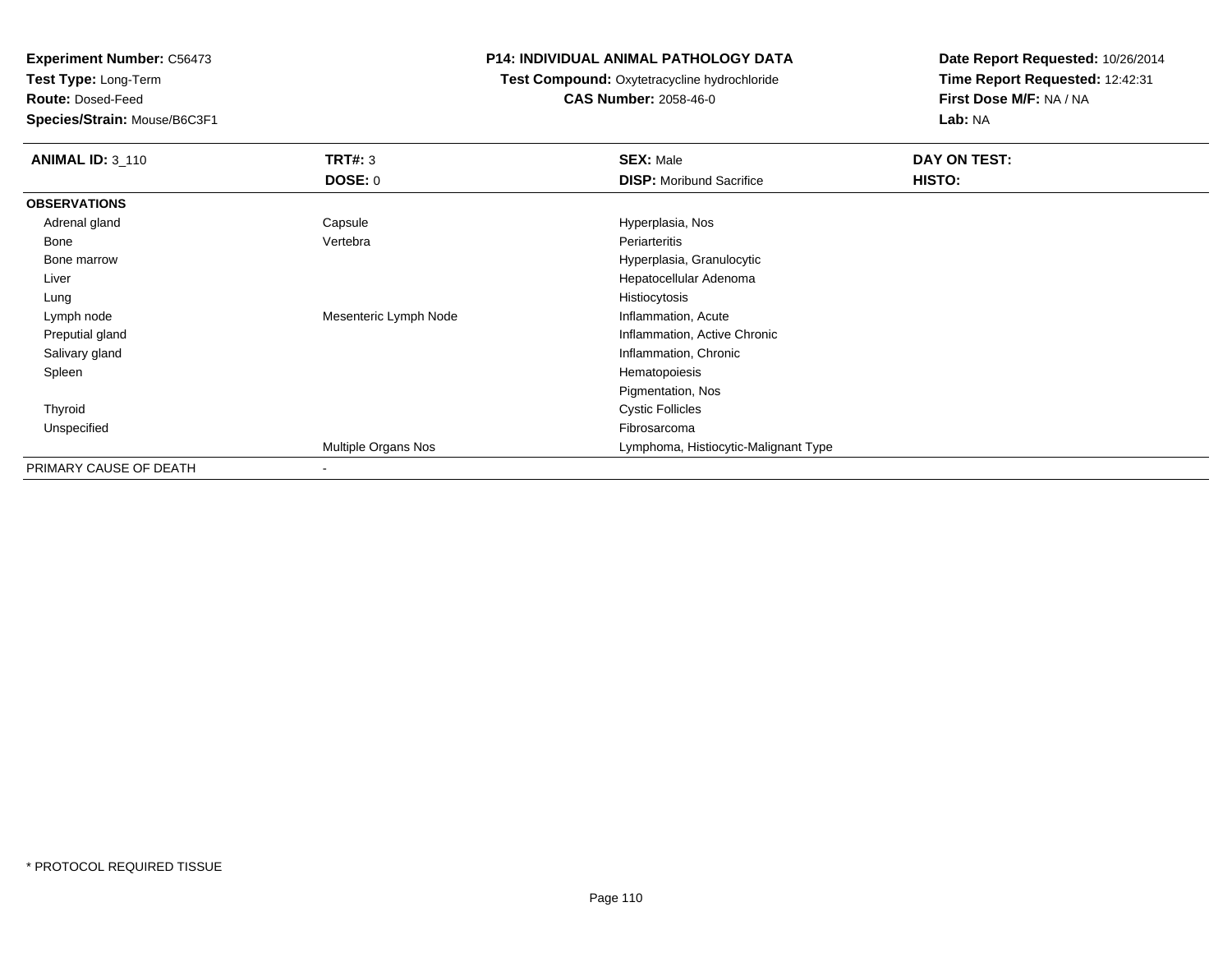**Test Type:** Long-Term

**Route:** Dosed-Feed

**Species/Strain:** Mouse/B6C3F1

# **P14: INDIVIDUAL ANIMAL PATHOLOGY DATA**

**Test Compound:** Oxytetracycline hydrochloride**CAS Number:** 2058-46-0

| <b>ANIMAL ID: 3_111</b> | <b>TRT#: 3</b>           | <b>SEX: Male</b>                | DAY ON TEST: |
|-------------------------|--------------------------|---------------------------------|--------------|
|                         | <b>DOSE: 0</b>           | <b>DISP: Terminal Sacrifice</b> | HISTO:       |
| <b>OBSERVATIONS</b>     |                          |                                 |              |
| Adrenal gland           | Capsule                  | Hyperplasia, Nos                |              |
|                         | <b>Cortex Nos</b>        | Hyperplasia, Nos                |              |
| Bone marrow             |                          | Hyperplasia, Granulocytic       |              |
| Brain                   |                          | Mineralization                  |              |
| Kidney                  |                          | Inflammation, Chronic           |              |
|                         | Tubule                   | Mineralization                  |              |
|                         | Tubule                   | Regeneration, Nos               |              |
| Liver                   |                          | Hemangioma                      |              |
|                         |                          | Hematopoiesis                   |              |
| Pancreas                | Acinus                   | Cytoplasmic Vacuolization       |              |
| Salivary gland          |                          | Inflammation, Chronic           |              |
| Spleen                  |                          | Hematopoiesis                   |              |
|                         |                          | Pigmentation, Nos               |              |
| Testis                  | Tubule                   | Degeneration, Nos               |              |
| Thyroid                 |                          | <b>Cystic Follicles</b>         |              |
| PRIMARY CAUSE OF DEATH  | $\overline{\phantom{a}}$ |                                 |              |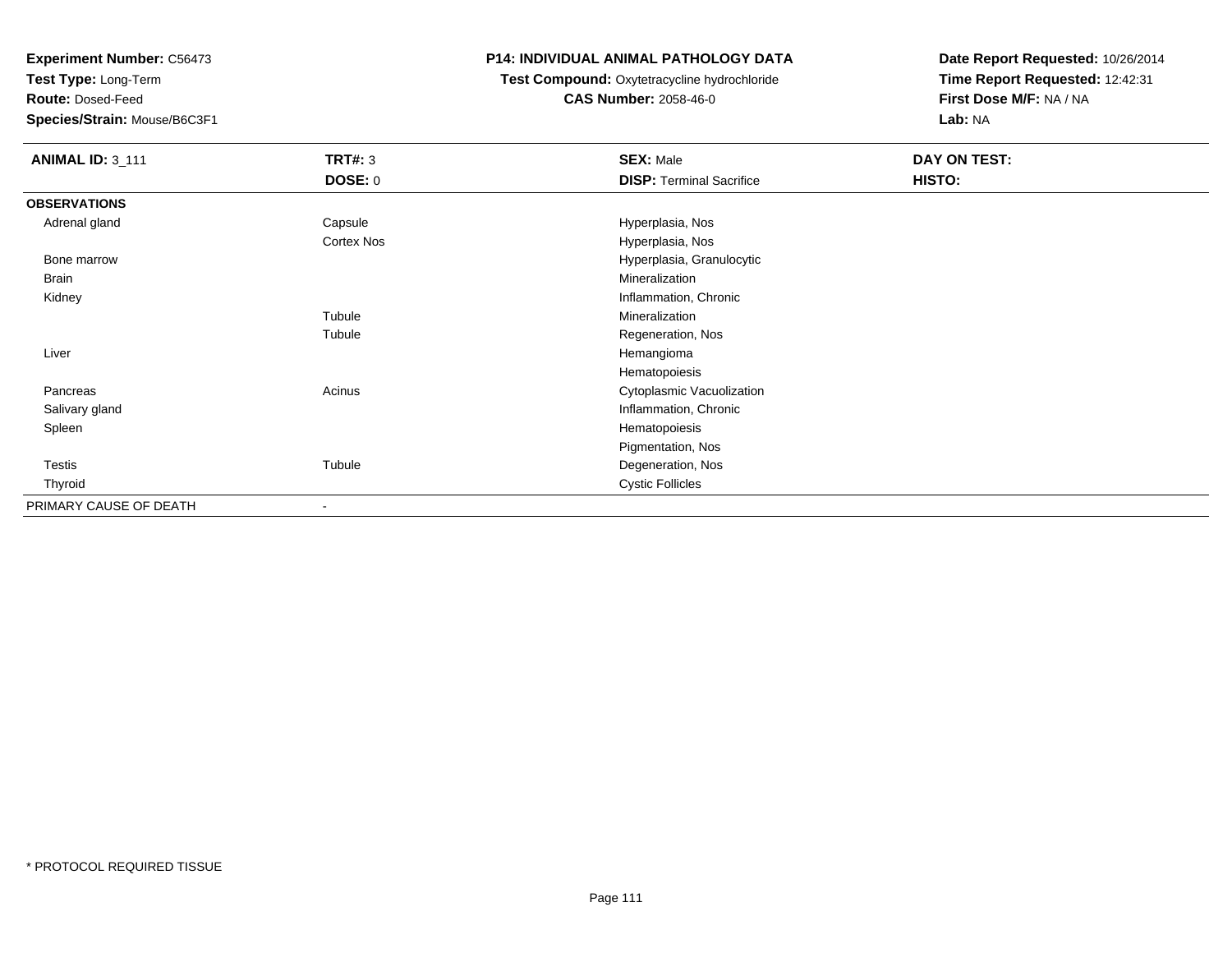**Test Type:** Long-Term

**Route:** Dosed-Feed

**Species/Strain:** Mouse/B6C3F1

# **P14: INDIVIDUAL ANIMAL PATHOLOGY DATA**

# **Test Compound:** Oxytetracycline hydrochloride**CAS Number:** 2058-46-0

| <b>ANIMAL ID: 3_112</b> | <b>TRT#: 3</b>           | <b>SEX: Male</b>                | DAY ON TEST: |  |
|-------------------------|--------------------------|---------------------------------|--------------|--|
|                         | <b>DOSE: 0</b>           | <b>DISP: Terminal Sacrifice</b> | HISTO:       |  |
| <b>OBSERVATIONS</b>     |                          |                                 |              |  |
| Adrenal gland           | Capsule                  | Hyperplasia, Nos                |              |  |
| Bone marrow             |                          | Hyperplasia, Granulocytic       |              |  |
| <b>Brain</b>            |                          | Mineralization                  |              |  |
| Kidney                  |                          | Inflammation, Chronic           |              |  |
|                         | Tubule                   | Mineralization                  |              |  |
|                         | Tubule                   | Regeneration, Nos               |              |  |
| Liver                   |                          | Hematopoiesis                   |              |  |
| Pancreas                | Acinus                   | Cytoplasmic Vacuolization       |              |  |
| Salivary gland          |                          | Inflammation, Chronic           |              |  |
| Spleen                  |                          | Hematopoiesis                   |              |  |
|                         |                          | Pigmentation, Nos               |              |  |
| Stomach                 | <b>Glandular Stomach</b> | Metaplasia, Squamous            |              |  |
| Testis                  | Tubule                   | Degeneration, Nos               |              |  |
| Thyroid                 |                          | Hyperplasia, Follicular Cell    |              |  |
|                         |                          | Inflammation, Acute             |              |  |
| Unspecified             |                          | <b>Steatitis</b>                |              |  |
| PRIMARY CAUSE OF DEATH  | $\blacksquare$           |                                 |              |  |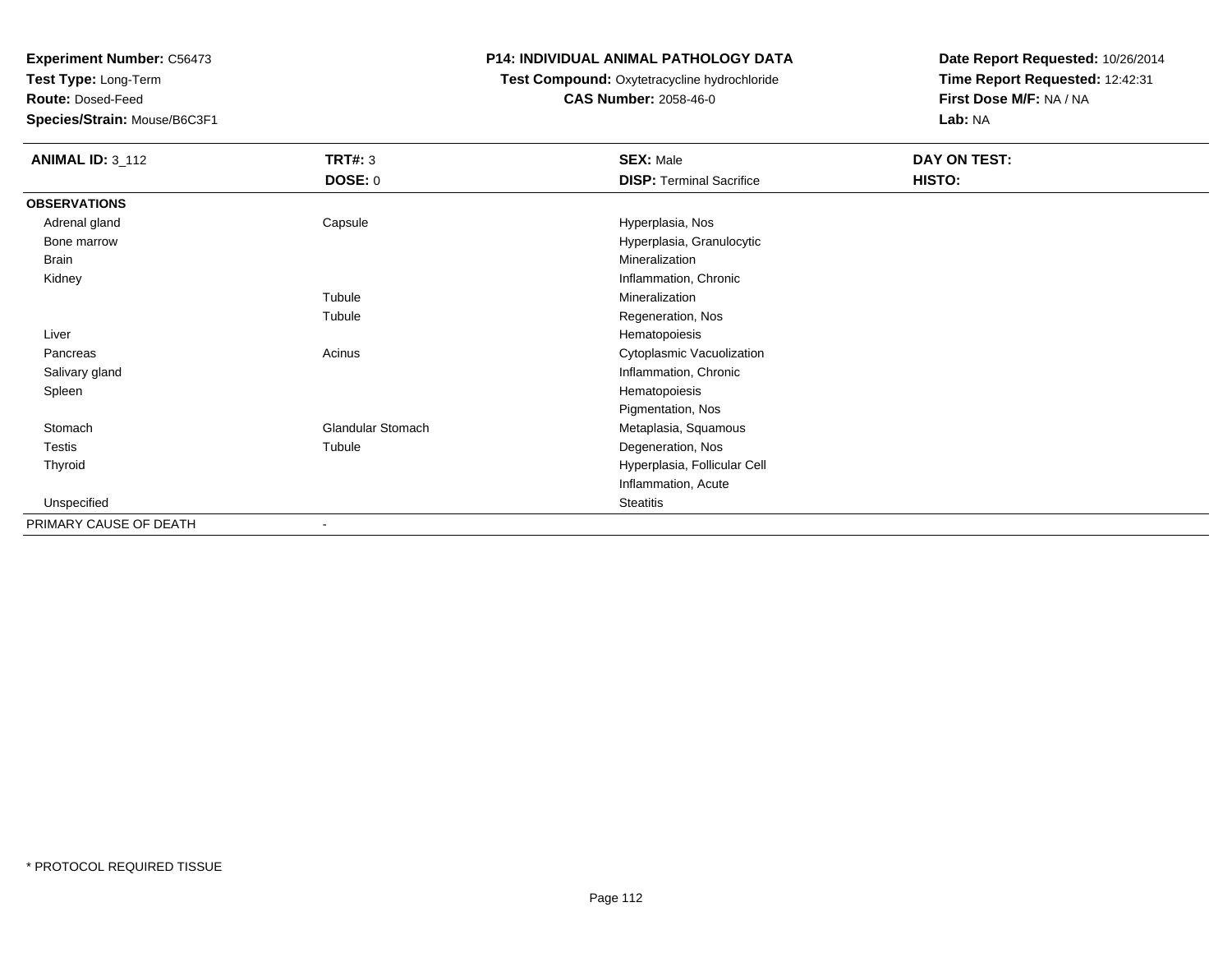**Test Type:** Long-Term

**Route:** Dosed-Feed

**Species/Strain:** Mouse/B6C3F1

### **P14: INDIVIDUAL ANIMAL PATHOLOGY DATA**

# **Test Compound:** Oxytetracycline hydrochloride**CAS Number:** 2058-46-0

| <b>ANIMAL ID: 3_113</b> | TRT#: 3                  | <b>SEX: Male</b>                  | DAY ON TEST: |  |
|-------------------------|--------------------------|-----------------------------------|--------------|--|
|                         | <b>DOSE: 0</b>           | <b>DISP: Terminal Sacrifice</b>   | HISTO:       |  |
| <b>OBSERVATIONS</b>     |                          |                                   |              |  |
| Adrenal gland           | Capsule                  | Hyperplasia, Nos                  |              |  |
| Bone marrow             |                          | Hyperplasia, Granulocytic         |              |  |
| Brain                   |                          | Mineralization                    |              |  |
| Kidney                  |                          | Inflammation, Chronic             |              |  |
|                         | Tubule                   | Regeneration, Nos                 |              |  |
| Lung                    |                          | Alveolar/Bronchiolar Carcinoma    |              |  |
|                         |                          | Bronchopneumonia, Chronic         |              |  |
|                         |                          | Histiocytosis                     |              |  |
| Preputial gland         |                          | Inflammation, Active Chronic      |              |  |
| Salivary gland          |                          | Inflammation, Chronic             |              |  |
| Spleen                  |                          | Hematopoiesis                     |              |  |
|                         |                          | Pigmentation, Nos                 |              |  |
| Urethra                 |                          | Calculus, Microscopic Examination |              |  |
| PRIMARY CAUSE OF DEATH  | $\overline{\phantom{a}}$ |                                   |              |  |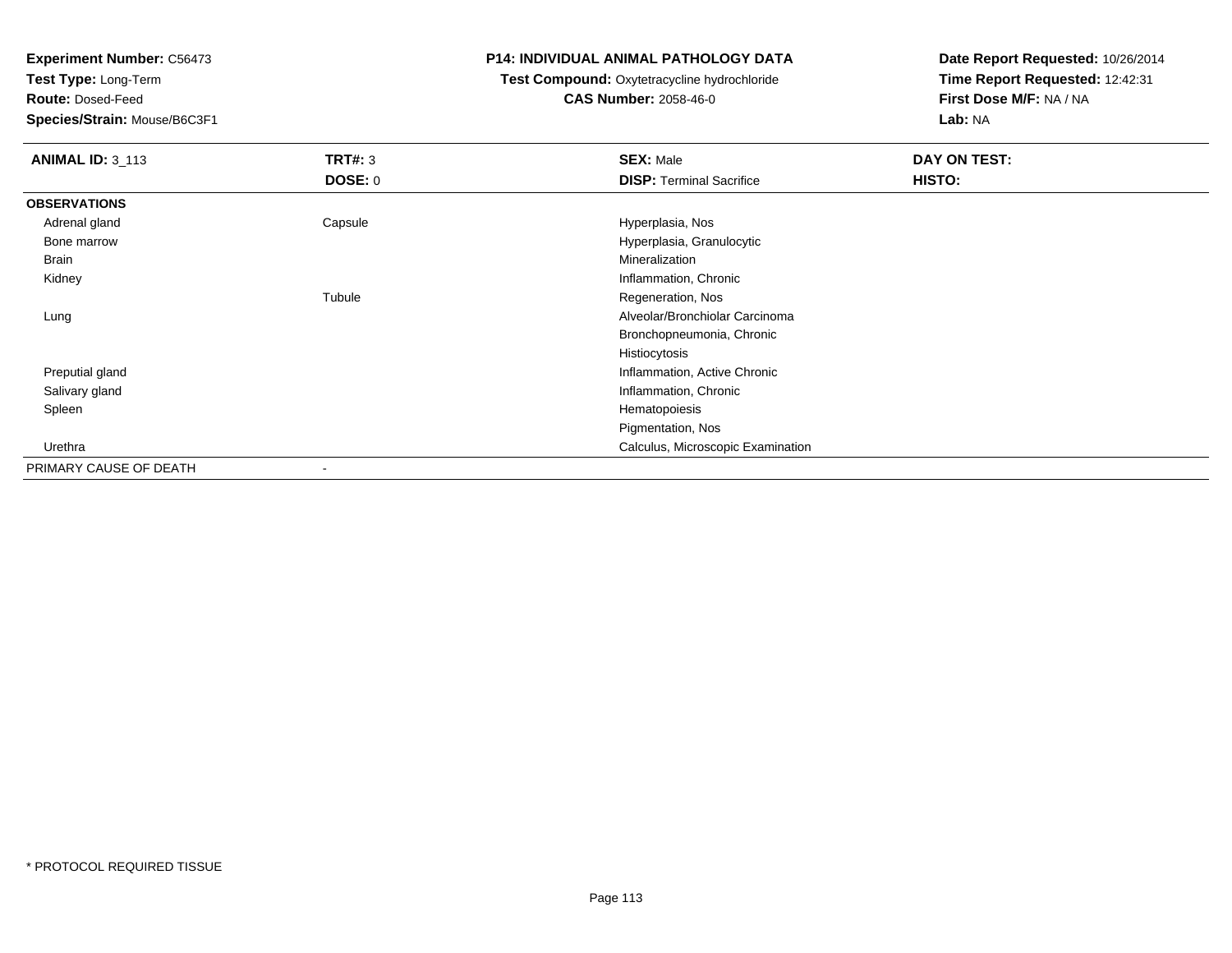**Test Type:** Long-Term

**Route:** Dosed-Feed

**Species/Strain:** Mouse/B6C3F1

### **P14: INDIVIDUAL ANIMAL PATHOLOGY DATA**

# **Test Compound:** Oxytetracycline hydrochloride**CAS Number:** 2058-46-0

| <b>ANIMAL ID: 3_114</b> | <b>TRT#: 3</b> | <b>SEX: Male</b>                | DAY ON TEST: |
|-------------------------|----------------|---------------------------------|--------------|
|                         | <b>DOSE: 0</b> | <b>DISP: Terminal Sacrifice</b> | HISTO:       |
| <b>OBSERVATIONS</b>     |                |                                 |              |
| Adrenal gland           | Capsule        | Hyperplasia, Nos                |              |
| Bone marrow             |                | Hyperplasia, Granulocytic       |              |
| Kidney                  |                | Inflammation, Chronic           |              |
|                         | Tubule         | Mineralization                  |              |
|                         | Tubule         | Regeneration, Nos               |              |
| Lung                    |                | Hemorrhage                      |              |
| Pancreas                | Acinus         | Cytoplasmic Vacuolization       |              |
| Preputial gland         |                | Inflammation, Chronic           |              |
| Salivary gland          |                | Inflammation, Chronic           |              |
| Spleen                  |                | Hematopoiesis                   |              |
|                         |                | Pigmentation, Nos               |              |
| <b>Testis</b>           |                | Hyperplasia, Interstitial Cell  |              |
| PRIMARY CAUSE OF DEATH  | -              |                                 |              |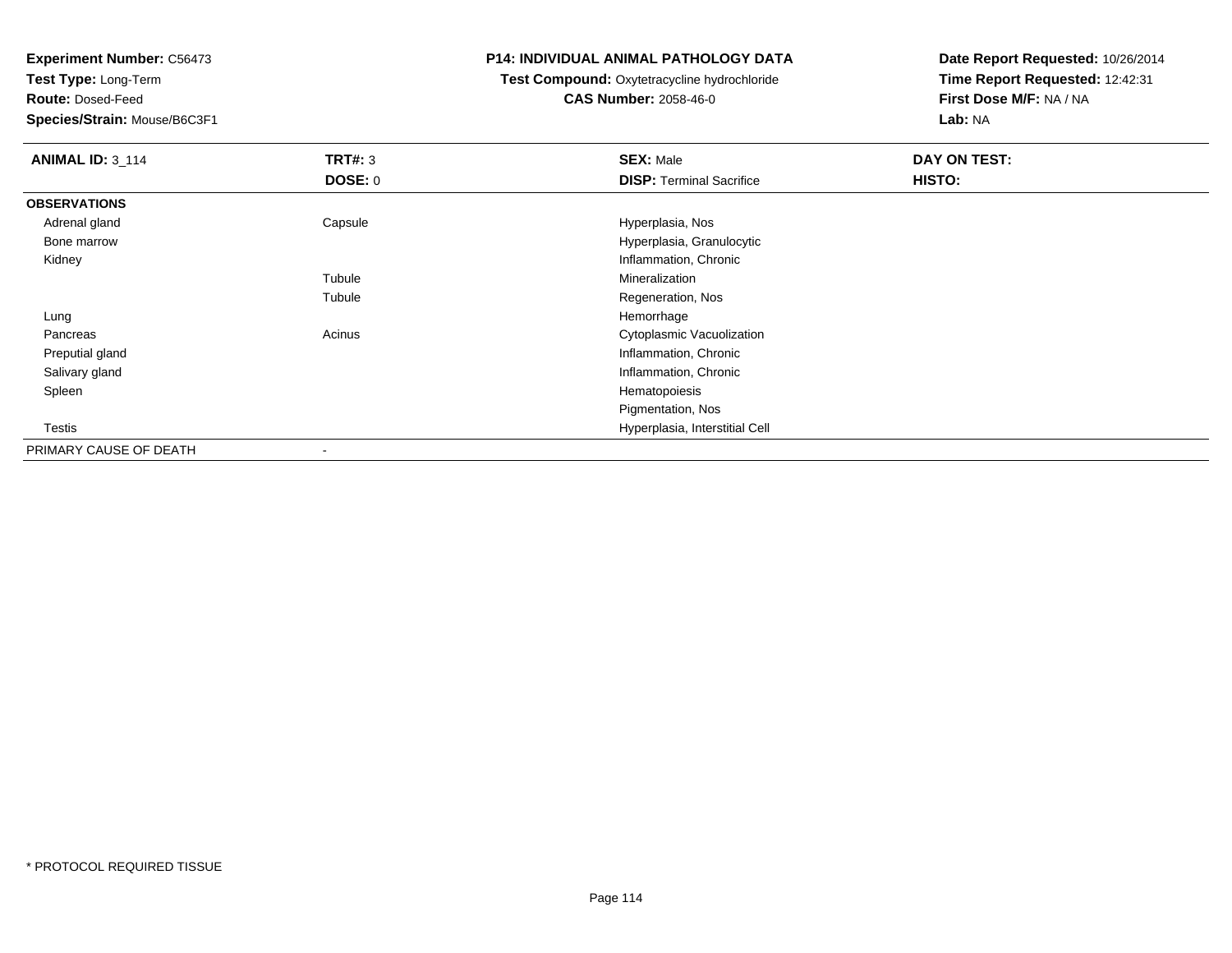**Test Type:** Long-Term

**Route:** Dosed-Feed

**Species/Strain:** Mouse/B6C3F1

# **P14: INDIVIDUAL ANIMAL PATHOLOGY DATA**

# **Test Compound:** Oxytetracycline hydrochloride**CAS Number:** 2058-46-0

| <b>ANIMAL ID: 3_115</b> | <b>TRT#: 3</b>        | <b>SEX: Male</b>                | DAY ON TEST: |  |
|-------------------------|-----------------------|---------------------------------|--------------|--|
|                         | <b>DOSE: 0</b>        | <b>DISP: Terminal Sacrifice</b> | HISTO:       |  |
| <b>OBSERVATIONS</b>     |                       |                                 |              |  |
| Adrenal gland           | Capsule               | Hyperplasia, Nos                |              |  |
| Bone marrow             |                       | Hyperplasia, Granulocytic       |              |  |
| <b>Brain</b>            |                       | Mineralization                  |              |  |
| Kidney                  |                       | Inflammation, Chronic           |              |  |
|                         | Tubule                | Mineralization                  |              |  |
|                         | Tubule                | Regeneration, Nos               |              |  |
| Liver                   |                       | Hepatocellular Adenoma          |              |  |
| Lung                    |                       | Alveolar/Bronchiolar Adenoma    |              |  |
|                         |                       | Congestion, Nos                 |              |  |
|                         |                       | Hemorrhage                      |              |  |
| Lymph node              | Mandibular Lymph Node | Hemosiderosis                   |              |  |
| Salivary gland          |                       | Inflammation, Chronic           |              |  |
| Spleen                  |                       | Hematopoiesis                   |              |  |
|                         |                       | Pigmentation, Nos               |              |  |
| Testis                  | Tubule                | Degeneration, Nos               |              |  |
| Thymus                  |                       | Cyst, Nos                       |              |  |
| Thyroid                 |                       | <b>Cystic Follicles</b>         |              |  |
| PRIMARY CAUSE OF DEATH  | $\blacksquare$        |                                 |              |  |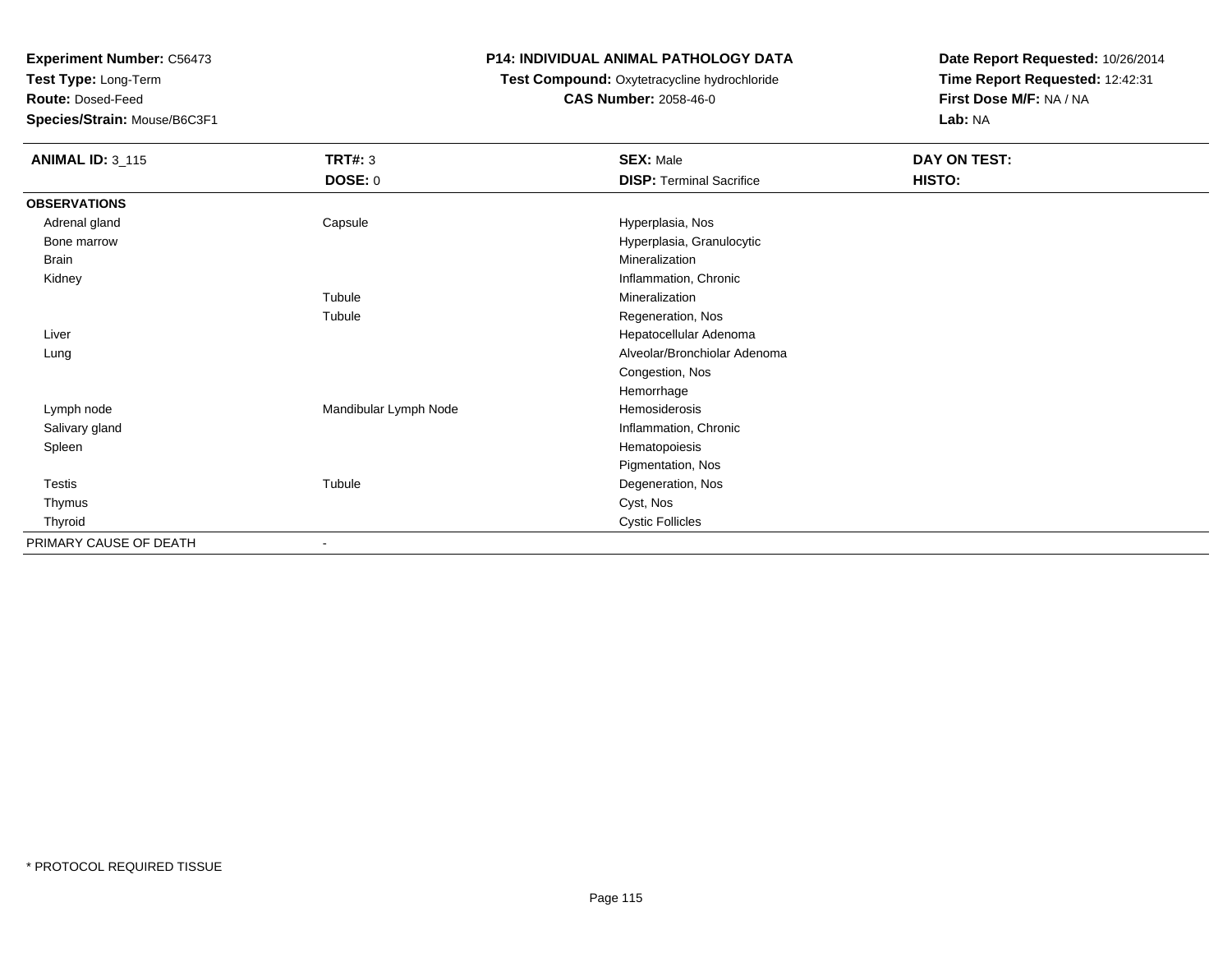| <b>Experiment Number: C56473</b><br>Test Type: Long-Term<br><b>Route: Dosed-Feed</b><br>Species/Strain: Mouse/B6C3F1 |                          | P14: INDIVIDUAL ANIMAL PATHOLOGY DATA<br>Test Compound: Oxytetracycline hydrochloride<br><b>CAS Number: 2058-46-0</b> | Date Report Requested: 10/26/2014<br>Time Report Requested: 12:42:31<br>First Dose M/F: NA / NA<br>Lab: NA |
|----------------------------------------------------------------------------------------------------------------------|--------------------------|-----------------------------------------------------------------------------------------------------------------------|------------------------------------------------------------------------------------------------------------|
| <b>ANIMAL ID: 3 116</b>                                                                                              | TRT#: 3<br>DOSE: 0       | <b>SEX: Male</b><br><b>DISP: Natural Death</b>                                                                        | DAY ON TEST:<br>HISTO:                                                                                     |
|                                                                                                                      |                          |                                                                                                                       |                                                                                                            |
| <b>OBSERVATIONS</b>                                                                                                  |                          |                                                                                                                       |                                                                                                            |
| <b>Brain</b>                                                                                                         |                          | Mineralization                                                                                                        |                                                                                                            |
| Spleen                                                                                                               |                          | Pigmentation, Nos                                                                                                     |                                                                                                            |
| Unspecified                                                                                                          | Multiple Organs Nos      | Lymphoma, Nos-Malignant                                                                                               |                                                                                                            |
| Urethra                                                                                                              |                          | Calculus, Microscopic Examination                                                                                     |                                                                                                            |
| PRIMARY CAUSE OF DEATH                                                                                               | $\overline{\phantom{a}}$ |                                                                                                                       |                                                                                                            |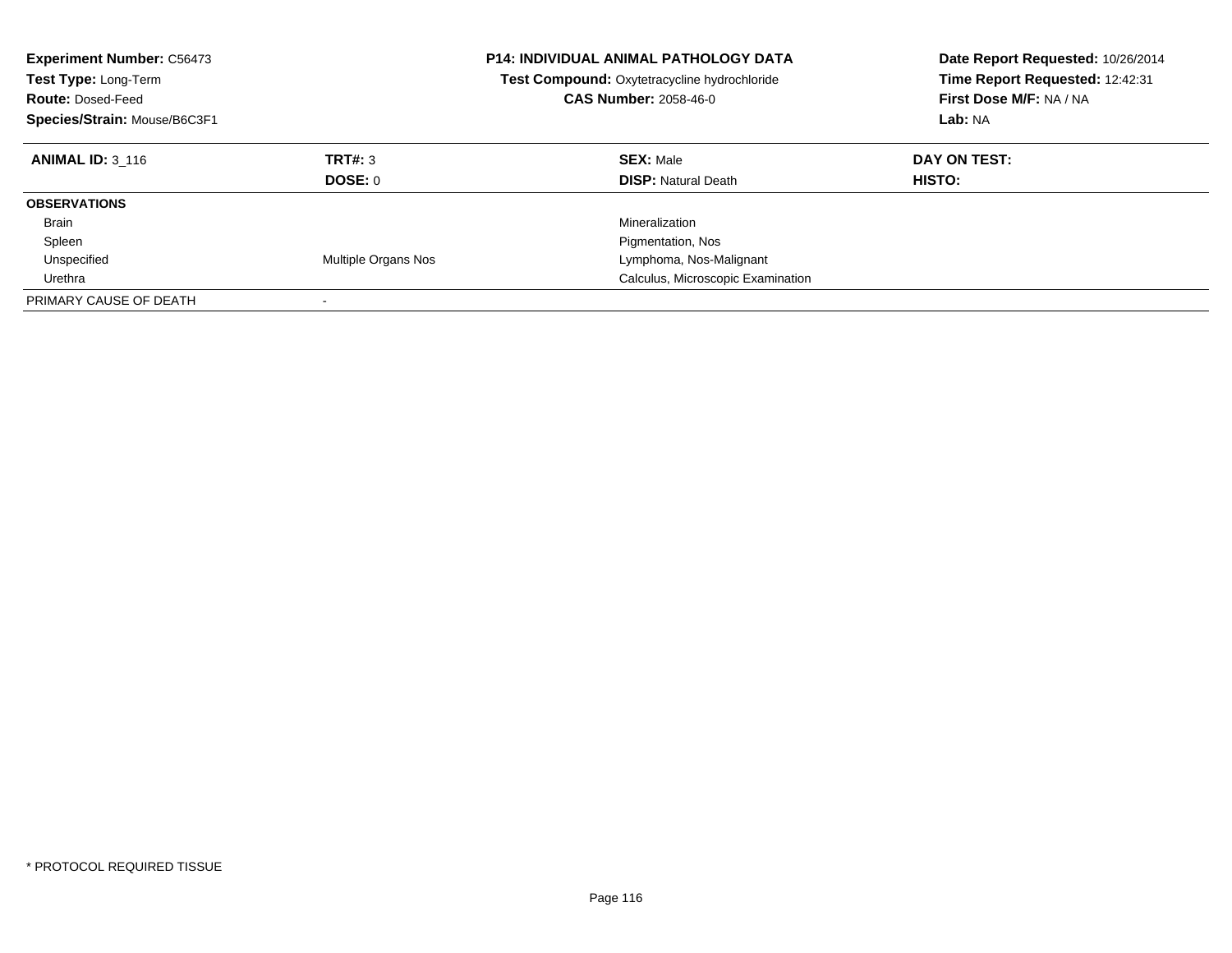| <b>Experiment Number: C56473</b><br>Test Type: Long-Term<br><b>Route: Dosed-Feed</b><br>Species/Strain: Mouse/B6C3F1 |                | <b>P14: INDIVIDUAL ANIMAL PATHOLOGY DATA</b><br>Test Compound: Oxytetracycline hydrochloride<br><b>CAS Number: 2058-46-0</b> | Date Report Requested: 10/26/2014<br>Time Report Requested: 12:42:31<br>First Dose M/F: NA / NA<br>Lab: NA |
|----------------------------------------------------------------------------------------------------------------------|----------------|------------------------------------------------------------------------------------------------------------------------------|------------------------------------------------------------------------------------------------------------|
| <b>ANIMAL ID: 3 117</b>                                                                                              | TRT#: 3        | <b>SEX: Male</b>                                                                                                             | DAY ON TEST:                                                                                               |
|                                                                                                                      | <b>DOSE: 0</b> | <b>DISP:</b> Natural Death                                                                                                   | HISTO:                                                                                                     |
| <b>OBSERVATIONS</b>                                                                                                  |                |                                                                                                                              |                                                                                                            |
| Kidney                                                                                                               | Tubule         | Mineralization                                                                                                               |                                                                                                            |
|                                                                                                                      |                | Pyelonephritis, Acute/Chronic                                                                                                |                                                                                                            |
| Prostate                                                                                                             |                | Inflammation, Active Chronic                                                                                                 |                                                                                                            |
| Seminal vesicle                                                                                                      |                | Inflammation, Active Chronic                                                                                                 |                                                                                                            |
| Spleen                                                                                                               |                | Hematopoiesis                                                                                                                |                                                                                                            |
| Urinary bladder                                                                                                      |                | Calculus, Gross Observation Only                                                                                             |                                                                                                            |
| PRIMARY CAUSE OF DEATH                                                                                               |                |                                                                                                                              |                                                                                                            |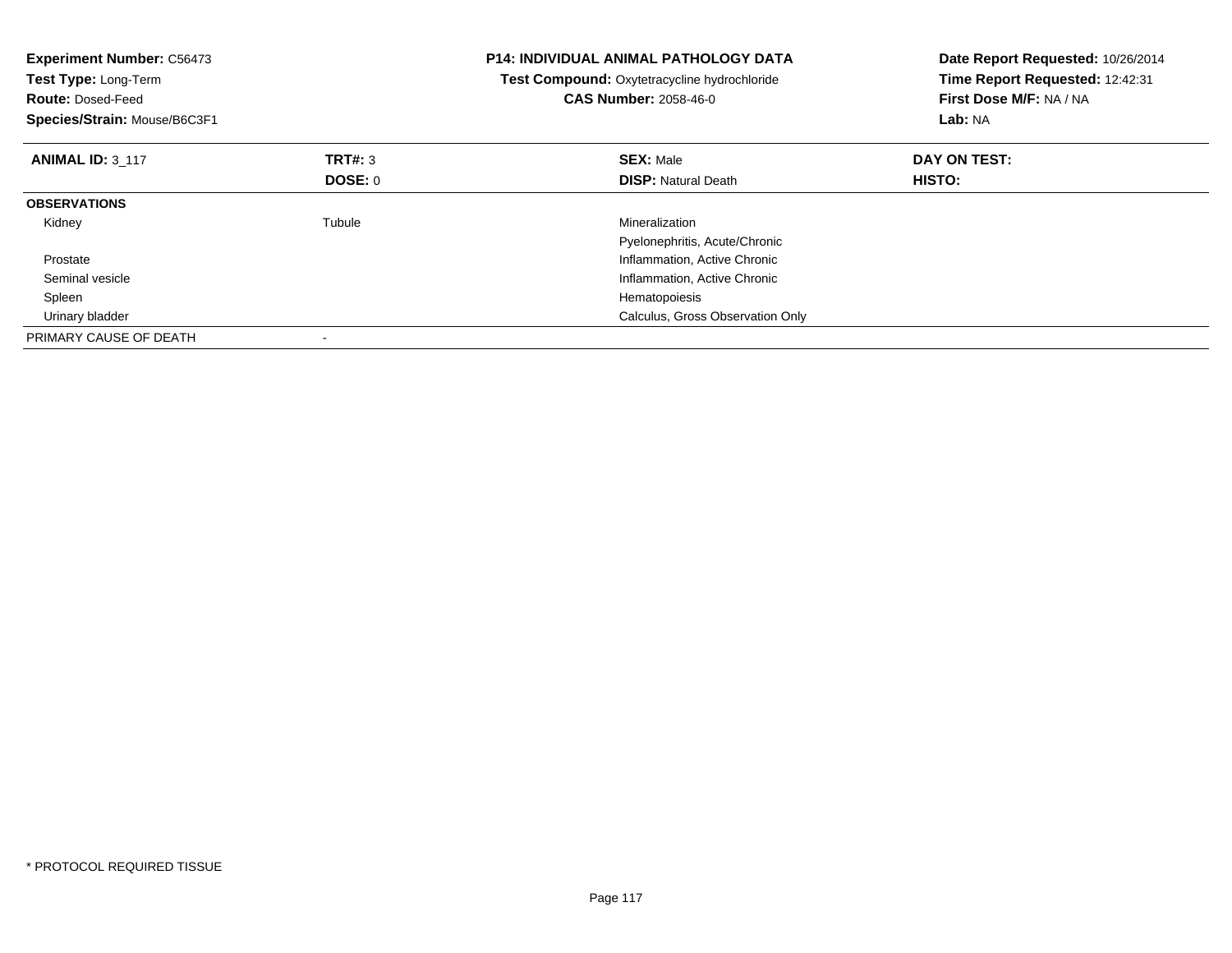**Test Type:** Long-Term

**Route:** Dosed-Feed

**Species/Strain:** Mouse/B6C3F1

### **P14: INDIVIDUAL ANIMAL PATHOLOGY DATA**

 **Test Compound:** Oxytetracycline hydrochloride**CAS Number:** 2058-46-0

| <b>ANIMAL ID: 3 118</b> | TRT#: 3     | <b>SEX: Male</b>                  | DAY ON TEST: |  |
|-------------------------|-------------|-----------------------------------|--------------|--|
|                         | DOSE: 0     | <b>DISP:</b> Moribund Sacrifice   | HISTO:       |  |
| <b>OBSERVATIONS</b>     |             |                                   |              |  |
| Adrenal gland           | Capsule     | Hyperplasia, Nos                  |              |  |
| Bone marrow             |             | Hyperplasia, Granulocytic         |              |  |
| Brain                   |             | Mineralization                    |              |  |
| Kidney                  |             | Nephropathy                       |              |  |
| Penis                   | Prepuce Nos | Inflammation, Active Chronic      |              |  |
|                         | Prepuce Nos | Ulcer, Chronic                    |              |  |
| Salivary gland          |             | Inflammation, Chronic             |              |  |
| Spleen                  |             | Hematopoiesis                     |              |  |
| Urethra                 |             | Calculus, Microscopic Examination |              |  |
| Urinary bladder         |             | Calculus, Microscopic Examination |              |  |
| PRIMARY CAUSE OF DEATH  |             |                                   |              |  |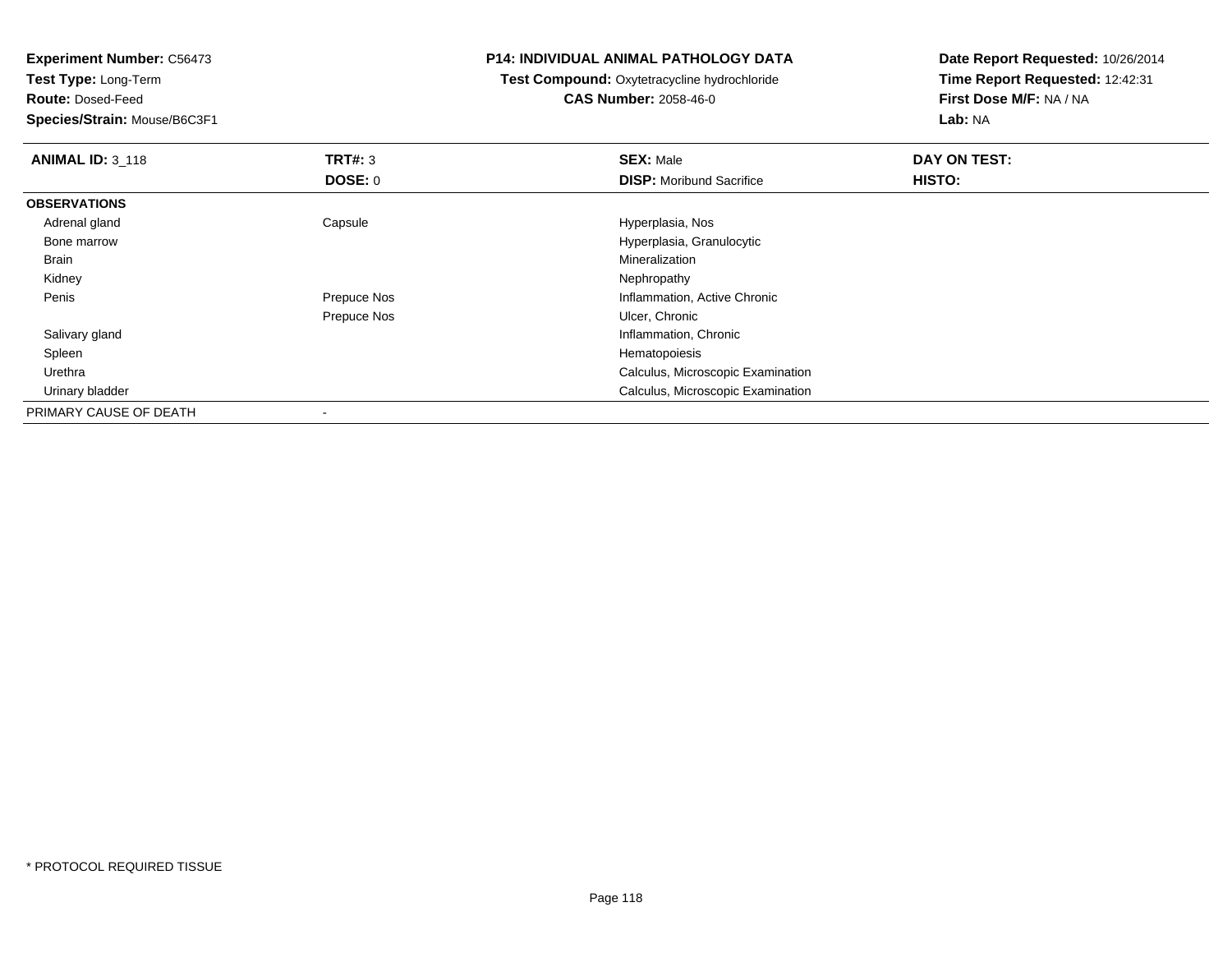| <b>Experiment Number: C56473</b><br><b>Test Type: Long-Term</b><br><b>Route: Dosed-Feed</b><br>Species/Strain: Mouse/B6C3F1 |                           | <b>P14: INDIVIDUAL ANIMAL PATHOLOGY DATA</b><br>Test Compound: Oxytetracycline hydrochloride<br><b>CAS Number: 2058-46-0</b> | Date Report Requested: 10/26/2014<br>Time Report Requested: 12:42:31<br>First Dose M/F: NA / NA<br>Lab: NA |
|-----------------------------------------------------------------------------------------------------------------------------|---------------------------|------------------------------------------------------------------------------------------------------------------------------|------------------------------------------------------------------------------------------------------------|
| <b>ANIMAL ID: 3 119</b>                                                                                                     | <b>TRT#: 3</b><br>DOSE: 0 | <b>SEX: Male</b><br><b>DISP:</b> Moribund Sacrifice                                                                          | DAY ON TEST:<br><b>HISTO:</b>                                                                              |
| <b>OBSERVATIONS</b>                                                                                                         |                           |                                                                                                                              |                                                                                                            |
| Adrenal gland                                                                                                               | Capsule                   | Hyperplasia, Nos                                                                                                             |                                                                                                            |
| Liver                                                                                                                       |                           | Necrosis, Coagulative                                                                                                        |                                                                                                            |
| Lung                                                                                                                        |                           | Inflammation, Acute Focal                                                                                                    |                                                                                                            |
| Unspecified                                                                                                                 | Multiple Organs Nos       | Lymphoma, Mixed-Malignant Type                                                                                               |                                                                                                            |
| PRIMARY CAUSE OF DEATH                                                                                                      |                           |                                                                                                                              |                                                                                                            |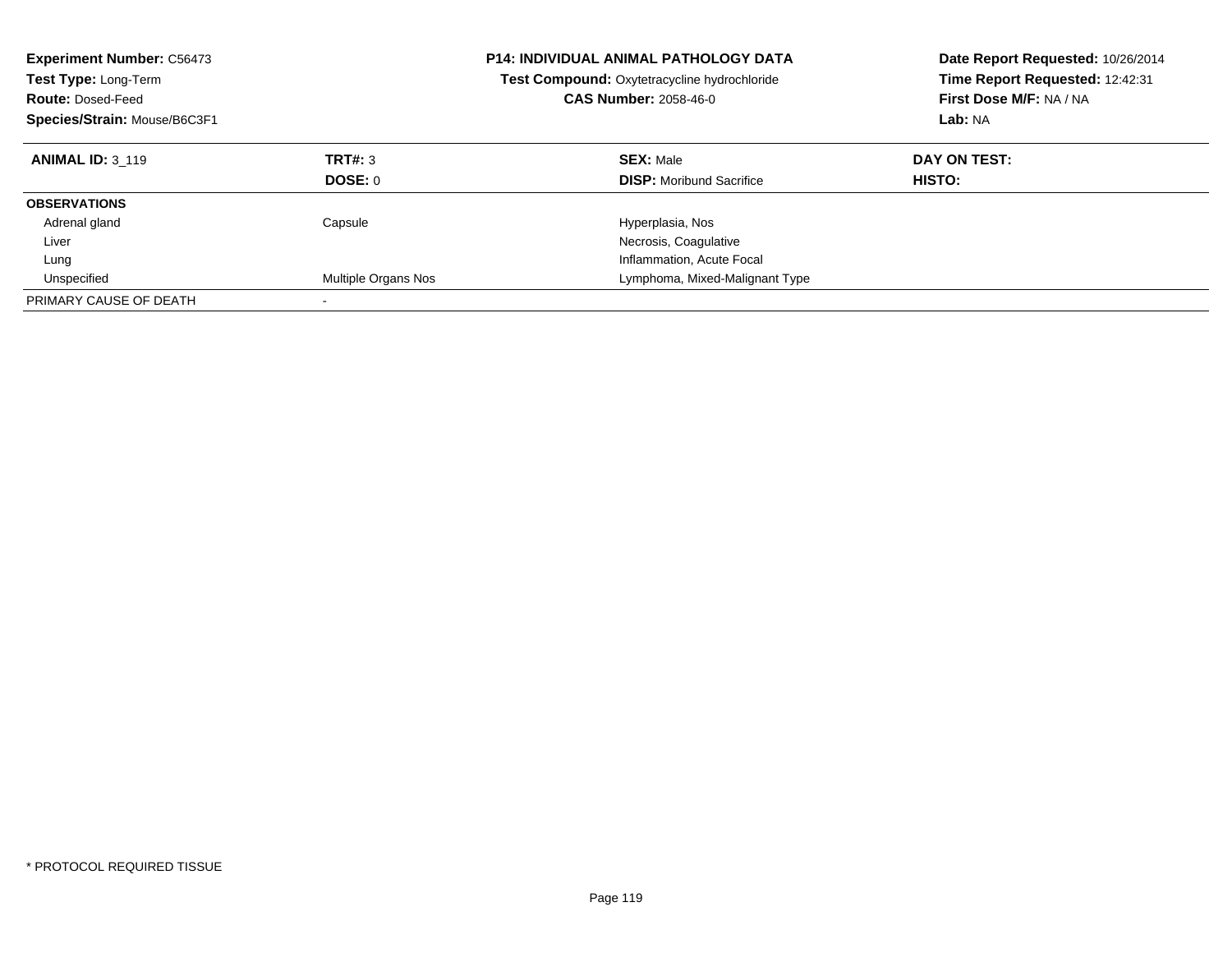**Test Type:** Long-Term

**Route:** Dosed-Feed

**Species/Strain:** Mouse/B6C3F1

### **P14: INDIVIDUAL ANIMAL PATHOLOGY DATA**

 **Test Compound:** Oxytetracycline hydrochloride**CAS Number:** 2058-46-0

| <b>ANIMAL ID: 3_120</b> | TRT#: 3                  | <b>SEX: Male</b>                | DAY ON TEST: |  |
|-------------------------|--------------------------|---------------------------------|--------------|--|
|                         | <b>DOSE: 0</b>           | <b>DISP:</b> Moribund Sacrifice | HISTO:       |  |
| <b>OBSERVATIONS</b>     |                          |                                 |              |  |
| Adrenal gland           | Medulla                  | Cytoplasmic Vacuolization       |              |  |
|                         | Capsule                  | Hyperplasia, Nos                |              |  |
| <b>Brain</b>            |                          | Mineralization                  |              |  |
| Kidney                  |                          | Hemorrhage                      |              |  |
| Liver                   |                          | Hepatocellular Carcinoma        |              |  |
| Spleen                  |                          | Hematopoiesis                   |              |  |
|                         |                          | Pigmentation, Nos               |              |  |
| Stomach                 | <b>Glandular Stomach</b> | Metaplasia, Squamous            |              |  |
|                         | <b>Glandular Stomach</b> | Mineralization                  |              |  |
| Unspecified             |                          | Fibrosarcoma                    |              |  |
| PRIMARY CAUSE OF DEATH  |                          |                                 |              |  |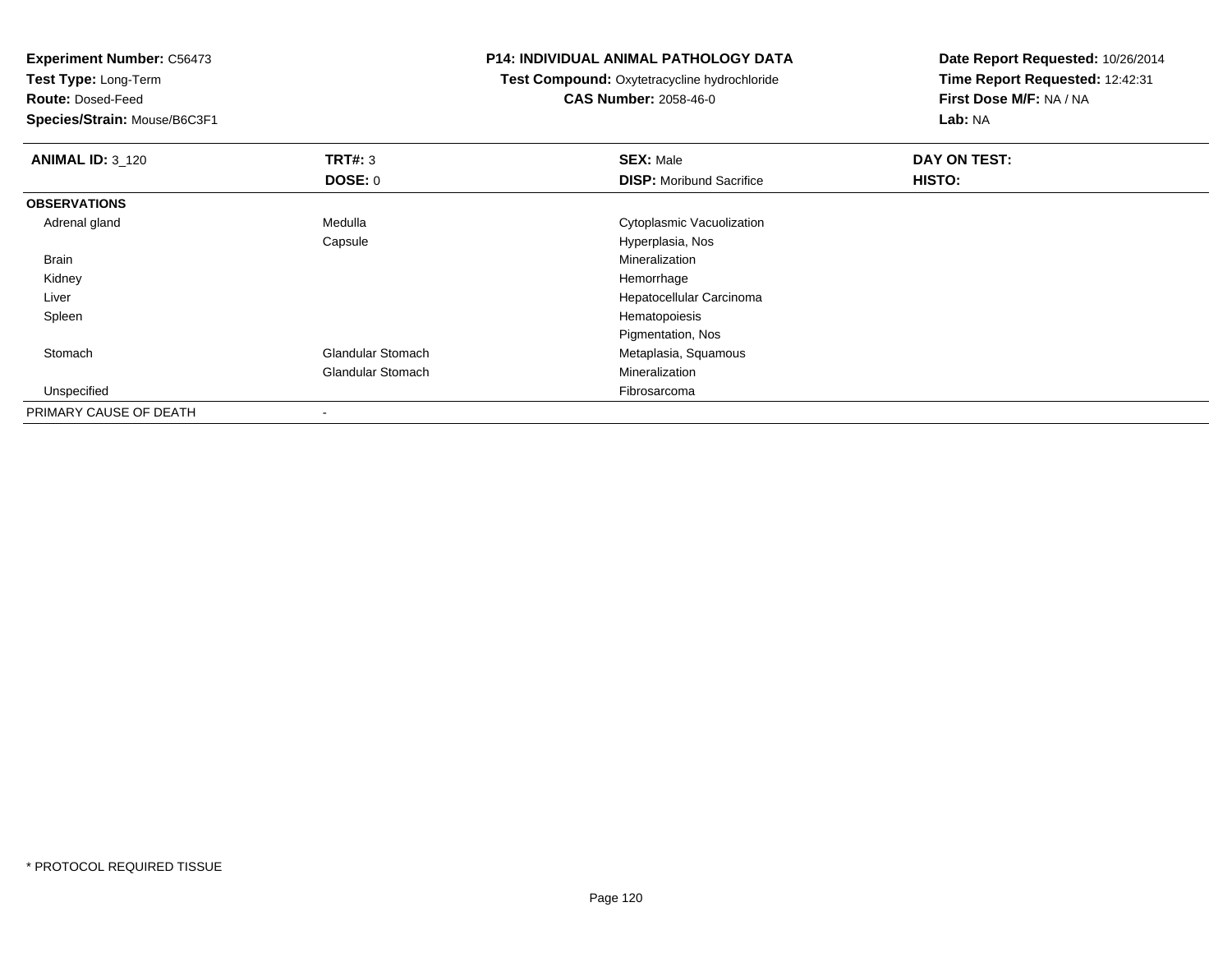**Test Type:** Long-Term

**Route:** Dosed-Feed

**Species/Strain:** Mouse/B6C3F1

### **P14: INDIVIDUAL ANIMAL PATHOLOGY DATA**

# **Test Compound:** Oxytetracycline hydrochloride**CAS Number:** 2058-46-0

| <b>ANIMAL ID: 3 121</b> | TRT#: 3             | <b>SEX: Male</b>                | DAY ON TEST: |
|-------------------------|---------------------|---------------------------------|--------------|
|                         | DOSE: 0             | <b>DISP: Terminal Sacrifice</b> | HISTO:       |
| <b>OBSERVATIONS</b>     |                     |                                 |              |
| Adrenal gland           | Capsule             | Hyperplasia, Nos                |              |
| Bone marrow             |                     | Hyperplasia, Granulocytic       |              |
| Brain                   |                     | Mineralization                  |              |
| Kidney                  | Tubule              | Regeneration, Nos               |              |
| Liver                   |                     | Hepatocellular Carcinoma        |              |
| Lymph node              |                     | Hyperplasia, Lymphoid           |              |
| Pancreas                | Acinus              | Cytoplasmic Vacuolization       |              |
| Spleen                  |                     | Hematopoiesis                   |              |
|                         |                     | Pigmentation, Nos               |              |
| Unspecified             | Multiple Organs Nos | Inflammation, Chronic           |              |
|                         | Multiple Organs Nos | Lymphoma, Mixed-Malignant Type  |              |
| PRIMARY CAUSE OF DEATH  |                     |                                 |              |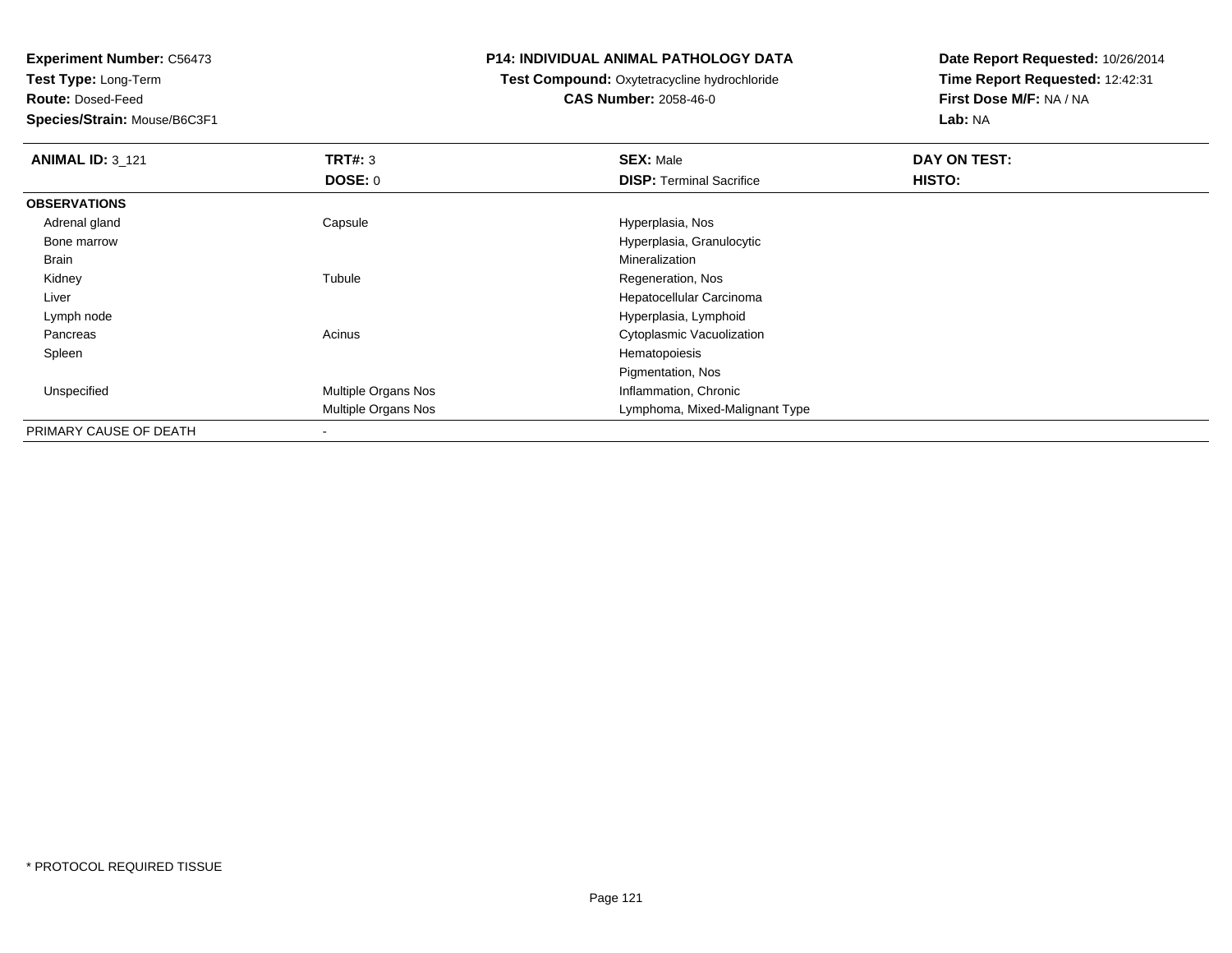**Test Type:** Long-Term

**Route:** Dosed-Feed

**Species/Strain:** Mouse/B6C3F1

### **P14: INDIVIDUAL ANIMAL PATHOLOGY DATA**

 **Test Compound:** Oxytetracycline hydrochloride**CAS Number:** 2058-46-0

| <b>ANIMAL ID: 3_122</b> | TRT#: 3        | <b>SEX: Male</b>                | DAY ON TEST: |  |
|-------------------------|----------------|---------------------------------|--------------|--|
|                         | <b>DOSE: 0</b> | <b>DISP: Terminal Sacrifice</b> | HISTO:       |  |
| <b>OBSERVATIONS</b>     |                |                                 |              |  |
| Adrenal gland           | Capsule        | Hyperplasia, Nos                |              |  |
| Bone marrow             |                | Hyperplasia, Granulocytic       |              |  |
| Brain                   |                | Mineralization                  |              |  |
| Kidney                  |                | Inflammation, Chronic           |              |  |
|                         | Tubule         | Regeneration, Nos               |              |  |
| Pancreas                | Acinus         | Cytoplasmic Vacuolization       |              |  |
| Parathyroid gland       |                | Cyst, Nos                       |              |  |
| Preputial gland         |                | Inflammation, Active Chronic    |              |  |
| Salivary gland          |                | Inflammation, Chronic           |              |  |
| Spleen                  |                | Hematopoiesis                   |              |  |
|                         |                | Pigmentation, Nos               |              |  |
| Thyroid                 |                | <b>Cystic Follicles</b>         |              |  |
| PRIMARY CAUSE OF DEATH  | $\,$           |                                 |              |  |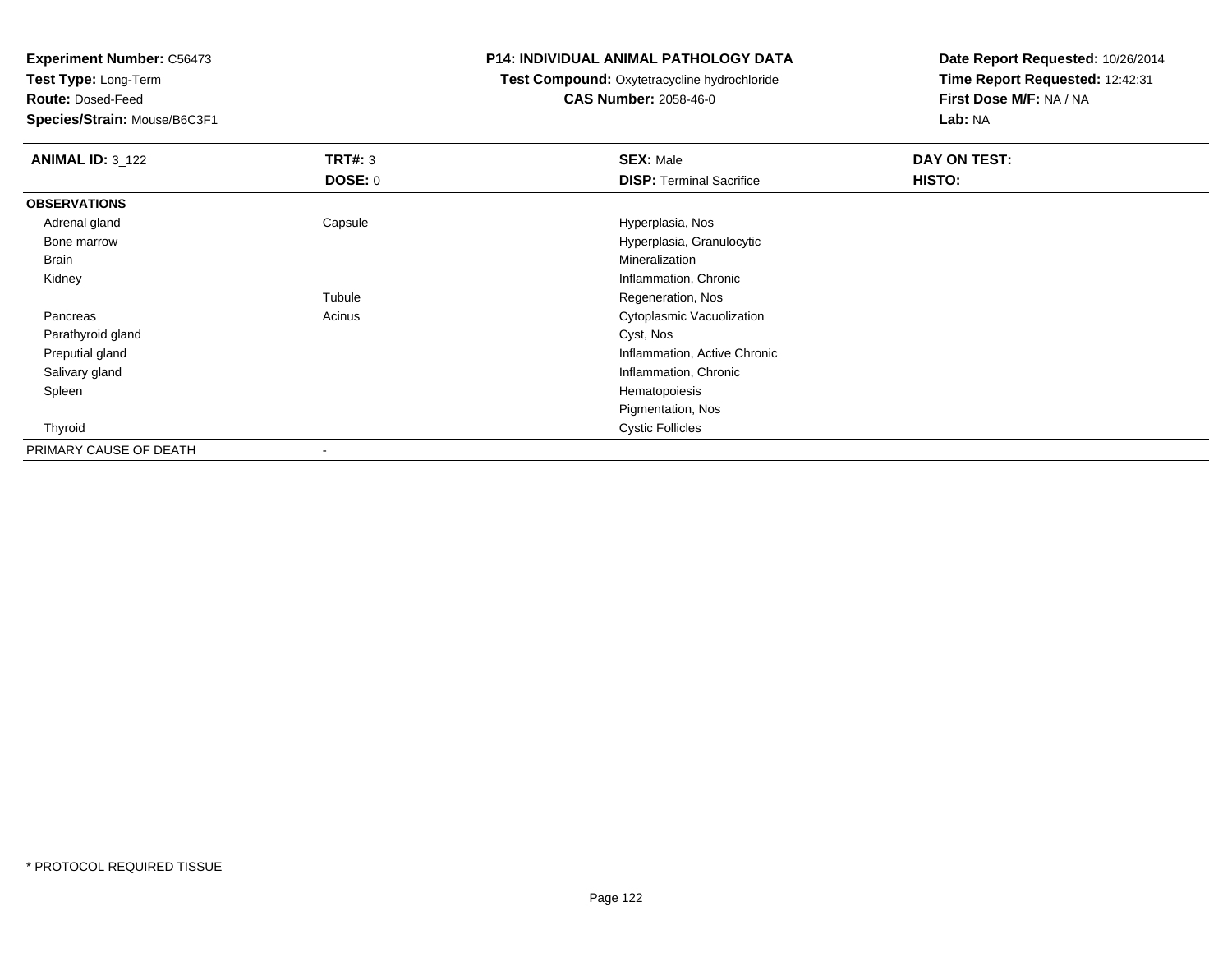**Test Type:** Long-Term

**Route:** Dosed-Feed

**Species/Strain:** Mouse/B6C3F1

### **P14: INDIVIDUAL ANIMAL PATHOLOGY DATA**

**Test Compound:** Oxytetracycline hydrochloride**CAS Number:** 2058-46-0

| <b>ANIMAL ID: 3_123</b> | <b>TRT#: 3</b>           | <b>SEX: Male</b>                | DAY ON TEST: |  |
|-------------------------|--------------------------|---------------------------------|--------------|--|
|                         | <b>DOSE: 0</b>           | <b>DISP:</b> Moribund Sacrifice | HISTO:       |  |
| <b>OBSERVATIONS</b>     |                          |                                 |              |  |
| Adrenal gland           | Capsule                  | Hyperplasia, Nos                |              |  |
| Bone marrow             |                          | Hyperplasia, Granulocytic       |              |  |
| Kidney                  | Tubule                   | Mineralization                  |              |  |
| Lung                    |                          | Bronchopneumonia, Chronic       |              |  |
| Pancreas                | Acinus                   | Cytoplasmic Vacuolization       |              |  |
| Preputial gland         |                          | Inflammation, Chronic           |              |  |
| Spleen                  | Capsule                  | Fibrosis, Focal                 |              |  |
|                         |                          | Hematopoiesis                   |              |  |
|                         |                          | Pigmentation, Nos               |              |  |
| Stomach                 | <b>Glandular Stomach</b> | Inflammation, Active Chronic    |              |  |
| Thyroid                 |                          | <b>Cystic Follicles</b>         |              |  |
|                         |                          | Hyperplasia, Follicular Cell    |              |  |
| Unspecified             |                          | Fibrosarcoma                    |              |  |
| PRIMARY CAUSE OF DEATH  |                          |                                 |              |  |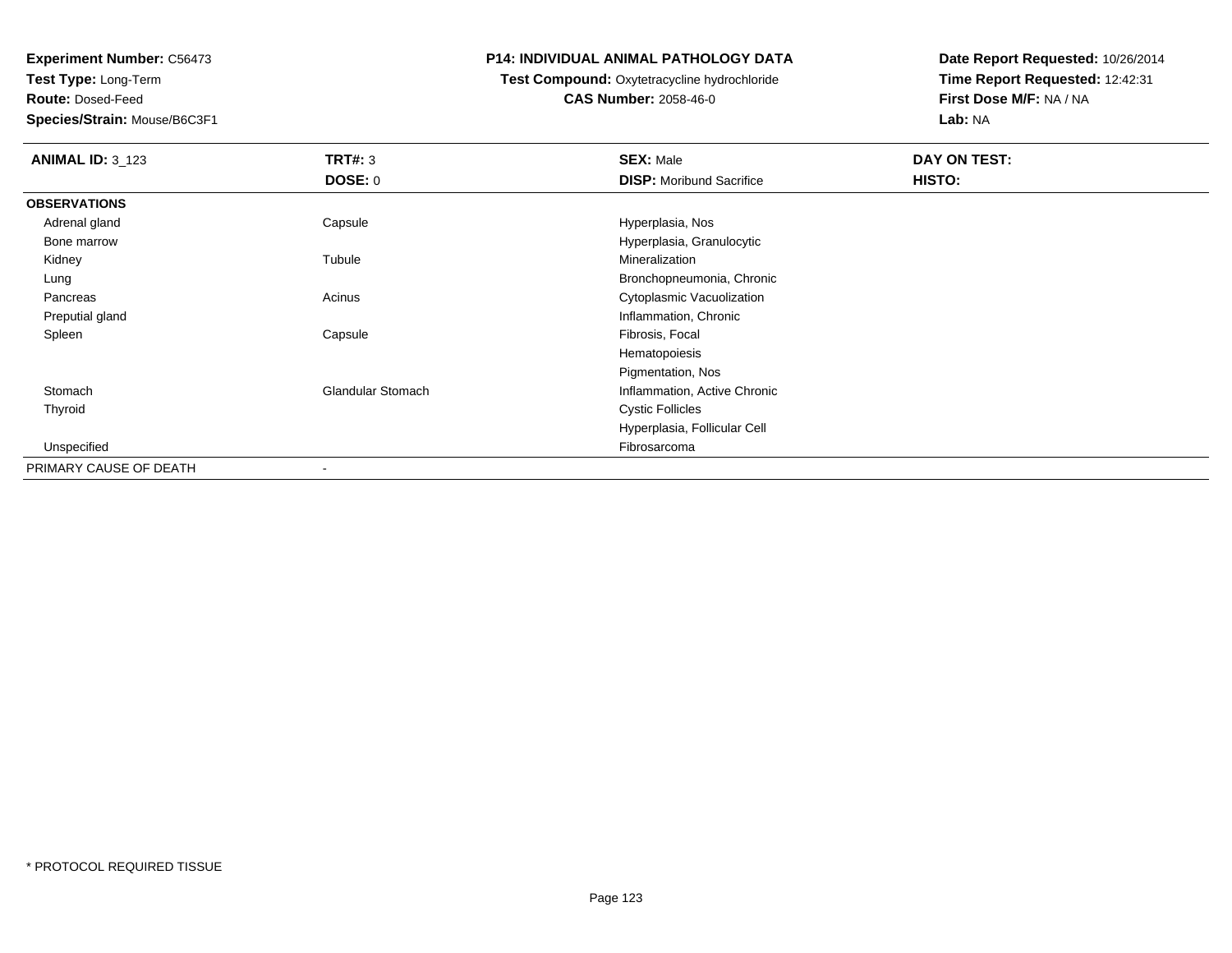**Test Type:** Long-Term

**Route:** Dosed-Feed

**Species/Strain:** Mouse/B6C3F1

### **P14: INDIVIDUAL ANIMAL PATHOLOGY DATA**

 **Test Compound:** Oxytetracycline hydrochloride**CAS Number:** 2058-46-0

| <b>ANIMAL ID: 3_124</b> | TRT#: 3                  | <b>SEX: Male</b>                | DAY ON TEST: |  |
|-------------------------|--------------------------|---------------------------------|--------------|--|
|                         | DOSE: 0                  | <b>DISP: Terminal Sacrifice</b> | HISTO:       |  |
| <b>OBSERVATIONS</b>     |                          |                                 |              |  |
| Adrenal gland           | Capsule                  | Hyperplasia, Nos                |              |  |
| Bone marrow             |                          | Hyperplasia, Granulocytic       |              |  |
| Kidney                  |                          | Inflammation, Chronic           |              |  |
|                         | Tubule                   | Mineralization                  |              |  |
|                         | Tubule                   | Regeneration, Nos               |              |  |
| Pancreas                | Acinus                   | Cytoplasmic Vacuolization       |              |  |
|                         | Acinus                   | Hyperplasia, Nos                |              |  |
| Salivary gland          |                          | Inflammation, Chronic           |              |  |
| Spleen                  |                          | Hematopoiesis                   |              |  |
|                         |                          | Pigmentation, Nos               |              |  |
| Stomach                 | <b>Glandular Stomach</b> | Degeneration, Cystic            |              |  |
|                         | <b>Glandular Stomach</b> | Inflammation, Acute             |              |  |
| Unspecified             |                          | Fibroma                         |              |  |
| PRIMARY CAUSE OF DEATH  |                          |                                 |              |  |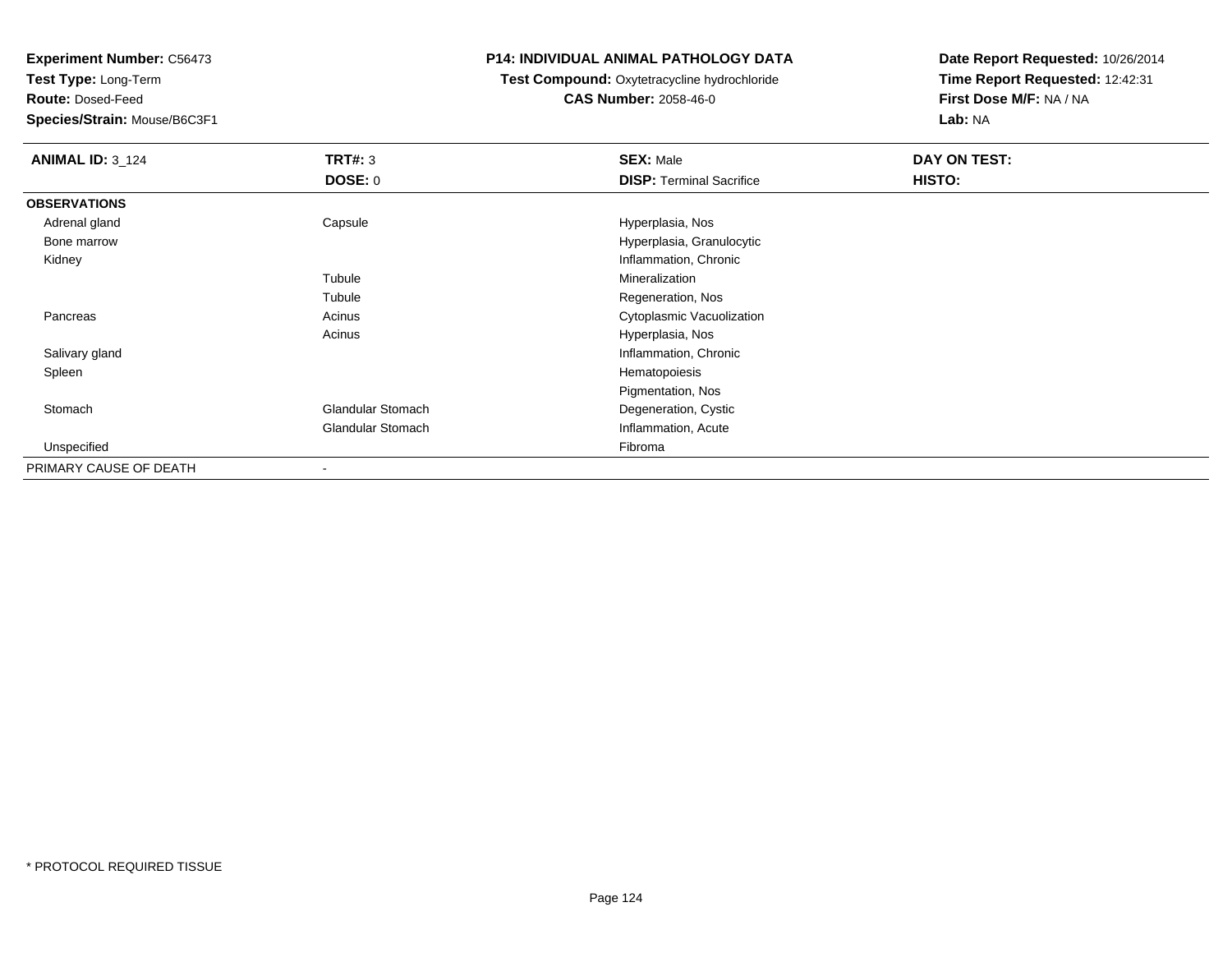**Test Type:** Long-Term

**Route:** Dosed-Feed

**Species/Strain:** Mouse/B6C3F1

# **P14: INDIVIDUAL ANIMAL PATHOLOGY DATA**

**Test Compound:** Oxytetracycline hydrochloride**CAS Number:** 2058-46-0

| <b>ANIMAL ID: 3_125</b> | <b>TRT#: 3</b>           | <b>SEX: Male</b>                 | DAY ON TEST: |  |
|-------------------------|--------------------------|----------------------------------|--------------|--|
|                         | <b>DOSE: 0</b>           | <b>DISP: Terminal Sacrifice</b>  | HISTO:       |  |
| <b>OBSERVATIONS</b>     |                          |                                  |              |  |
| Adrenal gland           | Medulla                  | Angiectasis                      |              |  |
|                         | Capsule                  | Hyperplasia, Nos                 |              |  |
| <b>Brain</b>            |                          | Mineralization                   |              |  |
| Kidney                  |                          | Inflammation, Chronic            |              |  |
|                         | Tubule                   | Regeneration, Nos                |              |  |
| Lung                    |                          | Hyperplasia, Alveolar Epithelium |              |  |
|                         |                          | Pneumonia, Interstitial Chronic  |              |  |
| Lymph node              | Mesenteric Lymph Node    | Hyperplasia, Reticulum Cell      |              |  |
| Pancreas                | Acinus                   | Cytoplasmic Vacuolization        |              |  |
| Preputial gland         |                          | Inflammation, Chronic            |              |  |
| Salivary gland          |                          | Inflammation, Chronic            |              |  |
| Spleen                  |                          | Hematopoiesis                    |              |  |
| Stomach                 | Forestomach              | Acanthosis                       |              |  |
|                         | Forestomach              | Hyperkeratosis                   |              |  |
|                         | <b>Glandular Stomach</b> | Hyperplasia, Epithelial          |              |  |
|                         | Forestomach              | Inflammation, Acute              |              |  |
| Testis                  | Tubule                   | Degeneration, Nos                |              |  |
| PRIMARY CAUSE OF DEATH  | $\overline{\phantom{a}}$ |                                  |              |  |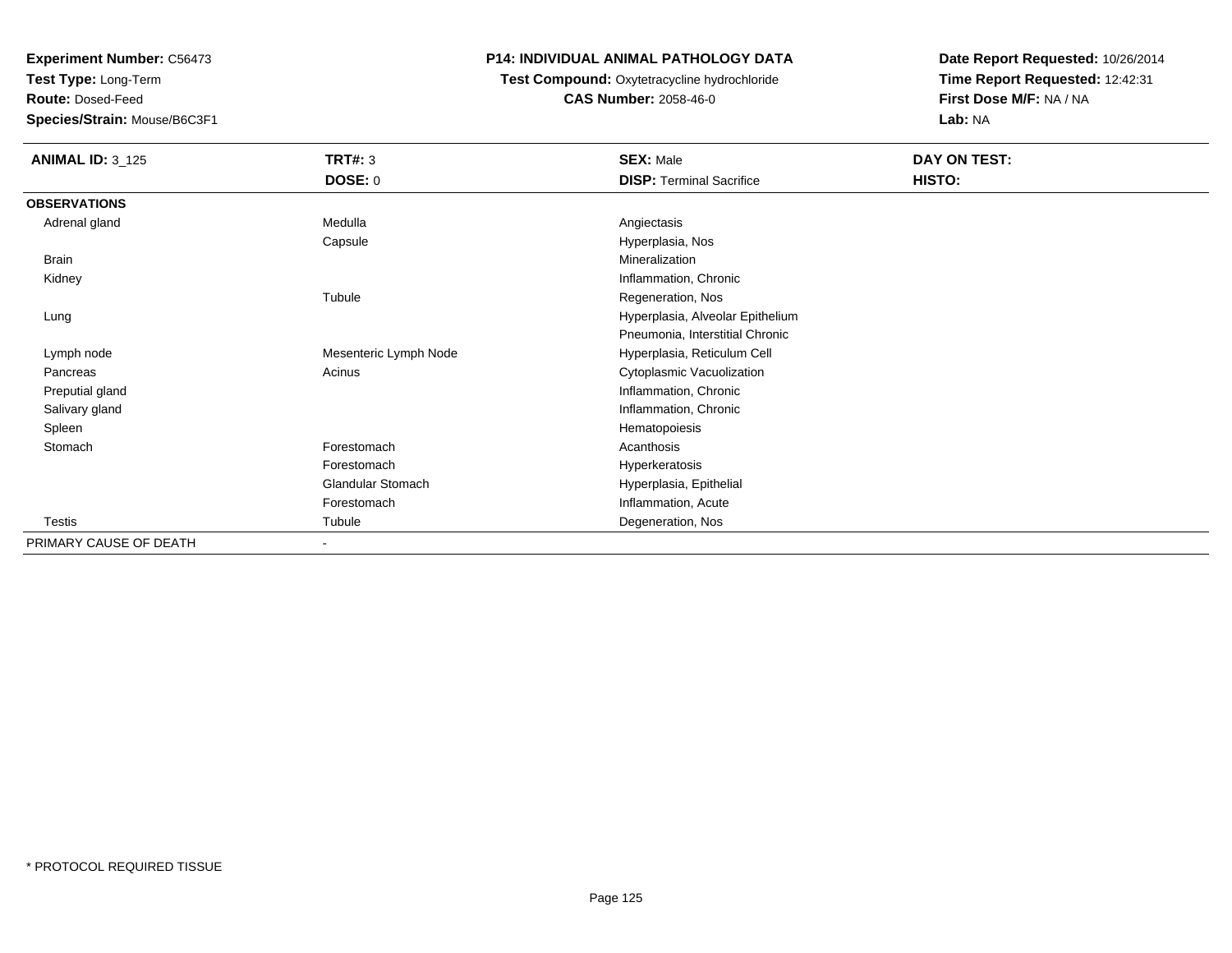**Test Type:** Long-Term

**Route:** Dosed-Feed

**Species/Strain:** Mouse/B6C3F1

### **P14: INDIVIDUAL ANIMAL PATHOLOGY DATA**

**Test Compound:** Oxytetracycline hydrochloride**CAS Number:** 2058-46-0

| <b>ANIMAL ID: 3_126</b> | TRT#: 3             | <b>SEX: Male</b>                  | DAY ON TEST: |  |
|-------------------------|---------------------|-----------------------------------|--------------|--|
|                         | <b>DOSE: 0</b>      | <b>DISP: Natural Death</b>        | HISTO:       |  |
| <b>OBSERVATIONS</b>     |                     |                                   |              |  |
| Adrenal gland           | Capsule             | Hyperplasia, Nos                  |              |  |
|                         | <b>Cortex Nos</b>   | Hyperplasia, Nos                  |              |  |
| Bone marrow             |                     | Hyperplasia, Granulocytic         |              |  |
| Kidney                  | Tubule              | Regeneration, Nos                 |              |  |
| Spleen                  |                     | Hemangiosarcoma                   |              |  |
|                         |                     | Hematopoiesis                     |              |  |
|                         |                     | Inflammation, Acute               |              |  |
|                         |                     | Pigmentation, Nos                 |              |  |
| Unspecified             | Multiple Organs Nos | Inflammation, Chronic             |              |  |
|                         |                     | Sarcoma, Nos                      |              |  |
| Urethra                 |                     | Calculus, Microscopic Examination |              |  |
| PRIMARY CAUSE OF DEATH  |                     |                                   |              |  |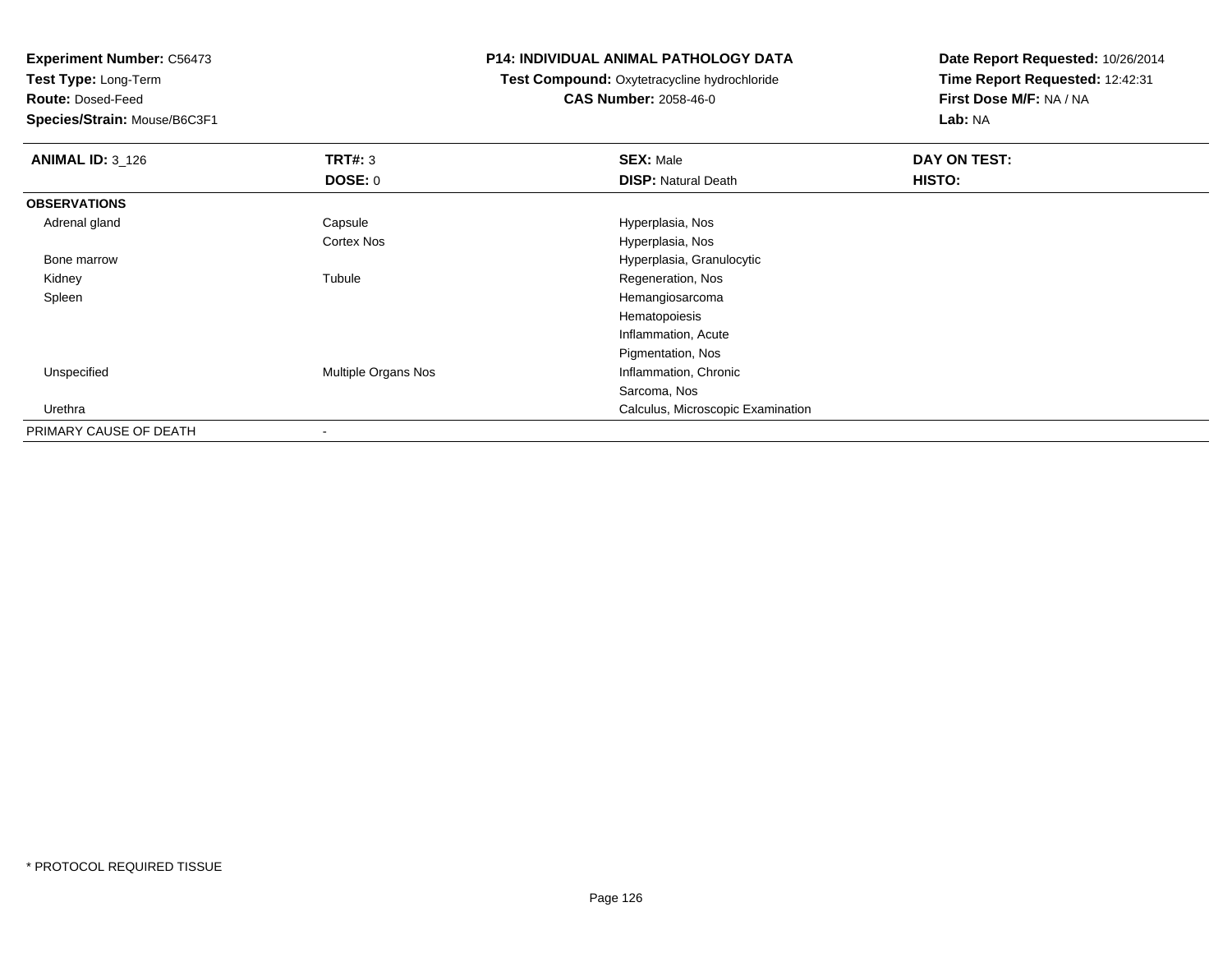| <b>Experiment Number: C56473</b><br><b>Test Type: Long-Term</b><br><b>Route: Dosed-Feed</b><br>Species/Strain: Mouse/B6C3F1 |                     | <b>P14: INDIVIDUAL ANIMAL PATHOLOGY DATA</b><br>Test Compound: Oxytetracycline hydrochloride<br><b>CAS Number: 2058-46-0</b> | Date Report Requested: 10/26/2014<br>Time Report Requested: 12:42:31<br>First Dose M/F: NA / NA<br>Lab: NA |
|-----------------------------------------------------------------------------------------------------------------------------|---------------------|------------------------------------------------------------------------------------------------------------------------------|------------------------------------------------------------------------------------------------------------|
| <b>ANIMAL ID: 3 127</b>                                                                                                     | TRT#: 3             | <b>SEX: Male</b>                                                                                                             | DAY ON TEST:                                                                                               |
|                                                                                                                             | DOSE: 0             | <b>DISP: Natural Death</b>                                                                                                   | <b>HISTO:</b>                                                                                              |
| <b>OBSERVATIONS</b>                                                                                                         |                     |                                                                                                                              |                                                                                                            |
| Adrenal gland                                                                                                               | Medulla             | Pheochromocytoma, Malignant                                                                                                  |                                                                                                            |
| Liver                                                                                                                       |                     | Hematopoiesis                                                                                                                |                                                                                                            |
| Lung                                                                                                                        |                     | Pheochromocytoma, Metastatic                                                                                                 |                                                                                                            |
| Spleen                                                                                                                      |                     | Pigmentation, Nos                                                                                                            |                                                                                                            |
| Unspecified                                                                                                                 | Multiple Organs Nos | Inflammation, Chronic                                                                                                        |                                                                                                            |
| Urethra                                                                                                                     |                     | Calculus, Microscopic Examination                                                                                            |                                                                                                            |
| PRIMARY CAUSE OF DEATH                                                                                                      |                     |                                                                                                                              |                                                                                                            |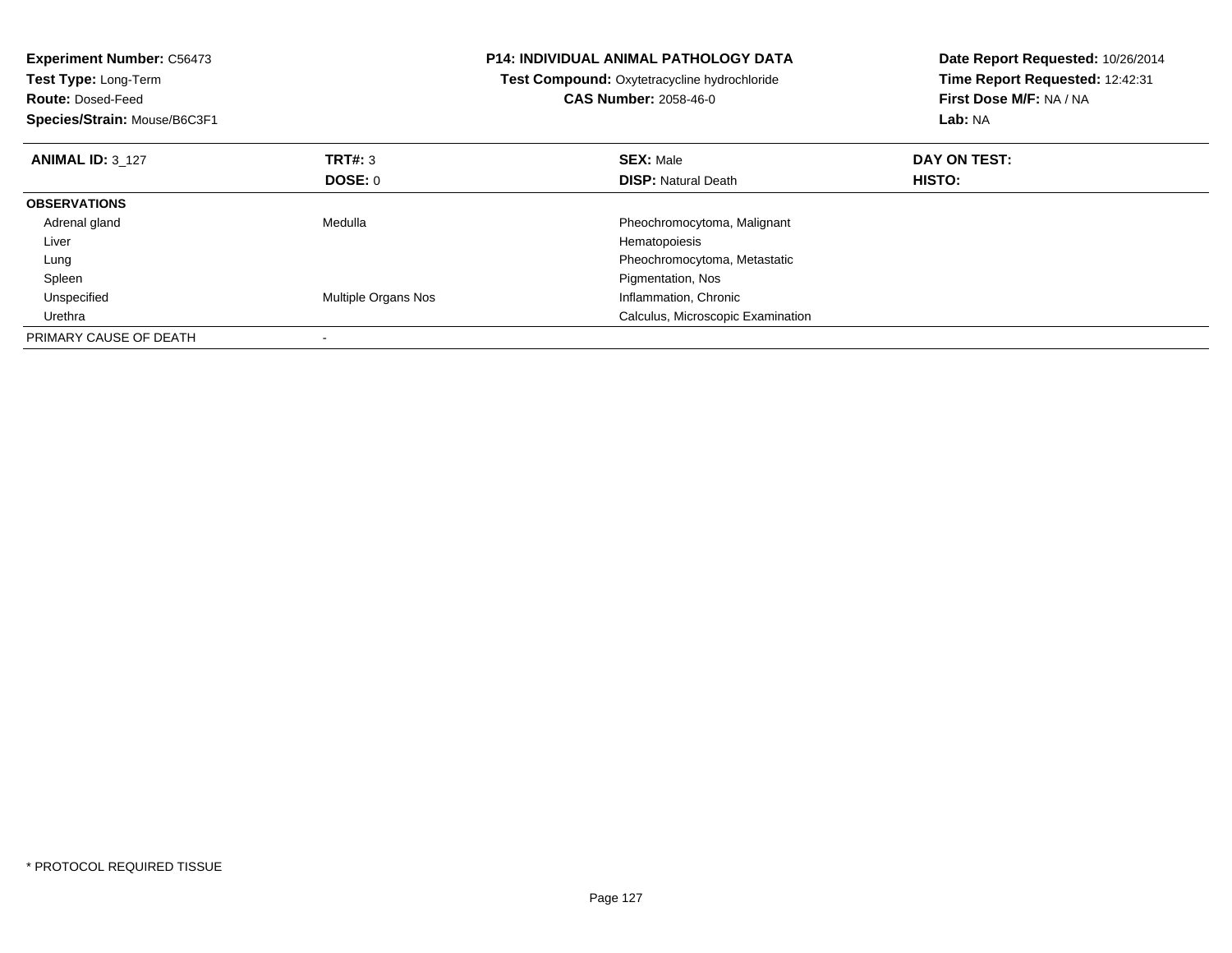**Test Type:** Long-Term

**Route:** Dosed-Feed

**Species/Strain:** Mouse/B6C3F1

# **P14: INDIVIDUAL ANIMAL PATHOLOGY DATA**

 **Test Compound:** Oxytetracycline hydrochloride**CAS Number:** 2058-46-0

| <b>ANIMAL ID: 3_128</b> | TRT#: 3                  | <b>SEX: Male</b>                | DAY ON TEST: |
|-------------------------|--------------------------|---------------------------------|--------------|
|                         | <b>DOSE: 0</b>           | <b>DISP:</b> Moribund Sacrifice | HISTO:       |
| <b>OBSERVATIONS</b>     |                          |                                 |              |
| Adrenal gland           | Capsule                  | Hyperplasia, Nos                |              |
|                         | Medulla                  | Pheochromocytoma                |              |
| Bone                    | <b>Tarsal Joint</b>      | Osteoarthritis                  |              |
| Bone marrow             |                          | Hyperplasia, Granulocytic       |              |
| Kidney                  |                          | Inflammation, Chronic           |              |
|                         | Tubule                   | Regeneration, Nos               |              |
| Liver                   |                          | Hepatocellular Carcinoma        |              |
| Lung                    |                          | Bronchopneumonia, Chronic       |              |
| Lymph node              | Mandibular Lymph Node    | Hemosiderosis                   |              |
| Pancreas                | Acinus                   | Cytoplasmic Vacuolization       |              |
| Preputial gland         |                          | Inflammation, Chronic           |              |
| Skin                    |                          | Hyperkeratosis                  |              |
| Spleen                  |                          | Pigmentation, Nos               |              |
| Stomach                 | <b>Glandular Stomach</b> | Degeneration, Cystic            |              |
| Testis                  | Tubule                   | Degeneration, Nos               |              |
| Unspecified             |                          | <b>Steatitis</b>                |              |
| PRIMARY CAUSE OF DEATH  | $\blacksquare$           |                                 |              |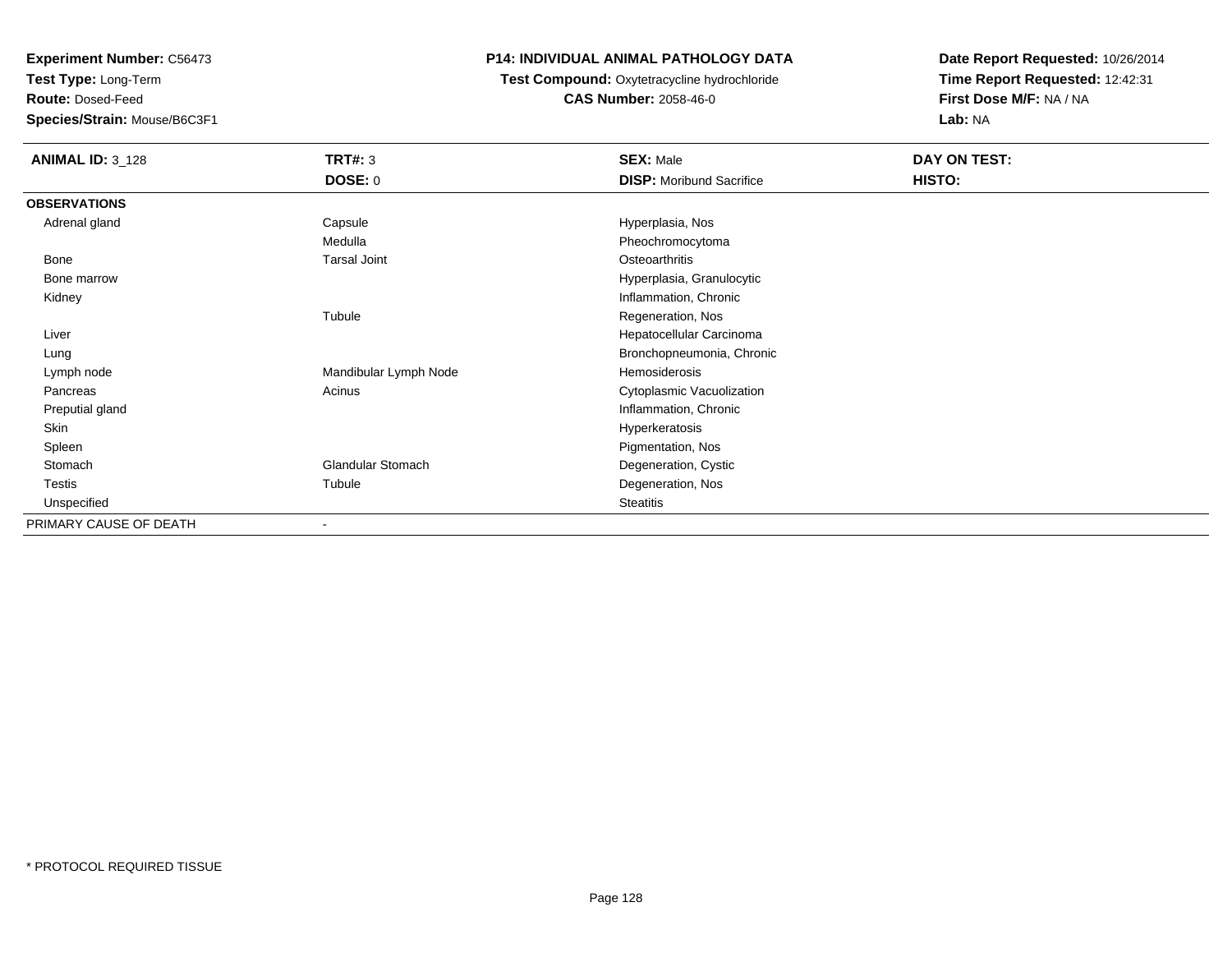**Test Type:** Long-Term

**Route:** Dosed-Feed

**Species/Strain:** Mouse/B6C3F1

# **P14: INDIVIDUAL ANIMAL PATHOLOGY DATA**

**Test Compound:** Oxytetracycline hydrochloride**CAS Number:** 2058-46-0

| <b>ANIMAL ID: 3_129</b> | <b>TRT#: 3</b>            | <b>SEX: Male</b>                 | <b>DAY ON TEST:</b> |  |
|-------------------------|---------------------------|----------------------------------|---------------------|--|
|                         | DOSE: 0                   | <b>DISP: Terminal Sacrifice</b>  | HISTO:              |  |
| <b>OBSERVATIONS</b>     |                           |                                  |                     |  |
| Adrenal gland           | Capsule                   | Hyperplasia, Nos                 |                     |  |
|                         | Cortex Nos                | Hyperplasia, Nos                 |                     |  |
| Bone marrow             |                           | Hyperplasia, Granulocytic        |                     |  |
| Kidney                  | Tubule                    | Necrosis, Nos                    |                     |  |
|                         | Tubule                    | Regeneration, Nos                |                     |  |
| Lung                    |                           | Bronchopneumonia, Chronic        |                     |  |
|                         |                           | Hyperplasia, Alveolar Epithelium |                     |  |
| Lymph node              | Mandibular Lymph Node     | Hemosiderosis                    |                     |  |
| Pancreas                | Acinus                    | Atrophy, Nos                     |                     |  |
|                         | Acinus                    | Cytoplasmic Vacuolization        |                     |  |
|                         | Islets                    | Hyperplasia, Nos                 |                     |  |
| Pituitary gland         | <b>Anterior Pituitary</b> | Cyst, Nos                        |                     |  |
| Skin                    |                           | Abscess, Nos                     |                     |  |
| Spleen                  |                           | Hematopoiesis                    |                     |  |
|                         |                           | Pigmentation, Nos                |                     |  |
| Testis                  | Tubule                    | Degeneration, Nos                |                     |  |
| Thymus                  |                           | Cyst, Nos                        |                     |  |
| Unspecified             | Multiple Organs Nos       | Inflammation, Chronic            |                     |  |
| PRIMARY CAUSE OF DEATH  | ٠                         |                                  |                     |  |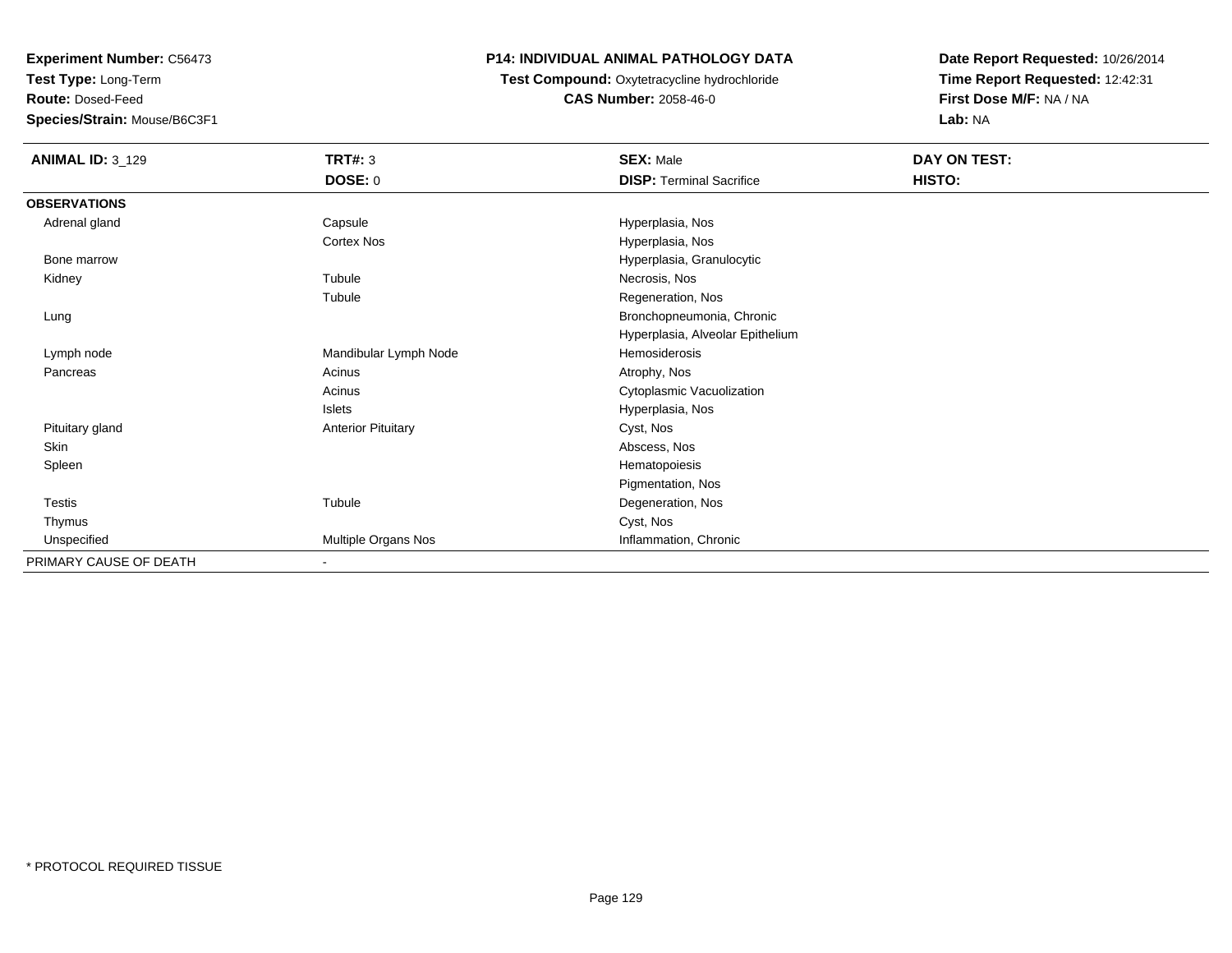**Test Type:** Long-Term

**Route:** Dosed-Feed

**Species/Strain:** Mouse/B6C3F1

### **P14: INDIVIDUAL ANIMAL PATHOLOGY DATA**

 **Test Compound:** Oxytetracycline hydrochloride**CAS Number:** 2058-46-0

| <b>ANIMAL ID: 3_130</b> | TRT#: 3        | <b>SEX: Male</b>                | DAY ON TEST: |
|-------------------------|----------------|---------------------------------|--------------|
|                         | <b>DOSE: 0</b> | <b>DISP:</b> Moribund Sacrifice | HISTO:       |
| <b>OBSERVATIONS</b>     |                |                                 |              |
| Adrenal gland           | Capsule        | Hyperplasia, Nos                |              |
| Bone marrow             |                | Hyperplasia, Granulocytic       |              |
| Brain                   |                | Mineralization                  |              |
|                         | Meninges       | Periarteritis                   |              |
| Kidney                  |                | Inflammation, Chronic           |              |
| Liver                   |                | Hepatocellular Adenoma          |              |
| Lung                    |                | Alveolar/Bronchiolar Adenoma    |              |
| Salivary gland          |                | Inflammation, Chronic           |              |
| Spleen                  |                | Hematopoiesis                   |              |
| Unspecified             |                | Fibrosarcoma                    |              |
| PRIMARY CAUSE OF DEATH  |                |                                 |              |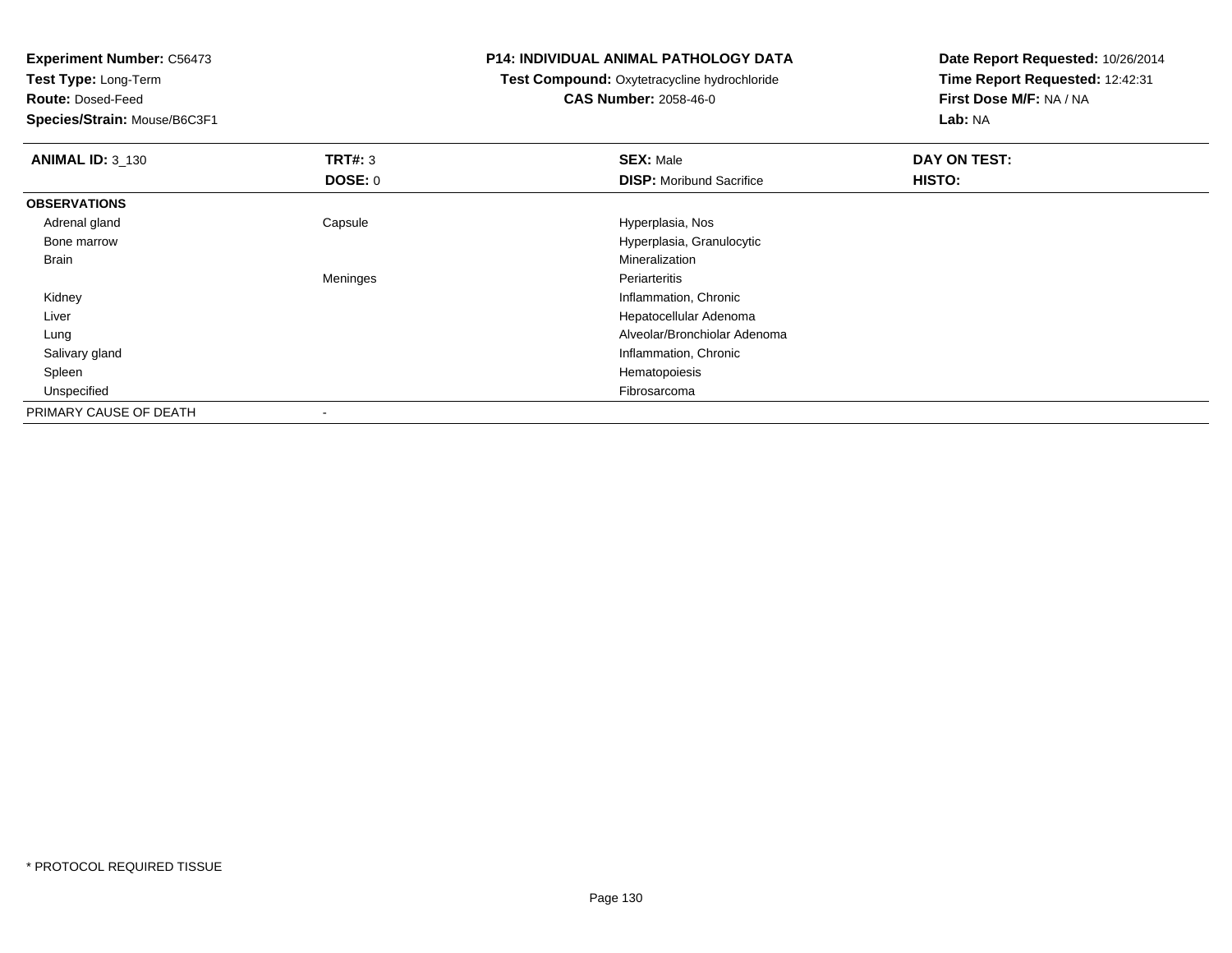| <b>Experiment Number: C56473</b><br>Test Type: Long-Term |                | <b>P14: INDIVIDUAL ANIMAL PATHOLOGY DATA</b><br>Test Compound: Oxytetracycline hydrochloride | Date Report Requested: 10/26/2014<br>Time Report Requested: 12:42:31 |  |
|----------------------------------------------------------|----------------|----------------------------------------------------------------------------------------------|----------------------------------------------------------------------|--|
| <b>Route: Dosed-Feed</b>                                 |                | <b>CAS Number: 2058-46-0</b>                                                                 | First Dose M/F: NA / NA                                              |  |
| Species/Strain: Mouse/B6C3F1                             |                |                                                                                              | Lab: NA                                                              |  |
| <b>ANIMAL ID: 3 131</b>                                  | <b>TRT#:</b> 3 | <b>SEX: Male</b>                                                                             | DAY ON TEST:                                                         |  |
|                                                          | DOSE: 0        | <b>DISP: Natural Death</b>                                                                   | HISTO:                                                               |  |
| <b>OBSERVATIONS</b>                                      |                |                                                                                              |                                                                      |  |
| Bone marrow                                              |                | Hyperplasia, Granulocytic                                                                    |                                                                      |  |
| Brain                                                    |                | Mineralization                                                                               |                                                                      |  |
| Kidney                                                   |                | Inflammation, Chronic                                                                        |                                                                      |  |
| Liver                                                    |                | Inflammation, Chronic                                                                        |                                                                      |  |
| Lung                                                     |                | Hemorrhage                                                                                   |                                                                      |  |
| Penis                                                    |                | Calculus, Microscopic Examination                                                            |                                                                      |  |
| Prostate                                                 |                | Inflammation, Suppurative                                                                    |                                                                      |  |
| Spleen                                                   |                | Hematopoiesis                                                                                |                                                                      |  |
| PRIMARY CAUSE OF DEATH                                   |                |                                                                                              |                                                                      |  |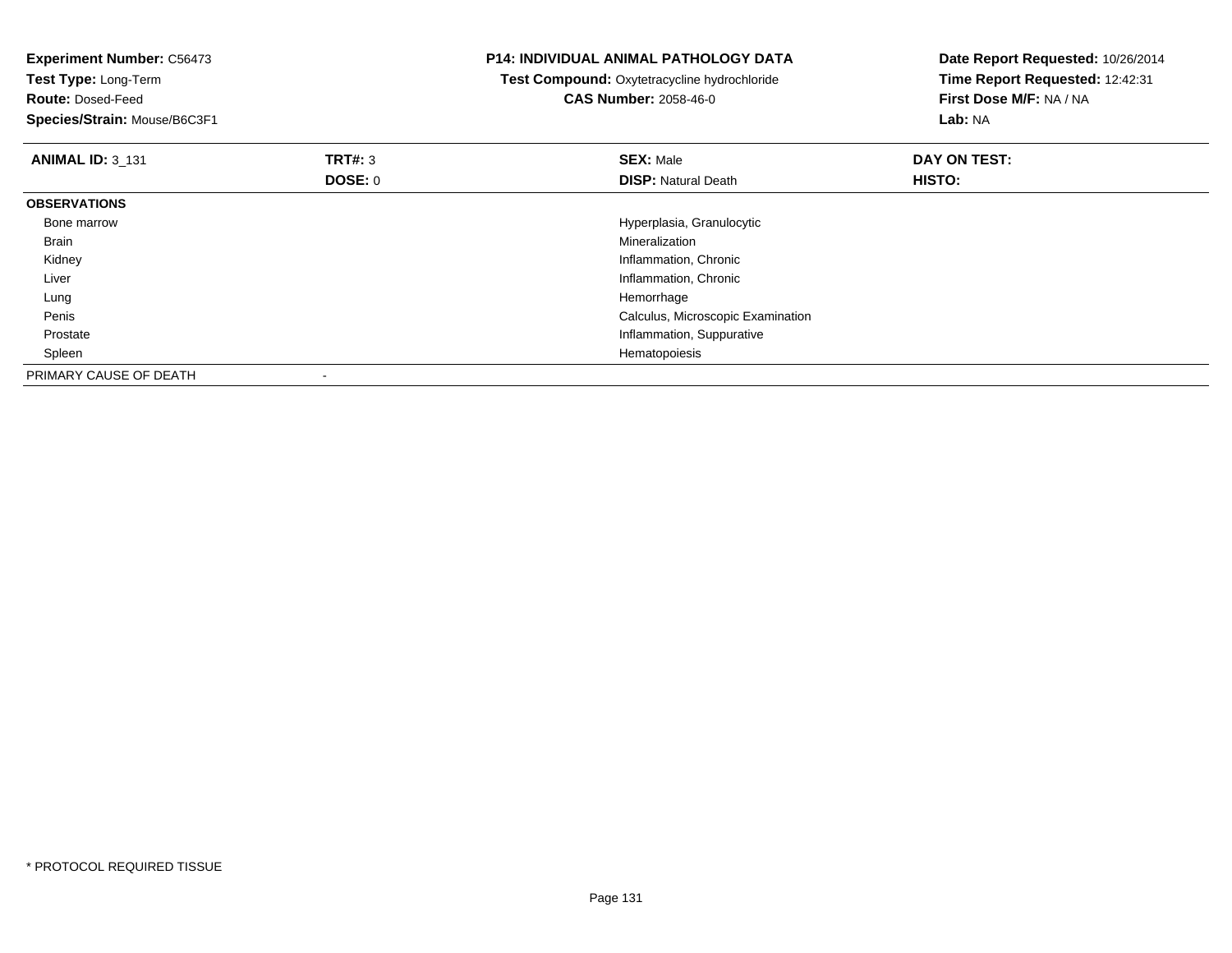**Test Type:** Long-Term

**Route:** Dosed-Feed

**Species/Strain:** Mouse/B6C3F1

# **P14: INDIVIDUAL ANIMAL PATHOLOGY DATA**

**Test Compound:** Oxytetracycline hydrochloride**CAS Number:** 2058-46-0

| <b>ANIMAL ID: 3_132</b> | <b>TRT#: 3</b> | <b>SEX: Male</b>                 | <b>DAY ON TEST:</b> |  |
|-------------------------|----------------|----------------------------------|---------------------|--|
|                         | DOSE: 0        | <b>DISP: Terminal Sacrifice</b>  | HISTO:              |  |
| <b>OBSERVATIONS</b>     |                |                                  |                     |  |
| Adrenal gland           | Capsule        | Hyperplasia, Nos                 |                     |  |
| Bone marrow             |                | Hyperplasia, Granulocytic        |                     |  |
| Brain                   |                | Mineralization                   |                     |  |
| Kidney                  |                | Inflammation, Chronic            |                     |  |
|                         | Tubule         | Mineralization                   |                     |  |
|                         | Tubule         | Regeneration, Nos                |                     |  |
| Lung                    |                | Bronchopneumonia, Chronic        |                     |  |
|                         |                | <b>Cholesterol Deposit</b>       |                     |  |
|                         |                | Hyperplasia, Alveolar Epithelium |                     |  |
| Pancreas                | Acinus         | Cytoplasmic Vacuolization        |                     |  |
| Salivary gland          |                | Inflammation, Chronic            |                     |  |
| Skin                    |                | <b>Granulation Tissue</b>        |                     |  |
|                         |                | Inflammation, Chronic            |                     |  |
|                         |                | Ulcer, Chronic                   |                     |  |
| Spleen                  |                | Hematopoiesis                    |                     |  |
|                         |                | Pigmentation, Nos                |                     |  |
| Testis                  | Tubule         | Degeneration, Nos                |                     |  |
| Thyroid                 |                | <b>Cystic Follicles</b>          |                     |  |
| PRIMARY CAUSE OF DEATH  |                |                                  |                     |  |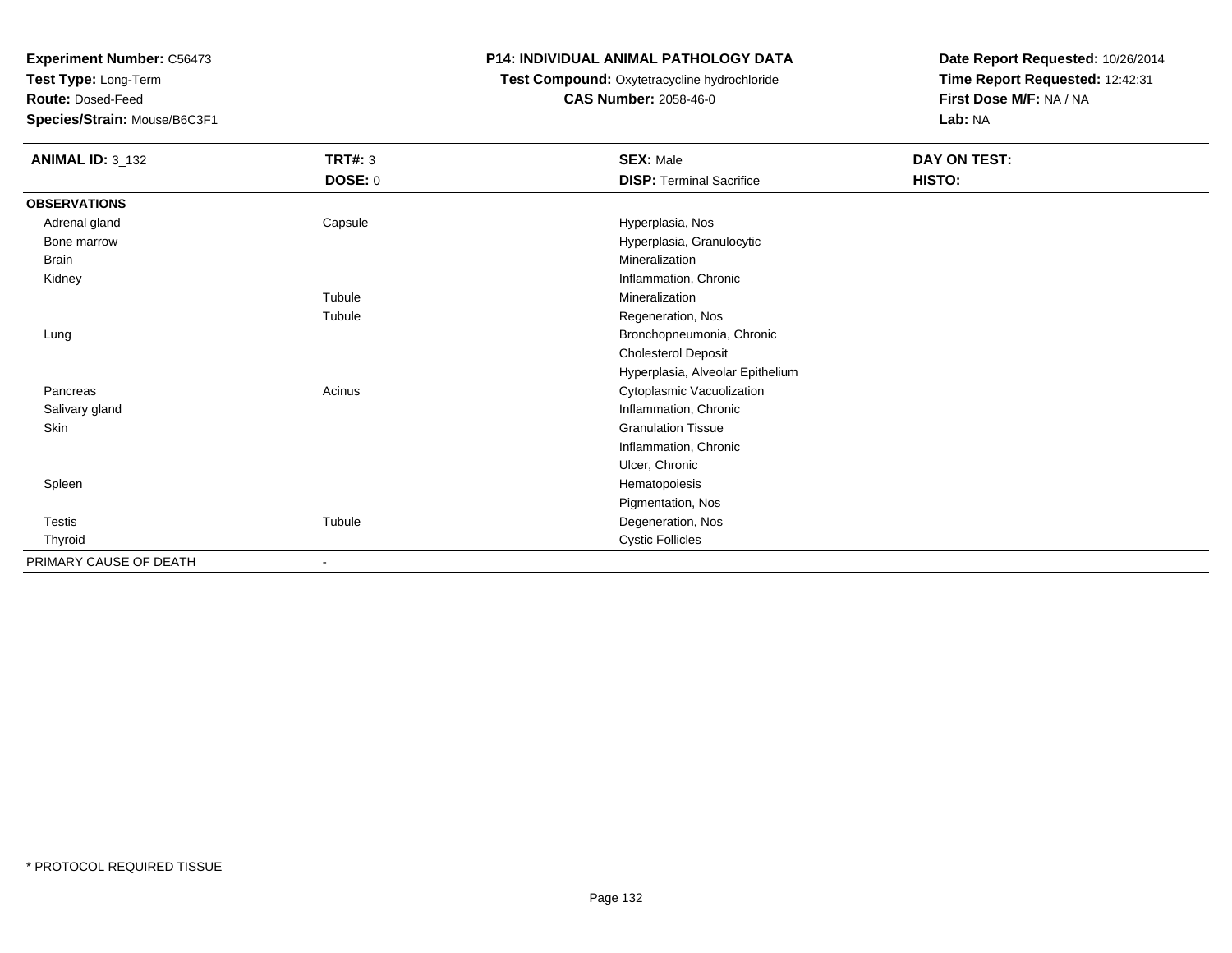**Test Type:** Long-Term

**Route:** Dosed-Feed

**Species/Strain:** Mouse/B6C3F1

# **P14: INDIVIDUAL ANIMAL PATHOLOGY DATA**

**Test Compound:** Oxytetracycline hydrochloride**CAS Number:** 2058-46-0

| <b>ANIMAL ID: 3_133</b> | <b>TRT#: 3</b> | <b>SEX: Male</b>                  | DAY ON TEST: |  |
|-------------------------|----------------|-----------------------------------|--------------|--|
|                         | <b>DOSE: 0</b> | <b>DISP:</b> Moribund Sacrifice   | HISTO:       |  |
| <b>OBSERVATIONS</b>     |                |                                   |              |  |
| Adrenal gland           | Capsule        | Hyperplasia, Nos                  |              |  |
| Bone marrow             |                | Hyperplasia, Granulocytic         |              |  |
| <b>Brain</b>            |                | Mineralization                    |              |  |
| Kidney                  | Cortex         | Cyst, Nos                         |              |  |
|                         |                | Inflammation, Chronic             |              |  |
| Liver                   |                | Hematopoiesis                     |              |  |
|                         |                | Necrosis, Coagulative             |              |  |
| Pancreas                | Acinus         | Cytoplasmic Vacuolization         |              |  |
| Preputial gland         |                | Inflammation, Active Chronic      |              |  |
| Salivary gland          |                | Inflammation, Chronic             |              |  |
| Spleen                  |                | Hematopoiesis                     |              |  |
|                         |                | Hyperplasia, Lymphoid             |              |  |
|                         |                | Pigmentation, Nos                 |              |  |
| Testis                  | Tubule         | Degeneration, Nos                 |              |  |
| Thyroid                 |                | <b>Cystic Follicles</b>           |              |  |
| Unspecified             |                | Sarcoma, Nos                      |              |  |
| Urethra                 |                | Calculus, Microscopic Examination |              |  |
| PRIMARY CAUSE OF DEATH  | ۰              |                                   |              |  |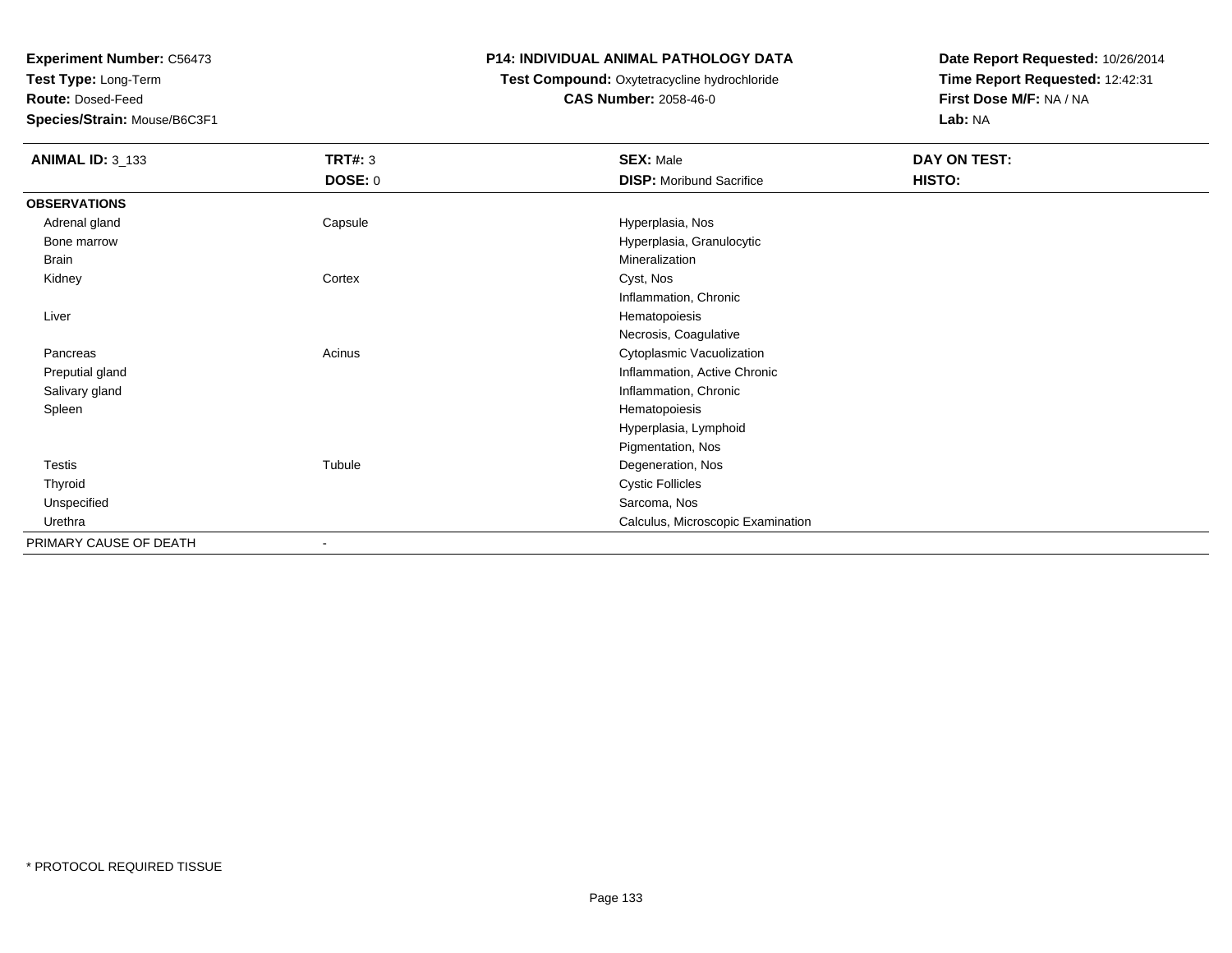| <b>Experiment Number: C56473</b><br>Test Type: Long-Term<br><b>Route: Dosed-Feed</b><br>Species/Strain: Mouse/B6C3F1 |                           | <b>P14: INDIVIDUAL ANIMAL PATHOLOGY DATA</b><br>Test Compound: Oxytetracycline hydrochloride<br><b>CAS Number: 2058-46-0</b> | Date Report Requested: 10/26/2014<br>Time Report Requested: 12:42:31<br>First Dose M/F: NA / NA<br>Lab: NA |
|----------------------------------------------------------------------------------------------------------------------|---------------------------|------------------------------------------------------------------------------------------------------------------------------|------------------------------------------------------------------------------------------------------------|
| <b>ANIMAL ID: 3 134</b>                                                                                              | TRT#: 3<br><b>DOSE: 0</b> | <b>SEX: Male</b><br><b>DISP:</b> Natural Death                                                                               | DAY ON TEST:<br>HISTO:                                                                                     |
| <b>OBSERVATIONS</b>                                                                                                  |                           |                                                                                                                              |                                                                                                            |
| Liver                                                                                                                |                           | Inflammation, Acute                                                                                                          |                                                                                                            |
|                                                                                                                      |                           | Necrosis, Coagulative                                                                                                        |                                                                                                            |
| Spleen                                                                                                               |                           | Hematopoiesis                                                                                                                |                                                                                                            |
| Urinary bladder                                                                                                      |                           | Hemorrhage                                                                                                                   |                                                                                                            |
| PRIMARY CAUSE OF DEATH                                                                                               |                           |                                                                                                                              |                                                                                                            |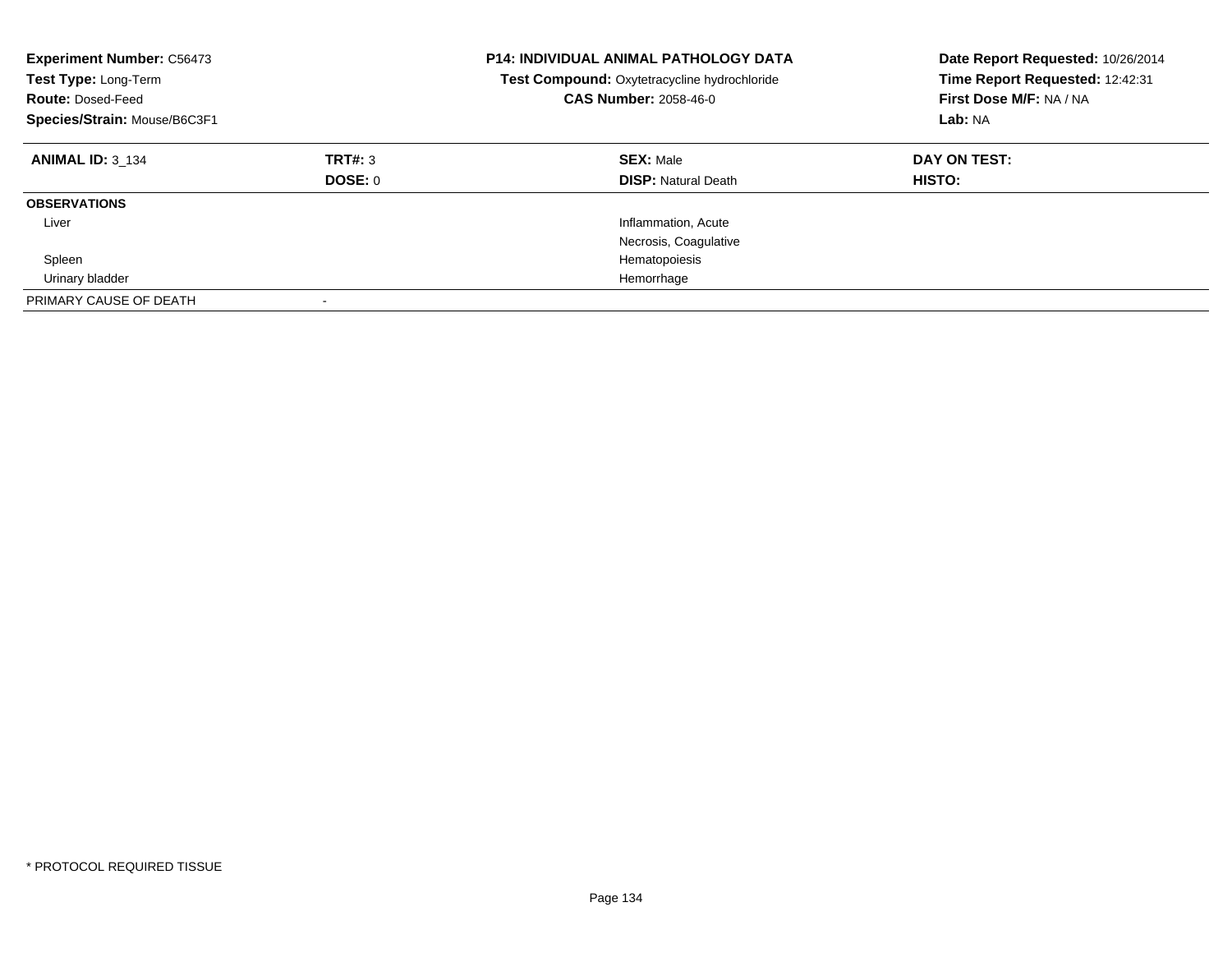**Test Type:** Long-Term

**Route:** Dosed-Feed

**Species/Strain:** Mouse/B6C3F1

# **P14: INDIVIDUAL ANIMAL PATHOLOGY DATA**

**Test Compound:** Oxytetracycline hydrochloride**CAS Number:** 2058-46-0

| <b>ANIMAL ID: 3_135</b> | TRT#: 3                      | <b>SEX: Male</b>                | DAY ON TEST: |  |
|-------------------------|------------------------------|---------------------------------|--------------|--|
|                         | DOSE: 0                      | <b>DISP:</b> Moribund Sacrifice | HISTO:       |  |
| <b>OBSERVATIONS</b>     |                              |                                 |              |  |
| <b>Blood vessel</b>     | <b>Mesenteric Artery Nos</b> | Thrombosis, Nos                 |              |  |
| <b>Intestine Small</b>  | <b>Mesentery Nos</b>         | Periarteritis                   |              |  |
| Liver                   |                              | Hepatocellular Carcinoma        |              |  |
| Pancreas                | Acinus                       | Cytoplasmic Vacuolization       |              |  |
| Preputial gland         |                              | Inflammation, Active Chronic    |              |  |
| Spleen                  |                              | Hematopoiesis                   |              |  |
|                         |                              | Pigmentation, Nos               |              |  |
| Testis                  | Tubule                       | Mineralization                  |              |  |
| Unspecified             |                              | Fibrosarcoma                    |              |  |
|                         | Multiple Organs Nos          | Inflammation, Chronic           |              |  |
|                         |                              | Sarcoma, Nos                    |              |  |
| PRIMARY CAUSE OF DEATH  | $\,$                         |                                 |              |  |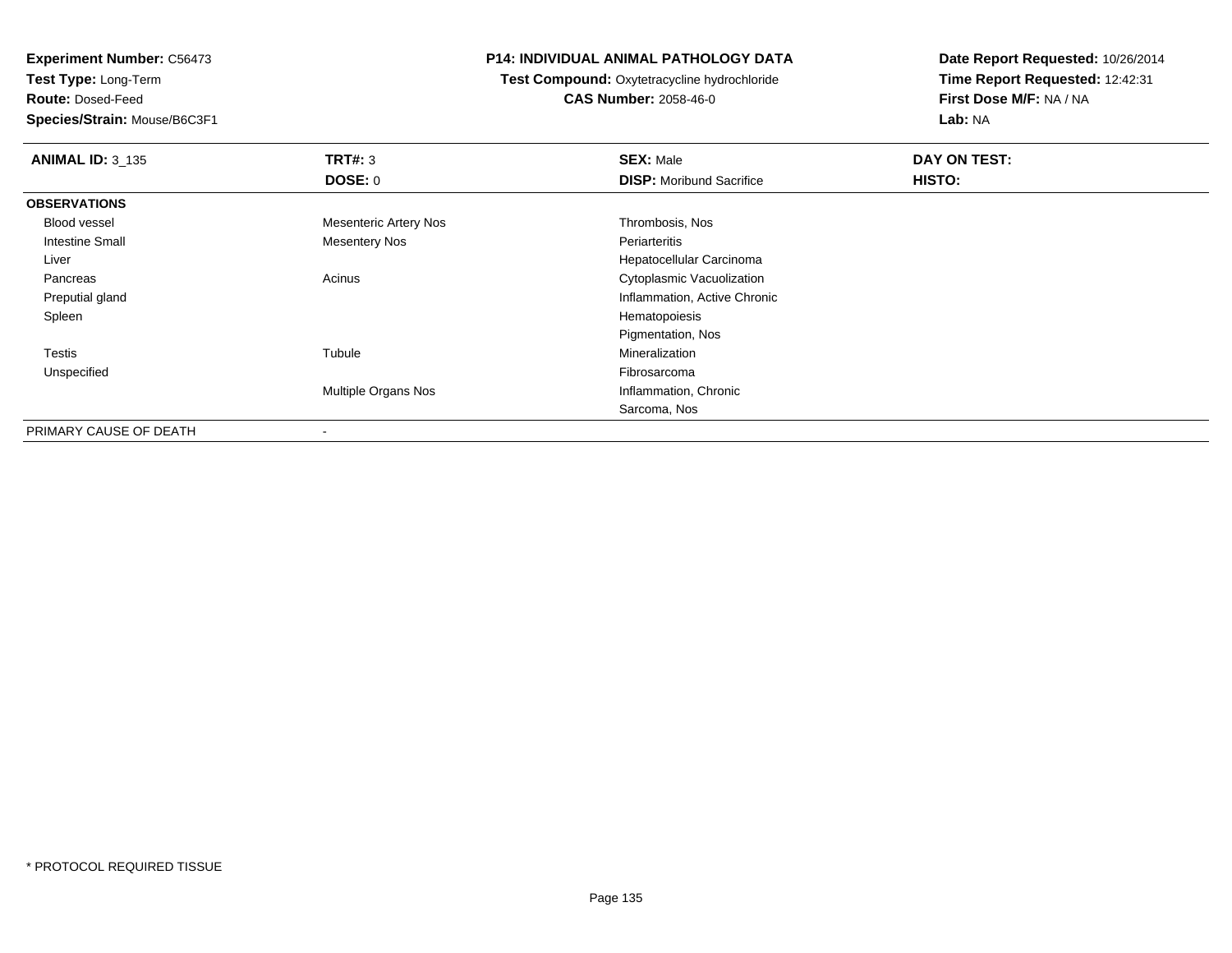**Test Type:** Long-Term

**Route:** Dosed-Feed

**Species/Strain:** Mouse/B6C3F1

# **P14: INDIVIDUAL ANIMAL PATHOLOGY DATA**

**Test Compound:** Oxytetracycline hydrochloride**CAS Number:** 2058-46-0

| <b>ANIMAL ID: 3_136</b> | <b>TRT#: 3</b>        | <b>SEX: Male</b>                  | DAY ON TEST: |  |
|-------------------------|-----------------------|-----------------------------------|--------------|--|
|                         | <b>DOSE: 0</b>        | <b>DISP: Terminal Sacrifice</b>   | HISTO:       |  |
| <b>OBSERVATIONS</b>     |                       |                                   |              |  |
| Adrenal gland           | Capsule               | Hyperplasia, Nos                  |              |  |
| Bone marrow             |                       | Hyperplasia, Granulocytic         |              |  |
| <b>Brain</b>            |                       | Mineralization                    |              |  |
| Kidney                  | Tubule                | Mineralization                    |              |  |
|                         | Tubule                | Regeneration, Nos                 |              |  |
| Liver                   |                       | Hepatocellular Carcinoma          |              |  |
| Lung                    |                       | Alveolar/Bronchiolar Adenoma      |              |  |
|                         |                       | Histiocytosis                     |              |  |
|                         |                       | Hyperplasia, Alveolar Epithelium  |              |  |
| Lymph node              | Mandibular Lymph Node | Hemosiderosis                     |              |  |
| Pancreas                | Acinus                | Cytoplasmic Vacuolization         |              |  |
|                         | Acinus                | Hyperplasia, Nos                  |              |  |
| Preputial gland         |                       | Inflammation, Suppurative         |              |  |
| Spleen                  |                       | Hematopoiesis                     |              |  |
|                         |                       | Pigmentation, Nos                 |              |  |
| Stomach                 | Forestomach           | Hyperplasia, Epithelial           |              |  |
| <b>Testis</b>           | Tubule                | Degeneration, Nos                 |              |  |
| Thymus                  |                       | Cyst, Nos                         |              |  |
| Thyroid                 |                       | <b>Cystic Follicles</b>           |              |  |
| Unspecified             |                       | Cyst, Nos                         |              |  |
|                         |                       | Fibroma                           |              |  |
|                         | Multiple Organs Nos   | Inflammation, Chronic             |              |  |
| Urinary bladder         |                       | Calculus, Microscopic Examination |              |  |
| PRIMARY CAUSE OF DEATH  |                       |                                   |              |  |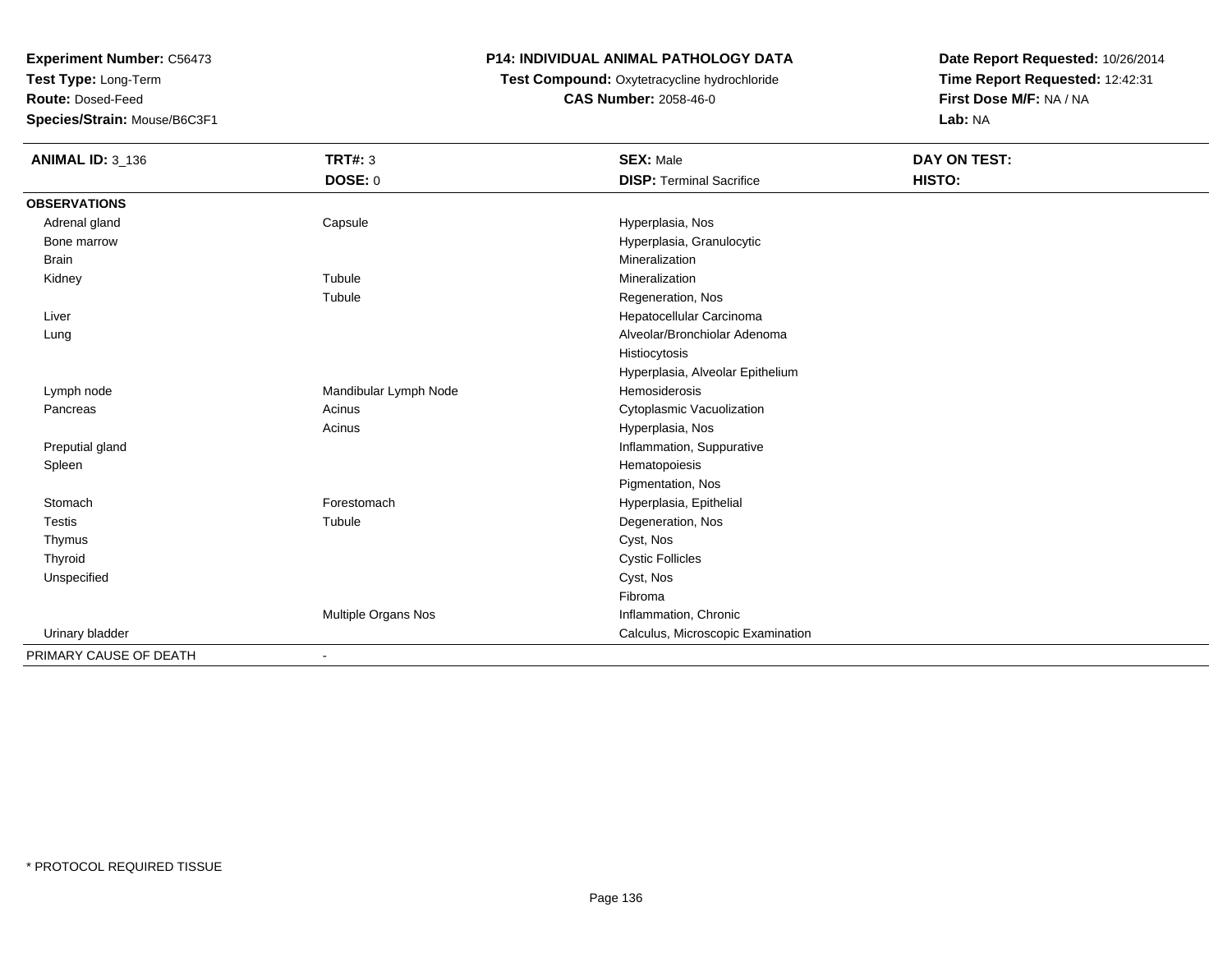**Test Type:** Long-Term

**Route:** Dosed-Feed

**Species/Strain:** Mouse/B6C3F1

# **P14: INDIVIDUAL ANIMAL PATHOLOGY DATA**

 **Test Compound:** Oxytetracycline hydrochloride**CAS Number:** 2058-46-0

| <b>ANIMAL ID: 3_137</b> | <b>TRT#: 3</b>         | <b>SEX: Male</b>                     | DAY ON TEST: |  |
|-------------------------|------------------------|--------------------------------------|--------------|--|
|                         | <b>DOSE: 0</b>         | <b>DISP: Terminal Sacrifice</b>      | HISTO:       |  |
| <b>OBSERVATIONS</b>     |                        |                                      |              |  |
| Adrenal gland           | Capsule                | Hyperplasia, Nos                     |              |  |
| Bone marrow             |                        | Hyperplasia, Granulocytic            |              |  |
| Harderian gland         | <b>Hardarian Gland</b> | Adenoma, Nos                         |              |  |
| Heart                   |                        | Inflammation, Chronic                |              |  |
| Kidney                  |                        | Inflammation, Chronic                |              |  |
|                         | Tubule                 | Mineralization                       |              |  |
|                         | Tubule                 | Regeneration, Nos                    |              |  |
| Liver                   |                        | Inflammation, Chronic                |              |  |
| Lung                    |                        | Bronchopneumonia, Chronic            |              |  |
|                         |                        | Histiocytosis                        |              |  |
|                         |                        | Hyperplasia, Alveolar Epithelium     |              |  |
| Pancreas                | Acinus                 | Cytoplasmic Vacuolization            |              |  |
| Preputial gland         |                        | Inflammation, Active Chronic         |              |  |
| Spleen                  |                        | Hematopoiesis                        |              |  |
|                         |                        | Pigmentation, Nos                    |              |  |
| Stomach                 | Glandular Stomach      | Hyperplasia, Epithelial              |              |  |
| Testis                  | Tubule                 | Degeneration, Nos                    |              |  |
| Thyroid                 |                        | Hyperplasia, Follicular Cell         |              |  |
| Unspecified             | Multiple Organs Nos    | Lymphoma, Histiocytic-Malignant Type |              |  |
| PRIMARY CAUSE OF DEATH  | $\blacksquare$         |                                      |              |  |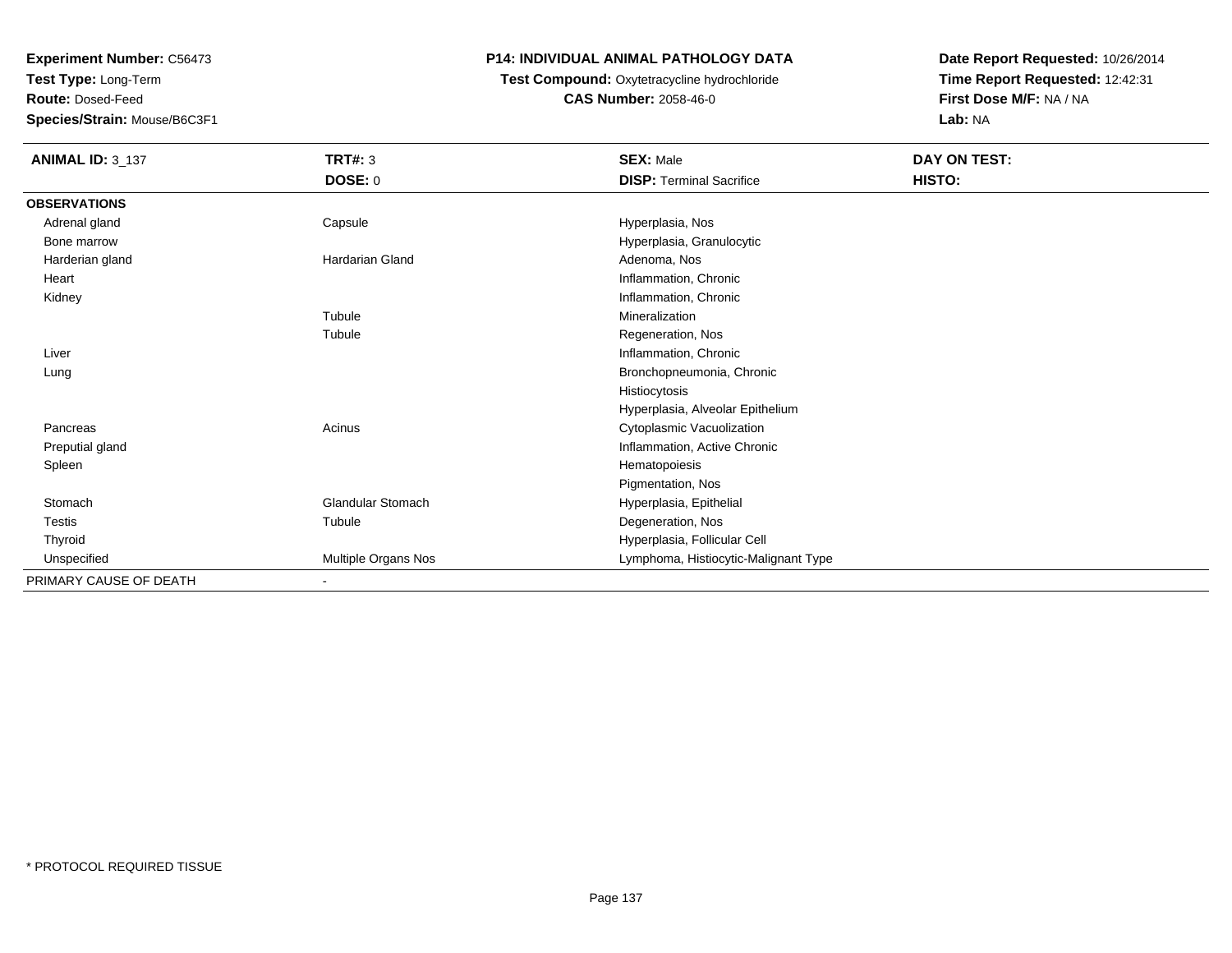**Test Type:** Long-Term

**Route:** Dosed-Feed

**Species/Strain:** Mouse/B6C3F1

# **P14: INDIVIDUAL ANIMAL PATHOLOGY DATA**

**Test Compound:** Oxytetracycline hydrochloride**CAS Number:** 2058-46-0

| <b>ANIMAL ID: 3_138</b> | <b>TRT#: 3</b>        | <b>SEX: Male</b>                | DAY ON TEST: |
|-------------------------|-----------------------|---------------------------------|--------------|
|                         | <b>DOSE: 0</b>        | <b>DISP: Terminal Sacrifice</b> | HISTO:       |
| <b>OBSERVATIONS</b>     |                       |                                 |              |
| Adrenal gland           | Capsule               | Hyperplasia, Nos                |              |
| Brain                   |                       | Hemorrhage                      |              |
| Kidney                  |                       | Inflammation, Chronic           |              |
|                         | Tubule                | Necrosis, Nos                   |              |
|                         | Tubule                | Regeneration, Nos               |              |
| Liver                   |                       | Hematopoiesis                   |              |
|                         |                       | Hepatocellular Carcinoma        |              |
| Lung                    |                       | Alveolar/Bronchiolar Adenoma    |              |
| Lymph node              | Mandibular Lymph Node | Hemosiderosis                   |              |
| Pancreas                | Acinus                | Cytoplasmic Vacuolization       |              |
| Preputial gland         |                       | Inflammation, Chronic           |              |
| Salivary gland          |                       | Inflammation, Chronic           |              |
| Spleen                  |                       | Hematopoiesis                   |              |
|                         |                       | Pigmentation, Nos               |              |
| Testis                  | Tubule                | Degeneration, Nos               |              |
| Thymus                  |                       | Cyst, Nos                       |              |
| PRIMARY CAUSE OF DEATH  | ۰                     |                                 |              |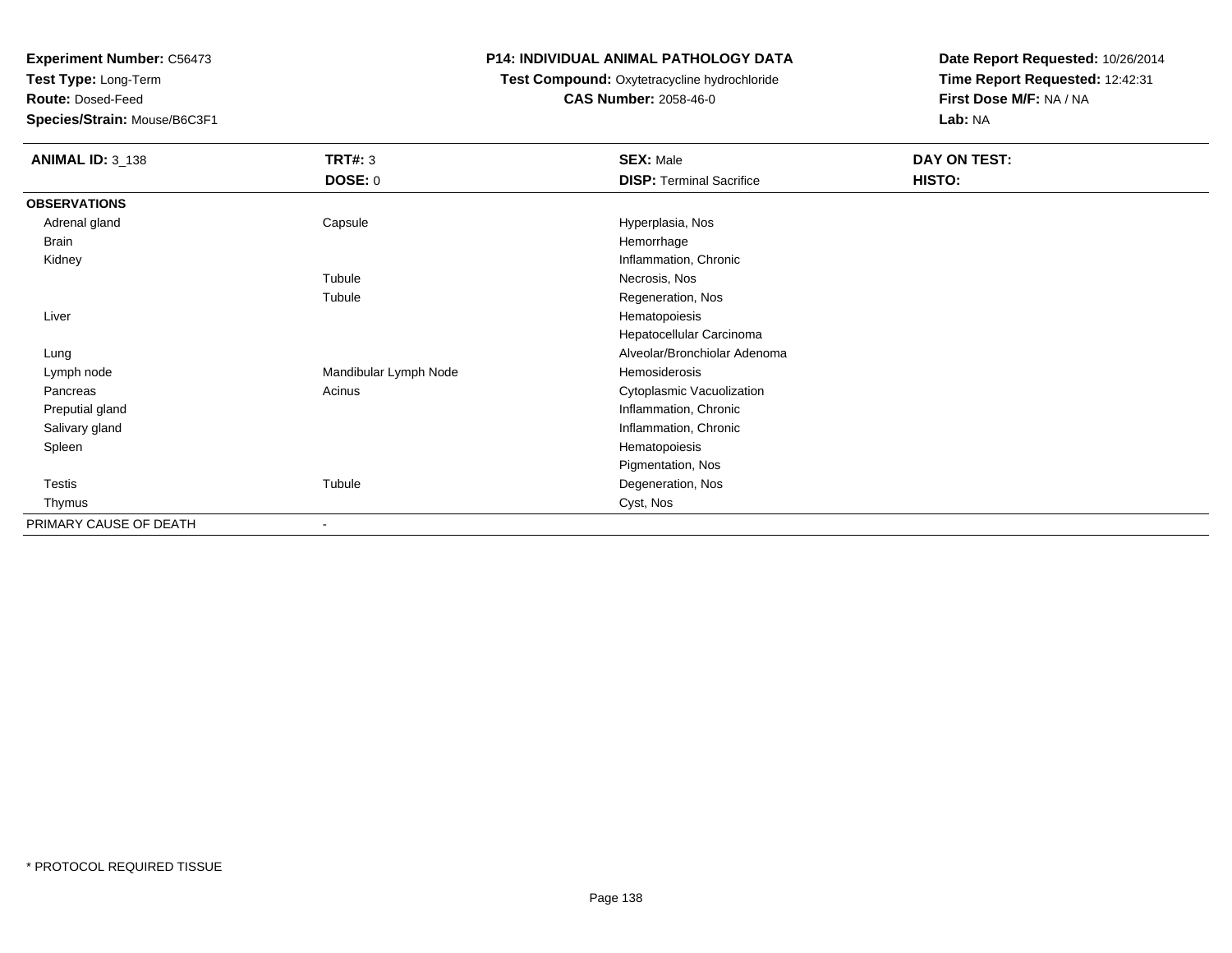**Experiment Number:** C56473**Test Type:** Long-Term

**Route:** Dosed-Feed

**Species/Strain:** Mouse/B6C3F1

### **P14: INDIVIDUAL ANIMAL PATHOLOGY DATA**

 **Test Compound:** Oxytetracycline hydrochloride**CAS Number:** 2058-46-0

| <b>ANIMAL ID: 3_139</b> | TRT#: 3                  | <b>SEX: Male</b>                    | DAY ON TEST: |
|-------------------------|--------------------------|-------------------------------------|--------------|
|                         | <b>DOSE: 0</b>           | <b>DISP:</b> Moribund Sacrifice     | HISTO:       |
| <b>OBSERVATIONS</b>     |                          |                                     |              |
| Adrenal gland           | Capsule                  | Hyperplasia, Nos                    |              |
| Bone marrow             |                          | Hyperplasia, Granulocytic           |              |
| <b>Brain</b>            |                          | Mineralization                      |              |
| Kidney                  |                          | Inflammation, Chronic               |              |
| Pancreas                |                          | Inflammation, Chronic               |              |
| Salivary gland          |                          | Lymphocytic Inflammatory Infiltrate |              |
| Seminal vesicle         |                          | Atrophy, Diffuse                    |              |
| Spleen                  |                          | Hematopoiesis                       |              |
|                         |                          | Hyperplasia, Lymphoid               |              |
| Unspecified             |                          | Fibrosarcoma                        |              |
| PRIMARY CAUSE OF DEATH  | $\overline{\phantom{a}}$ |                                     |              |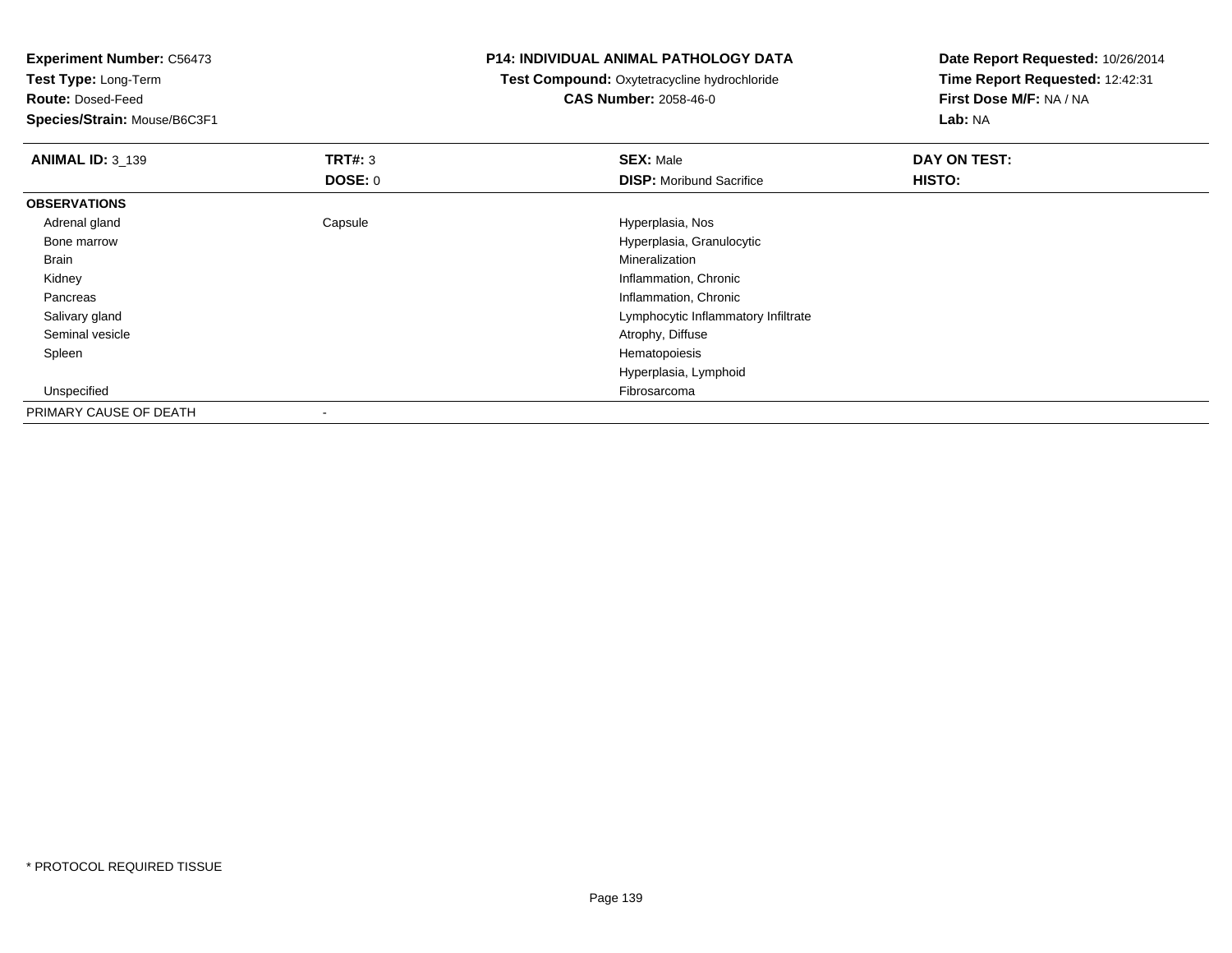**Test Type:** Long-Term

**Route:** Dosed-Feed

**Species/Strain:** Mouse/B6C3F1

# **P14: INDIVIDUAL ANIMAL PATHOLOGY DATA**

 **Test Compound:** Oxytetracycline hydrochloride**CAS Number:** 2058-46-0

| <b>ANIMAL ID: 3_140</b> | <b>TRT#: 3</b>        | <b>SEX: Male</b>                | DAY ON TEST: |
|-------------------------|-----------------------|---------------------------------|--------------|
|                         | <b>DOSE: 0</b>        | <b>DISP: Terminal Sacrifice</b> | HISTO:       |
| <b>OBSERVATIONS</b>     |                       |                                 |              |
| Adrenal gland           | Capsule               | Hyperplasia, Nos                |              |
| <b>Brain</b>            |                       | Mineralization                  |              |
| Kidney                  |                       | Inflammation, Chronic           |              |
|                         | Tubule                | Regeneration, Nos               |              |
| Liver                   |                       | Hepatocellular Adenoma          |              |
| Lymph node              | Mandibular Lymph Node | Hyperplasia, Lymphoid           |              |
| Pancreas                | Acinus                | Cytoplasmic Vacuolization       |              |
| Preputial gland         |                       | Inflammation, Chronic           |              |
| Salivary gland          |                       | Inflammation, Chronic           |              |
| Spleen                  |                       | Hematopoiesis                   |              |
|                         |                       | Hyperplasia, Lymphoid           |              |
|                         |                       | Pigmentation, Nos               |              |
| Testis                  | Tubule                | Degeneration, Nos               |              |
| Thyroid                 |                       | <b>Cystic Follicles</b>         |              |
|                         |                       | Hyperplasia, Follicular Cell    |              |
| Unspecified             |                       | <b>Steatitis</b>                |              |
| PRIMARY CAUSE OF DEATH  |                       |                                 |              |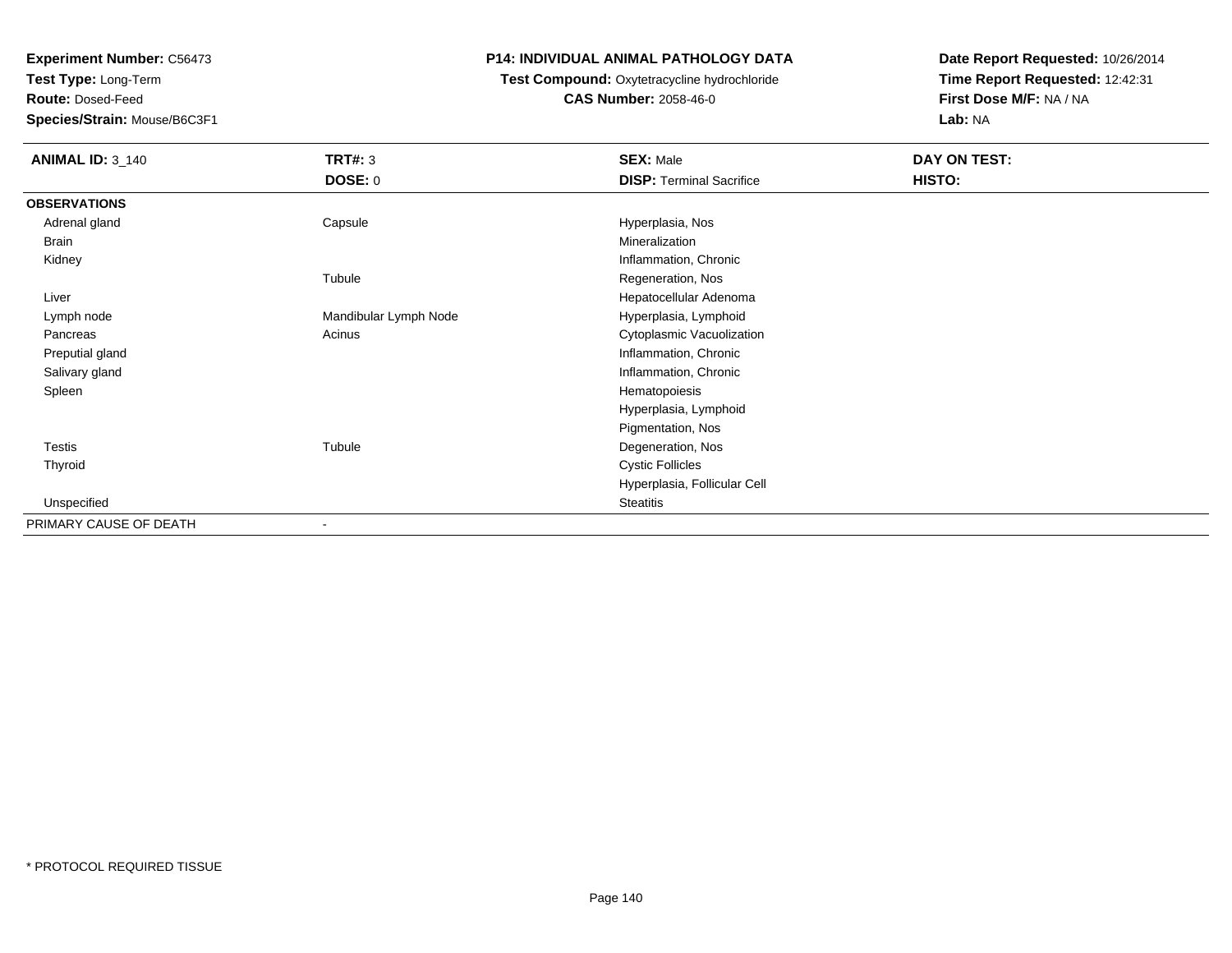**Test Type:** Long-Term

**Route:** Dosed-Feed

**Species/Strain:** Mouse/B6C3F1

# **P14: INDIVIDUAL ANIMAL PATHOLOGY DATA**

**Test Compound:** Oxytetracycline hydrochloride**CAS Number:** 2058-46-0

| <b>ANIMAL ID: 3_141</b> | <b>TRT#: 3</b>        | <b>SEX: Male</b>                 | <b>DAY ON TEST:</b> |  |
|-------------------------|-----------------------|----------------------------------|---------------------|--|
|                         | DOSE: 0               | <b>DISP: Terminal Sacrifice</b>  | HISTO:              |  |
| <b>OBSERVATIONS</b>     |                       |                                  |                     |  |
| Adrenal gland           | Capsule               | Hyperplasia, Nos                 |                     |  |
|                         | Medulla               | Hyperplasia, Nos                 |                     |  |
| Bone marrow             |                       | Hyperplasia, Granulocytic        |                     |  |
| <b>Brain</b>            |                       | Mineralization                   |                     |  |
| Kidney                  | Tubule                | Mineralization                   |                     |  |
|                         | Tubule                | Regeneration, Nos                |                     |  |
| Lung                    |                       | Bronchopneumonia, Chronic        |                     |  |
|                         |                       | <b>Cholesterol Deposit</b>       |                     |  |
|                         |                       | Histiocytosis                    |                     |  |
|                         |                       | Hyperplasia, Alveolar Epithelium |                     |  |
| Lymph node              | Mandibular Lymph Node | <b>Hemosiderosis</b>             |                     |  |
| Pancreas                | Acinus                | Cytoplasmic Vacuolization        |                     |  |
| Preputial gland         |                       | Inflammation, Chronic            |                     |  |
| Salivary gland          |                       | Inflammation, Chronic            |                     |  |
| Spleen                  |                       | Hematopoiesis                    |                     |  |
|                         |                       | Pigmentation, Nos                |                     |  |
| <b>Testis</b>           | Tubule                | Degeneration, Nos                |                     |  |
|                         |                       | Hyperplasia, Interstitial Cell   |                     |  |
|                         | Tubule                | Mineralization                   |                     |  |
| Thyroid                 |                       | <b>Cystic Follicles</b>          |                     |  |
| Unspecified             |                       | Cyst, Nos                        |                     |  |
|                         |                       | <b>Steatitis</b>                 |                     |  |
| PRIMARY CAUSE OF DEATH  | ۰                     |                                  |                     |  |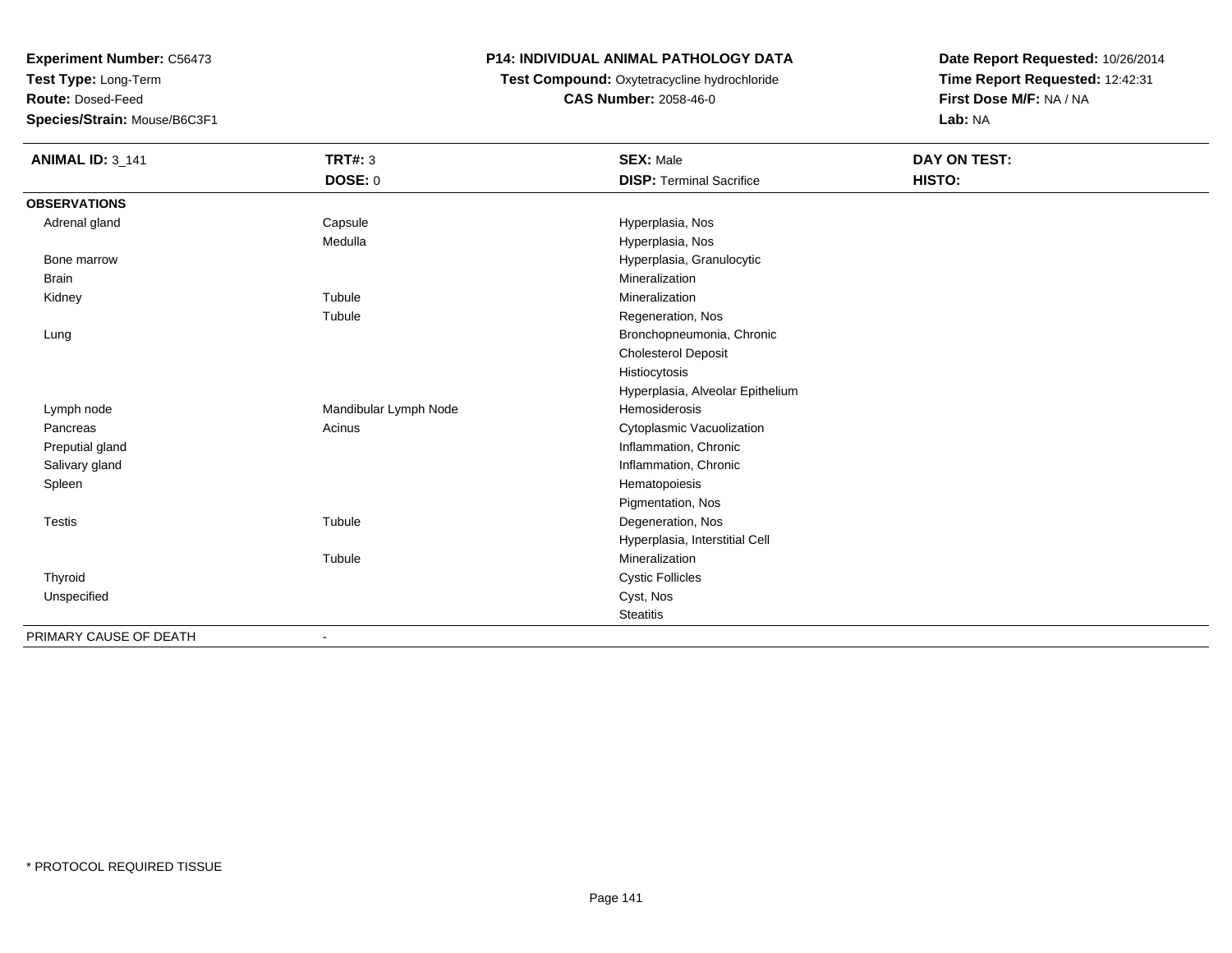**Test Type:** Long-Term

**Route:** Dosed-Feed

**Species/Strain:** Mouse/B6C3F1

# **P14: INDIVIDUAL ANIMAL PATHOLOGY DATA**

# **Test Compound:** Oxytetracycline hydrochloride**CAS Number:** 2058-46-0

| <b>ANIMAL ID: 3_142</b> | <b>TRT#: 3</b>           | <b>SEX: Male</b>                 | DAY ON TEST: |  |
|-------------------------|--------------------------|----------------------------------|--------------|--|
|                         | <b>DOSE: 0</b>           | <b>DISP: Terminal Sacrifice</b>  | HISTO:       |  |
| <b>OBSERVATIONS</b>     |                          |                                  |              |  |
| Adrenal gland           | Capsule                  | Hyperplasia, Nos                 |              |  |
| Bone marrow             |                          | Hyperplasia, Granulocytic        |              |  |
| <b>Brain</b>            |                          | Mineralization                   |              |  |
| Kidney                  | Tubule                   | Necrosis, Nos                    |              |  |
|                         | Tubule                   | Regeneration, Nos                |              |  |
| Liver                   |                          | Hepatocellular Carcinoma         |              |  |
| Lung                    |                          | Hyperplasia, Alveolar Epithelium |              |  |
| Pancreas                | Acinus                   | Cytoplasmic Vacuolization        |              |  |
| Salivary gland          |                          | Atrophy, Nos                     |              |  |
| Skin                    |                          | Ulcer, Chronic                   |              |  |
| Spleen                  |                          | Hematopoiesis                    |              |  |
|                         |                          | Pigmentation, Nos                |              |  |
| Thymus                  |                          | Cyst, Nos                        |              |  |
| Unspecified             | Multiple Organs Nos      | Inflammation, Chronic            |              |  |
| PRIMARY CAUSE OF DEATH  | $\overline{\phantom{a}}$ |                                  |              |  |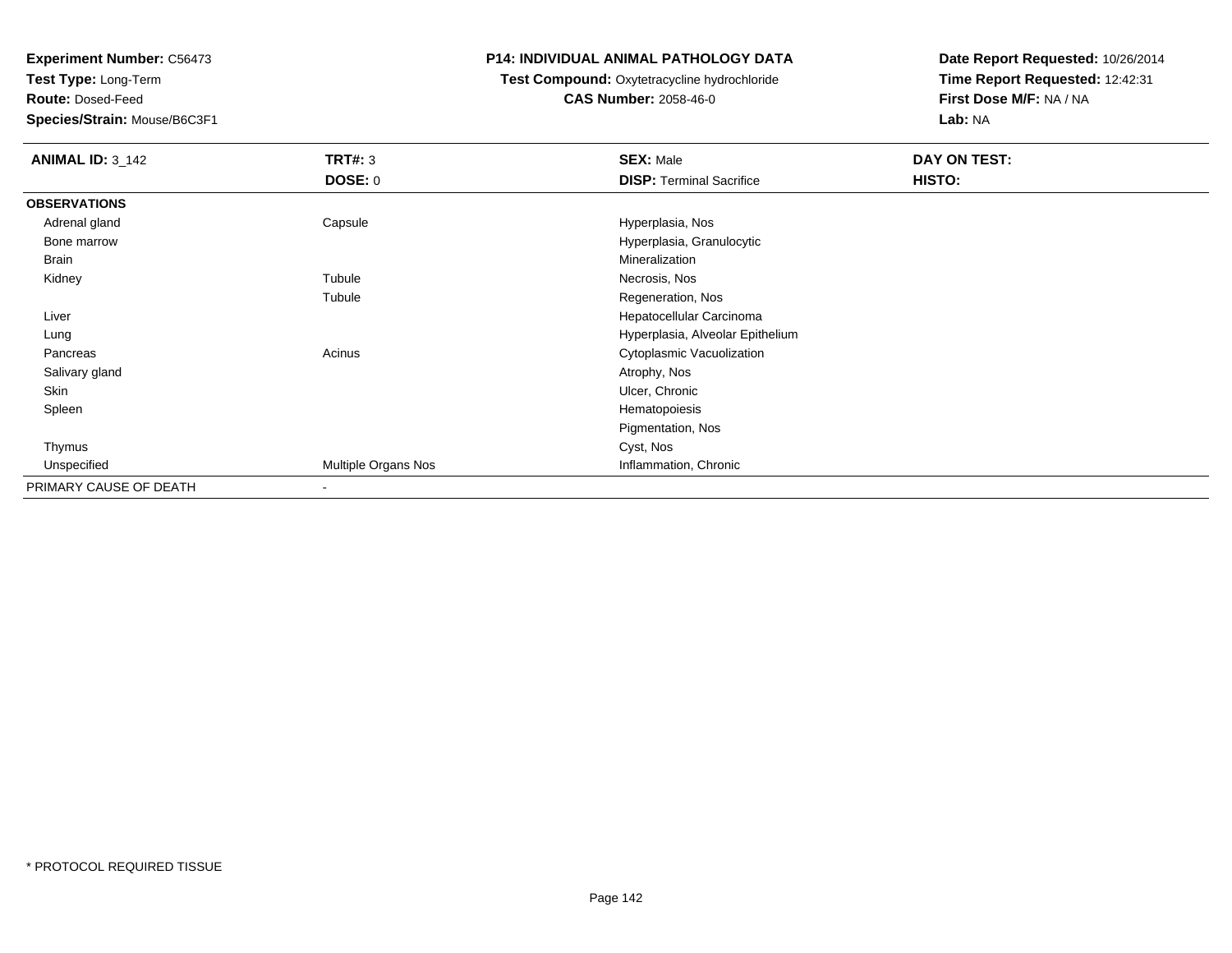**Test Type:** Long-Term

**Route:** Dosed-Feed

**Species/Strain:** Mouse/B6C3F1

# **P14: INDIVIDUAL ANIMAL PATHOLOGY DATA**

**Test Compound:** Oxytetracycline hydrochloride**CAS Number:** 2058-46-0

| <b>ANIMAL ID: 3_143</b> | TRT#: 3        | <b>SEX: Male</b>                | DAY ON TEST: |
|-------------------------|----------------|---------------------------------|--------------|
|                         | <b>DOSE: 0</b> | <b>DISP: Moribund Sacrifice</b> | HISTO:       |
| <b>OBSERVATIONS</b>     |                |                                 |              |
| Bone marrow             |                | Hyperplasia, Granulocytic       |              |
| Brain                   |                | Mineralization                  |              |
| Kidney                  |                | Inflammation, Chronic           |              |
|                         | Tubule         | Regeneration, Nos               |              |
| Liver                   |                | Hematopoiesis                   |              |
|                         |                | Hepatocellular Carcinoma        |              |
| Lung                    |                | Atelectasis                     |              |
|                         |                | Congestion, Nos                 |              |
| Lymph node              |                | Hemosiderosis                   |              |
| Salivary gland          |                | Inflammation, Chronic           |              |
| Spleen                  |                | Hematopoiesis                   |              |
|                         |                | Pigmentation, Nos               |              |
| PRIMARY CAUSE OF DEATH  |                |                                 |              |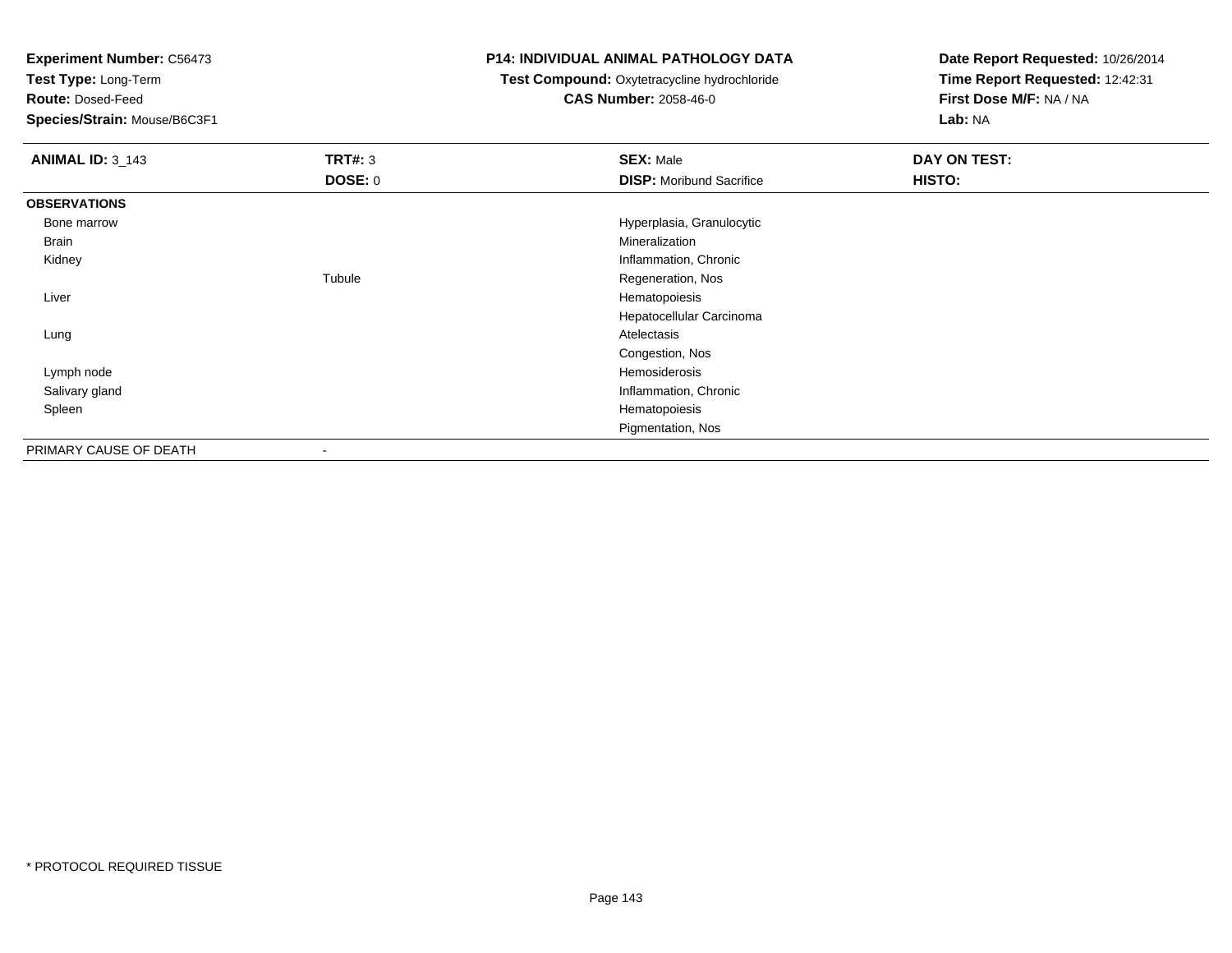**Test Type:** Long-Term

**Route:** Dosed-Feed

**Species/Strain:** Mouse/B6C3F1

# **P14: INDIVIDUAL ANIMAL PATHOLOGY DATA**

 **Test Compound:** Oxytetracycline hydrochloride**CAS Number:** 2058-46-0

| <b>ANIMAL ID: 3_144</b> | <b>TRT#: 3</b><br><b>DOSE: 0</b> | <b>SEX: Male</b><br><b>DISP: Terminal Sacrifice</b> | DAY ON TEST:<br>HISTO: |
|-------------------------|----------------------------------|-----------------------------------------------------|------------------------|
| <b>OBSERVATIONS</b>     |                                  |                                                     |                        |
| Adrenal gland           | Cortex Nos                       | Angiectasis                                         |                        |
|                         | Capsule                          | Hyperplasia, Nos                                    |                        |
| Bone marrow             |                                  | Hyperplasia, Granulocytic                           |                        |
| Kidney                  |                                  | Inflammation, Chronic                               |                        |
|                         | Tubule                           | Mineralization                                      |                        |
|                         | Tubule                           | Regeneration, Nos                                   |                        |
| Liver                   |                                  | Hepatocellular Adenoma                              |                        |
| Lung                    |                                  | Hemorrhage                                          |                        |
| Pancreas                | Acinus                           | Cytoplasmic Vacuolization                           |                        |
|                         |                                  | Inflammation, Chronic                               |                        |
| Salivary gland          |                                  | Inflammation, Chronic                               |                        |
| Spleen                  |                                  | Hematopoiesis                                       |                        |
|                         |                                  | Pigmentation, Nos                                   |                        |
| Testis                  | Tubule                           | Degeneration, Nos                                   |                        |
| Thymus                  |                                  | Cyst, Nos                                           |                        |
| Unspecified             |                                  | <b>Steatitis</b>                                    |                        |
| PRIMARY CAUSE OF DEATH  | $\overline{\phantom{a}}$         |                                                     |                        |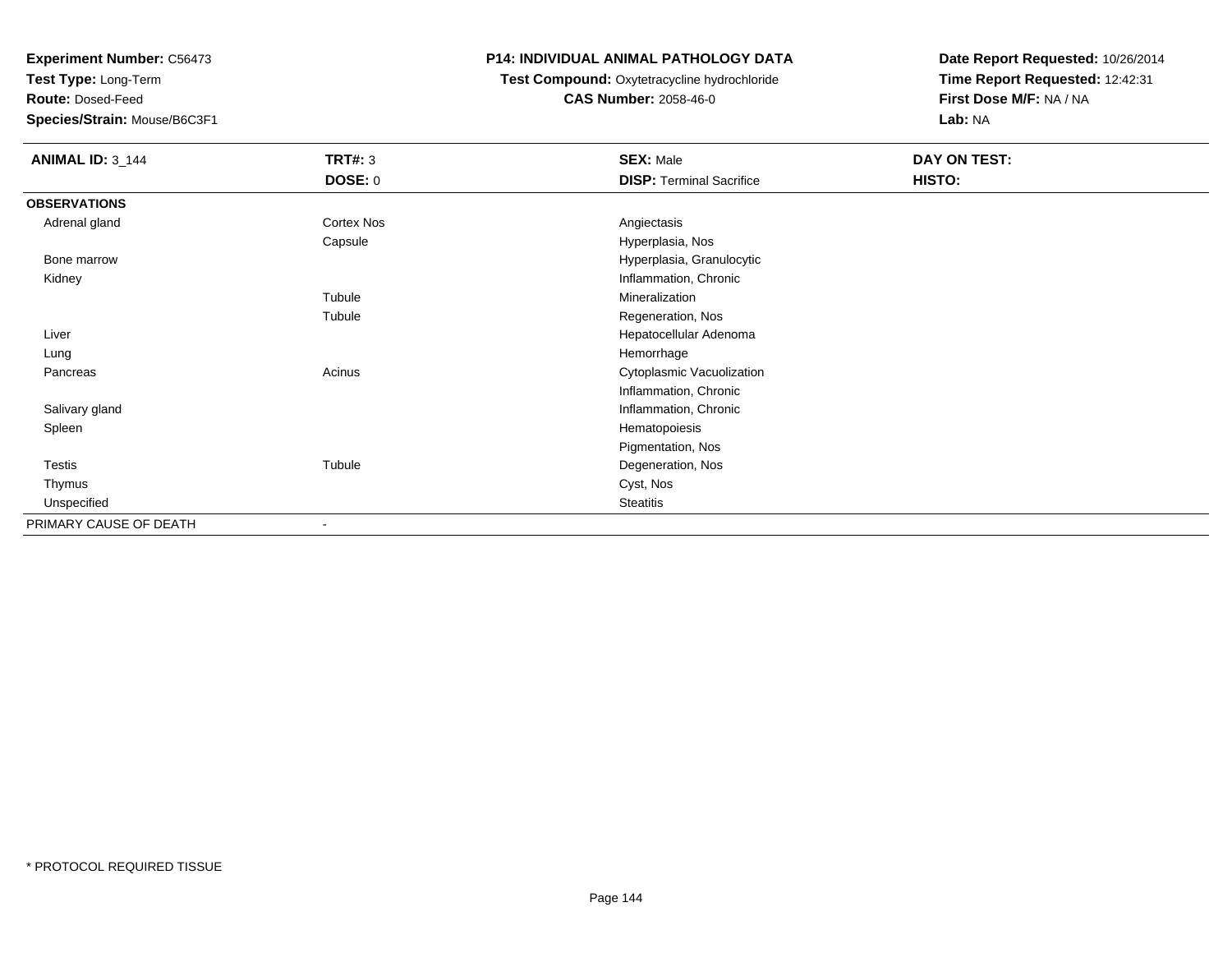**Test Type:** Long-Term

**Route:** Dosed-Feed

**Species/Strain:** Mouse/B6C3F1

# **P14: INDIVIDUAL ANIMAL PATHOLOGY DATA**

**Test Compound:** Oxytetracycline hydrochloride**CAS Number:** 2058-46-0

| <b>ANIMAL ID: 3_145</b> | <b>TRT#: 3</b>        | <b>SEX: Male</b>                | DAY ON TEST: |
|-------------------------|-----------------------|---------------------------------|--------------|
|                         | DOSE: 0               | <b>DISP: Terminal Sacrifice</b> | HISTO:       |
| <b>OBSERVATIONS</b>     |                       |                                 |              |
| Adrenal gland           | Capsule               | Hyperplasia, Nos                |              |
|                         | Medulla               | Hyperplasia, Nos                |              |
|                         | Medulla               | Pheochromocytoma                |              |
| Bone marrow             |                       | Hyperplasia, Granulocytic       |              |
| Brain                   |                       | Mineralization                  |              |
| Gall bladder            |                       | Cyst, Nos                       |              |
| Kidney                  | Tubule                | Necrosis, Nos                   |              |
|                         | Tubule                | Regeneration, Nos               |              |
| Liver                   |                       | Hepatocellular Adenoma          |              |
| Lymph node              | Mandibular Lymph Node | Hemosiderosis                   |              |
| Pancreas                | Acinus                | Cytoplasmic Vacuolization       |              |
| Skin                    |                       | Abscess, Nos                    |              |
|                         |                       | Inflammation, Acute             |              |
|                         |                       | Ulcer, Acute                    |              |
| Spleen                  |                       | Hematopoiesis                   |              |
|                         |                       | Pigmentation, Nos               |              |
| Testis                  | Tubule                | Degeneration, Nos               |              |
| Thyroid                 |                       | Hyperplasia, Follicular Cell    |              |
| Unspecified             | Multiple Organs Nos   | Inflammation, Chronic           |              |
| PRIMARY CAUSE OF DEATH  | ٠                     |                                 |              |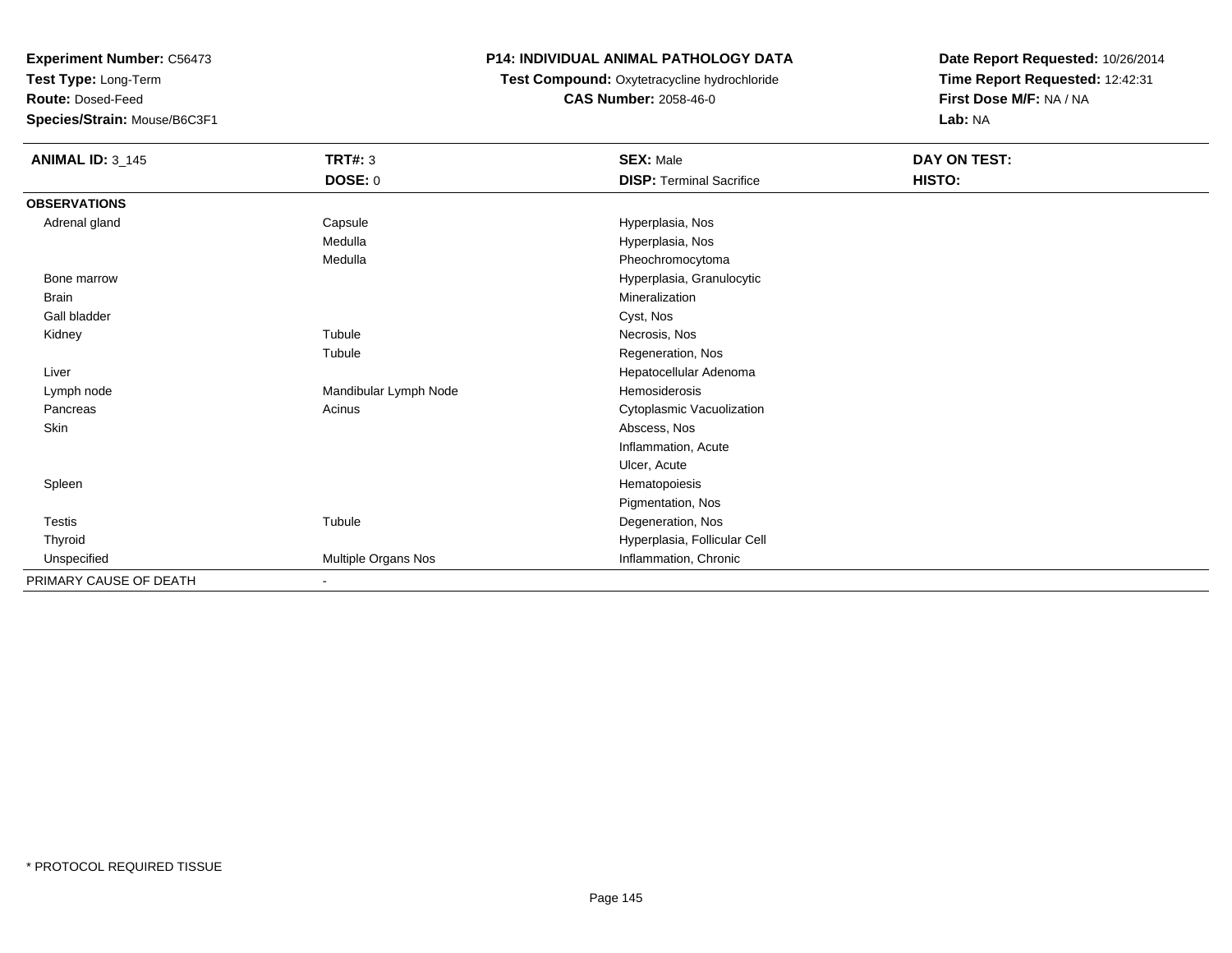**Test Type:** Long-Term

**Route:** Dosed-Feed

**Species/Strain:** Mouse/B6C3F1

# **P14: INDIVIDUAL ANIMAL PATHOLOGY DATA**

**Test Compound:** Oxytetracycline hydrochloride**CAS Number:** 2058-46-0

| <b>ANIMAL ID: 3_146</b> | <b>TRT#: 3</b>               | <b>SEX: Male</b>                     | DAY ON TEST: |  |
|-------------------------|------------------------------|--------------------------------------|--------------|--|
|                         | <b>DOSE: 0</b>               | <b>DISP: Terminal Sacrifice</b>      | HISTO:       |  |
| <b>OBSERVATIONS</b>     |                              |                                      |              |  |
| Adrenal gland           | <b>Cortex Nos</b>            | Angiectasis                          |              |  |
|                         | Capsule                      | Hyperplasia, Nos                     |              |  |
| <b>Blood vessel</b>     | <b>Mesenteric Artery Nos</b> | Thrombus, Canalized                  |              |  |
| Bone marrow             |                              | Hyperplasia, Granulocytic            |              |  |
| <b>Brain</b>            |                              | Mineralization                       |              |  |
| Kidney                  | Tubule                       | Regeneration, Nos                    |              |  |
| Liver                   |                              | Hepatocellular Carcinoma             |              |  |
|                         |                              | Infarct, Focal                       |              |  |
| Lung                    |                              | Hemorrhage                           |              |  |
|                         |                              | Hyperplasia, Alveolar Epithelium     |              |  |
|                         |                              | Pneumonia, Interstitial Chronic      |              |  |
| Pancreas                | Acinus                       | Cytoplasmic Vacuolization            |              |  |
| Preputial gland         |                              | Inflammation, Active Chronic         |              |  |
| Seminal vesicle         |                              | Calculus, Microscopic Examination    |              |  |
|                         |                              | Inflammation, Active Chronic         |              |  |
| Spleen                  |                              | Hematopoiesis                        |              |  |
|                         |                              | Pigmentation, Nos                    |              |  |
| Unspecified             | Multiple Organs Nos          | Inflammation, Chronic                |              |  |
|                         | Multiple Organs Nos          | Lymphoma, Lymphocytic-Malignant Type |              |  |
| PRIMARY CAUSE OF DEATH  | $\blacksquare$               |                                      |              |  |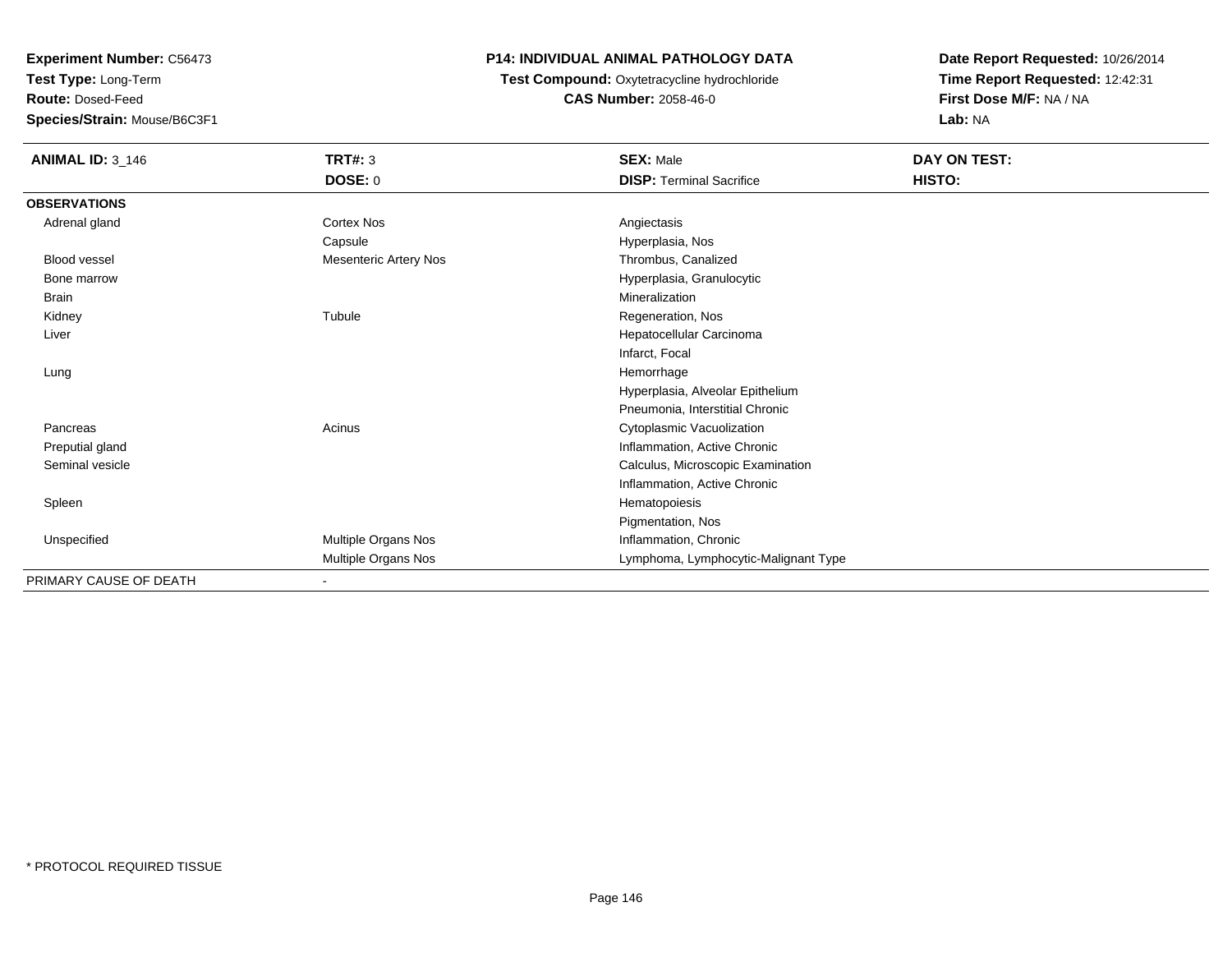**Test Type:** Long-Term

**Route:** Dosed-Feed

**Species/Strain:** Mouse/B6C3F1

### **P14: INDIVIDUAL ANIMAL PATHOLOGY DATA**

# **Test Compound:** Oxytetracycline hydrochloride**CAS Number:** 2058-46-0

| <b>ANIMAL ID: 3_147</b> | <b>TRT#: 3</b>        | <b>SEX: Male</b>                  | DAY ON TEST: |
|-------------------------|-----------------------|-----------------------------------|--------------|
|                         | <b>DOSE: 0</b>        | <b>DISP: Terminal Sacrifice</b>   | HISTO:       |
| <b>OBSERVATIONS</b>     |                       |                                   |              |
| Adrenal gland           | Capsule               | Hyperplasia, Nos                  |              |
| Bone marrow             |                       | Hyperplasia, Granulocytic         |              |
| Brain                   |                       | Mineralization                    |              |
| Kidney                  |                       | Inflammation, Chronic             |              |
|                         | Tubule                | Mineralization                    |              |
|                         |                       | Necrosis, Nos                     |              |
|                         | Tubule                | Regeneration, Nos                 |              |
| Lung                    |                       | Hemorrhage                        |              |
|                         |                       | Hyperplasia, Alveolar Epithelium  |              |
| Lymph node              | Mandibular Lymph Node | Hemosiderosis                     |              |
| Pancreas                | Acinus                | Atrophy, Nos                      |              |
|                         | Acinus                | Cytoplasmic Vacuolization         |              |
| Salivary gland          |                       | Inflammation, Chronic             |              |
| Spleen                  |                       | Hematopoiesis                     |              |
|                         |                       | Pigmentation, Nos                 |              |
| Urethra                 |                       | Calculus, Microscopic Examination |              |
| PRIMARY CAUSE OF DEATH  | ۰                     |                                   |              |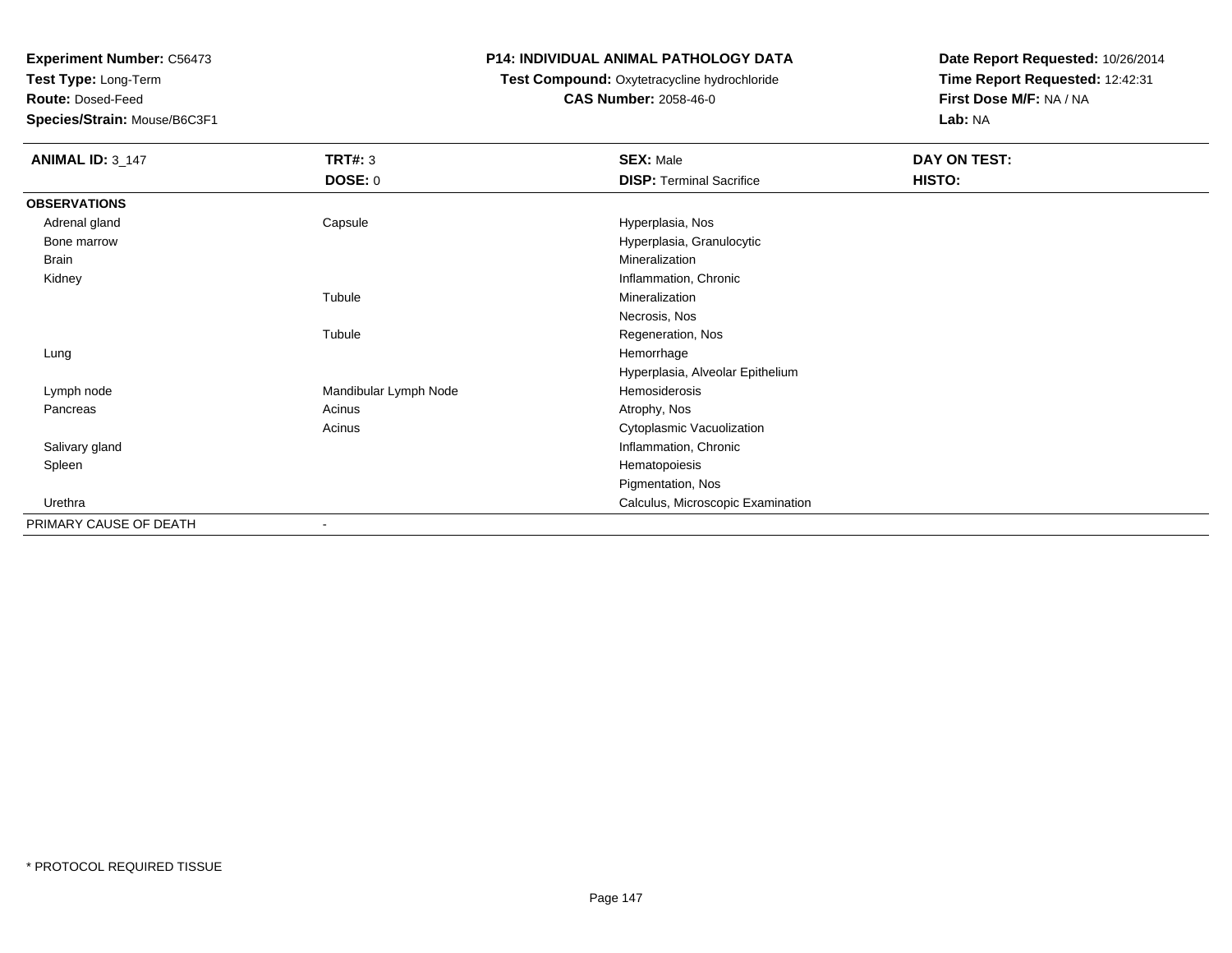**Test Type:** Long-Term

**Route:** Dosed-Feed

**Species/Strain:** Mouse/B6C3F1

#### **P14: INDIVIDUAL ANIMAL PATHOLOGY DATA**

# **Test Compound:** Oxytetracycline hydrochloride**CAS Number:** 2058-46-0

| <b>ANIMAL ID: 3_148</b> | TRT#: 3             | <b>SEX: Male</b>                | DAY ON TEST: |  |
|-------------------------|---------------------|---------------------------------|--------------|--|
|                         | <b>DOSE: 0</b>      | <b>DISP:</b> Moribund Sacrifice | HISTO:       |  |
| <b>OBSERVATIONS</b>     |                     |                                 |              |  |
| Adrenal gland           | Capsule             | Hyperplasia, Nos                |              |  |
| Bone marrow             |                     | Hyperplasia, Granulocytic       |              |  |
| Brain                   |                     | Mineralization                  |              |  |
| Heart                   |                     | Inflammation, Chronic           |              |  |
| Kidney                  | Tubule              | Mineralization                  |              |  |
| Liver                   |                     | Hepatocellular Adenoma          |              |  |
|                         |                     | Inflammation, Acute             |              |  |
| Lymph node              |                     | Inflammation, Acute             |              |  |
| Pancreas                | Acinus              | Cytoplasmic Vacuolization       |              |  |
| Skin                    |                     | Abscess, Nos                    |              |  |
| Spleen                  |                     | Hematopoiesis                   |              |  |
| Unspecified             | Multiple Organs Nos | Lymphoma, Mixed-Malignant Type  |              |  |
| PRIMARY CAUSE OF DEATH  |                     |                                 |              |  |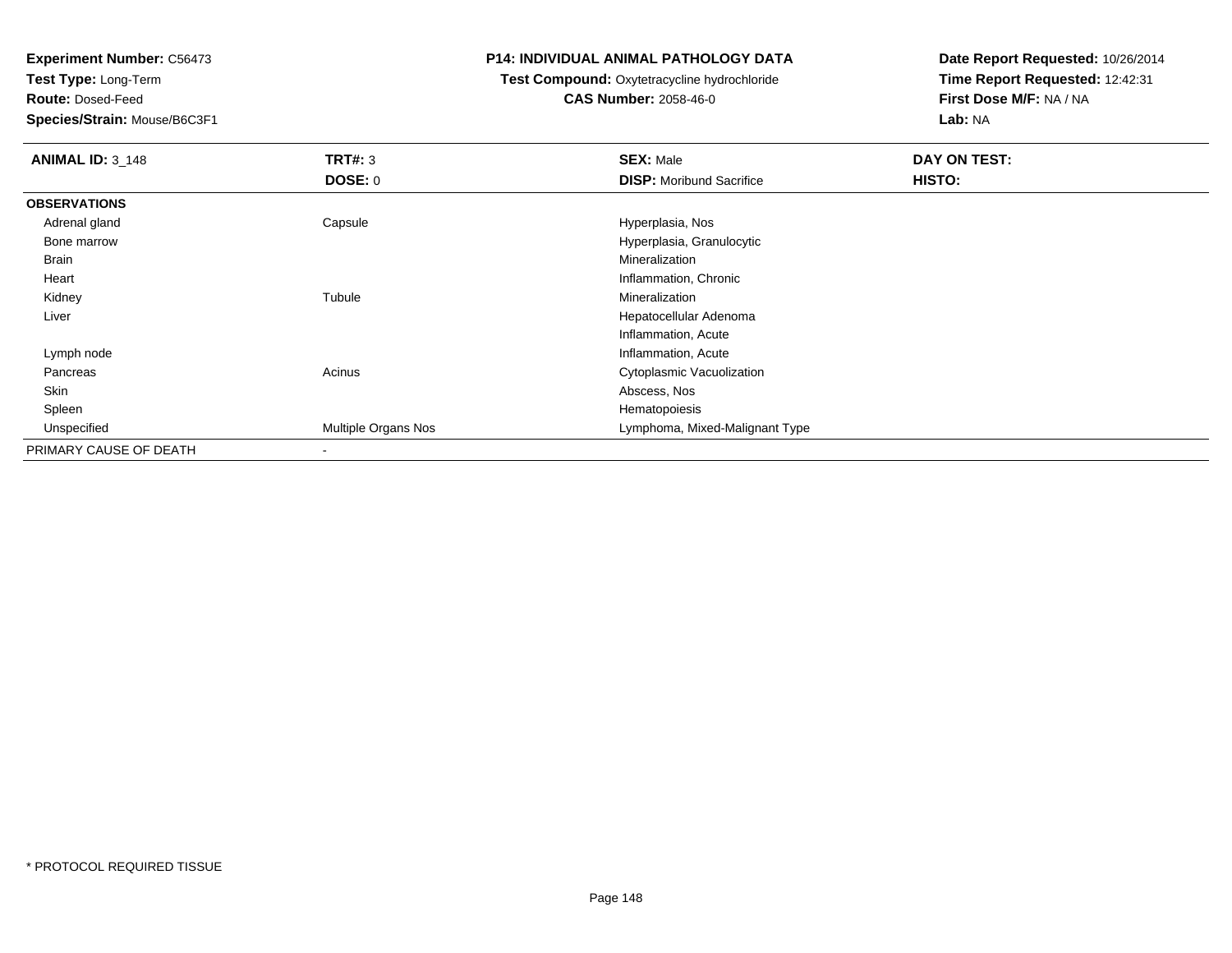**Test Type:** Long-Term

**Route:** Dosed-Feed

**Species/Strain:** Mouse/B6C3F1

# **P14: INDIVIDUAL ANIMAL PATHOLOGY DATA**

 **Test Compound:** Oxytetracycline hydrochloride**CAS Number:** 2058-46-0

| <b>ANIMAL ID: 3 149</b> | TRT#: 3                   | <b>SEX: Male</b>                | DAY ON TEST: |
|-------------------------|---------------------------|---------------------------------|--------------|
|                         | <b>DOSE: 0</b>            | <b>DISP: Terminal Sacrifice</b> | HISTO:       |
| <b>OBSERVATIONS</b>     |                           |                                 |              |
| Adrenal gland           | Capsule                   | Hyperplasia, Nos                |              |
| Bone marrow             |                           | Hyperplasia, Granulocytic       |              |
| Kidney                  | Tubule                    | Mineralization                  |              |
|                         | Tubule                    | Regeneration, Nos               |              |
| Liver                   |                           | Hepatocellular Carcinoma        |              |
| Lung                    |                           | Alveolar/Bronchiolar Adenoma    |              |
| Lymph node              | Mandibular Lymph Node     | Hemosiderosis                   |              |
| Pancreas                | Acinus                    | Cytoplasmic Vacuolization       |              |
| Pituitary gland         | <b>Anterior Pituitary</b> | Hyperplasia, Nos                |              |
| Skin                    |                           | Squamous Cell Papilloma         |              |
| Spleen                  |                           | Hematopoiesis                   |              |
|                         |                           | Pigmentation, Nos               |              |
| Testis                  | Tubule                    | Degeneration, Nos               |              |
| Unspecified             | Multiple Organs Nos       | Inflammation, Chronic           |              |
| PRIMARY CAUSE OF DEATH  | ٠                         |                                 |              |